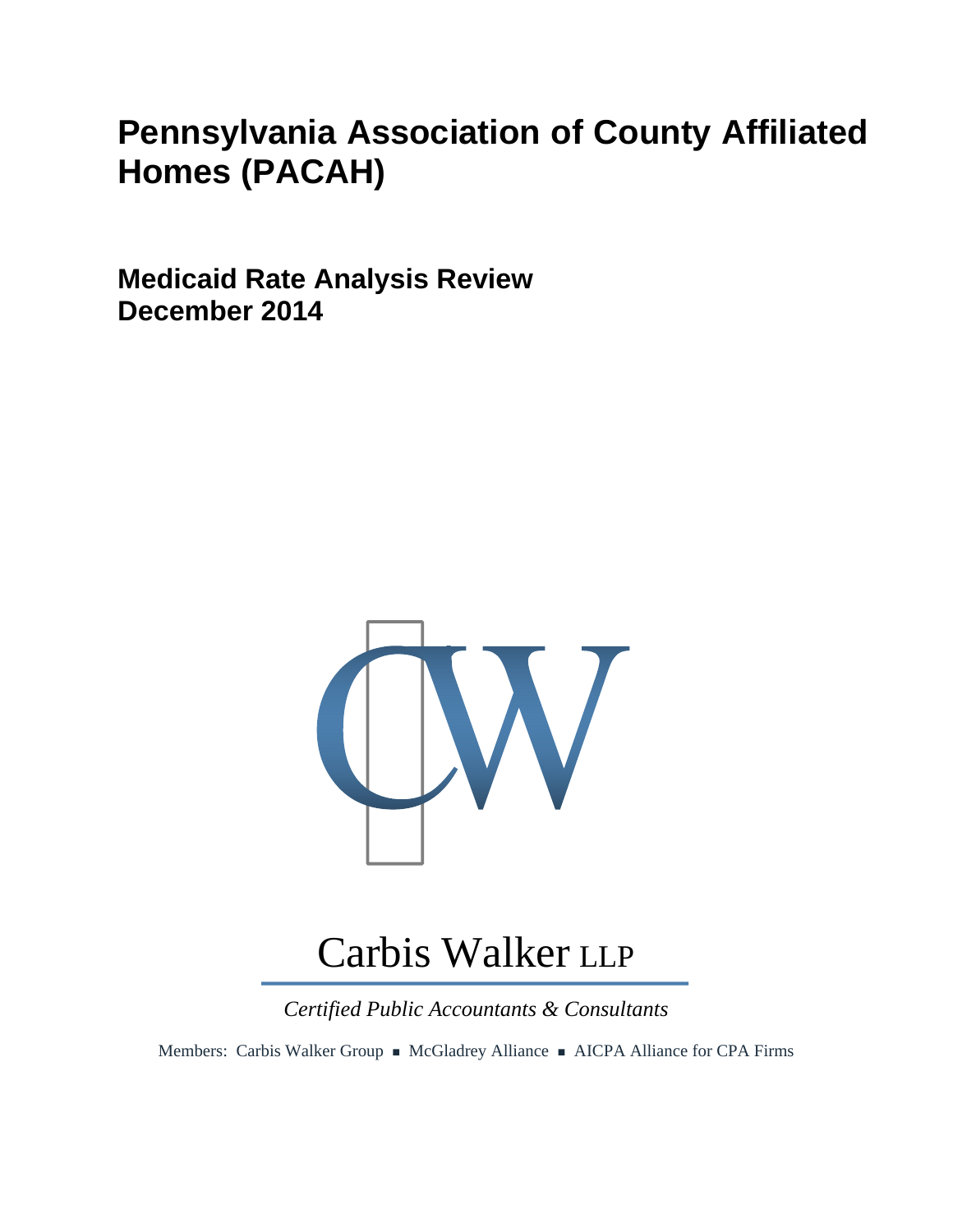## **C O N T E N T S**

| <b>EXECUTIVE SUMMARY</b>                        | $1 - 6$          |
|-------------------------------------------------|------------------|
| Introduction                                    | $1 - 2$          |
| Outline of Recent County Home Sales             | 3                |
| Summary of Procedures Performed                 | $\boldsymbol{4}$ |
| <b>Detailed Outline of Rate Setting Process</b> | $\overline{5}$   |
| <b>Financial Impact Summary</b>                 | 6                |
| <b>INDIVIDUAL COUNTY HOMES</b>                  | $7 - 98$         |
| <b>Armstrong County Health Center</b>           | $7 - 10$         |
| <b>Berks Heim Nursing and Rehabilitation</b>    | $11 - 14$        |
| <b>Bradford County Manor</b>                    | $15 - 18$        |
| <b>Cedarbrook Nursing Homes</b>                 | $19 - 22$        |
| <b>Claremont NRC at Cumberland County</b>       | $23 - 26$        |
| Communities at Indian Haven                     | $27 - 30$        |
| <b>Crawford County Care Center</b>              | $31 - 34$        |
| <b>Fair Acres Geriatric Center</b>              | $35 - 38$        |
| Gracedale - Northampton County                  | $39 - 42$        |
| John J. Kane - Glen Hazel                       | $43 - 46$        |
| John J. Kane - McKeesport                       | $47 - 50$        |
| John J. Kane - Ross Township                    | $51 - 54$        |
| John J. Kane - Scott Township                   | $55 - 58$        |
| <b>Neshaminy Manor Home</b>                     | $59 - 62$        |
| Philadelphia Nursing Home                       | $63 - 66$        |
| Pleasant Acres Nursing & Rehabilitation Center  | $67 - 70$        |
| Pleasant Ridge Manor                            | $71 - 74$        |
| <b>Pleasant Valley Manor</b>                    | 75 - 78          |
| Pocopson Home                                   | 79 - 82          |
| Rouse Warren County Home                        | $83 - 86$        |
| <b>Susque View Home</b>                         | $87 - 90$        |
| <b>Washington County Health Center</b>          | $91 - 94$        |
| <b>Westmoreland Manor</b>                       | $95 - 98$        |
| <b>DISCLAIMER</b>                               | 99               |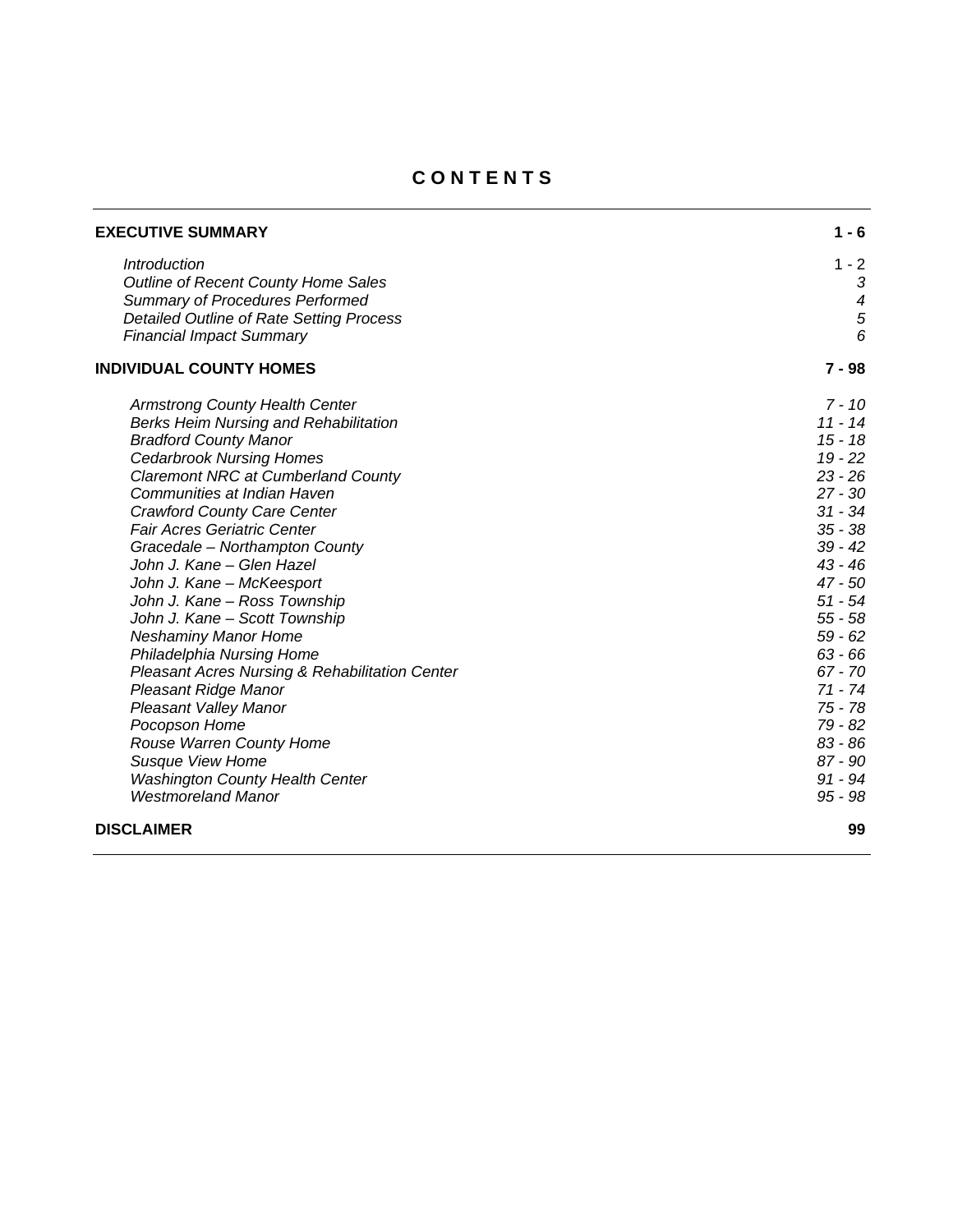#### **Executive Summary**  *Introduction*

This is an analysis of the financial impact to the State of Pennsylvania (PA) when county owned skilled nursing facilities (County Homes) are sold. This analysis finds that based upon rate methodologies explained below, and if each home's Medicaid (MA) CMI was to jump to the state average non-public MA CMI, the total financial impact to PA if all 23 County Homes were to sell would be a loss to the state of approximately \$29.5 million. This is for the first year alone, compared to the amount PA is currently paying the County Homes.

The financial impact to PA has been demonstrated through five recent County Home sales. As witnessed in these five recent County Home sales, the MA rate paid by the state to the home tends to increase after the home is sold (page 3). This increase in MA rates is caused by a corresponding increase in the MA Case Mix Index (CMI) which is the primary driver of the MA rate in a non-County Home. In these five recent County Home sales alone, the average increase in MA rates was more than \$17 per day after the sale, which will cost PA approximately \$7 million on an annualized basis.

These recent County Home sales show a trend of the MA CMIs increasing and gravitating to the state average once the home is sold. If these trends were to continue, and the average non-public MA CMI of 1.04 is applied to the non-public home rate methodology, the financial impact is almost a \$29.5 million loss to PA in one fiscal year. It is clear from this study that the MA CMI is the driving factor and has the largest impact on the MA rate setting process and reimbursement. Although peer group prices and the capital component calculation play a role in the rate setting process, the MA CMI is the key component in driving the rate. This is shown in the drastic difference when using actual County Home MA CMIs and the average nonpublic MA CMI. The current County Home MA CMIs range from .83 to 1.06, with the majority of the County Home MA CMIs falling in the .88 to .94 range. Please note the average nonpublic MA CMI represents the average from the four quarters relative to the fiscal year July 1, 2013, to June 30, 2014.

Nonpublic nursing homes are currently reimbursed based on their allowable costs, related to nursing care, filed each year with PA. PA takes the three most audited years of allowable costs and puts them into the MA rate calculation. This MA rate calculation is complex and involves peer group prices, total facility CMIs, MA CMIs, financial yield rates, and other steps to calculate the MA rate. The process of taking the three most audited mancial yield rates, and other steps to subdition the mix rate. This presence of tensing the mixed cost reports and performing this complex calculation is called "rebasing." Rebasing occurs every July 1, and every subsequent quarter (Oct.1, Jan. 1, Apr. 1) the MA CMI, as outlined above, drives the MA rate up or down.

Please note that as future MA cost reports are audited and new allowable costs are subsequently entered into the rate setting process, those updated allowable costs could have an impact on the totals reported above, either positively or negatively, depending on the allowable costs reported on the cost report. Future rebasing will play a role in the MA rates of County Homes that are sold. In any event, the MA CMI will continue to be the driving factor in the reimbursement process.

As each County Home converts to the nonpublic rate setting methodology, they may not immediately have a MA CMI increase to 1.04 for a full four quarters, which the example outlined above assumes. Although it could be an immediate increase, it could also be gradual, or some County Homes may never reach the nonpublic average. Given the increased scrutiny the MA CMI would receive due to the nonpublic rate setting methodology, recent trends confirm that a MA CMI increase could occur, and possibly revert to the State average. This increase in the MA CMI would highly depend on the County Home's acuity of its MA resident population, and management of the CMI. If the remaining County Homes were sold and a corresponding increase in the MA CMI did not result, the sale of County Homes would result in a gain to PA. As described above, this has not been the trend as outlined in the recent County Home sales.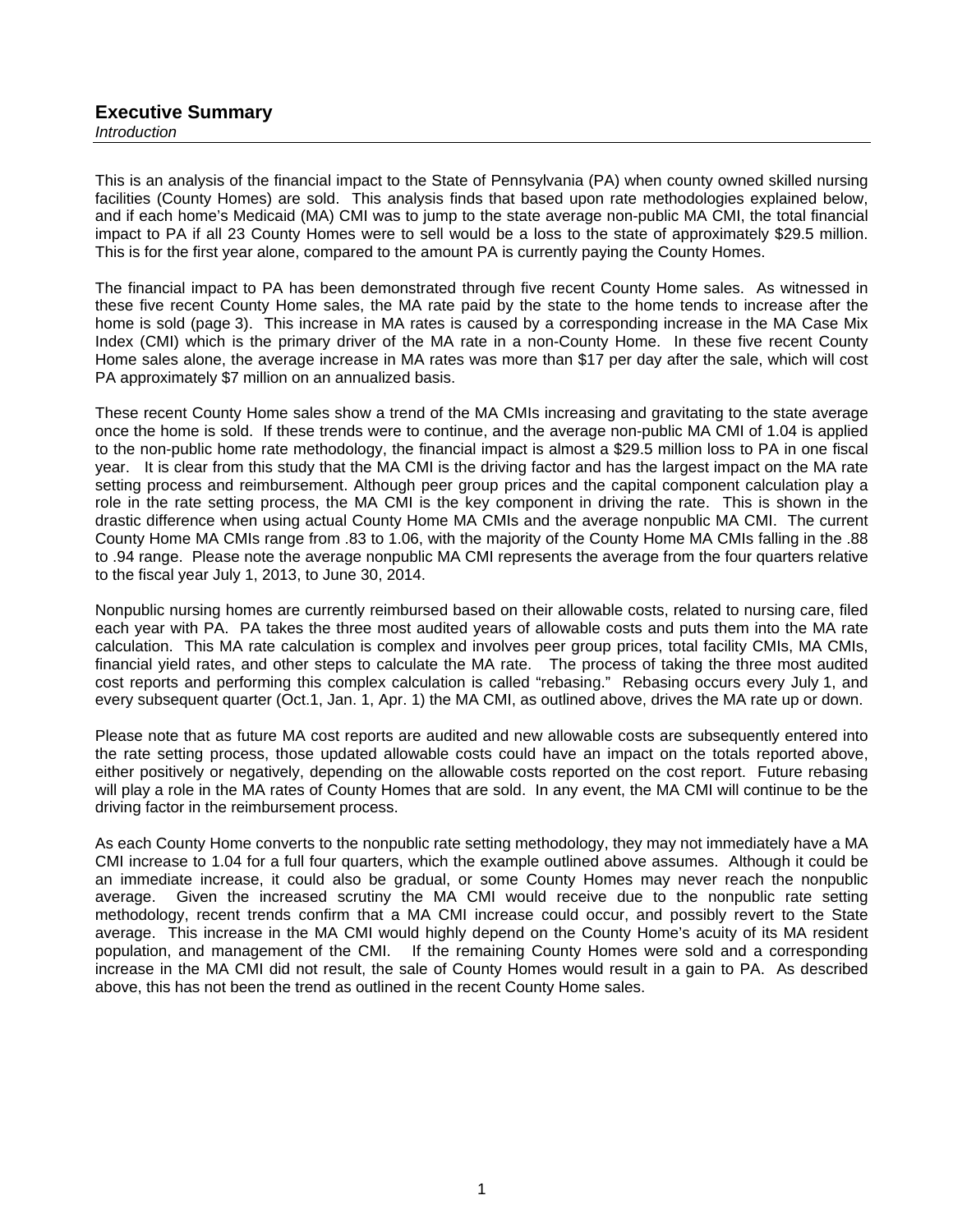.

Please note that Westmoreland Manor and Neshaminy Manor Home have an average County Home MA CMI for the fiscal year 2013-2014, that is greater than the average nonpublic MA CMI of 1.04. This causes a divergence from the other County Homes because the estimated nonpublic MA rate using the average nonpublic MA CMI is lower than the MA rate using County CMIs. This is not the norm throughout the report. It should also be noted that these two County Homes are managed by a for-profit entity. As witnessed by the five recent sales, their MA rates have increased as a result of being sold. Even though these two County Homes' MA CMIs are currently above the state average, it is possible that their MA CMI could increase further.

As stated above, the overall goal of this engagement is to compare each County Home's current MA rate to an estimated MA rate assuming the County Home was sold and converted to a nonpublic nursing facility provider. The results of the engagement will then be utilized by PACAH's executive committee to determine appropriate action to benefit its members. The engagement's focus is on the MA rate and not on other County Home MA third-party reimbursement, such as MA Day One Incentives, Pay for Performance, Nursing Facility Assessment Tax, and Certified Public Expenditures.

As previously stated, Carbis Walker LLP did not analyze the impact to PA relative to Certified Public Expenditures if County Homes are sold. PA separated County Homes from nonpublic nursing homes in 2008, by reimbursing County Homes under the PA State Regulations 1189, as opposed to leaving County Homes in the 1187 Regulations. Due to this switch from 1187 to 1189 Regulations, PA can now use County Home allowable nursing home costs in the Certified Public Expenditure calculation, which allows PA to obtain additional federal matching funds. As a result of County Homes being sold, PA would lose the additional dollars that are being obtained via federal matching funds due to the change from 1189 to 1187 Regulation.

PACAH's mission for over 60 years has been to participate in activities to promote the general welfare of nursing home residents in PA. Because of its mission, PACAH is representing 23 County Homes and is working directly with Carbis Walker LLP to provide support for the engagement. In addition, PACAH strives to support and educate its members to facilitate quality care and quality life settings for its residents.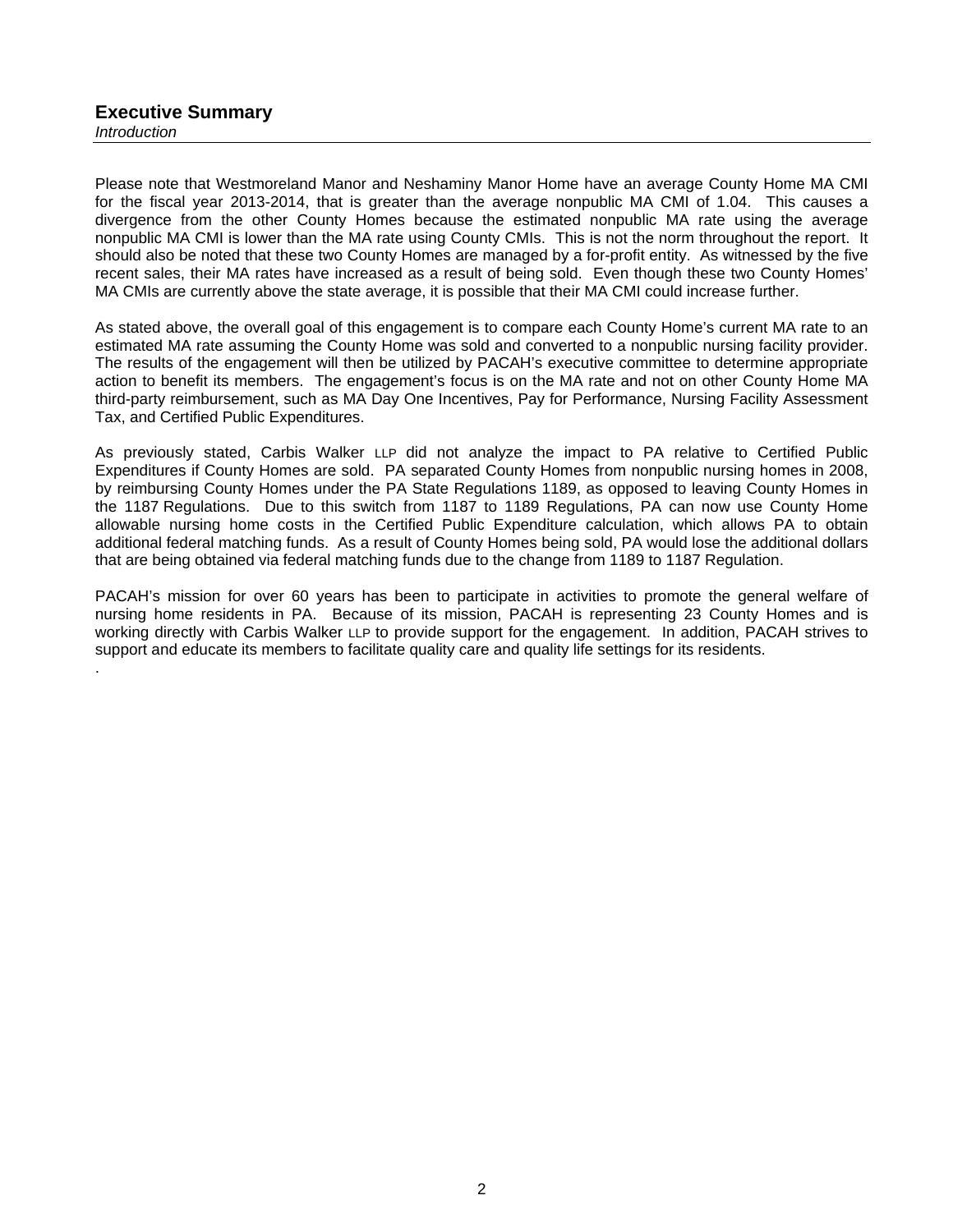## **Executive Summary**

*Outline of Recent County Home Sales* 

|                                       | <b>MA CMI</b><br>Prior to Being<br>Sold | Most recent<br>MA CMI<br>May 1, 2014 | <b>Difference</b> | MA Rate<br>Prior to Being<br>Sold | MA Rate<br>on 10/1/14 | <b>Difference</b> | Actual MA<br>Days from 12/31/13<br><b>MA Cost Report</b> | *Additional<br>Cost to the<br>State of PA |
|---------------------------------------|-----------------------------------------|--------------------------------------|-------------------|-----------------------------------|-----------------------|-------------------|----------------------------------------------------------|-------------------------------------------|
| Friendship Ridge                      | 0.89                                    | .04                                  | 0.15              | 229.34                            | 248.77                | 19.43             | 163,894                                                  | 3,184,460                                 |
| <b>Sunnyview Nursing Center</b>       | 0.94                                    | .02                                  | 0.08              | 197.99                            | 207.60                | 9.61              | 60,332                                                   | 579,791                                   |
| <b>Falling Springs Nursing Center</b> | 0.95                                    | 1.25                                 | 0.30              | 190.96                            | 210.25                | 19.29             | 40.881                                                   | 788,594                                   |
| <b>Centre Crest</b>                   | 0.93                                    | 0.97                                 | 0.04              | 163.95                            | 185.40                | 21.45             | 47.086                                                   | 1,009,995                                 |
| <b>Parkhouse Nursing Center</b>       | 0.86                                    | l.03                                 | 0.17              | 231.30                            | 247.12                | 15.82             | 132,861                                                  | 2,101,861                                 |
|                                       |                                         |                                      |                   |                                   |                       |                   |                                                          | 7.664.701                                 |

\* Please note that the additional cost to the State of Pennsylvania is calculated by taking the difference in the current MA rate on 10/1/14, compared to the MA rate prior to being sold, and multiplying that difference by the actual MA days filed on the most recent MA cost report. This allows for an annualized estimated financial impact to be calculated for a 12-month period.

As outlined in the Executive Summary - Introduction, five recent County Home sales were analyzed for the estimated financial impact the sales have had on PA on an annualized basis. The above chart outlines that calculation. The first three columns outline the increase in the MA CMI since the County Homes were sold. As stated above, the MA CMI has shown a substantial increase in all five nursing homes. Columns 4, 5 and 6 show the increase in the MA rate since the former County Homes were sold. The MA rates have increased by an average of \$17 per MA day since the former County Homes were sold. This increase in the MA CMI and MA rate will cost PA an additional \$7.6 million on an annualized basis, as it relates specifically to the MA rate.

Please note that all of the former County Homes outlined above were purchased by for-profit entities, with the exception of Centre Crest, which was sold and converted to a non-profit entity. This trend shows that as the County Homes are sold, for-profit entities will manage the MA CMI efficiently, which will have a direct effect on the MA rate.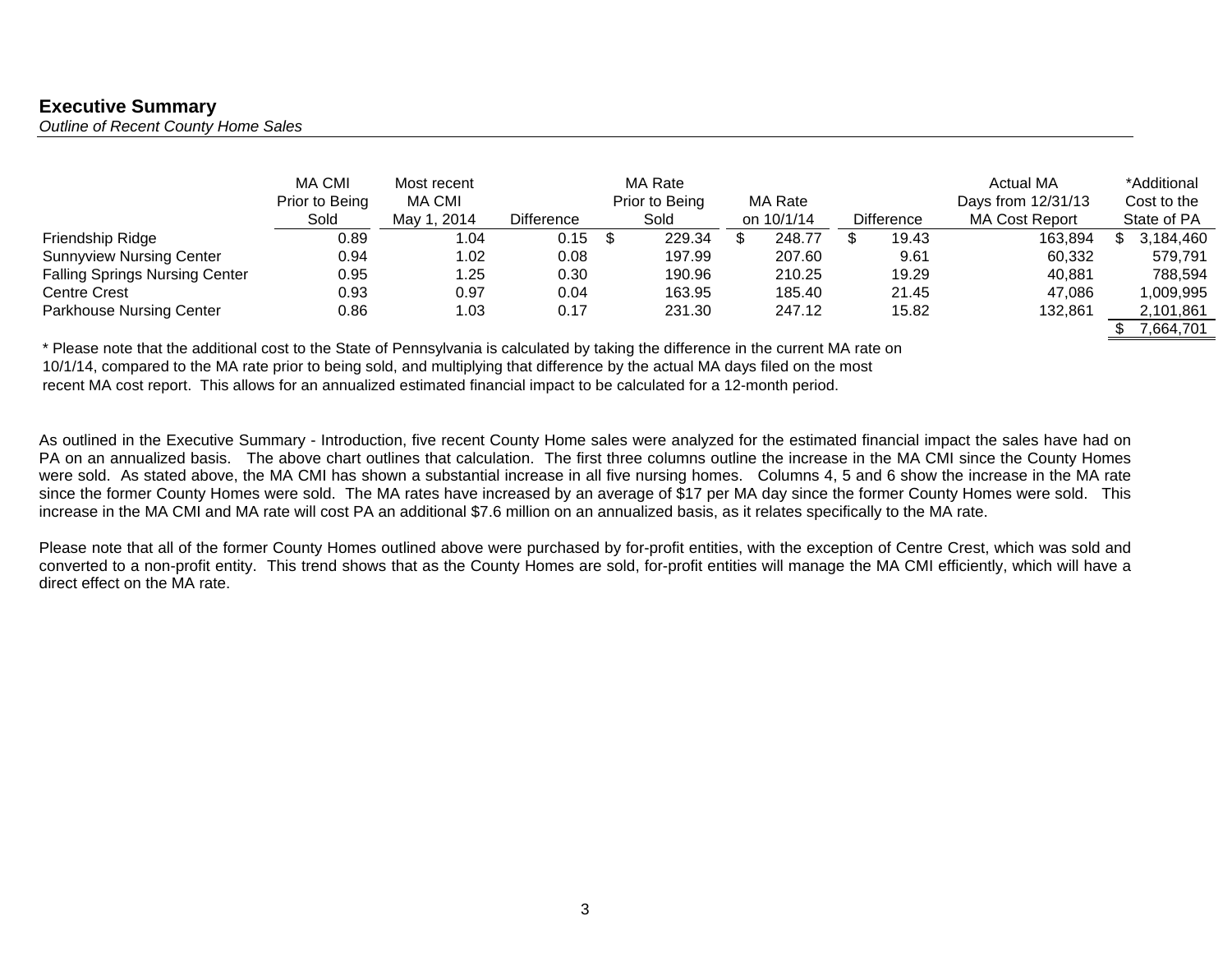Below is a summary of the procedures we performed in relation to the engagement:

- Through discussions with PACAH, we obtained an understanding of the desired objectives for the engagement and documented them into an engagement agreement between CW and PACAH.
- Based upon the above understanding, we prepared an initial list of information required from PACAH and its County Home members and forwarded this list to PACAH to relay to its County Home members, to allow them to compile the information. The information requested included, but was not limited to, Medicaid days from July 1, 2013, to June 30, 2014, and MA CMI scores as of specific picture dates.
- CW studied the reimbursement methodology outlined by the Department of Public Welfare (DPW) proposed rulemaking from Saturday, October 5, 2013, labeled "Rate Setting for county nursing facilities that change ownership" (43 Pa.B. 5822). Please note that this rulemaking was finalized on July 19, 2014 (44 Pa.B. 4498).
- CW also discussed the methodology relative to rate setting for county nursing facilities that change ownership with the DPW to confirm our understanding of the process.
- In conjunction with the information gathered from PACAH membership, and the DPW website, along with CW internal data, CW was able to input data into the applicable database to quantify outcomes.
- Quantified outcomes were based off the assumption that the County Homes were converted on July 1, 2013. As of the report date July 1, 2014, peer groups were not available. Also, using a conversion date of July 1, 2013, allowed the usage of actual Medicaid days for the period July 1, 2013, to June 30, 2014. This, in turn, helped produce more accurate projections for each County Home.
- The County Home MA CMI Picture dates used for the engagement were February 1, 2013, May 1, 2013, August 1, 2013, and November 1, 2013. Please note that County Home MA CMIs were used for recalculation of Medicaid rates along with the average nonpublic MA CMI. The calculation was performed both ways to allow the report to show the impact of the MA CMI on the Medicaid rates, and also to show the possible reimbursement range a County Home could fall into depending on their MA CMI.
- For comparison purposes and quantifying the report outcomes, the County Homes' Medical Assistance rates as reported on DPW 's website for July 1, 2013, was used for the analysis.
- Outlined in detail the Medicaid rate setting process for County Homes that change ownership.
- Provided a detailed calculation for each individual County Home, using the assumptions outlined above. The calculation showed the quarterly change in the MA rate using nonpublic nursing home reimbursement methodology for the first year after a County Home changed ownership. Please see the detailed description of this process outlined in the report (Pg. 4). The engagement takes into consideration the impact in the first year of conversion, and nothing beyond the first year. Beyond the first year of conversion, audited cost reports would become available and would impact the rate. CW could not rely on estimated numbers from future audited cost reports to determine an accurate rate. Also, the budget adjustment factor used throughout the report is as of July 2013. This rate is subject to change based on DPW's and the State of Pennsylvania's discretion given the yearly budget shortfall or supplies.
- For each County Home a total impact was calculated using both the County Home MA CMIs and the average nonpublic MA CMI for the specific picture dates outlined above.
- Once the analysis was complete, prepared a summary of the findings of the engagement using the details derived from each individual County Home.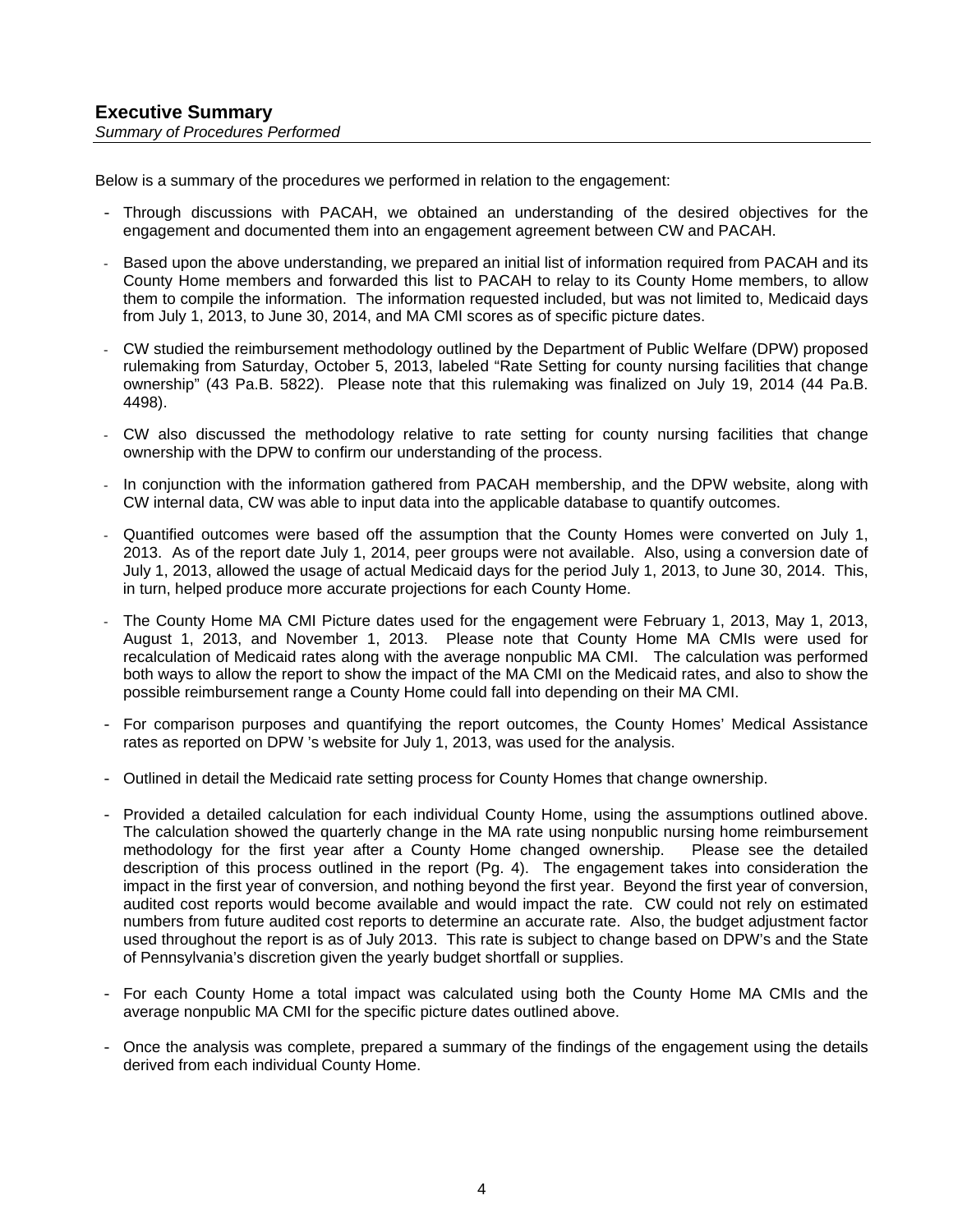#### **Executive Summary**  *Detailed Outline of Rate Setting Process*

As outlined in the Summary of Procedures Performed under the Executive Summary section on page 2, CW discussed the rate setting methodology for County Homes changing ownership with the Department of Public Welfare. Also CW reviewed the MA Bulletins published by the Department of Public Welfare to gain a detailed understanding of the process. Outlined below are the highlights from MA Bulletin (43. Pa.B 5822) dated Saturday, October 5, 2013.

#### *Purpose of the Proposed Rulemaking*

The purpose of the proposed rulemaking is to amend Chapter 1187.97 of the PA Code (rates for new nursing facilities and nursing facilities with a change of ownership), specifically rate setting methodology used when a County Home has a change of ownership. Also, certain terminology used in definitions was updated. This proposed rulemaking is being driven by the fact that County Homes have been phased out of the Chapter 1187 rate-setting process. Per diem rates for former County Homes cannot be determined because audited data under Chapter 1187 is no longer available as of June 30, 2012.

#### *Background*

From July 1, 2006, to June 30, 2012, when a County Home changed ownership, the per diem rate was calculated in accordance with Chapter 1187.96. County Homes' cost data is no longer audited under Chapter 1187 regulations, since they have now been fully phased out of the rate setting process relative to nonpublic nursing homes. County Homes are reimbursed via the Chapter 1189 regulations, and their cost data is no longer audited for compliance under Chapter 1187. Also, per diem rates for County Homes do not include net operating or capital rates which would be used to determine a rate for a nursing home that went through a change of ownership. Therefore, the Department of Public Welfare will use peer group prices to determine the net operating portion of the per diem rate until audited cost report data is available for rebasing the MA rate.

#### *Details of Rate Setting*

If a County Home changes ownership, the peer group prices from the appropriate peer group for resident care and other resident-related and administrative costs will be used to determine the MA rate. Once a MA cost report is submitted by the new provider and audited, that data will then be used to rebase the MA rate for the new provider. Until then, the peer group prices will determine the starting point for the calculation.

The MA CMI from the most recent quarter prior to the change of ownership will be used to determine the MA CMI that will be used to calculate the resident care rate. For every other quarter after the initial rate setting quarter, the nursing home's actual MA CMI would be used from the applicable picture date that applies to that quarter. The other resident-related rate and the administrative portion of the rate will be determined, as stated above, from the peer group prices.

The capital component of the MA rate would be determined by only the fixed property component of the capital rate. Major movable property costs and real estate taxes would not be part of the initial rate setting of the capital component after a change of ownership.

The fixed property component, if assuming change of ownership on July 1, 2013, would take into account several factors. The fixed bed limitation of \$26,000 per bed would apply. The July 1, 2013, financial yield rate would be used, and also the greater of the actual or available beds at 90% as of December 31, 2012. A hypothetical calculation is illustrated below.

| Fixed bed limitation (\$26,000 x 200 beds) | \$5,200,000 |
|--------------------------------------------|-------------|
| Times financial yield rate at 7/1/13       | 4.76%       |
| Allowable capital costs                    | \$247,520   |
| Divided by the greater of actual or        |             |
| available bed days at 90%                  | 65.700      |
| Capital rate                               | 3.77        |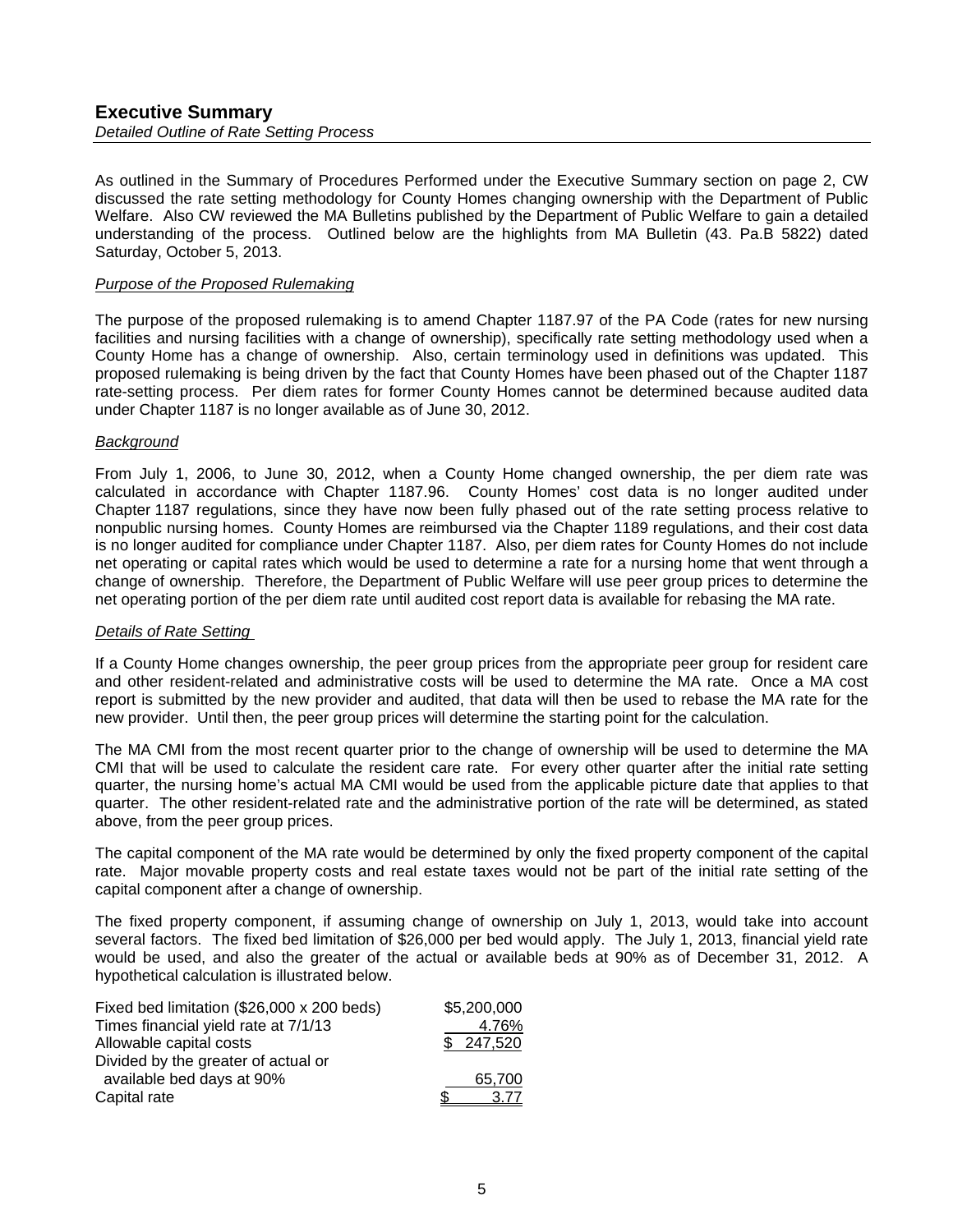## **Executive Summary**

*Financial Impact Summary* 

|                                           | Peer<br>Group  | <b>Bed</b><br>Size | $**MA$<br>Occupancy<br>Percentage | 2013-2014<br>MA Rate | *Average 2013-2014<br><b>Estimated Nonpublic Rate</b><br>Using County MA CMIs | 2013-2014 Estimated<br>Nonpublic Rate<br>Nonpublic MA CMIs | 2013-2014<br><b>MA Days</b> | Estimated<br><b>Additional State</b><br>Dollars from PA |
|-------------------------------------------|----------------|--------------------|-----------------------------------|----------------------|-------------------------------------------------------------------------------|------------------------------------------------------------|-----------------------------|---------------------------------------------------------|
| <b>Armstrong County Health Center</b>     | 12             | 115                | 68.21%                            | \$<br>158.08         | \$<br>151.21                                                                  | \$<br>172.70                                               | 22,466                      | \$<br>328,453                                           |
| Berks Heim Nursing & Rehab                |                | 420                | 78.56%                            | 217.10               | 216.46                                                                        | 233.91                                                     | 121,094                     | 2,035,590                                               |
| <b>Bradford County Manor</b>              | 11             | 200                | 67.80%                            | 171.79               | 172.23                                                                        | 182.99                                                     | 40.180                      | 450,016                                                 |
| <b>Cedarbrook Nursing Homes</b>           | 4              | 680                | 86.24%                            | 223.03               | 209.21                                                                        | 234.03                                                     | 189,600                     | 2,085,600                                               |
| <b>Claremont NRC at Cumb. County</b>      | 4              | 290                | 79.71%                            | 210.08               | 216.32                                                                        | 234.16                                                     | 75,190                      | 1,810,575                                               |
| <b>Communitites at Indian Haven</b>       | 12             | 108                | 53.25%                            | 174.13               | 170.14                                                                        | 172.62                                                     | 19,241                      | (29,054)                                                |
| <b>Crawford County Care Center</b>        | 11             | 157                | 76.17%                            | 176.93               | 164.26                                                                        | 182.79                                                     | 42,390                      | 248,405                                                 |
| <b>Fair Acres Geriatric Center</b>        |                | 908                | 91.17%                            | 205.46               | 206.20                                                                        | 244.80                                                     | 271,563                     | 10,683,288                                              |
| <b>Gracedale- Northampton County</b>      | 4              | 725                | 76.81%                            | 216.05               | 210.15                                                                        | 234.20                                                     | 168,299                     | 3,029,382                                               |
| John J. Kane - Glen Hazel                 | $\overline{2}$ | 210                | 91.28%                            | 236.35               | 184.69                                                                        | 213.46                                                     | 55.299                      | (1, 265, 794)                                           |
| John J. Kane - McKeesport                 |                | 360                | 83.86%                            | 213.08               | 227.93                                                                        | 245.00                                                     | 85,824                      | 2,739,502                                               |
| John J. Kane - Ross Township              | 2              | 240                | 87.80%                            | 230.10               | 201.00                                                                        | 213.44                                                     | 64,922                      | (1,081,601)                                             |
| John J. Kane - Scott Township             |                | 314                | 83.75%                            | 217.12               | 235.66                                                                        | 245.00                                                     | 67,195                      | 1,873,397                                               |
| <b>Neshaminy Manor Home</b>               |                | 360                | 72.04%                            | 262.34               | 245.59                                                                        | 244.78                                                     | 95,143                      | (1,670,711)                                             |
| <b>Philadelphia Nursing Home</b>          |                | 451                | 95.17%                            | 229.66               | 212.48                                                                        | 244.99                                                     | 133,377                     | 2,044,669                                               |
| <b>Pleasant Acres Nursing &amp; Rehab</b> | 4              | 375                | 88.55%                            | 235.55               | 209.61                                                                        | 234.05                                                     | 111,982                     | (167, 973)                                              |
| <b>Pleasant Ridge Manor</b>               | 4              | 300                | 84.19%                            | 222.56               | 213.26                                                                        | 234.20                                                     | 103,576                     | 1,205,625                                               |
| <b>Pleasant Valley Manor</b>              | 11             | 174                | 71.08%                            | 167.28               | 166.66                                                                        | 182.80                                                     | 43,543                      | 675,787                                                 |
| <b>Pocopson Home</b>                      |                | 275                | 88.46%                            | 213.87               | 215.49                                                                        | 244.75                                                     | 84,977                      | 2,624,090                                               |
| <b>Rouse Warren County Home</b>           | 11             | 176                | 66.86%                            | 162.70               | 167.20                                                                        | 182.75                                                     | 41,360                      | 829,268                                                 |
| <b>Susque View Home</b>                   | 11             | 146                | 77.50%                            | 170.67               | 167.30                                                                        | 182.84                                                     | 39,973                      | 486,471                                                 |
| <b>Washington County Health Center</b>    |                | 288                | 76.53%                            | 220.62               | 222.17                                                                        | 244.93                                                     | 73,005                      | 1,774,752                                               |
| <b>Westmoreland Manor</b>                 |                | 408                | 83.49%                            | 255.29               | 247.61                                                                        | 244.77                                                     | 118,359                     | (1, 245, 137)                                           |
|                                           |                |                    |                                   |                      |                                                                               |                                                            |                             | \$<br>29,464,600                                        |

\* Please see individual entities for quarterly rate changes, the average above relates to the four quarters relative to the 2013-2014 fiscal year.

The average rate shown above is for informational purposes relative to the summary.

\*\* Obtained from 12/31/13 MA-11 Cost Report

Note: The additional cost to PA of \$29,464,600 is calculated by multiplying the MA rate that was estimated using the average nonpublic MA CMI (1.04) by the actual MA days reported on the 2013 Medicaid cost report for each County Home. This total is then compared to the same calculation, using the actual County Home MA rate for the 2013-2014 fiscal year instead.

For Example: Armstrong County Health Center's estimated rate for fiscal year 2013-2014 using nonpublic nursing home reimbursement methodology and a MA CMI of 1.04 is \$172.70. Therefore, \$172.70 x 22,466 (MA days) equals \$3,879,878. Their actual County Home MA rate for 2013-2014 is \$158.08 x 22,466 (MA days) equals \$3,551,425. Therefore, when the difference is calculated between the two totals, the sale of the County Home would require \$328,453 of additional State dollars for this one fiscal year, as it relates specifically to the MA rate. Other State dollars that are exchanged between PA and the nursing home are not taken into account in the above calculation.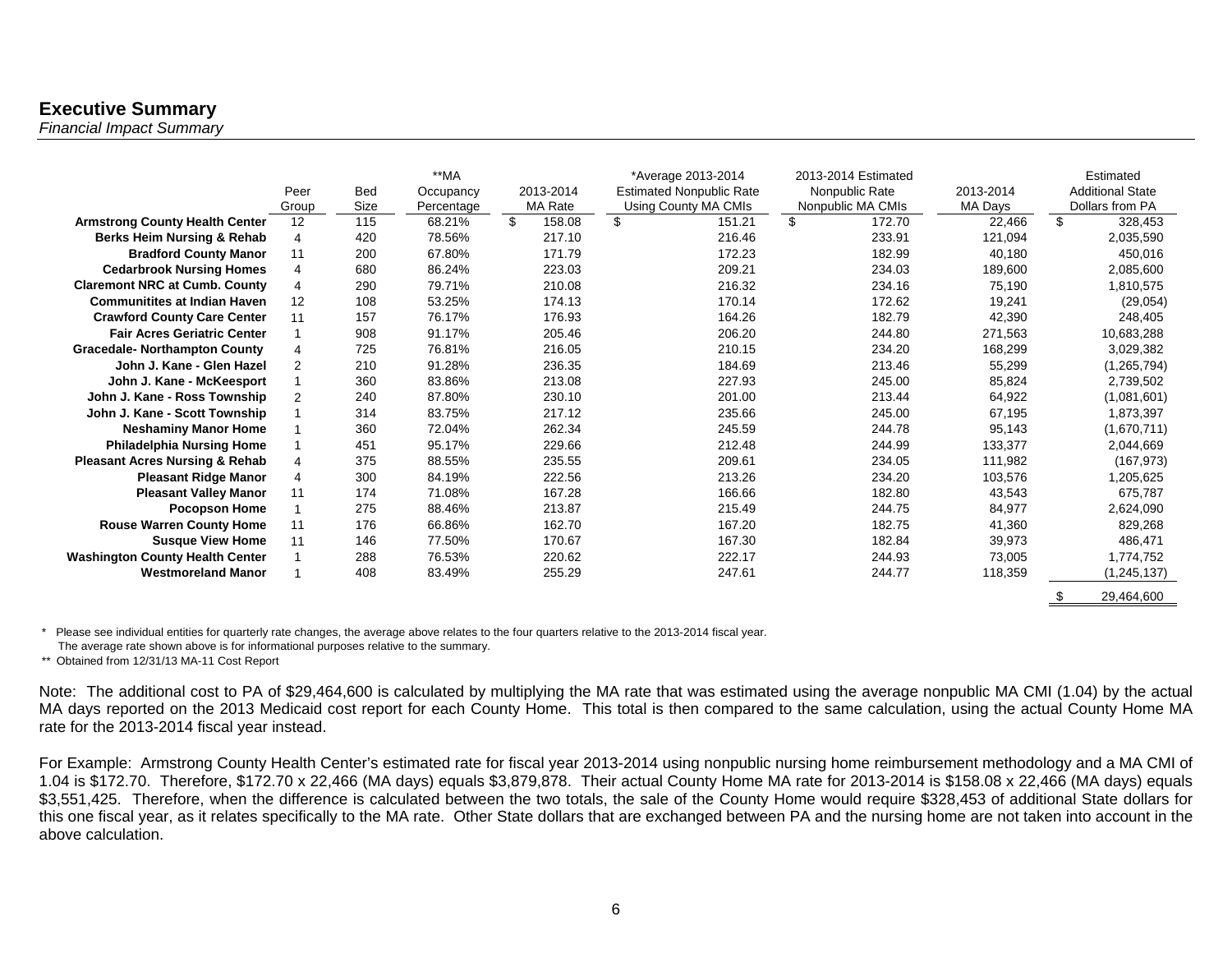**Armstrong County Health Center**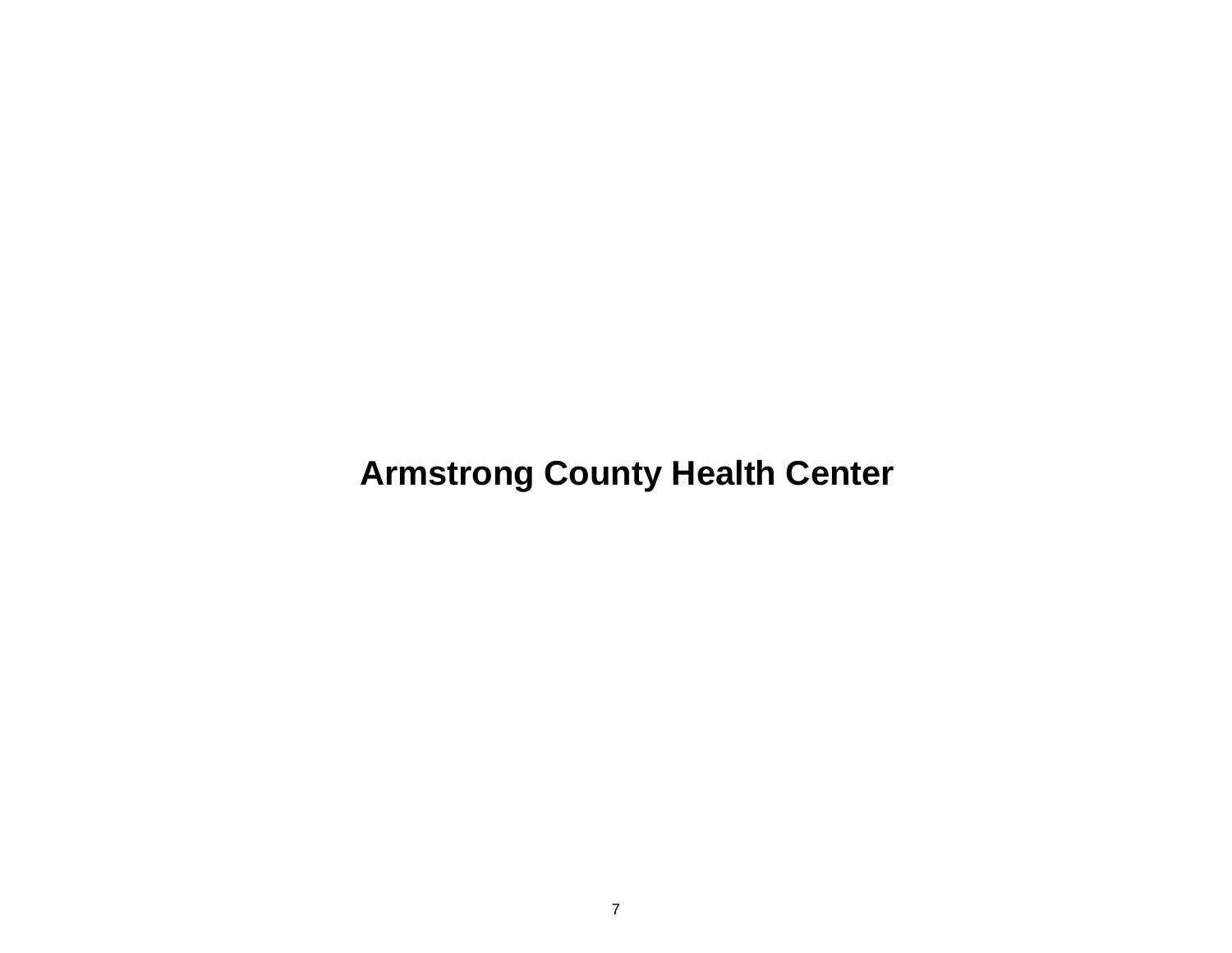*Armstrong County Health Center* 

| July 1, 2013, Nonpublic Facility Rate Calculation:                |      | October 1, 2013, Nonpublic Facility Rate Calculation: |                                                                       |    |           |  |
|-------------------------------------------------------------------|------|-------------------------------------------------------|-----------------------------------------------------------------------|----|-----------|--|
| Resident-related peer group price                                 | \$   | 129.96                                                | Resident-related peer group price                                     |    | 129.96    |  |
| February 1, 2013, MA CMI                                          |      | 0.83                                                  | May 1, 2013, MA CMI                                                   |    | 0.88      |  |
| Rebased resident-related                                          |      |                                                       | Adjusted resident-related                                             |    |           |  |
| peer group price                                                  |      | 107.87                                                | peer group price                                                      |    | 114.36    |  |
| Other resident-related peer group price                           |      | 44.20                                                 | The sum of the remaining peer group<br>price components               |    | 68.50     |  |
| Administrative peer group price                                   |      | 20.54                                                 |                                                                       |    |           |  |
| Estimated fixed property component                                |      | 3.76                                                  |                                                                       |    |           |  |
| July 1, 2013, rebased peer group<br>price, assuming conversion on |      |                                                       | October 1, 2013, adjusted peer group<br>price, assuming conversion on |    |           |  |
| July 1, 2013, to a nonpublic facility                             | - \$ | 176.37                                                | July 1, 2013, to a nonpublic facility                                 |    | 182.86    |  |
| Nonpublic nursing facility budget adjustment                      |      | 0.84801                                               | Nonpublic nursing facility budget adjustment                          |    | 0.84801   |  |
| Estimated July 1, 2013, nonpublic rate                            |      | 149.56                                                | Estimated Oct. 1, 2013, nonpublic rate                                |    | 155.07    |  |
| July 1, 2013, County MA rate                                      |      | 158.08                                                | July 1, 2013, County MA rate                                          |    | 158.08    |  |
| <b>Difference</b>                                                 |      | (8.52)                                                | <b>Difference</b>                                                     |    | (3.01)    |  |
| MA days Jul. 1, 2013 - Sept. 30, 2013                             |      | 5,607                                                 | MA days Oct. 1, 2013 - Dec. 31, 2013                                  |    | 5,613     |  |
| Estimated quarterly financial impact                              | \$   | (47, 772)                                             | Estimated quarterly financial impact                                  | \$ | (16, 895) |  |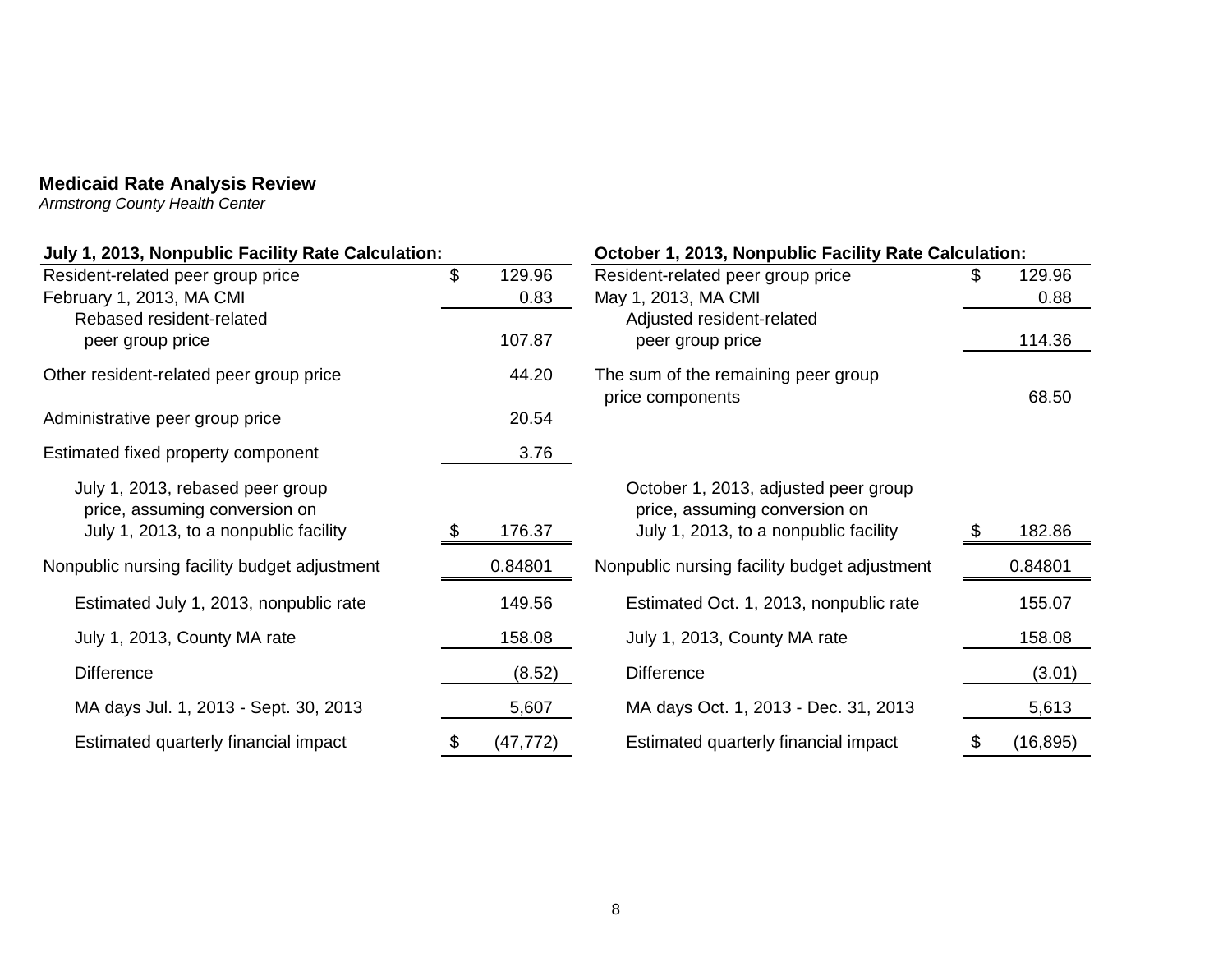*Armstrong County Health Center* 

| January 1, 2014, Nonpublic Facility Rate Calculation:                                                          |     |                | April 1, 2014, Nonpublic Facility Rate Calculation:                                                          |     |                |
|----------------------------------------------------------------------------------------------------------------|-----|----------------|--------------------------------------------------------------------------------------------------------------|-----|----------------|
| Resident-related peer group price<br>August 1, 2013, MA CMI                                                    | \$. | 129.96<br>0.82 | Resident-related peer group price<br>November 1, 2013, MA CMI                                                | \$. | 129.96<br>0.85 |
| Adjusted resident-related<br>peer group price                                                                  |     | 106.57         | Adjusted resident-related<br>peer group price                                                                |     | 110.47         |
| The sum of the remaining peer group<br>price components                                                        |     | 68.50          | The sum of the remaining peer group<br>price components                                                      |     | 68.50          |
| January 1, 2014, adjusted peer group<br>price, assuming conversion on<br>July 1, 2013, to a nonpublic facility | æ.  | 175.07         | April 1, 2014, adjusted peer group<br>price, assuming conversion on<br>July 1, 2013, to a nonpublic facility |     | 178.97         |
| Nonpublic nursing facility budget adjustment                                                                   |     | 0.84801        | Nonpublic nursing facility budget adjustment                                                                 |     | 0.84801        |
| Estimated Jan. 1, 2014, nonpublic rate                                                                         |     | 148.46         | Estimated April 1, 2014, nonpublic rate                                                                      |     | 151.76         |
| July 1, 2013, County MA rate                                                                                   |     | 158.08         | July 1, 2013, County MA rate                                                                                 |     | 158.08         |
| <b>Difference</b>                                                                                              |     | (9.62)         | <b>Difference</b>                                                                                            |     | (6.32)         |
| MA days Jan. 1, 2014 - Mar. 31, 2014                                                                           |     | 5,479          | MA days Apr. 1, 2014 - Jun. 30, 2014                                                                         |     | 5,767          |
| Estimated quarterly financial impact                                                                           | \$  | (52, 708)      | Estimated quarterly financial impact                                                                         | S.  | (36, 447)      |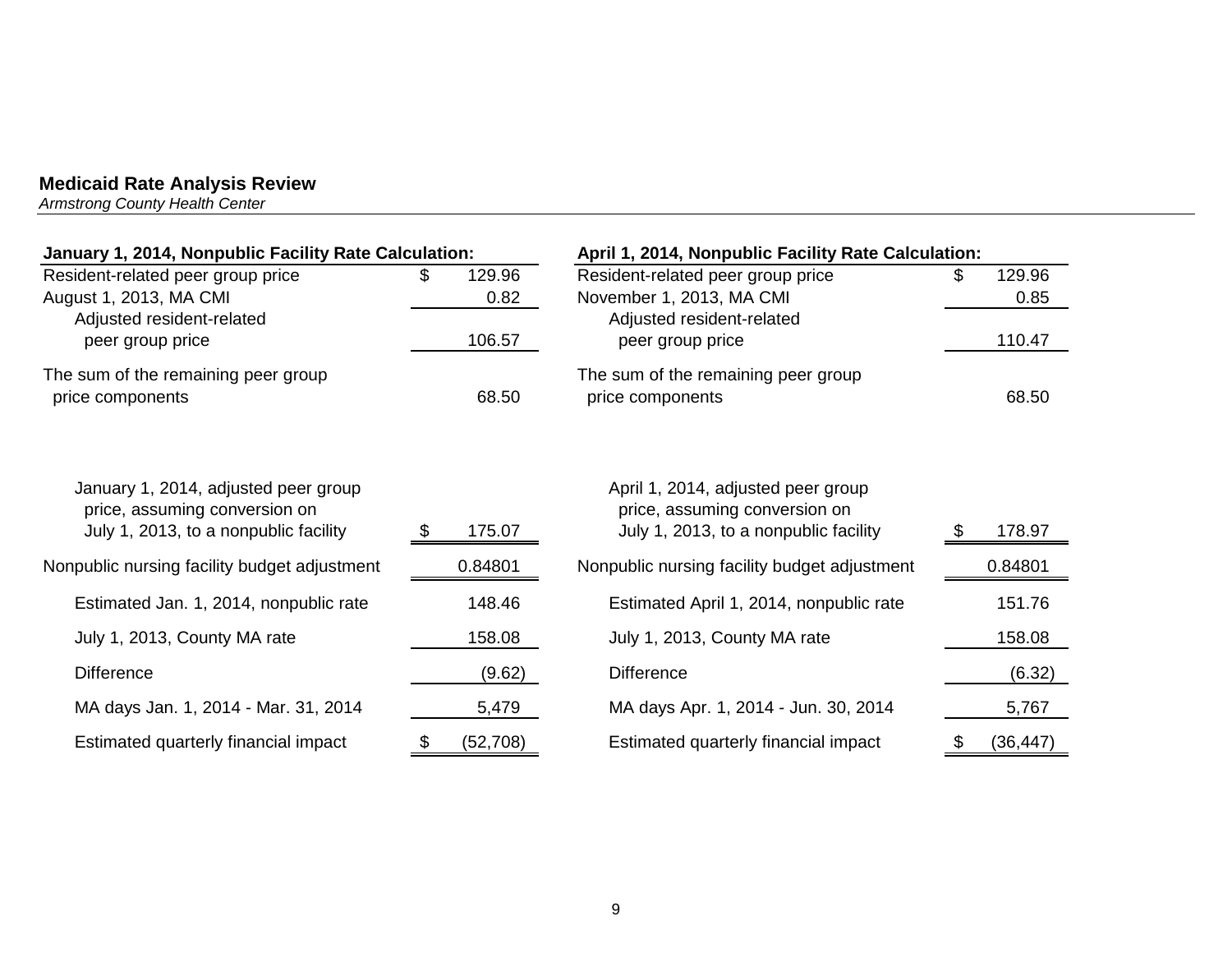*Armstrong County Health Center* 

## **July 1, 2013, Nonpublic Facility Rate Calculation:**

| Resident-related peer group price                                                                          | \$<br>129.96 |                                                                               |           |
|------------------------------------------------------------------------------------------------------------|--------------|-------------------------------------------------------------------------------|-----------|
| Average nonpublic MA CMI                                                                                   | 1.04         |                                                                               |           |
| Rebased resident-related                                                                                   |              |                                                                               |           |
| peer group price                                                                                           | 135.16       | Estimated total financial impact to PA,                                       |           |
| Other resident-related peer group price                                                                    | 44.20        | assuming conversion to a nonpublic<br>facility on July 1, 2013, using County  |           |
| Administrative peer group price                                                                            | 20.54        | Home MA CMIs - (gain) / loss                                                  | (153,822) |
| Estimated fixed property component                                                                         | 3.76         |                                                                               |           |
| July 1, 2013, rebased peer group<br>price, assuming conversion on<br>July 1, 2013, to a nonpublic facility | 203.66       | Estimated total financial impact to PA,<br>assuming conversion to a nonpublic |           |
| Nonpublic nursing facility budget adjustment                                                               | 0.84801      | facility on July 1, 2013, using                                               |           |
| Estimated July 1, 2013, nonpublic rate                                                                     | 172.70       | nonpublic MA CMIs - (gain) / loss                                             | 328,453   |
| July 1, 2013, proposed County MA rate                                                                      | 158.08       |                                                                               |           |
| <b>Difference</b>                                                                                          | 14.62        |                                                                               |           |
| 2013-2014 Medicaid days                                                                                    | 22,466       |                                                                               |           |
|                                                                                                            |              |                                                                               |           |

Estimated total financial impact  $$328,453$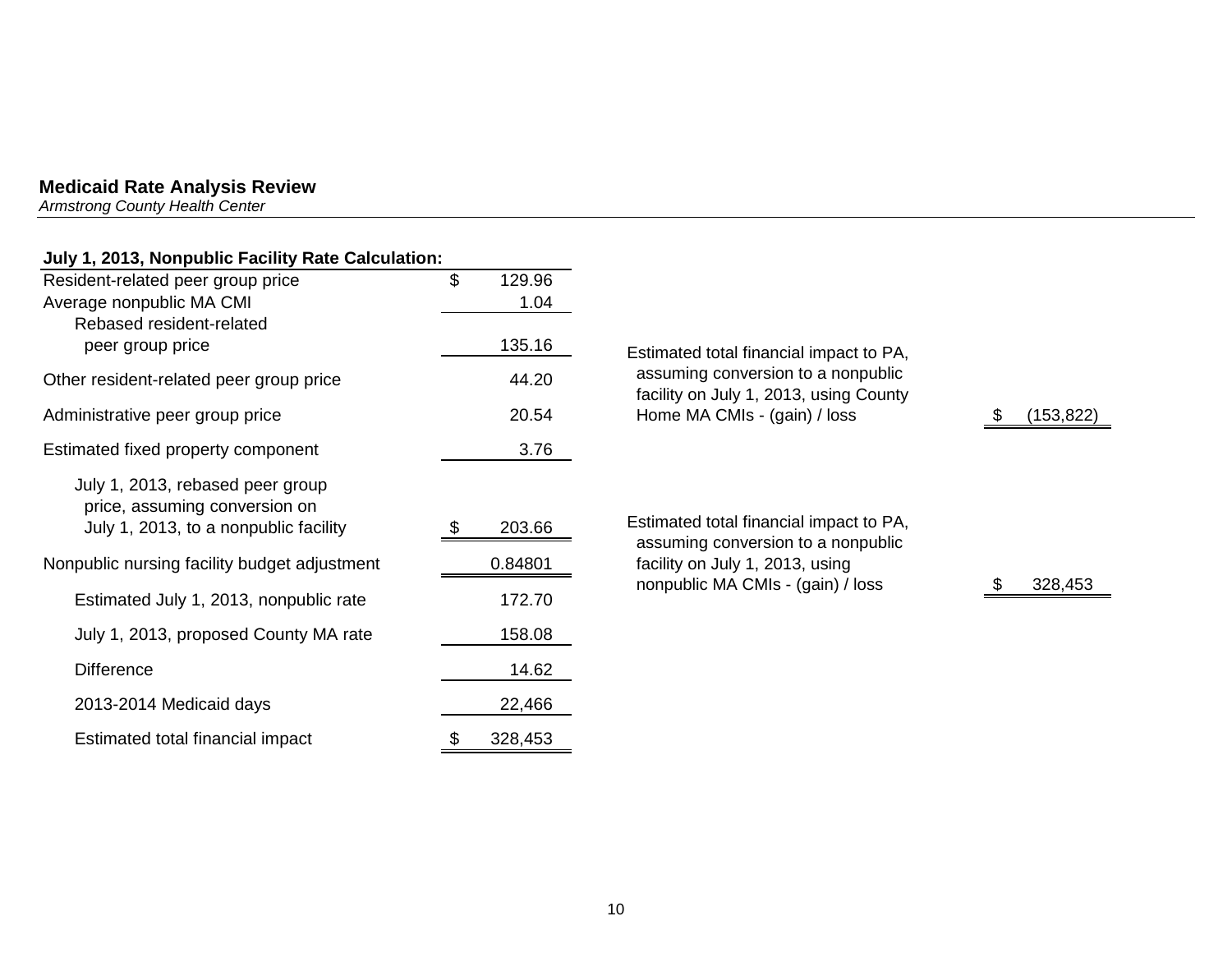# **Berks Heim Nursing and Rehabilitation**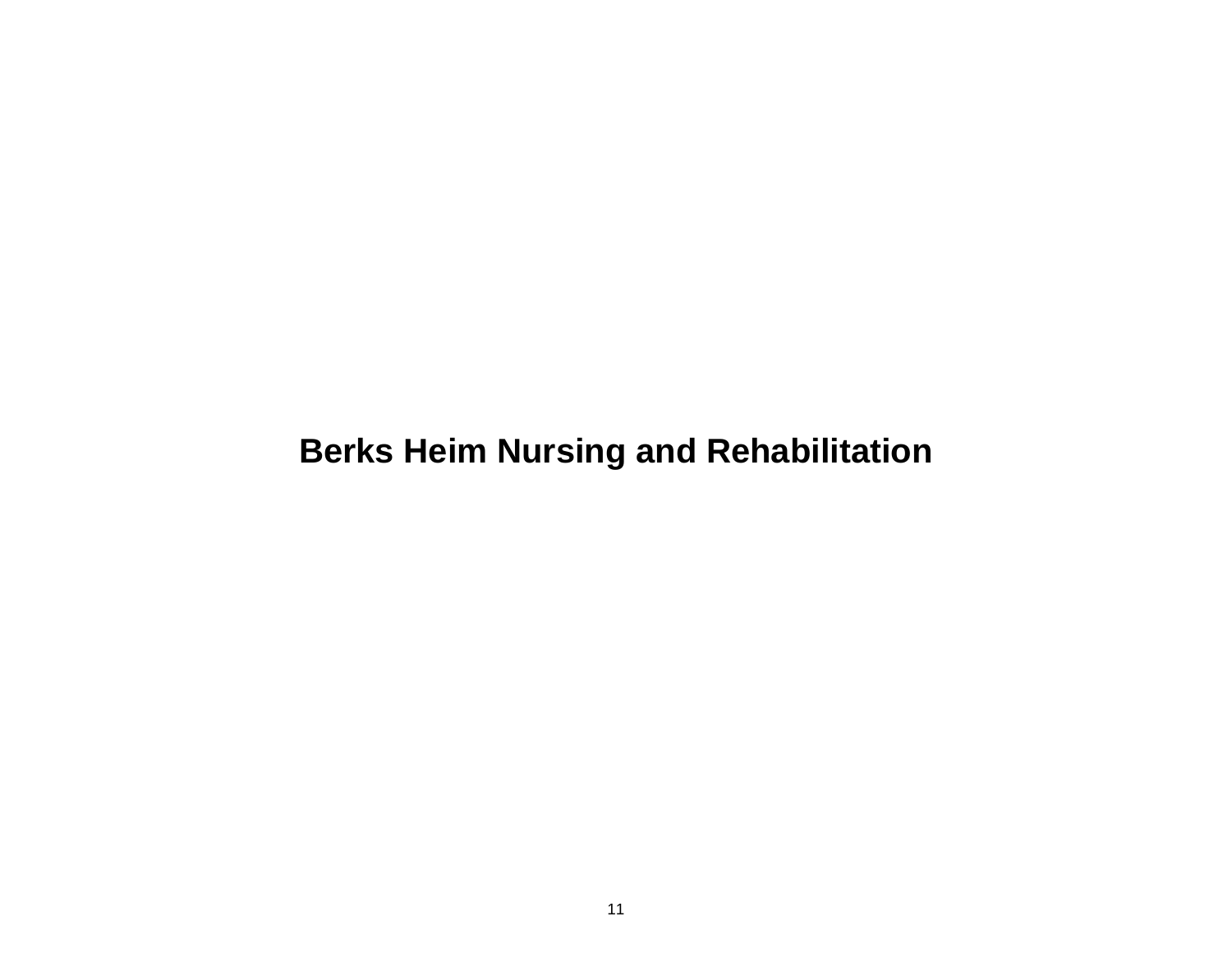*Berks Heim Nursing and Rehabilitation* 

| July 1, 2013, Nonpublic Facility Rate Calculation:                                                         |                      | October 1, 2013, Nonpublic Facility Rate Calculation:                                                          |                      |  |  |  |
|------------------------------------------------------------------------------------------------------------|----------------------|----------------------------------------------------------------------------------------------------------------|----------------------|--|--|--|
| Resident-related peer group price<br>February 1, 2013, MA CMI                                              | \$<br>182.95<br>0.93 | Resident-related peer group price<br>May 1, 2013, MA CMI                                                       | 182.95<br>\$<br>0.94 |  |  |  |
| Rebased resident-related<br>peer group price                                                               | 170.14               | Adjusted resident-related<br>peer group price                                                                  | 171.97               |  |  |  |
| Other resident-related peer group price                                                                    | 59.63                | The sum of the remaining peer group<br>price components                                                        | 85.57                |  |  |  |
| Administrative peer group price                                                                            | 22.52                |                                                                                                                |                      |  |  |  |
| Estimated fixed property component                                                                         | 3.42                 |                                                                                                                |                      |  |  |  |
| July 1, 2013, rebased peer group<br>price, assuming conversion on<br>July 1, 2013, to a nonpublic facility | 255.71<br>- 95       | October 1, 2013, adjusted peer group<br>price, assuming conversion on<br>July 1, 2013, to a nonpublic facility | 257.54               |  |  |  |
| Nonpublic nursing facility budget adjustment                                                               | 0.84801              | Nonpublic nursing facility budget adjustment                                                                   | 0.84801              |  |  |  |
| Estimated July 1, 2013, nonpublic rate                                                                     | 216.85               | Estimated Oct. 1, 2013, nonpublic rate                                                                         | 218.40               |  |  |  |
| July 1, 2013, County MA rate                                                                               | 217.10               | July 1, 2013, County MA rate                                                                                   | 217.10               |  |  |  |
| <b>Difference</b>                                                                                          | (0.25)               | <b>Difference</b>                                                                                              | 1.30                 |  |  |  |
| MA days Jul. 1, 2013 - Sept. 30, 2013                                                                      | 29,862               | MA days Oct. 1, 2013 - Dec. 31, 2013                                                                           | 29,847               |  |  |  |
| Estimated quarterly financial impact                                                                       | (7, 466)             | Estimated quarterly financial impact                                                                           | 38,801               |  |  |  |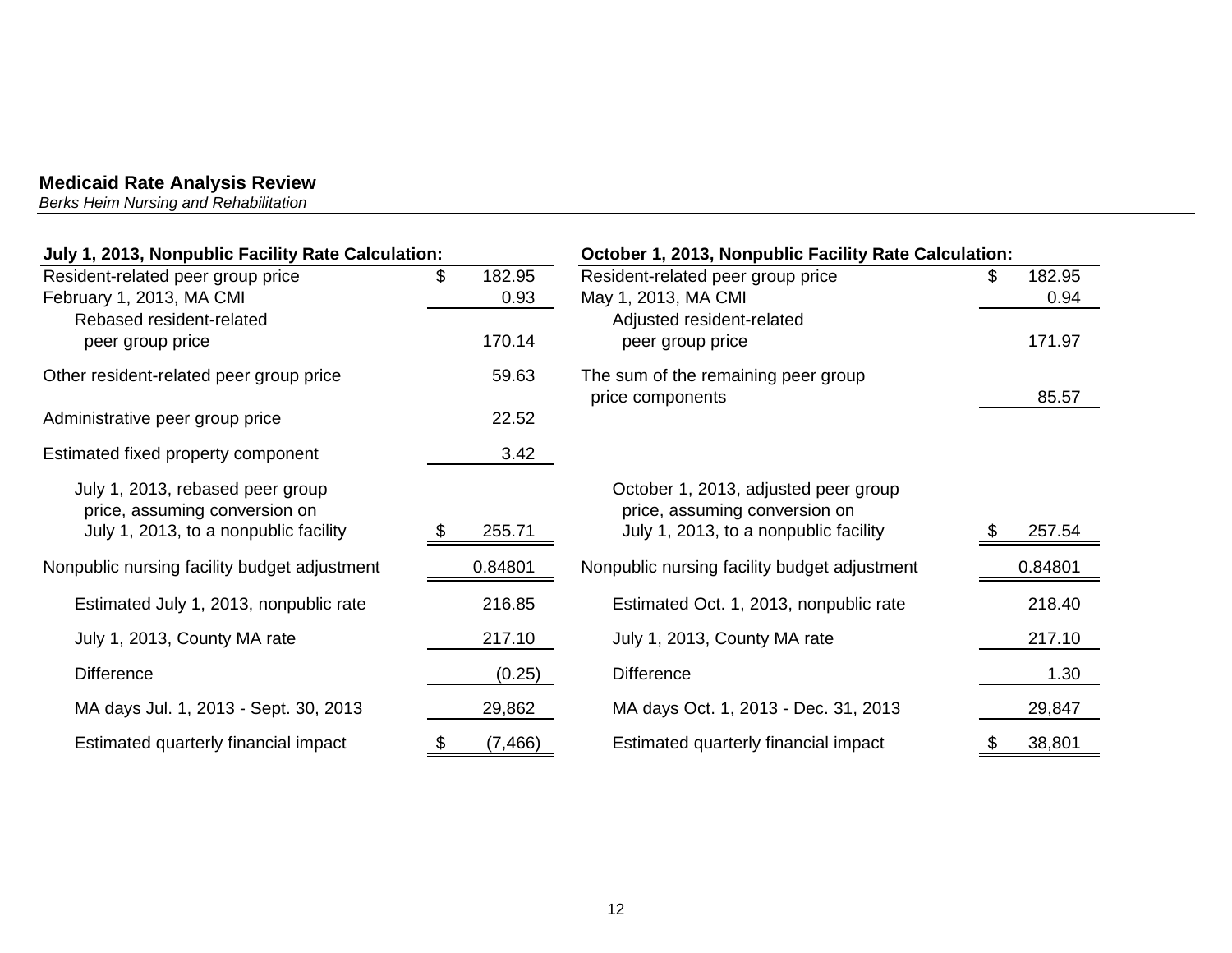*Berks Heim Nursing and Rehabilitation* 

| January 1, 2014, Nonpublic Facility Rate Calculation:       |  |                | April 1, 2014, Nonpublic Facility Rate Calculation:           |  |                |  |
|-------------------------------------------------------------|--|----------------|---------------------------------------------------------------|--|----------------|--|
| Resident-related peer group price<br>August 1, 2013, MA CMI |  | 182.95<br>0.91 | Resident-related peer group price<br>November 1, 2013, MA CMI |  | 182.95<br>0.93 |  |
| Adjusted resident-related<br>peer group price               |  | 166.48         | Adjusted resident-related<br>peer group price                 |  | 170.14         |  |
| The sum of the remaining peer group<br>price components     |  | 85.57          | The sum of the remaining peer group<br>price components       |  | 85.57          |  |

| January 1, 2014, adjusted peer group<br>price, assuming conversion on<br>July 1, 2013, to a nonpublic facility | 252.05     | April 1, 2014, adjusted peer group<br>price, assuming conversion on<br>July 1, 2013, to a nonpublic facility | 255.71   |
|----------------------------------------------------------------------------------------------------------------|------------|--------------------------------------------------------------------------------------------------------------|----------|
| Nonpublic nursing facility budget adjustment                                                                   | 0.84801    | Nonpublic nursing facility budget adjustment                                                                 | 0.84801  |
| Estimated Jan. 1, 2014, nonpublic rate                                                                         | 213.74     | Estimated April 1, 2014, nonpublic rate                                                                      | 216.85   |
| July 1, 2013, County MA rate                                                                                   | 217.10     | July 1, 2013, County MA rate                                                                                 | 217.10   |
| <b>Difference</b>                                                                                              | (3.36)     | <b>Difference</b>                                                                                            | (0.25)   |
| MA days Jan. 1, 2014 - Mar. 31, 2014                                                                           | 30,254     | MA days Apr. 1, 2014 - Jun. 30, 2014                                                                         | 31,131   |
| Estimated quarterly financial impact                                                                           | (101, 653) | Estimated quarterly financial impact                                                                         | (7, 783) |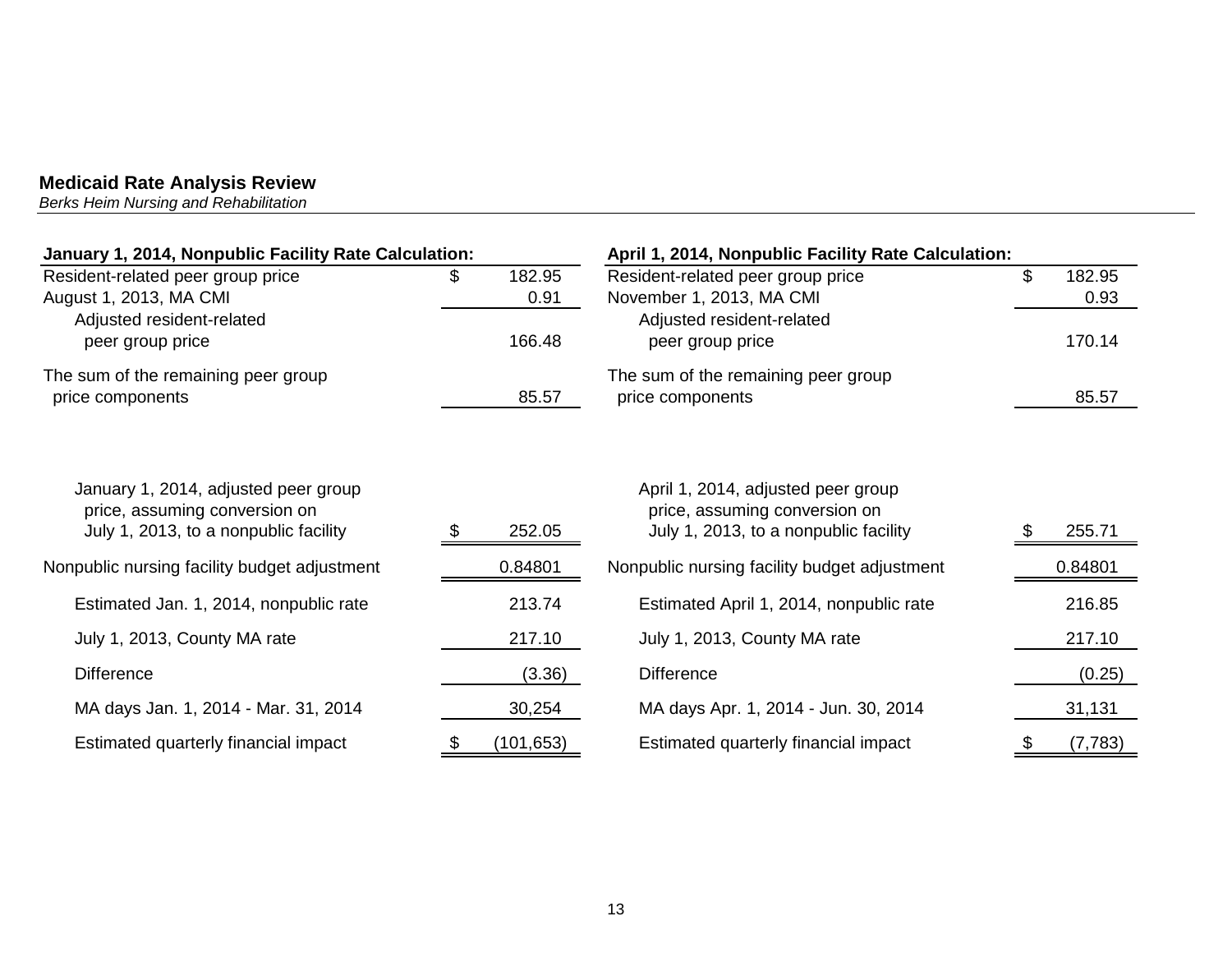*Berks Heim Nursing and Rehabilitation* 

## **July 1, 2013, Nonpublic Facility Rate Calculation:**

| Resident-related peer group price            | \$<br>182.95    |                                                                               |
|----------------------------------------------|-----------------|-------------------------------------------------------------------------------|
| Average nonpublic MA CMI                     | 1.04            |                                                                               |
| Rebased resident-related                     |                 |                                                                               |
| peer group price                             | 190.27          | Estimated total financial impact to PA,                                       |
| Other resident-related peer group price      | 59.63           | assuming conversion to a nonpublic<br>facility on July 1, 2013, using County  |
| Administrative peer group price              | 22.52           | Home MA CMIs - (gain) / loss                                                  |
| Estimated fixed property component           | 3.42            |                                                                               |
| July 1, 2013, rebased peer group             |                 |                                                                               |
| price, assuming conversion on                |                 |                                                                               |
| July 1, 2013, to a nonpublic facility        | 275.84          | Estimated total financial impact to PA,<br>assuming conversion to a nonpublic |
| Nonpublic nursing facility budget adjustment | 0.84801         | facility on July 1, 2013, using                                               |
| Estimated July 1, 2013, nonpublic rate       | 233.91          | nonpublic MA CMIs - (gain) / loss                                             |
| July 1, 2013, proposed County MA rate        | 217.10          |                                                                               |
| <b>Difference</b>                            | 16.81           |                                                                               |
| 2013-2014 Medicaid days                      | 121,094         |                                                                               |
| Estimated total financial impact             | \$<br>2,035,590 |                                                                               |

 $$ (78,101)$ 

 $$2,035,590$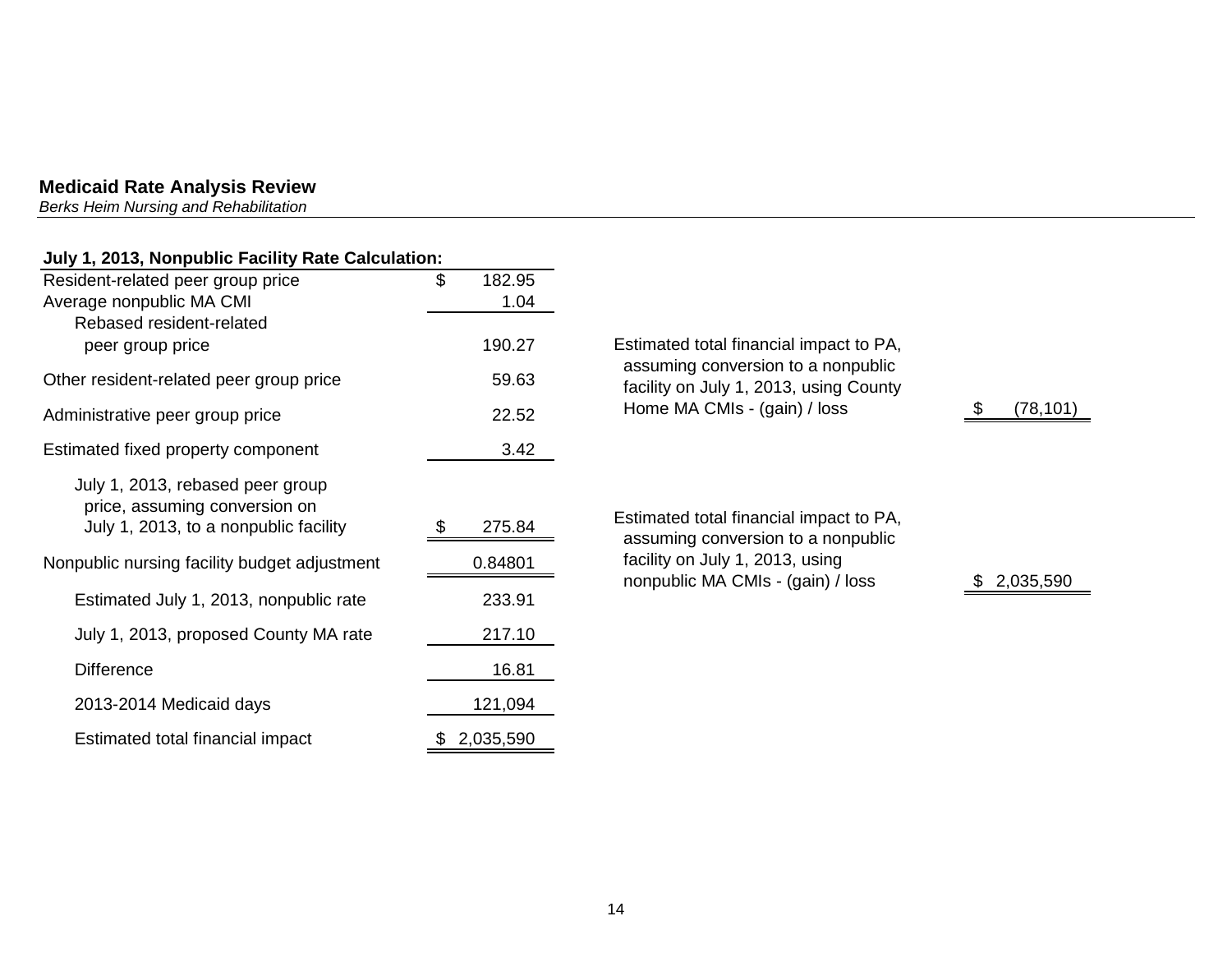**Bradford County Manor**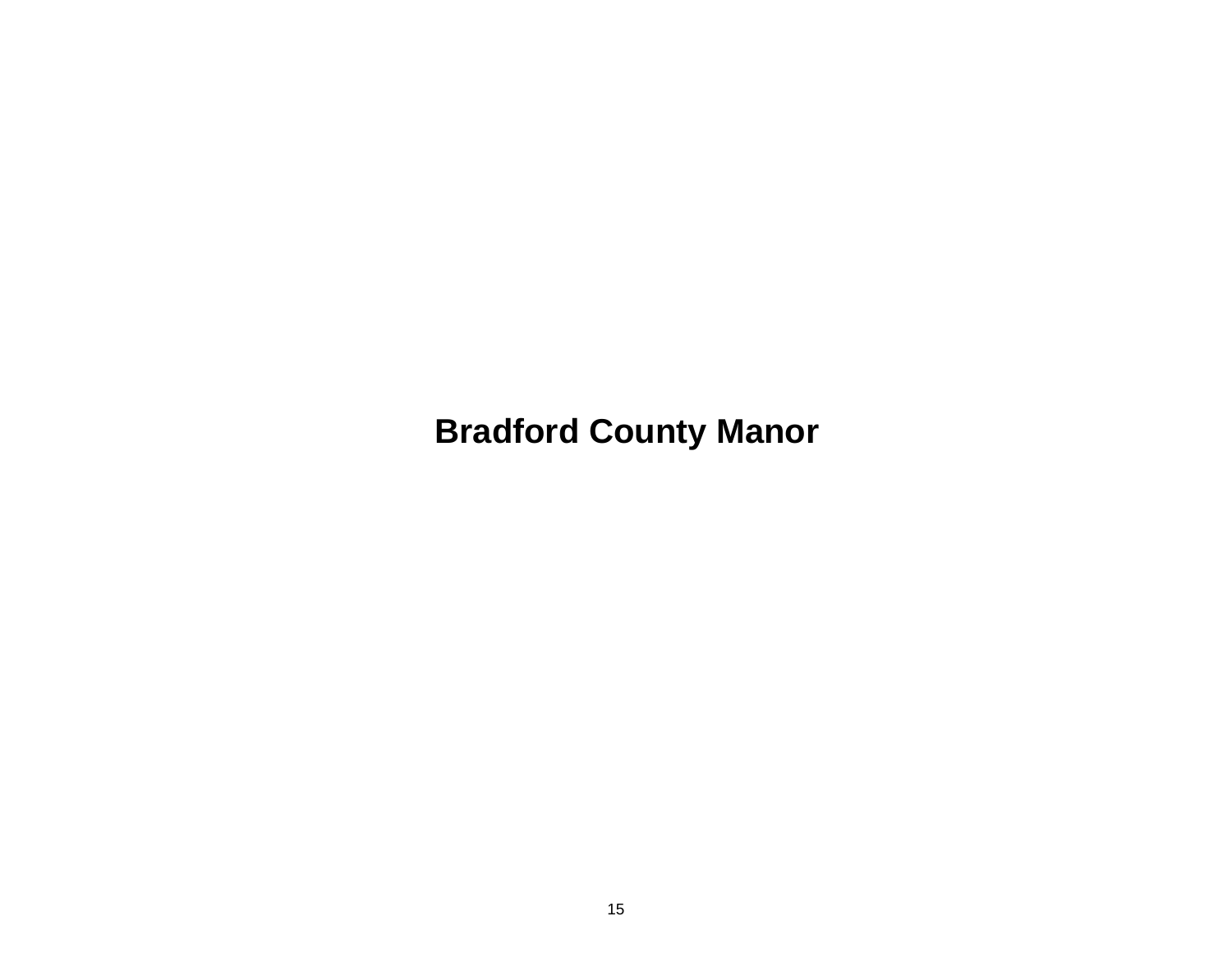*Bradford County Manor* 

| July 1, 2013, Nonpublic Facility Rate Calculation:                |                      | October 1, 2013, Nonpublic Facility Rate Calculation:                 |                     |  |  |
|-------------------------------------------------------------------|----------------------|-----------------------------------------------------------------------|---------------------|--|--|
| Resident-related peer group price<br>February 1, 2013, MA CMI     | \$<br>140.97<br>1.01 | Resident-related peer group price<br>May 1, 2013, MA CMI              | 140.97<br>S<br>0.94 |  |  |
| Rebased resident-related<br>peer group price                      | 142.38               | Adjusted resident-related<br>peer group price                         | 132.51              |  |  |
| Other resident-related peer group price                           | 44.78                | The sum of the remaining peer group<br>price components               | 69.18               |  |  |
| Administrative peer group price                                   | 20.64                |                                                                       |                     |  |  |
| Estimated fixed property component                                | 3.76                 |                                                                       |                     |  |  |
| July 1, 2013, rebased peer group<br>price, assuming conversion on |                      | October 1, 2013, adjusted peer group<br>price, assuming conversion on |                     |  |  |
| July 1, 2013, to a nonpublic facility                             | 211.56               | July 1, 2013, to a nonpublic facility                                 | 201.69              |  |  |
| Nonpublic nursing facility budget adjustment                      | 0.84801              | Nonpublic nursing facility budget adjustment                          | 0.84801             |  |  |
| Estimated July 1, 2013, nonpublic rate                            | 179.40               | Estimated Oct. 1, 2013, nonpublic rate                                | 171.04              |  |  |
| July 1, 2013, County MA rate                                      | 171.79               | July 1, 2013, County MA rate                                          | 171.79              |  |  |
| <b>Difference</b>                                                 | 7.61                 | <b>Difference</b>                                                     | (0.75)              |  |  |
| MA days Jul. 1, 2013 - Sept. 30, 2013                             | 9,739                | MA days Oct. 1, 2013 - Dec. 31, 2013                                  | 10,100              |  |  |
| Estimated quarterly financial impact                              | 74,114               | Estimated quarterly financial impact                                  | (7, 575)            |  |  |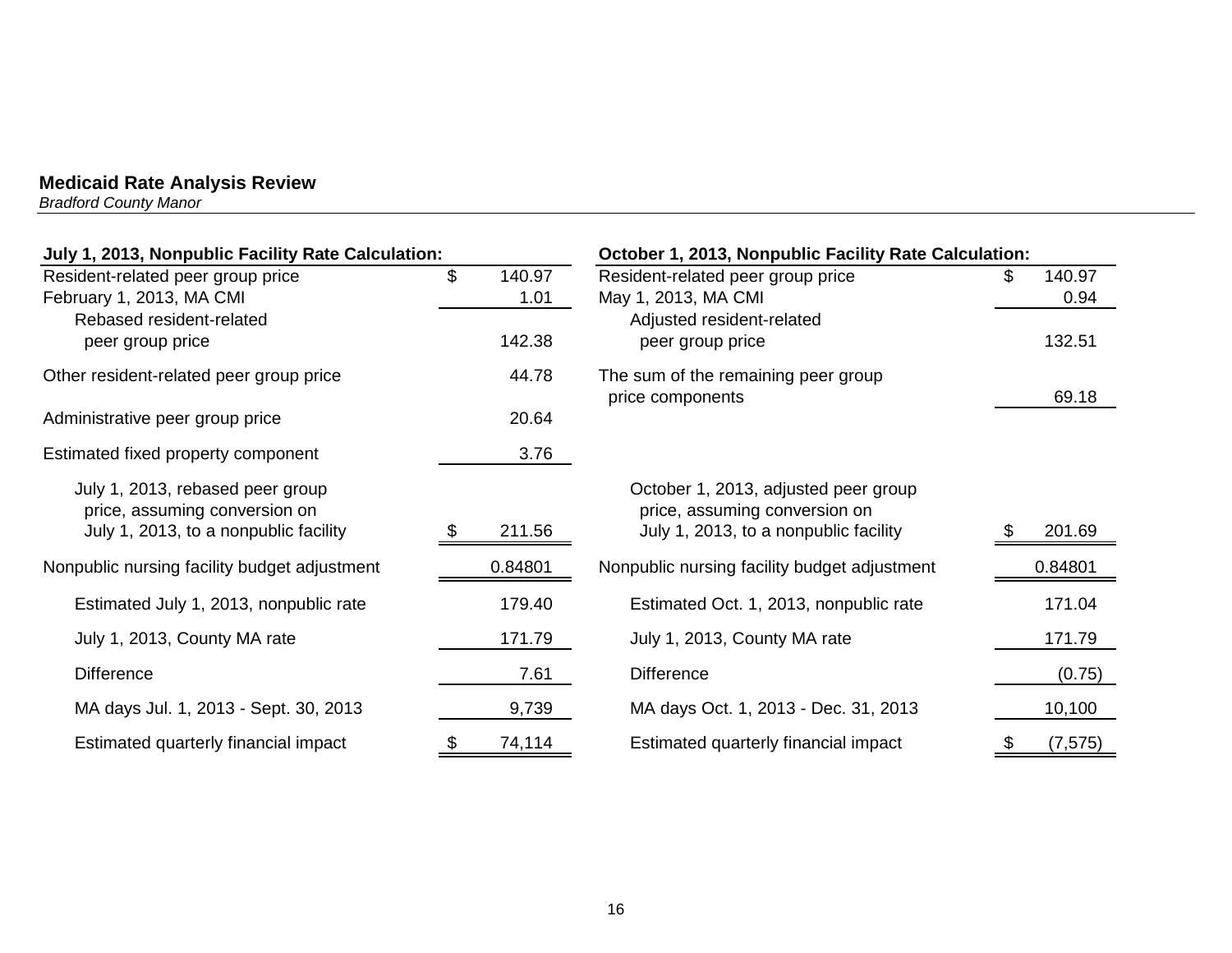*Bradford County Manor* 

| January 1, 2014, Nonpublic Facility Rate Calculation:                                                          |                 | April 1, 2014, Nonpublic Facility Rate Calculation:                                                          |                |  |  |
|----------------------------------------------------------------------------------------------------------------|-----------------|--------------------------------------------------------------------------------------------------------------|----------------|--|--|
| Resident-related peer group price                                                                              | 140.97<br>\$    | Resident-related peer group price                                                                            | \$<br>140.97   |  |  |
| August 1, 2013, MA CMI<br>Adjusted resident-related                                                            | 0.91            | November 1, 2013, MA CMI<br>Adjusted resident-related                                                        | 0.94           |  |  |
| peer group price                                                                                               | 128.28          | peer group price                                                                                             | 132.51         |  |  |
| The sum of the remaining peer group                                                                            |                 | The sum of the remaining peer group                                                                          |                |  |  |
| price components                                                                                               | 69.18           | price components                                                                                             | 69.18          |  |  |
| January 1, 2014, adjusted peer group<br>price, assuming conversion on<br>July 1, 2013, to a nonpublic facility | 197.46          | April 1, 2014, adjusted peer group<br>price, assuming conversion on<br>July 1, 2013, to a nonpublic facility | 201.69         |  |  |
| Nonpublic nursing facility budget adjustment                                                                   | 0.84801         | Nonpublic nursing facility budget adjustment                                                                 | 0.84801        |  |  |
| Estimated Jan. 1, 2014, nonpublic rate                                                                         | 167.45          | Estimated April 1, 2014, nonpublic rate                                                                      | 171.04         |  |  |
| July 1, 2013, County MA rate                                                                                   | 171.79          | July 1, 2013, County MA rate                                                                                 | 171.79         |  |  |
| <b>Difference</b>                                                                                              | (4.34)          | <b>Difference</b>                                                                                            | (0.75)         |  |  |
| MA days Jan. 1, 2014 - Mar. 31, 2014                                                                           | 9,945           | MA days Apr. 1, 2014 - Jun. 30, 2014                                                                         | 10,396         |  |  |
| Estimated quarterly financial impact                                                                           | (43, 161)<br>\$ | Estimated quarterly financial impact                                                                         | (7, 797)<br>\$ |  |  |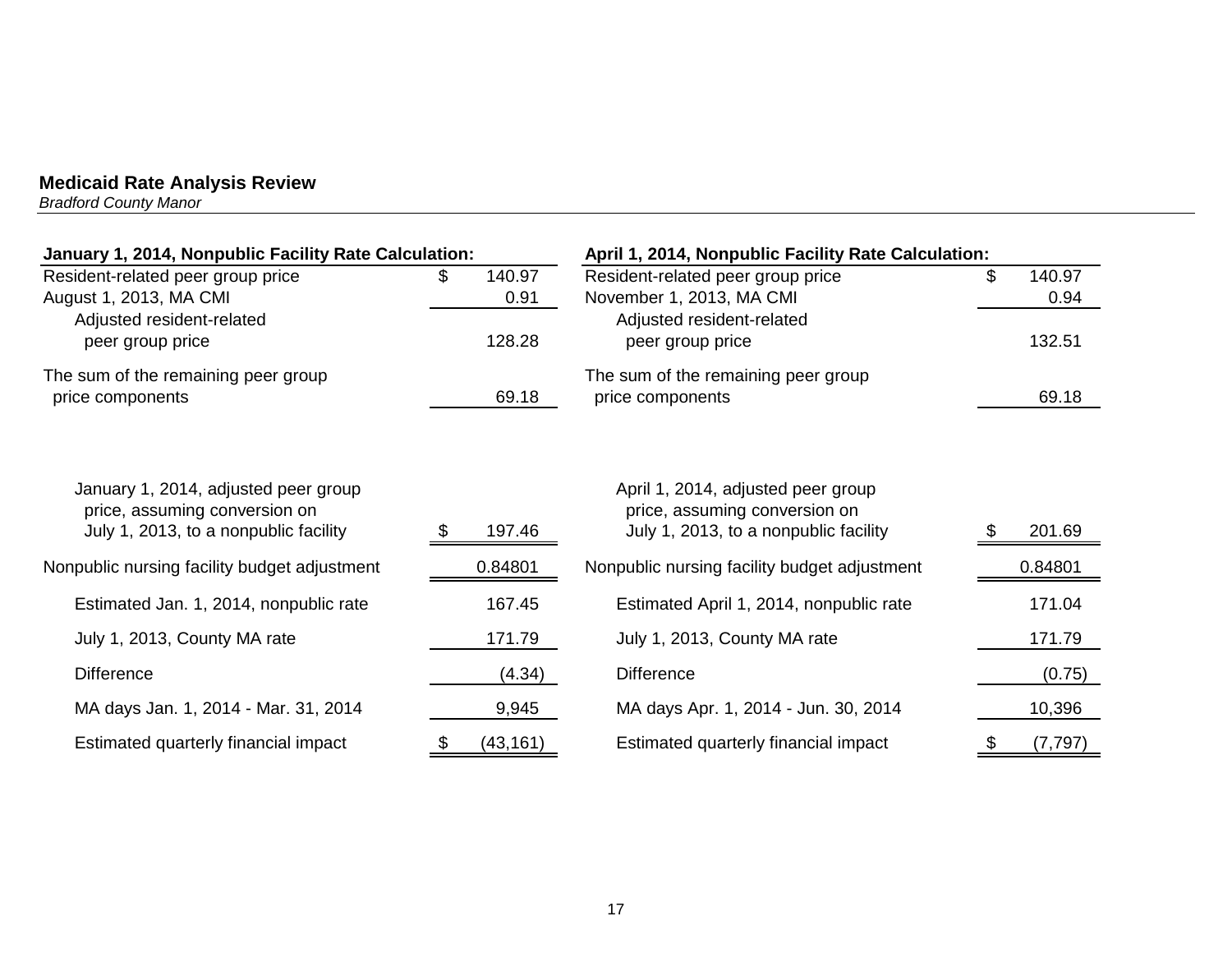*Bradford County Manor* 

## **July 1, 2013, Nonpublic Facility Rate Calculation:**

| Resident-related peer group price            | $\mathfrak{S}$ | 140.97  |                                                                              |
|----------------------------------------------|----------------|---------|------------------------------------------------------------------------------|
| Average nonpublic MA CMI                     |                | 1.04    |                                                                              |
| Rebased resident-related                     |                |         |                                                                              |
| peer group price                             |                | 146.61  | Estimated total financial impact to PA,                                      |
| Other resident-related peer group price      |                | 44.78   | assuming conversion to a nonpublic<br>facility on July 1, 2013, using County |
| Administrative peer group price              |                | 20.64   | Home MA CMIs - (gain) / loss                                                 |
| Estimated fixed property component           |                | 3.76    |                                                                              |
| July 1, 2013, rebased peer group             |                |         |                                                                              |
| price, assuming conversion on                |                |         | Estimated total financial impact to PA,                                      |
| July 1, 2013, to a nonpublic facility        | \$             | 215.79  | assuming conversion to a nonpublic                                           |
| Nonpublic nursing facility budget adjustment |                | 0.84801 | facility on July 1, 2013, using<br>nonpublic MA CMIs - (gain) / loss         |
| Estimated July 1, 2013, nonpublic rate       |                | 182.99  |                                                                              |
| July 1, 2013, proposed County MA rate        |                | 171.79  |                                                                              |
| <b>Difference</b>                            |                | 11.20   |                                                                              |
| 2013-2014 Medicaid days                      |                | 40,180  |                                                                              |
| Estimated total financial impact             | \$             | 450,016 |                                                                              |

 $\frac{\$}{15,581}$ 

 $$ 450,016$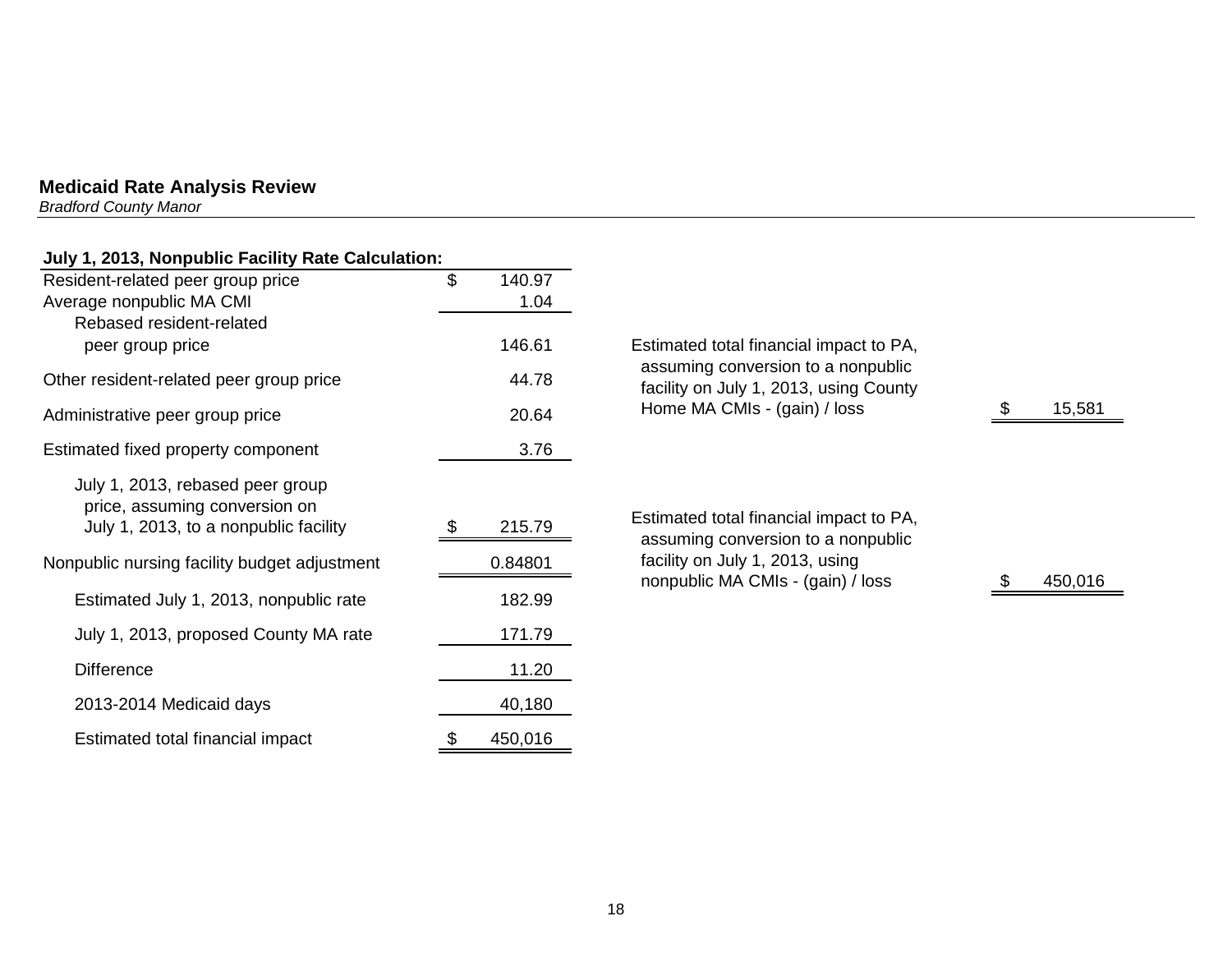**Cedarbrook Nursing Homes**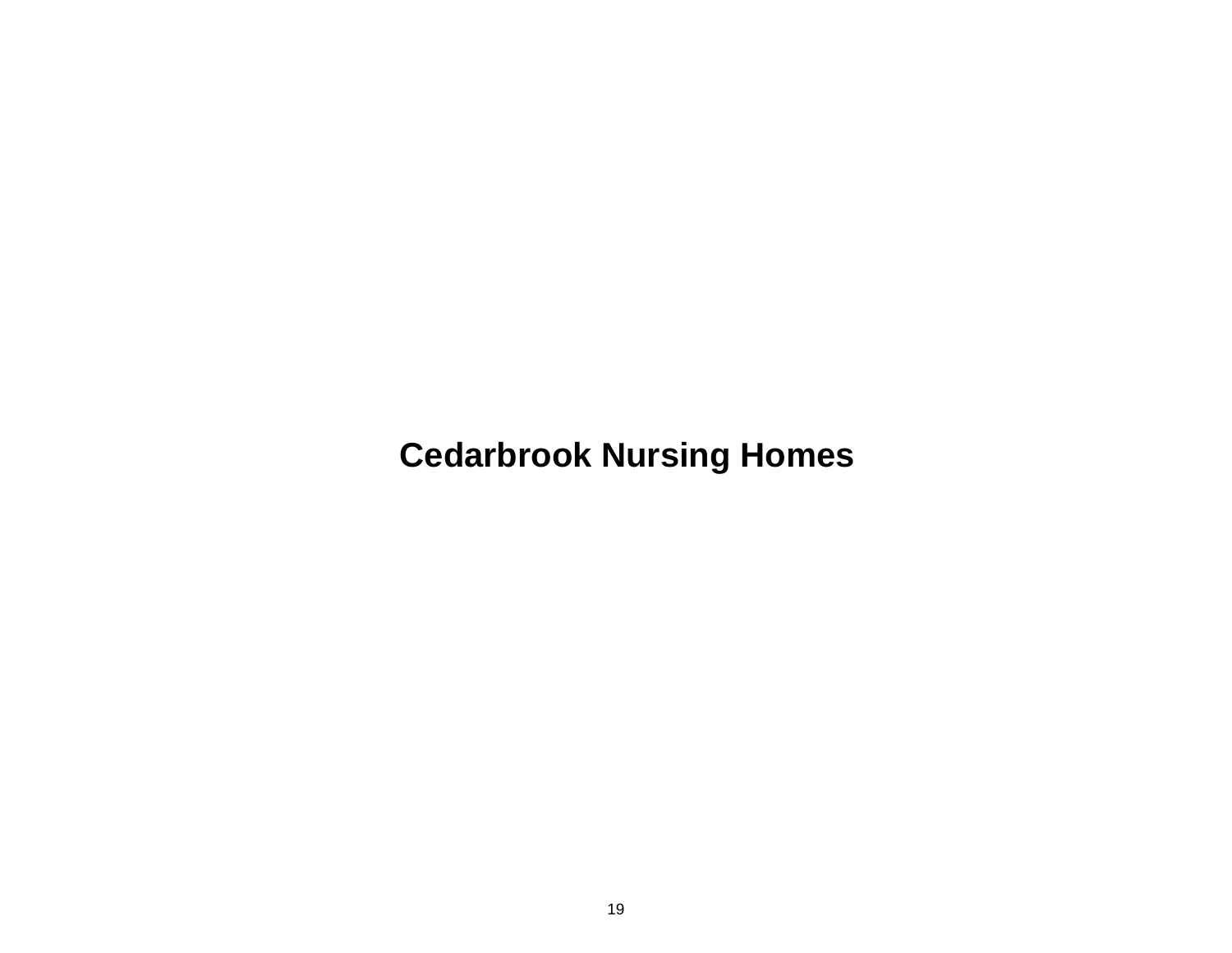*Cedarbrook Nursing Homes* 

| July 1, 2013, Nonpublic Facility Rate Calculation: |    |             | October 1, 2013, Nonpublic Facility Rate Calculation:   |      |           |  |
|----------------------------------------------------|----|-------------|---------------------------------------------------------|------|-----------|--|
| Resident-related peer group price                  | \$ | 182.95      | Resident-related peer group price                       | SS.  | 182.95    |  |
| February 1, 2013, MA CMI                           |    | 0.83        | May 1, 2013, MA CMI                                     |      | 0.88      |  |
| Rebased resident-related                           |    |             | Adjusted resident-related                               |      |           |  |
| peer group price                                   |    | 151.85      | peer group price                                        |      | 161.00    |  |
| Other resident-related peer group price            |    | 59.63       | The sum of the remaining peer group<br>price components |      | 85.71     |  |
| Administrative peer group price                    |    | 22.52       |                                                         |      |           |  |
| Estimated fixed property component                 |    | 3.56        |                                                         |      |           |  |
| July 1, 2013, rebased peer group                   |    |             | October 1, 2013, adjusted peer group                    |      |           |  |
| price, assuming conversion on                      |    |             | price, assuming conversion on                           |      |           |  |
| July 1, 2013, to a nonpublic facility              | S. | 237.56      | July 1, 2013, to a nonpublic facility                   | - 95 | 246.71    |  |
| Nonpublic nursing facility budget adjustment       |    | 0.84801     | Nonpublic nursing facility budget adjustment            |      | 0.84801   |  |
| Estimated July 1, 2013, nonpublic rate             |    | 201.45      | Estimated Oct. 1, 2013, nonpublic rate                  |      | 209.21    |  |
| July 1, 2013, County MA rate                       |    | 223.03      | July 1, 2013, County MA rate                            |      | 223.03    |  |
| <b>Difference</b>                                  |    | (21.58)     | <b>Difference</b>                                       |      | (13.82)   |  |
| MA days Jul. 1, 2013 - Sept. 30, 2013              |    | 49,410      | MA days Oct. 1, 2013 - Dec. 31, 2013                    |      | 49,494    |  |
| Estimated quarterly financial impact               | \$ | (1,066,268) | Estimated quarterly financial impact                    |      | (684,007) |  |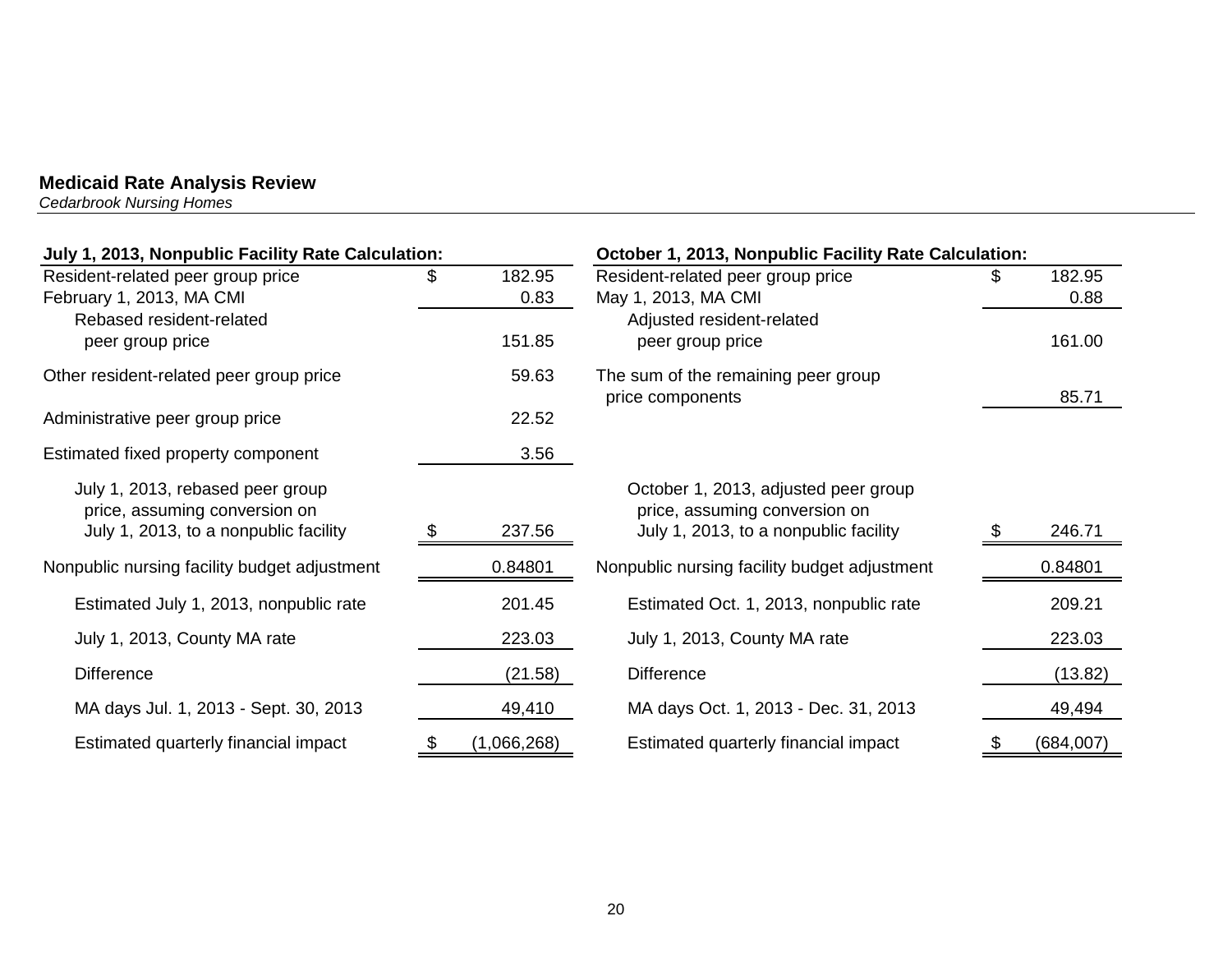*Cedarbrook Nursing Homes* 

| January 1, 2014, Nonpublic Facility Rate Calculation:                                                          |                      | April 1, 2014, Nonpublic Facility Rate Calculation:                                                          |                      |
|----------------------------------------------------------------------------------------------------------------|----------------------|--------------------------------------------------------------------------------------------------------------|----------------------|
| Resident-related peer group price<br>August 1, 2013, MA CMI                                                    | \$<br>182.95<br>0.89 | Resident-related peer group price<br>November 1, 2013, MA CMI                                                | \$<br>182.95<br>0.92 |
| Adjusted resident-related<br>peer group price                                                                  | 162.83               | Adjusted resident-related<br>peer group price                                                                | 168.31               |
| The sum of the remaining peer group<br>price components                                                        | 85.71                | The sum of the remaining peer group<br>price components                                                      | 85.71                |
| January 1, 2014, adjusted peer group<br>price, assuming conversion on<br>July 1, 2013, to a nonpublic facility | 248.54               | April 1, 2014, adjusted peer group<br>price, assuming conversion on<br>July 1, 2013, to a nonpublic facility | 254.02               |
| Nonpublic nursing facility budget adjustment                                                                   | 0.84801              | Nonpublic nursing facility budget adjustment                                                                 | 0.84801              |
| Estimated Jan. 1, 2014, nonpublic rate                                                                         | 210.76               | Estimated April 1, 2014, nonpublic rate                                                                      | 215.41               |
| July 1, 2013, County MA rate                                                                                   | 223.03               | July 1, 2013, County MA rate                                                                                 | 223.03               |
| <b>Difference</b>                                                                                              | (12.27)              | <b>Difference</b>                                                                                            | (7.62)               |
| MA days Jan. 1, 2014 - Mar. 31, 2014                                                                           | 45,588               | MA days Apr. 1, 2014 - Jun. 30, 2014                                                                         | 45,108               |
| Estimated quarterly financial impact                                                                           | \$<br>(559, 365)     | Estimated quarterly financial impact                                                                         | (343, 723)           |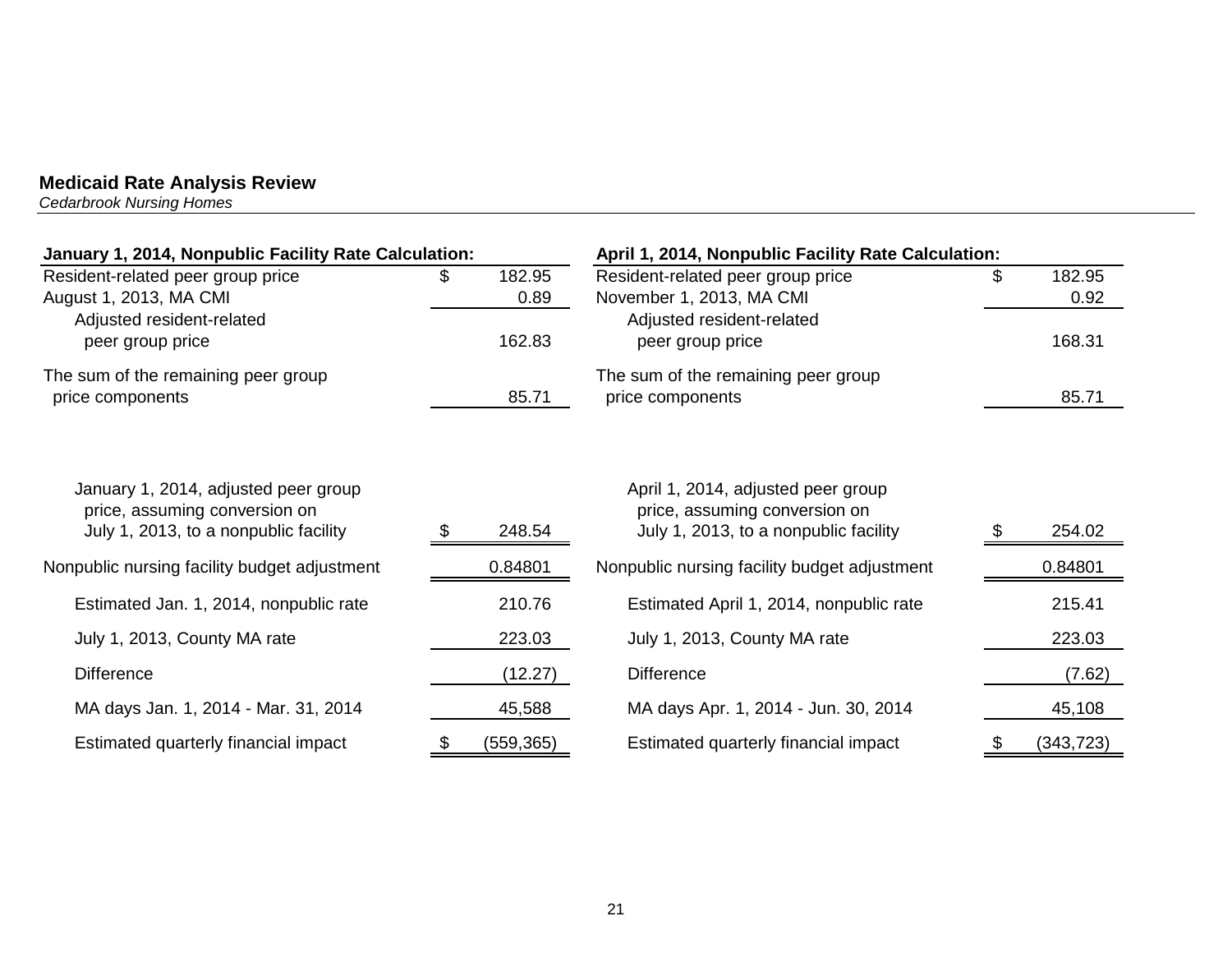*Cedarbrook Nursing Homes* 

## **July 1, 2013, Nonpublic Facility Rate Calculation:**

| Resident-related peer group price<br>Average nonpublic MA CMI     | \$<br>182.95<br>1.04 |          |
|-------------------------------------------------------------------|----------------------|----------|
| Rebased resident-related<br>peer group price                      | 190.27               | Est      |
| Other resident-related peer group price                           | 59.63                | as<br>fa |
| Administrative peer group price                                   | 22.52                | H        |
| Estimated fixed property component                                | 3.56                 |          |
| July 1, 2013, rebased peer group<br>price, assuming conversion on |                      | Est      |
| July 1, 2013, to a nonpublic facility                             | \$<br>275.98         | as       |
| Nonpublic nursing facility budget adjustment                      | 0.84801              | fa<br>n  |
| Estimated July 1, 2013, nonpublic rate                            | 234.03               |          |
| July 1, 2013, proposed County MA rate                             | 223.03               |          |
| <b>Difference</b>                                                 | 11.00                |          |
| 2013-2014 Medicaid days                                           | 189,600              |          |
| Estimated total financial impact                                  | \$<br>2,085,600      |          |

| 7 | Estimated total financial impact to PA,                                      |             |
|---|------------------------------------------------------------------------------|-------------|
| 3 | assuming conversion to a nonpublic<br>facility on July 1, 2013, using County |             |
| 2 | Home MA CMIs - (gain) / loss                                                 | (2,653,363) |
| 6 |                                                                              |             |
|   |                                                                              |             |
| 8 | Estimated total financial impact to PA,                                      |             |
|   | assuming conversion to a nonpublic<br>facility on July 1, 2013, using        |             |
|   | nonpublic MA CMIs - (gain) / loss                                            | 2,085,600   |
| 3 |                                                                              |             |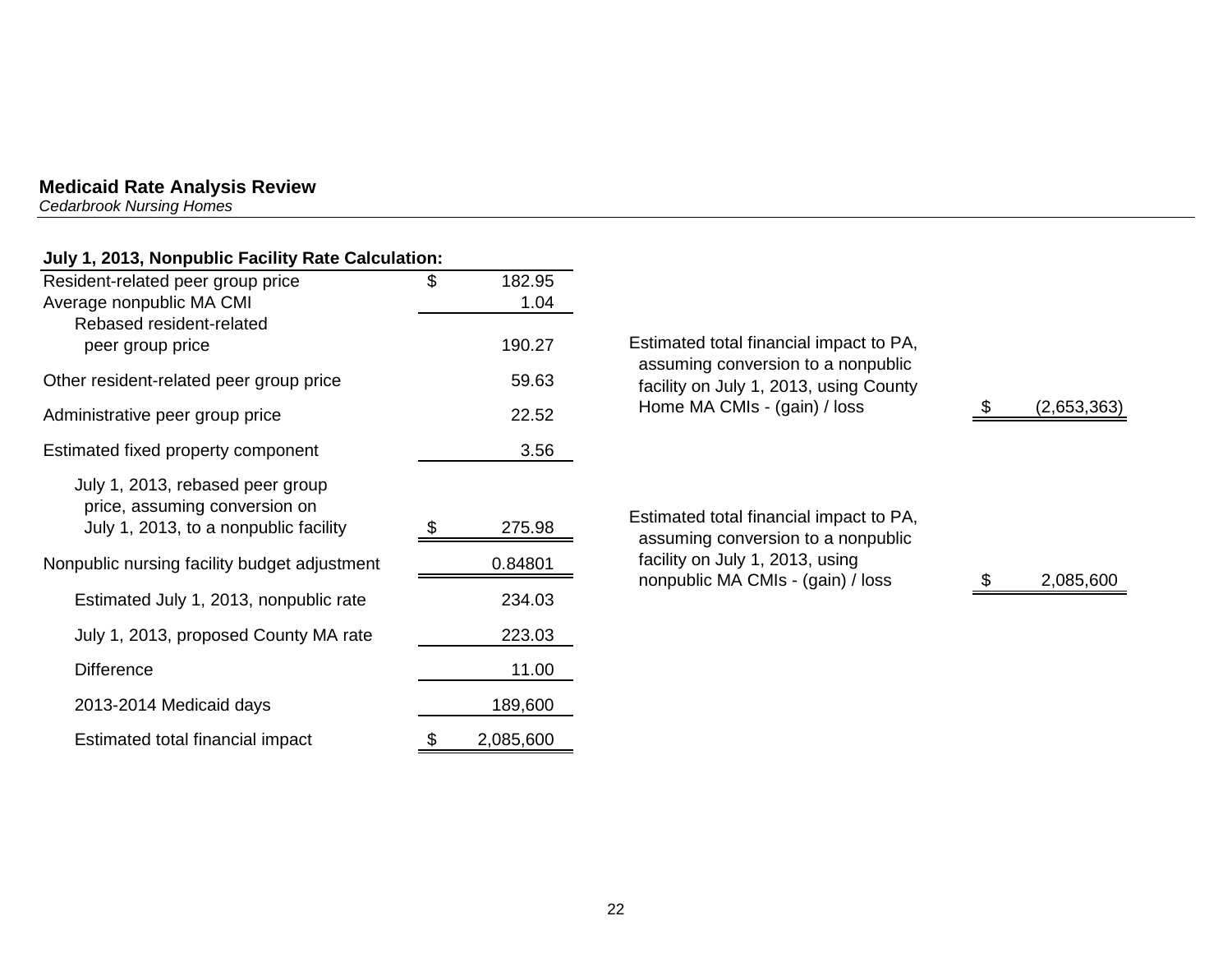# **Claremont NRC at Cumberland County**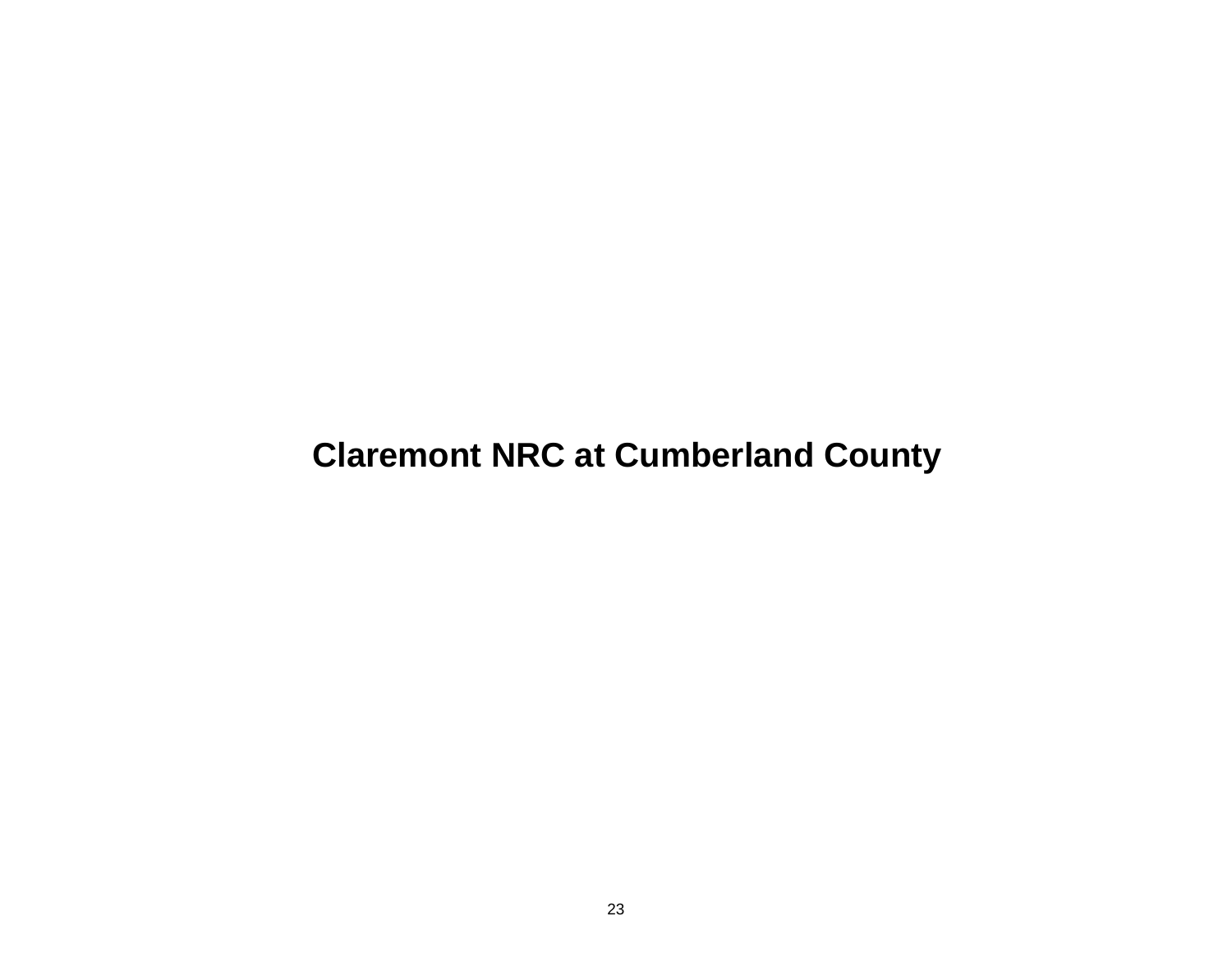*Claremont NRC at Cumberland County* 

| July 1, 2013, Nonpublic Facility Rate Calculation:                |    |                | October 1, 2013, Nonpublic Facility Rate Calculation:                 |   |                |
|-------------------------------------------------------------------|----|----------------|-----------------------------------------------------------------------|---|----------------|
| Resident-related peer group price<br>February 1, 2013, MA CMI     | \$ | 182.95<br>0.92 | Resident-related peer group price<br>May 1, 2013, MA CMI              |   | 182.95<br>0.90 |
| Rebased resident-related                                          |    |                | Adjusted resident-related                                             |   |                |
| peer group price                                                  |    | 168.31         | peer group price                                                      |   | 164.66         |
| Other resident-related peer group price                           |    | 59.63          | The sum of the remaining peer group<br>price components               |   | 85.86          |
| Administrative peer group price                                   |    | 22.52          |                                                                       |   |                |
| Estimated fixed property component                                |    | 3.71           |                                                                       |   |                |
| July 1, 2013, rebased peer group<br>price, assuming conversion on |    |                | October 1, 2013, adjusted peer group<br>price, assuming conversion on |   |                |
| July 1, 2013, to a nonpublic facility                             |    | 254.17         | July 1, 2013, to a nonpublic facility                                 |   | 250.52         |
| Nonpublic nursing facility budget adjustment                      |    | 0.84801        | Nonpublic nursing facility budget adjustment                          |   | 0.84801        |
| Estimated July 1, 2013, nonpublic rate                            |    | 215.54         | Estimated Oct. 1, 2013, nonpublic rate                                |   | 212.44         |
| July 1, 2013, County MA rate                                      |    | 210.08         | July 1, 2013, County MA rate                                          |   | 210.08         |
| <b>Difference</b>                                                 |    | 5.46           | <b>Difference</b>                                                     |   | 2.36           |
| MA days Jul. 1, 2013 - Sept. 30, 2013                             |    | 18,802         | MA days Oct. 1, 2013 - Dec. 31, 2013                                  |   | 19,600         |
| Estimated quarterly financial impact                              | \$ | 102,659        | Estimated quarterly financial impact                                  | P | 46,256         |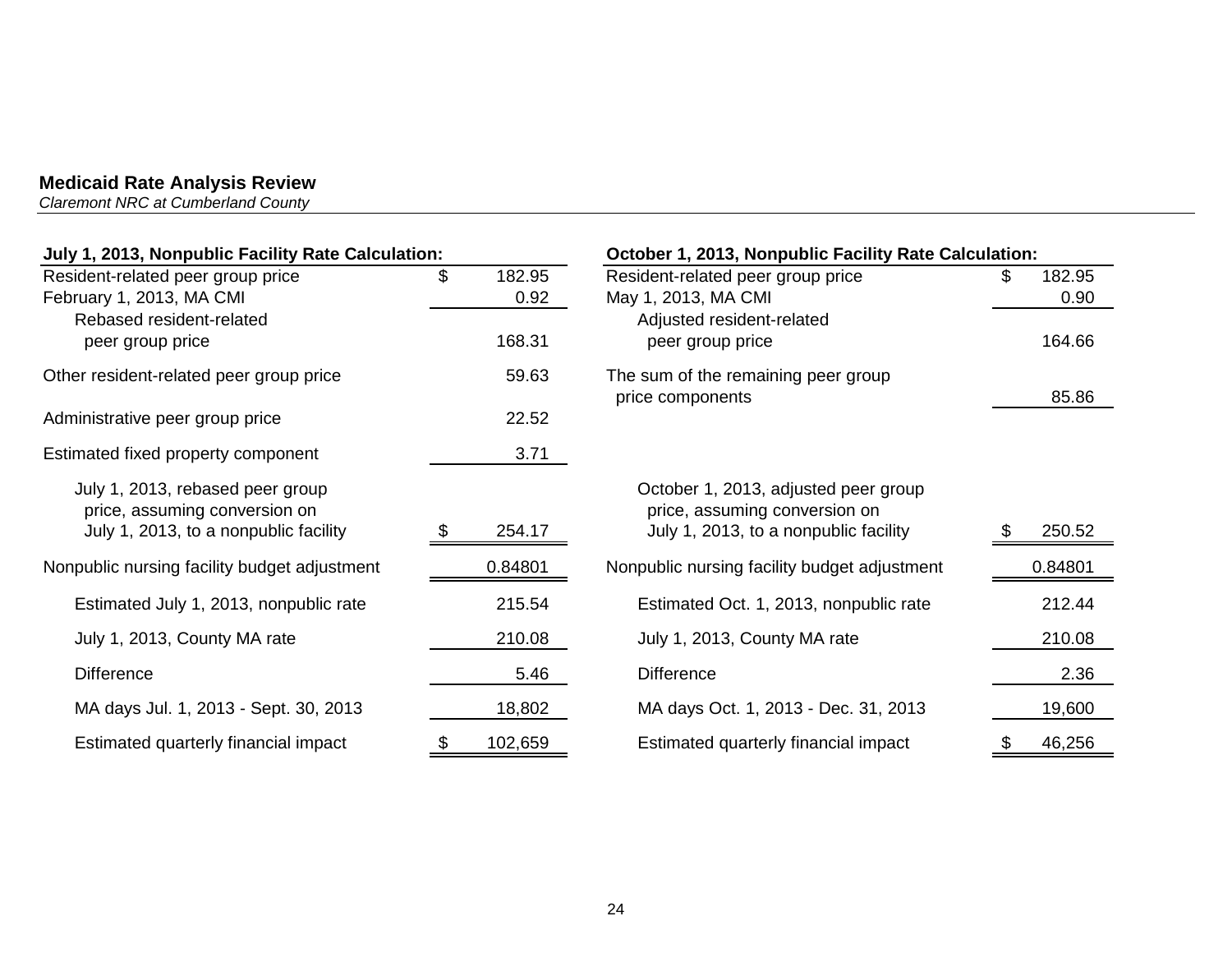*Claremont NRC at Cumberland County* 

| January 1, 2014, Nonpublic Facility Rate Calculation:                                                          |                      | April 1, 2014, Nonpublic Facility Rate Calculation:                                                          |                      |  |
|----------------------------------------------------------------------------------------------------------------|----------------------|--------------------------------------------------------------------------------------------------------------|----------------------|--|
| Resident-related peer group price<br>August 1, 2013, MA CMI                                                    | 182.95<br>\$<br>0.93 | Resident-related peer group price<br>November 1, 2013, MA CMI                                                | 182.95<br>\$<br>0.95 |  |
| Adjusted resident-related<br>peer group price                                                                  | 170.14               | Adjusted resident-related<br>peer group price                                                                | 173.80               |  |
| The sum of the remaining peer group<br>price components                                                        | 85.86                | The sum of the remaining peer group<br>price components                                                      | 85.86                |  |
| January 1, 2014, adjusted peer group<br>price, assuming conversion on<br>July 1, 2013, to a nonpublic facility | 256.00               | April 1, 2014, adjusted peer group<br>price, assuming conversion on<br>July 1, 2013, to a nonpublic facility | 259.66               |  |
| Nonpublic nursing facility budget adjustment                                                                   | 0.84801              | Nonpublic nursing facility budget adjustment                                                                 | 0.84801              |  |
| Estimated Jan. 1, 2014, nonpublic rate                                                                         | 217.09               | Estimated April 1, 2014, nonpublic rate                                                                      | 220.20               |  |
| July 1, 2013, County MA rate                                                                                   | 210.08               | July 1, 2013, County MA rate                                                                                 | 210.08               |  |
| <b>Difference</b>                                                                                              | 7.01                 | <b>Difference</b>                                                                                            | 10.12                |  |
| MA days Jan. 1, 2014 - Mar. 31, 2014                                                                           | 18,853               | MA days Apr. 1, 2014 - Jun. 30, 2014                                                                         | 17,935               |  |
| Estimated quarterly financial impact                                                                           | 132,160<br>P.        | Estimated quarterly financial impact                                                                         | 181,502<br>\$        |  |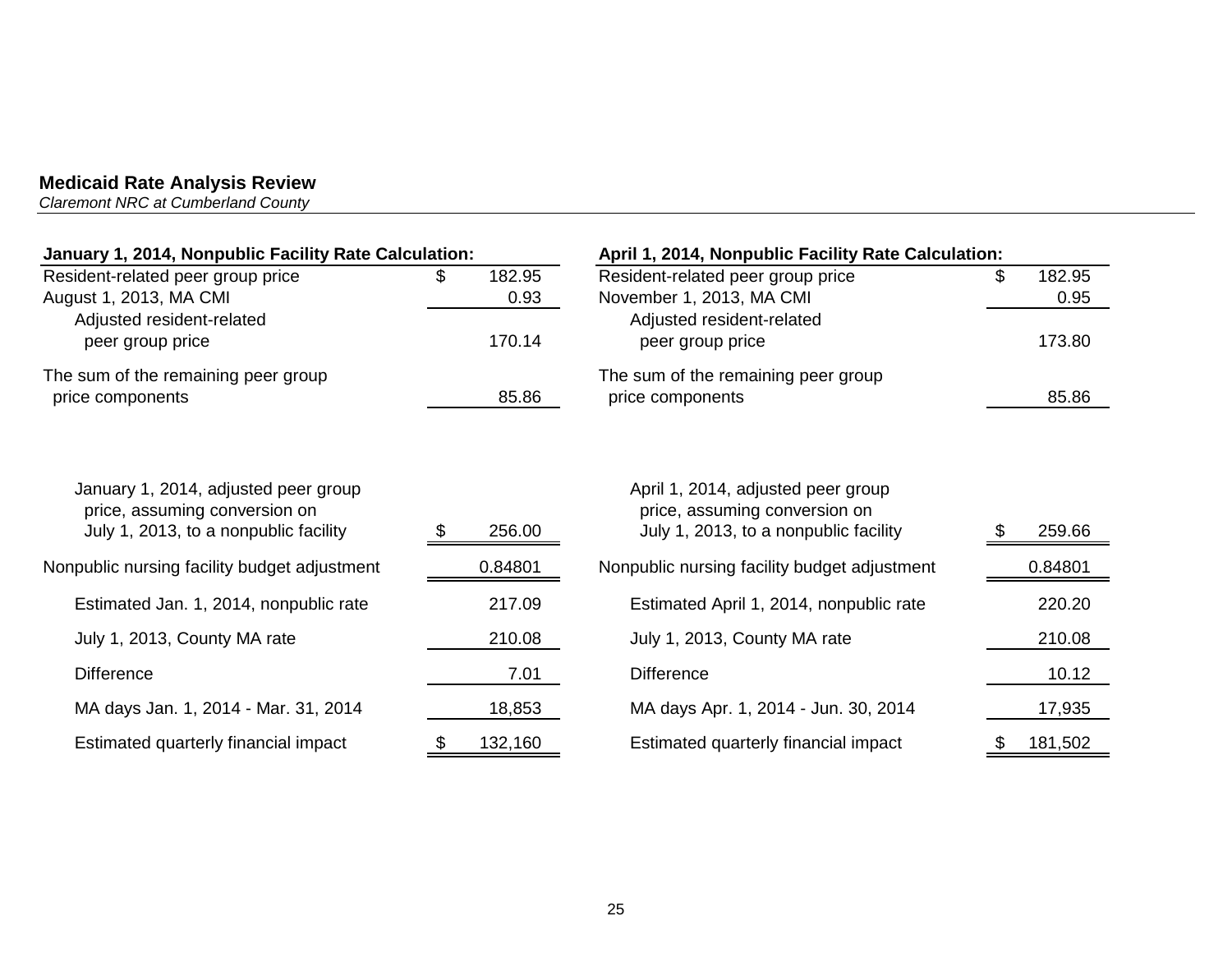*Claremont NRC at Cumberland County* 

## **July 1, 2013, Nonpublic Facility Rate Calculation:**

| Resident-related peer group price                                                                          | \$<br>182.95    |                                                                               |           |
|------------------------------------------------------------------------------------------------------------|-----------------|-------------------------------------------------------------------------------|-----------|
| Average nonpublic MA CMI                                                                                   | 1.04            |                                                                               |           |
| Rebased resident-related<br>peer group price                                                               | 190.27          | Estimated total financial impact to PA,                                       |           |
| Other resident-related peer group price                                                                    | 59.63           | assuming conversion to a nonpublic<br>facility on July 1, 2013, using County  |           |
| Administrative peer group price                                                                            | 22.52           | Home MA CMIs - (gain) / loss                                                  | 462,577   |
| Estimated fixed property component                                                                         | 3.71            |                                                                               |           |
| July 1, 2013, rebased peer group<br>price, assuming conversion on<br>July 1, 2013, to a nonpublic facility | 276.13          | Estimated total financial impact to PA,<br>assuming conversion to a nonpublic |           |
| Nonpublic nursing facility budget adjustment                                                               | 0.84801         | facility on July 1, 2013, using<br>nonpublic MA CMIs - (gain) / loss          | 1,810,575 |
| Estimated July 1, 2013, nonpublic rate                                                                     | 234.16          |                                                                               |           |
| July 1, 2013, proposed County MA rate                                                                      | 210.08          |                                                                               |           |
| <b>Difference</b>                                                                                          | 24.08           |                                                                               |           |
| 2013-2014 Medicaid days                                                                                    | 75,190          |                                                                               |           |
| Estimated total financial impact                                                                           | \$<br>1,810,575 |                                                                               |           |

| Estimated total financial impact to PA,<br>assuming conversion to a nonpublic<br>facility on July 1, 2013, using County<br>Home MA CMIs - (gain) / loss |                                 | 462,577 |
|---------------------------------------------------------------------------------------------------------------------------------------------------------|---------------------------------|---------|
|                                                                                                                                                         |                                 |         |
| Estimated total financial impact to PA,<br>assuming conversion to a nonpublic                                                                           |                                 |         |
|                                                                                                                                                         | facility on July 1, 2013, using |         |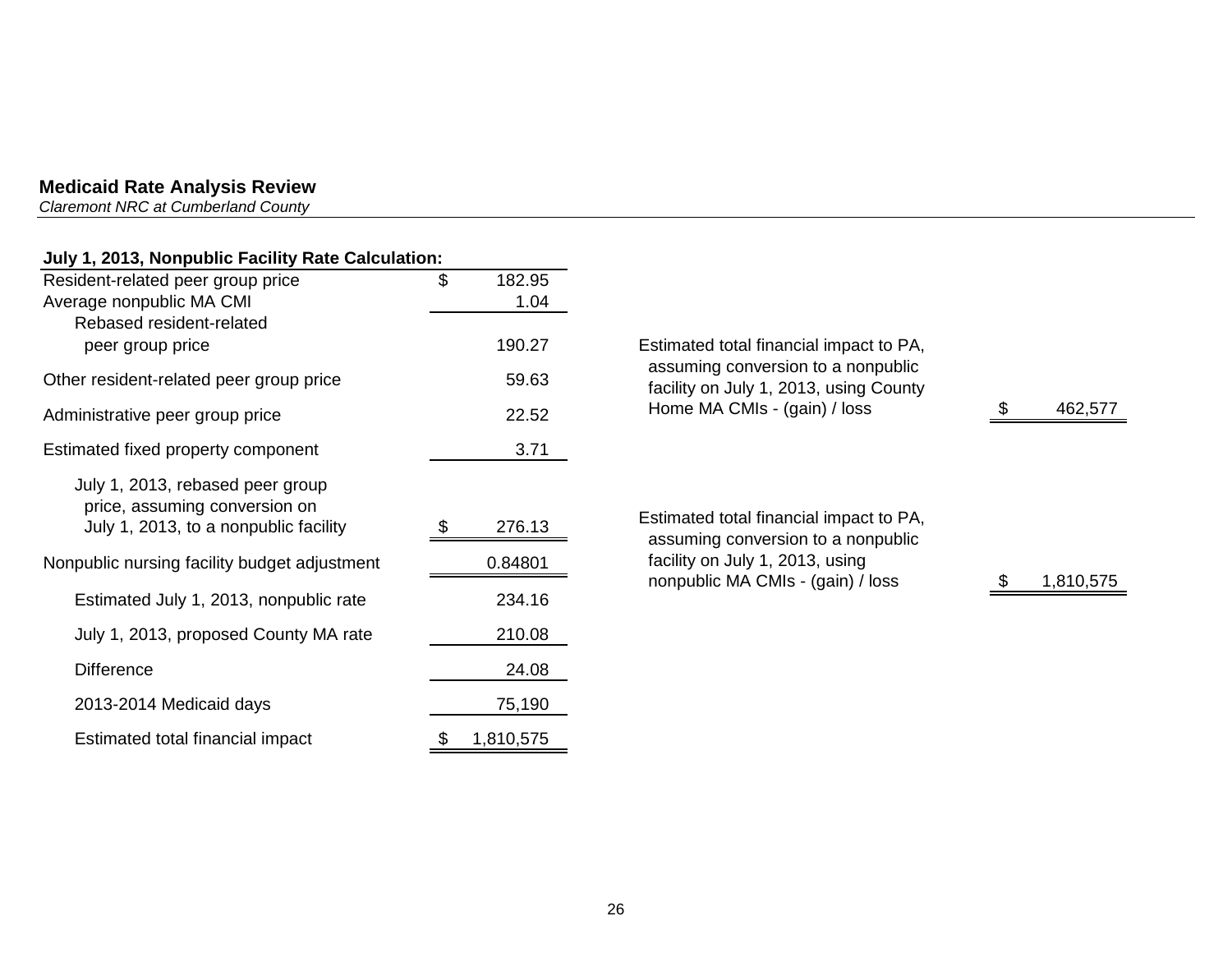**Communities at Indian Haven**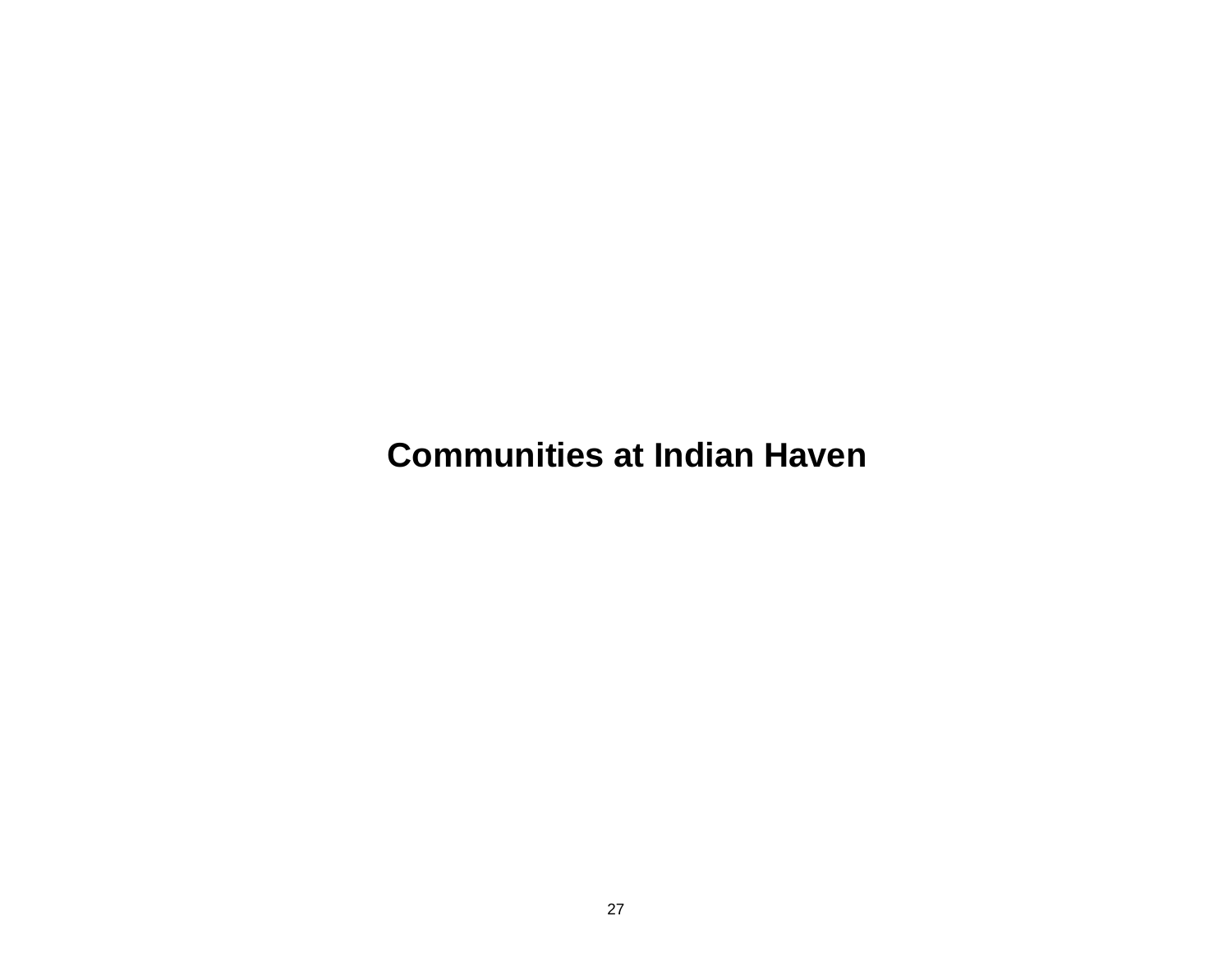*Communities at Indian Haven* 

| July 1, 2013, Nonpublic Facility Rate Calculation:                                                         |                      | October 1, 2013, Nonpublic Facility Rate Calculation:                                                          |                      |  |  |
|------------------------------------------------------------------------------------------------------------|----------------------|----------------------------------------------------------------------------------------------------------------|----------------------|--|--|
| Resident-related peer group price<br>February 1, 2013, MA CMI                                              | \$<br>129.96<br>1.06 | Resident-related peer group price<br>May 1, 2013, MA CMI                                                       | 129.96<br>\$<br>1.00 |  |  |
| Rebased resident-related<br>peer group price                                                               | 137.76               | Adjusted resident-related<br>peer group price                                                                  | 129.96               |  |  |
| Other resident-related peer group price                                                                    | 44.20                | The sum of the remaining peer group<br>price components                                                        | 68.40                |  |  |
| Administrative peer group price                                                                            | 20.54                |                                                                                                                |                      |  |  |
| Estimated fixed property component                                                                         | 3.66                 |                                                                                                                |                      |  |  |
| July 1, 2013, rebased peer group<br>price, assuming conversion on<br>July 1, 2013, to a nonpublic facility | 206.16               | October 1, 2013, adjusted peer group<br>price, assuming conversion on<br>July 1, 2013, to a nonpublic facility | 198.36               |  |  |
| Nonpublic nursing facility budget adjustment                                                               | 0.84801              | Nonpublic nursing facility budget adjustment                                                                   | 0.84801              |  |  |
| Estimated July 1, 2013, nonpublic rate                                                                     | 174.82               | Estimated Oct. 1, 2013, nonpublic rate                                                                         | 168.21               |  |  |
| July 1, 2013, County MA rate                                                                               | 174.13               | July 1, 2013, County MA rate                                                                                   | 174.13               |  |  |
| <b>Difference</b>                                                                                          | 0.69                 | <b>Difference</b>                                                                                              | (5.92)               |  |  |
| MA days Jul. 1, 2013 - Sept. 30, 2013                                                                      | 5,117                | MA days Oct. 1, 2013 - Dec. 31, 2013                                                                           | 4,841                |  |  |
| Estimated quarterly financial impact                                                                       | 3,531<br>\$          | Estimated quarterly financial impact                                                                           | (28, 659)<br>\$      |  |  |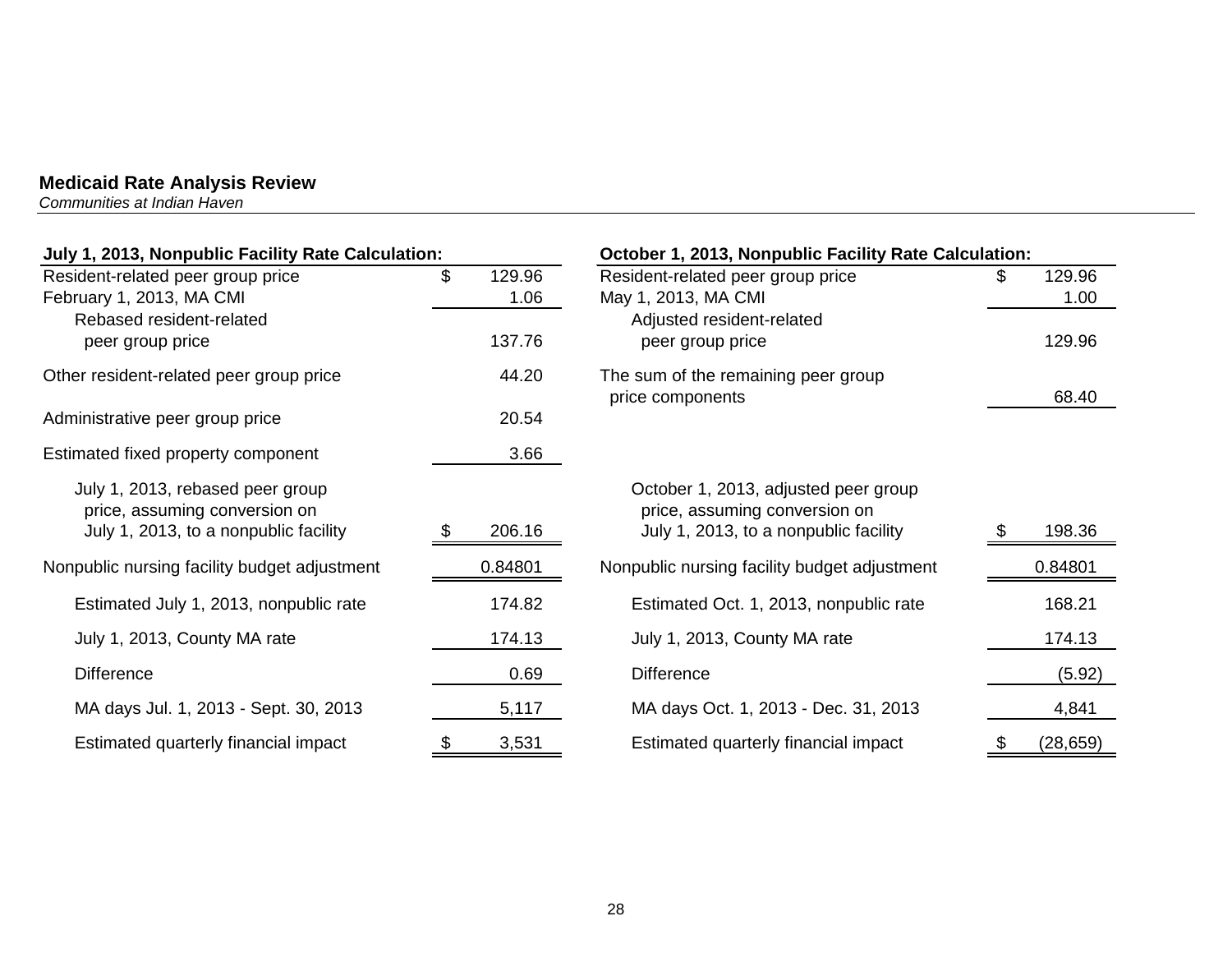*Communities at Indian Haven* 

| January 1, 2014, Nonpublic Facility Rate Calculation:                                                          |                     | April 1, 2014, Nonpublic Facility Rate Calculation:                                                          |                      |  |  |
|----------------------------------------------------------------------------------------------------------------|---------------------|--------------------------------------------------------------------------------------------------------------|----------------------|--|--|
| Resident-related peer group price<br>August 1, 2013, MA CMI                                                    | 129.96<br>S<br>1.03 | Resident-related peer group price<br>November 1, 2013, MA CMI                                                | \$<br>129.96<br>0.98 |  |  |
| Adjusted resident-related<br>peer group price                                                                  | 133.86              | Adjusted resident-related<br>peer group price                                                                | 127.36               |  |  |
| The sum of the remaining peer group<br>price components                                                        | 68.40               | The sum of the remaining peer group<br>price components                                                      | 68.40                |  |  |
| January 1, 2014, adjusted peer group<br>price, assuming conversion on<br>July 1, 2013, to a nonpublic facility | 202.26              | April 1, 2014, adjusted peer group<br>price, assuming conversion on<br>July 1, 2013, to a nonpublic facility | 195.76               |  |  |
| Nonpublic nursing facility budget adjustment                                                                   | 0.84801             | Nonpublic nursing facility budget adjustment                                                                 | 0.84801              |  |  |
| Estimated Jan. 1, 2014, nonpublic rate                                                                         | 171.52              | Estimated April 1, 2014, nonpublic rate                                                                      | 166.01               |  |  |
| July 1, 2013, County MA rate                                                                                   | 174.13              | July 1, 2013, County MA rate                                                                                 | 174.13               |  |  |
| <b>Difference</b>                                                                                              | (2.61)              | <b>Difference</b>                                                                                            | (8.12)               |  |  |
| MA days Jan. 1, 2014 - Mar. 31, 2014                                                                           | 4,481               | MA days Apr. 1, 2014 - Jun. 30, 2014                                                                         | 4,802                |  |  |
| Estimated quarterly financial impact                                                                           | (11, 695)           | Estimated quarterly financial impact                                                                         | (38, 992)            |  |  |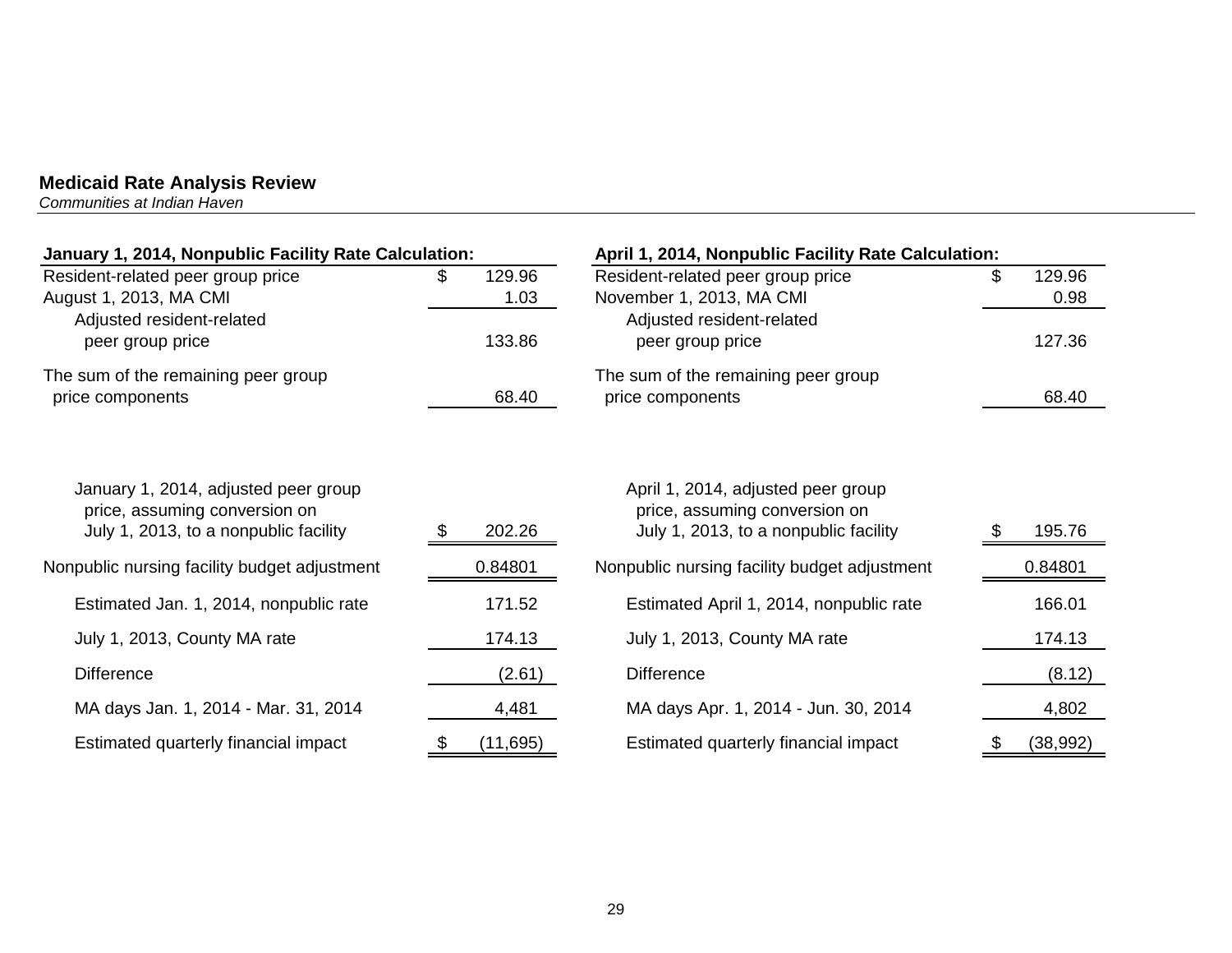*Communities at Indian Haven* 

## **July 1, 2013, Nonpublic Facility Rate Calculation:**

| Resident-related peer group price            | \$                | 129.96    |                                                                                                            |          |
|----------------------------------------------|-------------------|-----------|------------------------------------------------------------------------------------------------------------|----------|
| Average nonpublic MA CMI                     |                   | 1.04      |                                                                                                            |          |
| Rebased resident-related                     |                   |           |                                                                                                            |          |
| peer group price                             |                   | 135.16    | Estimated total financial impact to PA,                                                                    |          |
| Other resident-related peer group price      |                   | 44.20     | assuming conversion to a nonpublic<br>facility on July 1, 2013, using County                               |          |
| Administrative peer group price              |                   | 20.54     | Home MA CMIs - (gain) / loss                                                                               | (75,815) |
| Estimated fixed property component           |                   | 3.66      |                                                                                                            |          |
| July 1, 2013, rebased peer group             |                   |           |                                                                                                            |          |
| price, assuming conversion on                |                   |           |                                                                                                            |          |
| July 1, 2013, to a nonpublic facility        |                   | 203.56    | Estimated total financial impact to PA,                                                                    |          |
| Nonpublic nursing facility budget adjustment | 0.84801<br>172.62 |           | assuming conversion to a nonpublic<br>facility on July 1, 2013, using<br>nonpublic MA CMIs - (gain) / loss |          |
| Estimated July 1, 2013, nonpublic rate       |                   |           |                                                                                                            | (29,054) |
| July 1, 2013, proposed County MA rate        |                   | 174.13    |                                                                                                            |          |
| <b>Difference</b>                            |                   | (1.51)    |                                                                                                            |          |
| 2013-2014 Medicaid days                      |                   | 19,241    |                                                                                                            |          |
| Estimated total financial impact             | \$                | (29, 054) |                                                                                                            |          |

30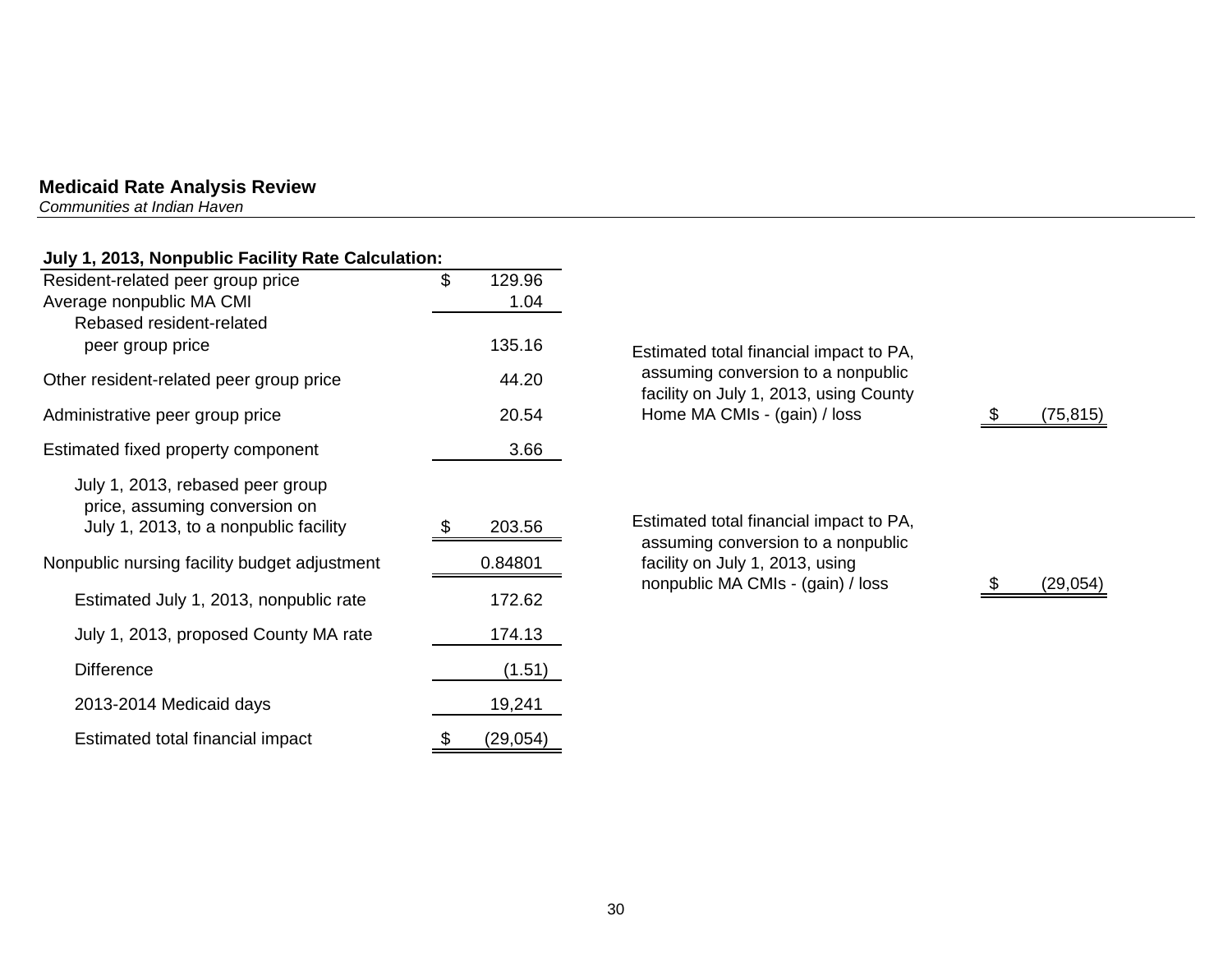**Crawford County Care Center**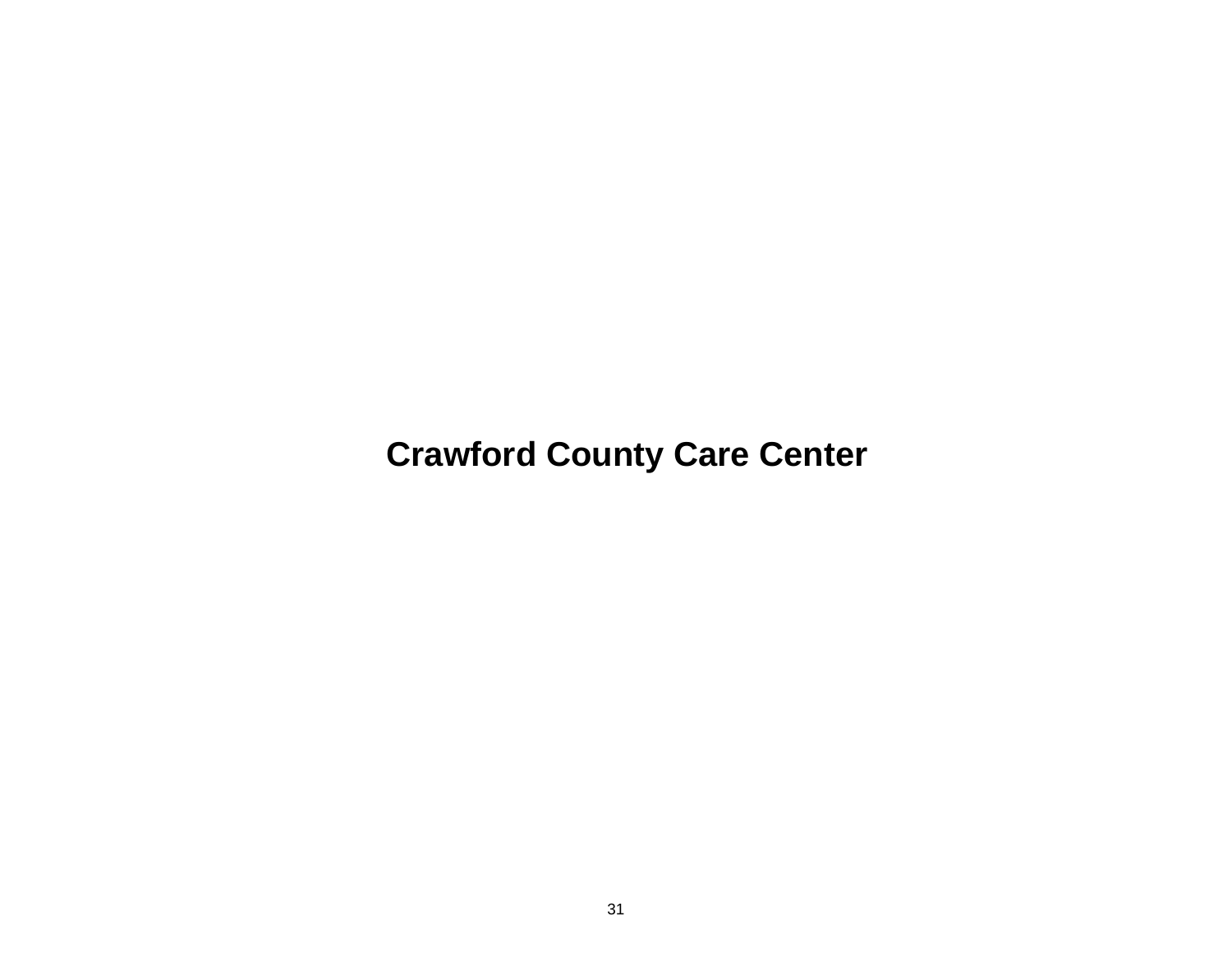*Crawford County Care Center* 

| July 1, 2013, Nonpublic Facility Rate Calculation:                |    |            | October 1, 2013, Nonpublic Facility Rate Calculation:                 |     |            |  |
|-------------------------------------------------------------------|----|------------|-----------------------------------------------------------------------|-----|------------|--|
| Resident-related peer group price                                 | \$ | 140.97     | Resident-related peer group price                                     |     | 140.97     |  |
| February 1, 2013, MA CMI                                          |    | 0.91       | May 1, 2013, MA CMI                                                   |     | 0.86       |  |
| Rebased resident-related                                          |    |            | Adjusted resident-related                                             |     |            |  |
| peer group price                                                  |    | 128.28     | peer group price                                                      |     | 121.23     |  |
| Other resident-related peer group price                           |    | 44.78      | The sum of the remaining peer group<br>price components               |     | 68.94      |  |
| Administrative peer group price                                   |    | 20.64      |                                                                       |     |            |  |
| Estimated fixed property component                                |    | 3.52       |                                                                       |     |            |  |
| July 1, 2013, rebased peer group<br>price, assuming conversion on |    |            | October 1, 2013, adjusted peer group<br>price, assuming conversion on |     |            |  |
| July 1, 2013, to a nonpublic facility                             |    | 197.22     | July 1, 2013, to a nonpublic facility                                 |     | 190.17     |  |
| Nonpublic nursing facility budget adjustment                      |    | 0.84801    | Nonpublic nursing facility budget adjustment                          |     | 0.84801    |  |
| Estimated July 1, 2013, nonpublic rate                            |    | 167.25     | Estimated Oct. 1, 2013, nonpublic rate                                |     | 161.27     |  |
| July 1, 2013, County MA rate                                      |    | 176.93     | July 1, 2013, County MA rate                                          |     | 176.93     |  |
| <b>Difference</b>                                                 |    | (9.68)     | <b>Difference</b>                                                     |     | (15.66)    |  |
| MA days Jul. 1, 2013 - Sept. 30, 2013                             |    | 10,703     | MA days Oct. 1, 2013 - Dec. 31, 2013                                  |     | 10,845     |  |
| Estimated quarterly financial impact                              | \$ | (103, 605) | Estimated quarterly financial impact                                  | \$. | (169, 833) |  |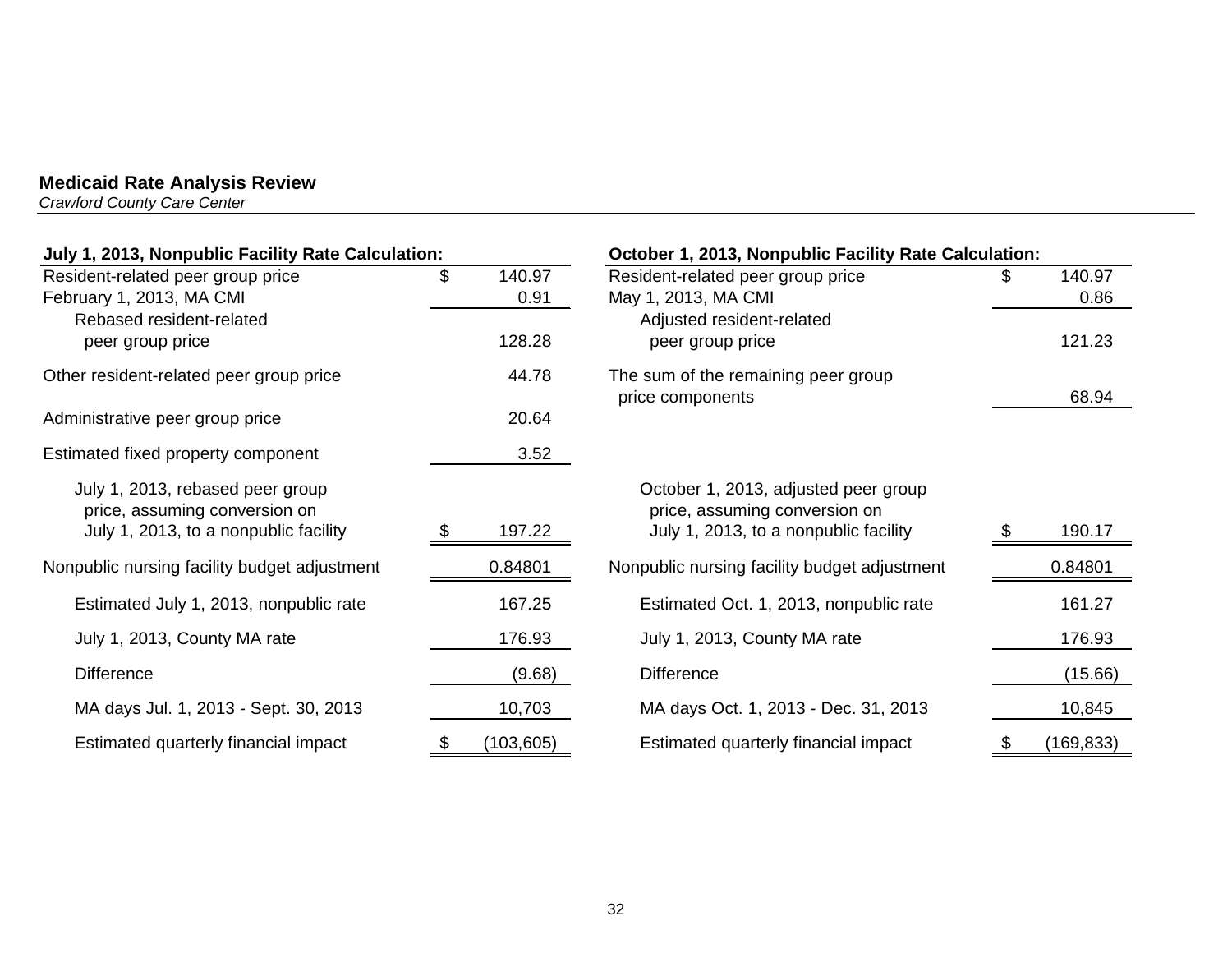*Crawford County Care Center* 

| January 1, 2014, Nonpublic Facility Rate Calculation:                                                          |     |                | April 1, 2014, Nonpublic Facility Rate Calculation:                                                          |  |                |  |
|----------------------------------------------------------------------------------------------------------------|-----|----------------|--------------------------------------------------------------------------------------------------------------|--|----------------|--|
| Resident-related peer group price<br>August 1, 2013, MA CMI<br>Adjusted resident-related                       | SS. | 140.97<br>0.90 | Resident-related peer group price<br>November 1, 2013, MA CMI<br>Adjusted resident-related                   |  | 140.97<br>0.87 |  |
| peer group price                                                                                               |     | 126.87         | peer group price                                                                                             |  | 122.64         |  |
| The sum of the remaining peer group<br>price components                                                        |     | 68.94          | The sum of the remaining peer group<br>price components                                                      |  | 68.94          |  |
| January 1, 2014, adjusted peer group<br>price, assuming conversion on<br>July 1, 2013, to a nonpublic facility |     | 195.81         | April 1, 2014, adjusted peer group<br>price, assuming conversion on<br>July 1, 2013, to a nonpublic facility |  | 191.58         |  |
| Nonpublic nursing facility budget adjustment                                                                   |     | 0.84801        | Nonpublic nursing facility budget adjustment                                                                 |  | 0.84801        |  |
| Estimated Jan. 1, 2014, nonpublic rate                                                                         |     | 166.05         | Estimated April 1, 2014, nonpublic rate                                                                      |  | 162.47         |  |
| July 1, 2013, County MA rate                                                                                   |     | 176.93         | July 1, 2013, County MA rate                                                                                 |  | 176.93         |  |
| <b>Difference</b>                                                                                              |     | (10.88)        | <b>Difference</b>                                                                                            |  | (14.46)        |  |
| MA days Jan. 1, 2014 - Mar. 31, 2014                                                                           |     | 10,417         | MA days Apr. 1, 2014 - Jun. 30, 2014                                                                         |  | 10,425         |  |
| Estimated quarterly financial impact                                                                           |     | (113, 337)     | Estimated quarterly financial impact                                                                         |  | (150, 746)     |  |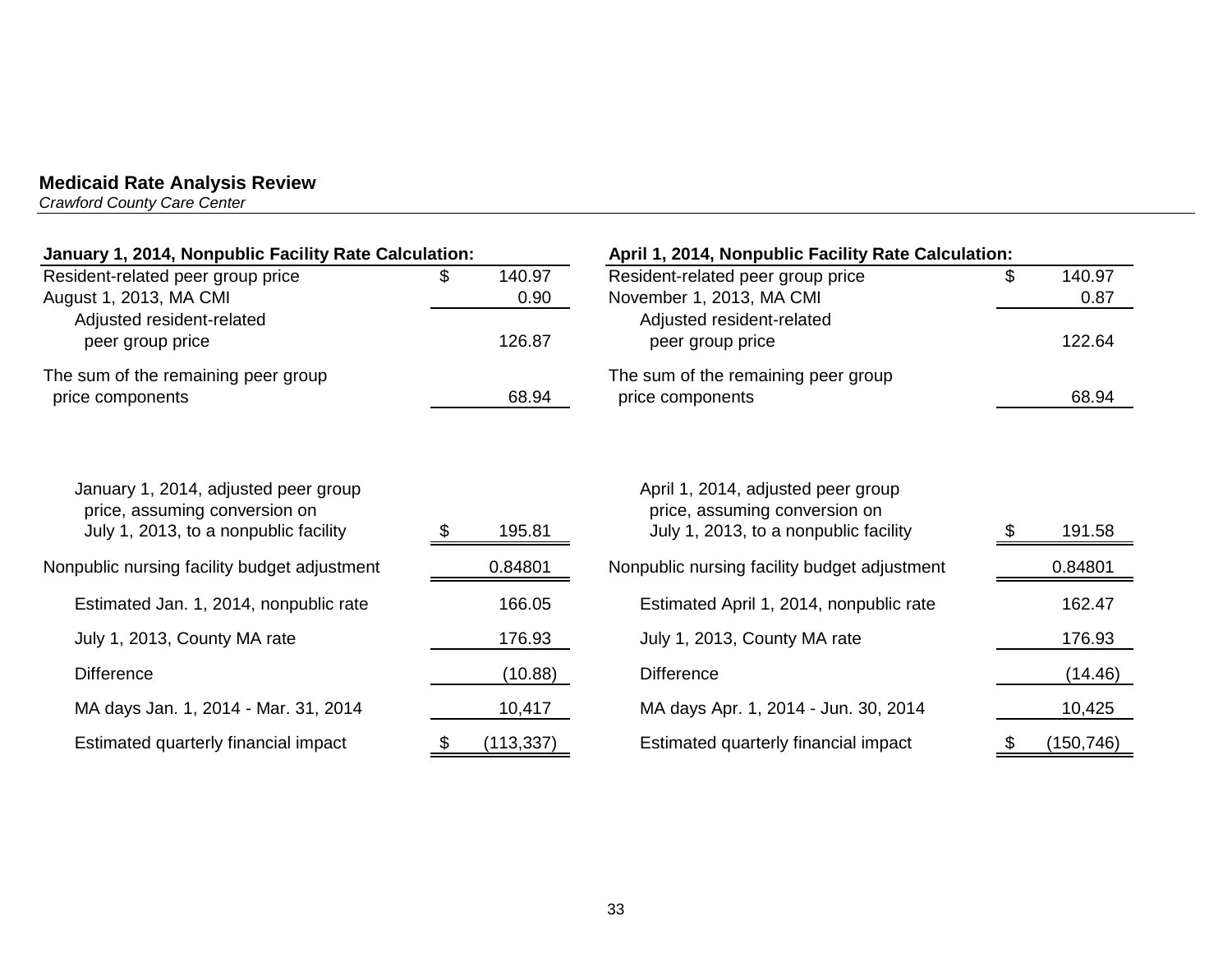*Crawford County Care Center* 

## **July 1, 2013, Nonpublic Facility Rate Calculation:**

| Resident-related peer group price                                                                          | \$<br>140.97  |
|------------------------------------------------------------------------------------------------------------|---------------|
| Average nonpublic MA CMI                                                                                   | 1.04          |
| Rebased resident-related<br>peer group price                                                               | 146.61        |
| Other resident-related peer group price                                                                    | 44.78         |
| Administrative peer group price                                                                            | 20.64         |
| Estimated fixed property component                                                                         | 3.52          |
| July 1, 2013, rebased peer group<br>price, assuming conversion on<br>July 1, 2013, to a nonpublic facility | 215.55        |
| Nonpublic nursing facility budget adjustment                                                               | 0.84801       |
| Estimated July 1, 2013, nonpublic rate                                                                     | 182.79        |
| July 1, 2013, proposed County MA rate                                                                      | 176.93        |
| <b>Difference</b>                                                                                          | 5.86          |
| 2013-2014 Medicaid days                                                                                    | 42,390        |
| Estimated total financial impact                                                                           | \$<br>248,405 |

| Estimated total financial impact to PA,<br>assuming conversion to a nonpublic<br>facility on July 1, 2013, using County<br>Home MA CMIs - (gain) / loss | (537,521 |
|---------------------------------------------------------------------------------------------------------------------------------------------------------|----------|
| Estimated total financial impact to PA,<br>assuming conversion to a nonpublic<br>facility on July 1, 2013, using<br>nonpublic MA CMIs - (gain) / loss   | 248,405  |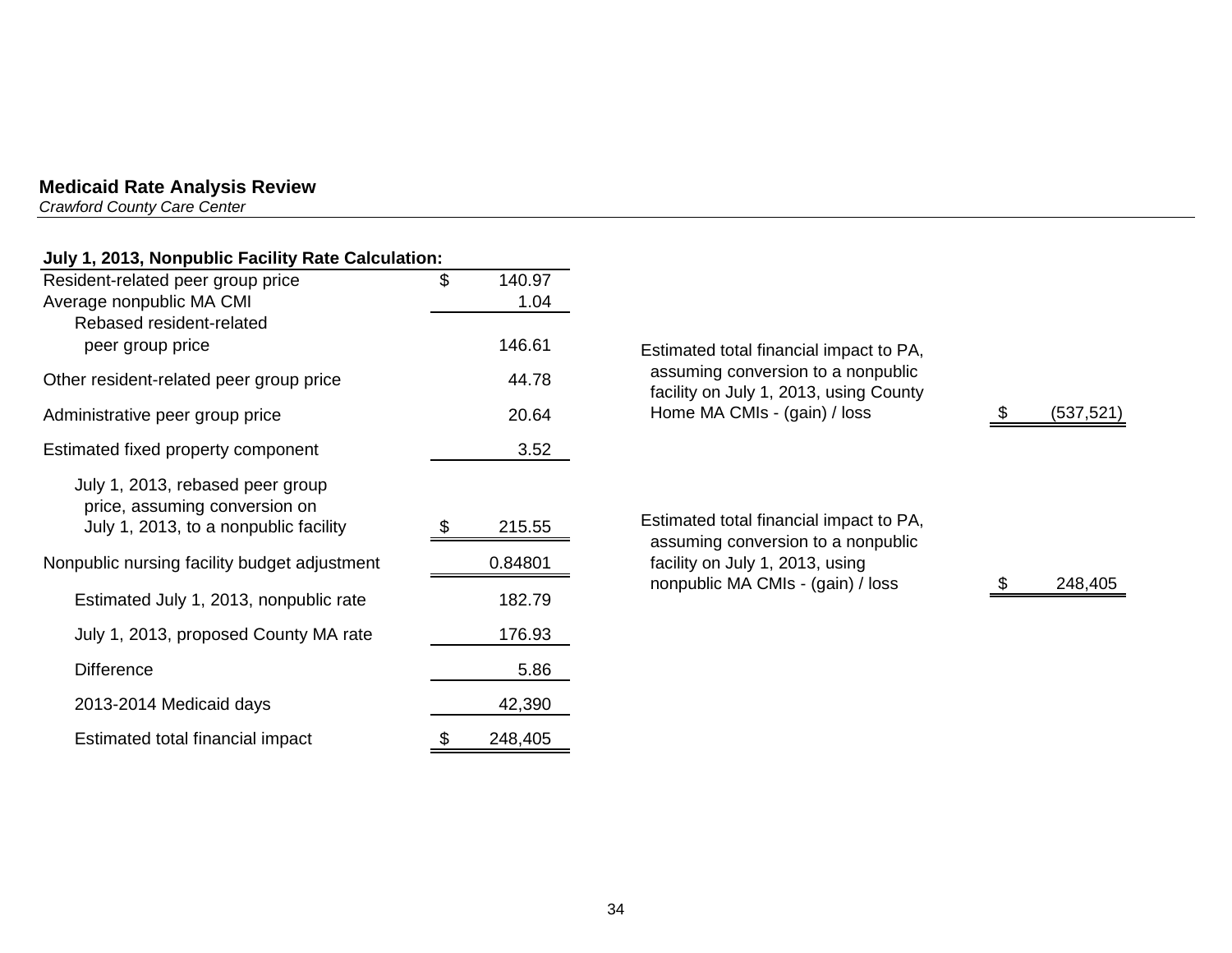**Fair Acres Geriatric Center**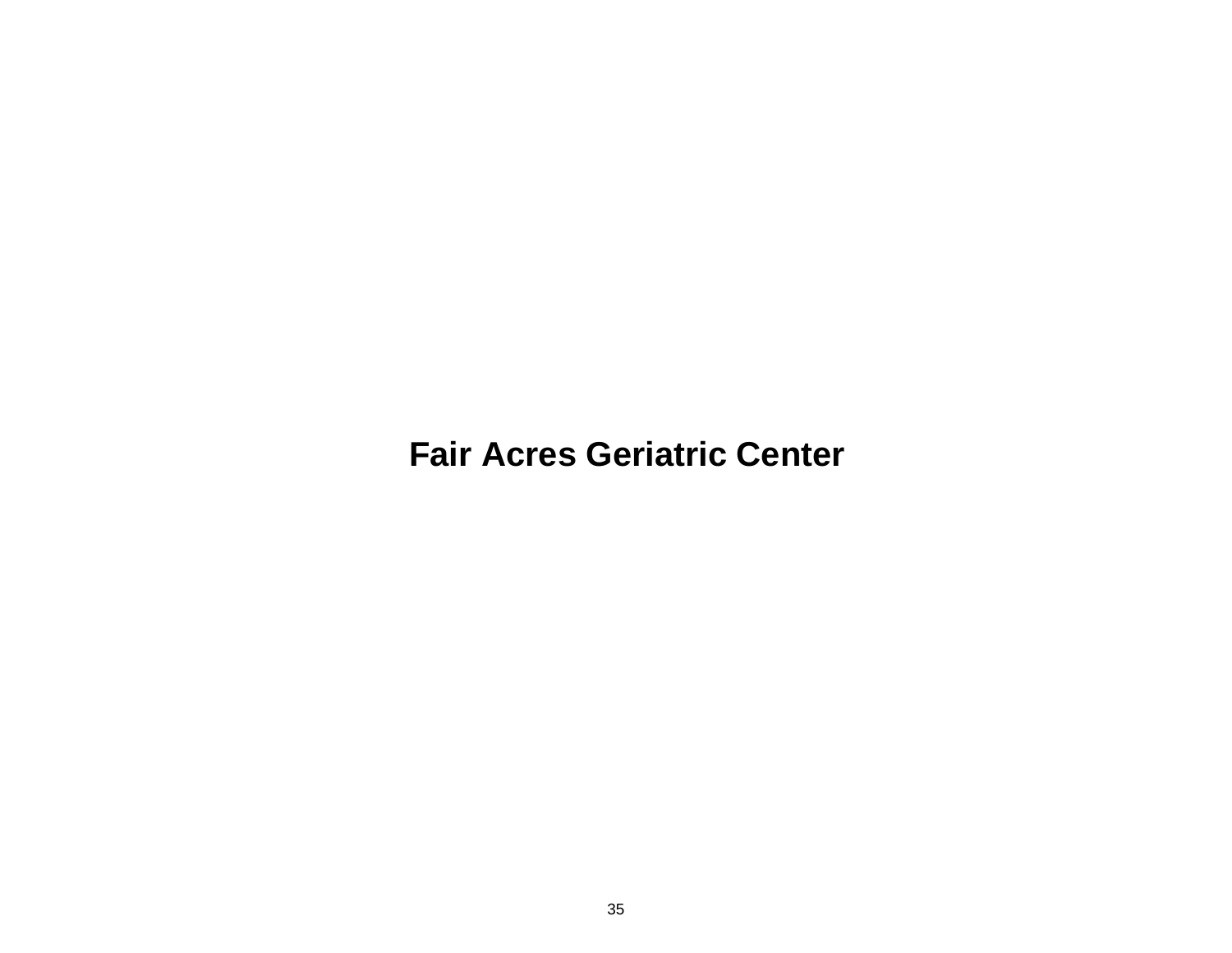*Fair Acres Geriatric Center* 

| July 1, 2013, Nonpublic Facility Rate Calculation:                                                         |    |                | October 1, 2013, Nonpublic Facility Rate Calculation:                                                          |    |                |
|------------------------------------------------------------------------------------------------------------|----|----------------|----------------------------------------------------------------------------------------------------------------|----|----------------|
| Resident-related peer group price<br>February 1, 2013, MA CMI                                              | \$ | 191.68<br>0.82 | Resident-related peer group price<br>May 1, 2013, MA CMI                                                       | S. | 191.68<br>0.80 |
| Rebased resident-related<br>peer group price                                                               |    | 157.18         | Adjusted resident-related<br>peer group price                                                                  |    | 153.34         |
| Other resident-related peer group price                                                                    |    | 57.70          | The sum of the remaining peer group<br>price components                                                        |    | 89.33          |
| Administrative peer group price                                                                            |    | 28.11          |                                                                                                                |    |                |
| Estimated fixed property component                                                                         |    | 3.52           |                                                                                                                |    |                |
| July 1, 2013, rebased peer group<br>price, assuming conversion on<br>July 1, 2013, to a nonpublic facility | S  | 246.51         | October 1, 2013, adjusted peer group<br>price, assuming conversion on<br>July 1, 2013, to a nonpublic facility |    | 242.67         |
| Nonpublic nursing facility budget adjustment                                                               |    | 0.84801        | Nonpublic nursing facility budget adjustment                                                                   |    | 0.84801        |
| Estimated July 1, 2013, nonpublic rate                                                                     |    | 209.04         | Estimated Oct. 1, 2013, nonpublic rate                                                                         |    | 205.79         |
| July 1, 2013, County MA rate                                                                               |    | 205.46         | July 1, 2013, County MA rate                                                                                   |    | 205.46         |
| <b>Difference</b>                                                                                          |    | 3.58           | <b>Difference</b>                                                                                              |    | 0.33           |
| MA days Jul. 1, 2013 - Sept. 30, 2013                                                                      |    | 70,875         | MA days Oct. 1, 2013 - Dec. 31, 2013                                                                           |    | 69,426         |
| Estimated quarterly financial impact                                                                       |    | 253,733        | Estimated quarterly financial impact                                                                           |    | 22,911         |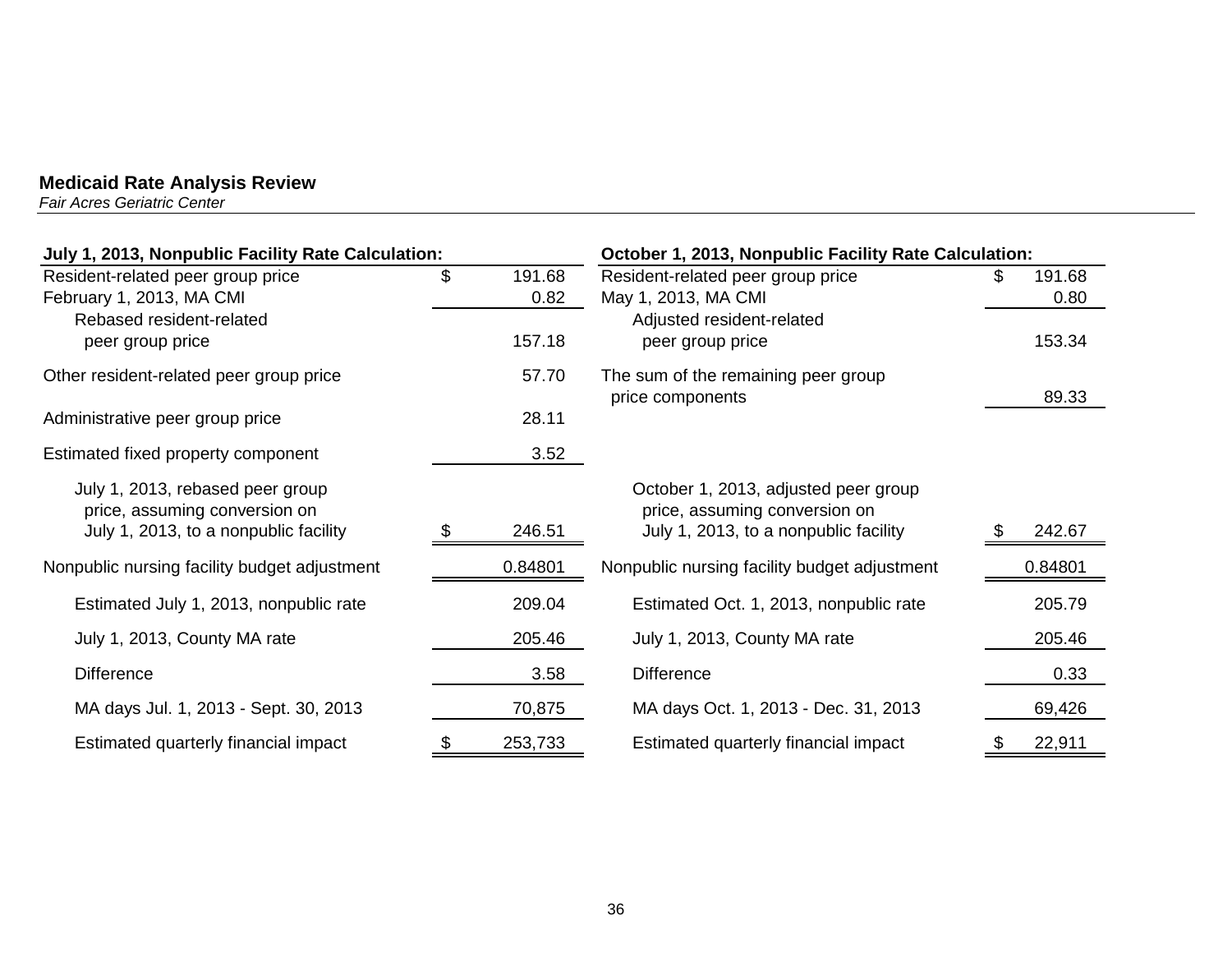*Fair Acres Geriatric Center* 

| January 1, 2014, Nonpublic Facility Rate Calculation:                                                          |                      | April 1, 2014, Nonpublic Facility Rate Calculation:                                                          |                      |  |
|----------------------------------------------------------------------------------------------------------------|----------------------|--------------------------------------------------------------------------------------------------------------|----------------------|--|
| Resident-related peer group price<br>August 1, 2013, MA CMI                                                    | 191.68<br>\$<br>0.79 | Resident-related peer group price<br>November 1, 2013, MA CMI                                                | 191.68<br>\$<br>0.80 |  |
| Adjusted resident-related<br>peer group price                                                                  | 151.43               | Adjusted resident-related<br>peer group price                                                                | 153.34               |  |
| The sum of the remaining peer group<br>price components                                                        | 89.33                | The sum of the remaining peer group<br>price components                                                      | 89.33                |  |
| January 1, 2014, adjusted peer group<br>price, assuming conversion on<br>July 1, 2013, to a nonpublic facility | 240.76               | April 1, 2014, adjusted peer group<br>price, assuming conversion on<br>July 1, 2013, to a nonpublic facility | 242.67               |  |
| Nonpublic nursing facility budget adjustment                                                                   | 0.84801              | Nonpublic nursing facility budget adjustment                                                                 | 0.84801              |  |
| Estimated Jan. 1, 2014, nonpublic rate                                                                         | 204.16               | Estimated April 1, 2014, nonpublic rate                                                                      | 205.79               |  |
| July 1, 2013, County MA rate                                                                                   | 205.46               | July 1, 2013, County MA rate                                                                                 | 205.46               |  |
| <b>Difference</b>                                                                                              | (1.30)               | <b>Difference</b>                                                                                            | 0.33                 |  |
| MA days Jan. 1, 2014 - Mar. 31, 2014                                                                           | 64,528               | MA days Apr. 1, 2014 - Jun. 30, 2014                                                                         | 66,734               |  |
| Estimated quarterly financial impact                                                                           | (83, 886)<br>\$      | Estimated quarterly financial impact                                                                         | 22,022               |  |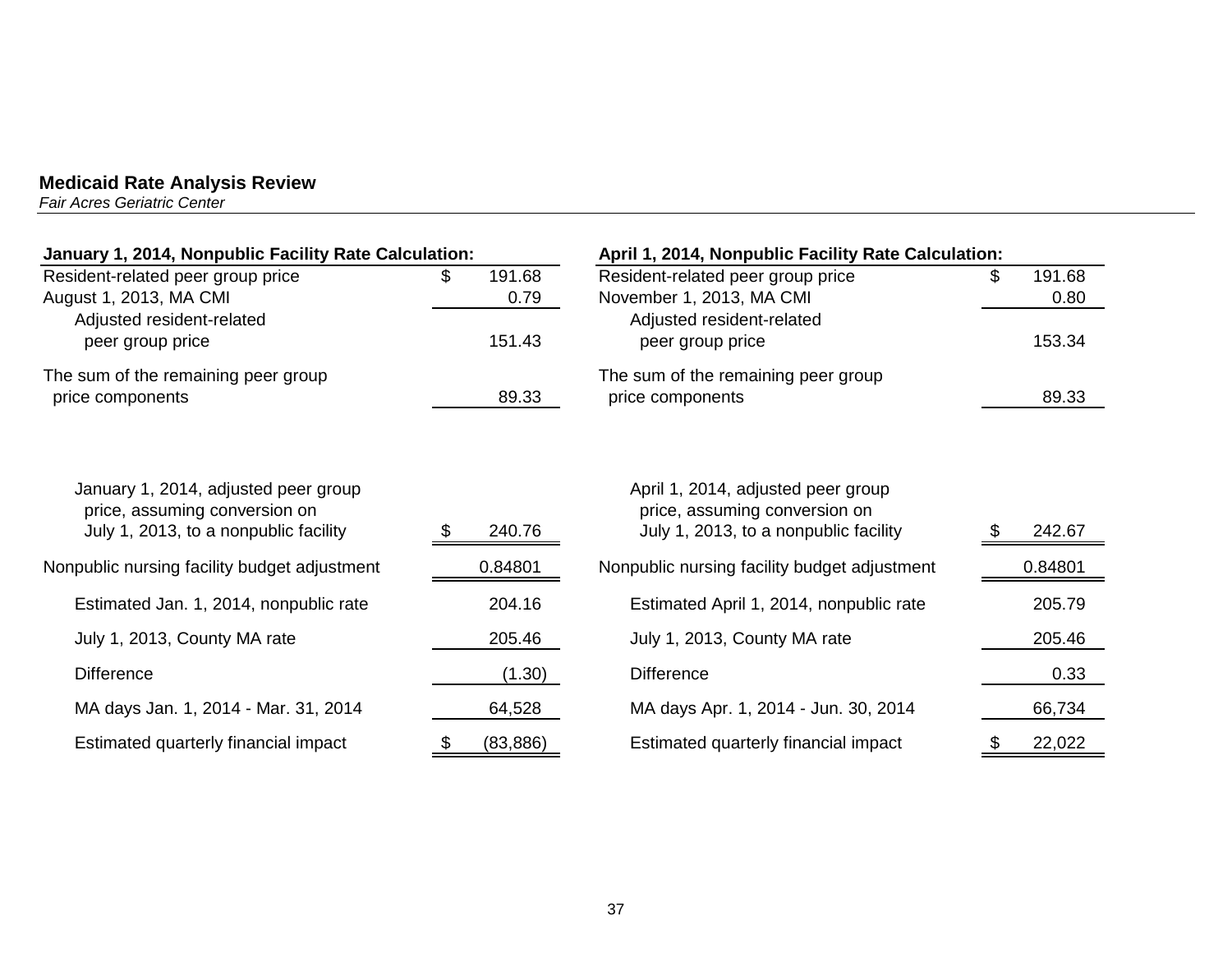*Fair Acres Geriatric Center* 

## **July 1, 2013, Nonpublic Facility Rate Calculation:**

| Resident-related peer group price<br>Average nonpublic MA CMI                                              | \$<br>191.68<br>1.04 |                                              |
|------------------------------------------------------------------------------------------------------------|----------------------|----------------------------------------------|
| Rebased resident-related<br>peer group price                                                               | 199.35               | <b>Estimated total finano</b>                |
| Other resident-related peer group price                                                                    | 57.70                | assuming conversio                           |
| Administrative peer group price                                                                            | 28.11                | facility on July 1, 20<br>Home MA CMIs - (g  |
| Estimated fixed property component                                                                         | 3.52                 |                                              |
| July 1, 2013, rebased peer group<br>price, assuming conversion on<br>July 1, 2013, to a nonpublic facility | 288.68               | <b>Estimated total finano</b>                |
| Nonpublic nursing facility budget adjustment                                                               | 0.84801              | assuming conversio<br>facility on July 1, 20 |
| Estimated July 1, 2013, nonpublic rate                                                                     | 244.80               | nonpublic MA CMIs                            |
| July 1, 2013, proposed County MA rate                                                                      | 205.46               |                                              |
| <b>Difference</b>                                                                                          | 39.34                |                                              |
| 2013-2014 Medicaid days                                                                                    | 271,563              |                                              |
| Estimated total financial impact                                                                           | 10,683,288<br>\$     |                                              |

| 199.35  | Estimated total financial impact to PA,                                |               |
|---------|------------------------------------------------------------------------|---------------|
| 57.70   | assuming conversion to a nonpublic                                     |               |
| 28.11   | facility on July 1, 2013, using County<br>Home MA CMIs - (gain) / loss | \$<br>214,780 |
| 3.52    |                                                                        |               |
|         |                                                                        |               |
| 288.68  | Estimated total financial impact to PA,                                |               |
| 1.84801 | assuming conversion to a nonpublic<br>facility on July 1, 2013, using  |               |
| 244.80  | nonpublic MA CMIs - (gain) / loss                                      | 10,683,288    |
|         |                                                                        |               |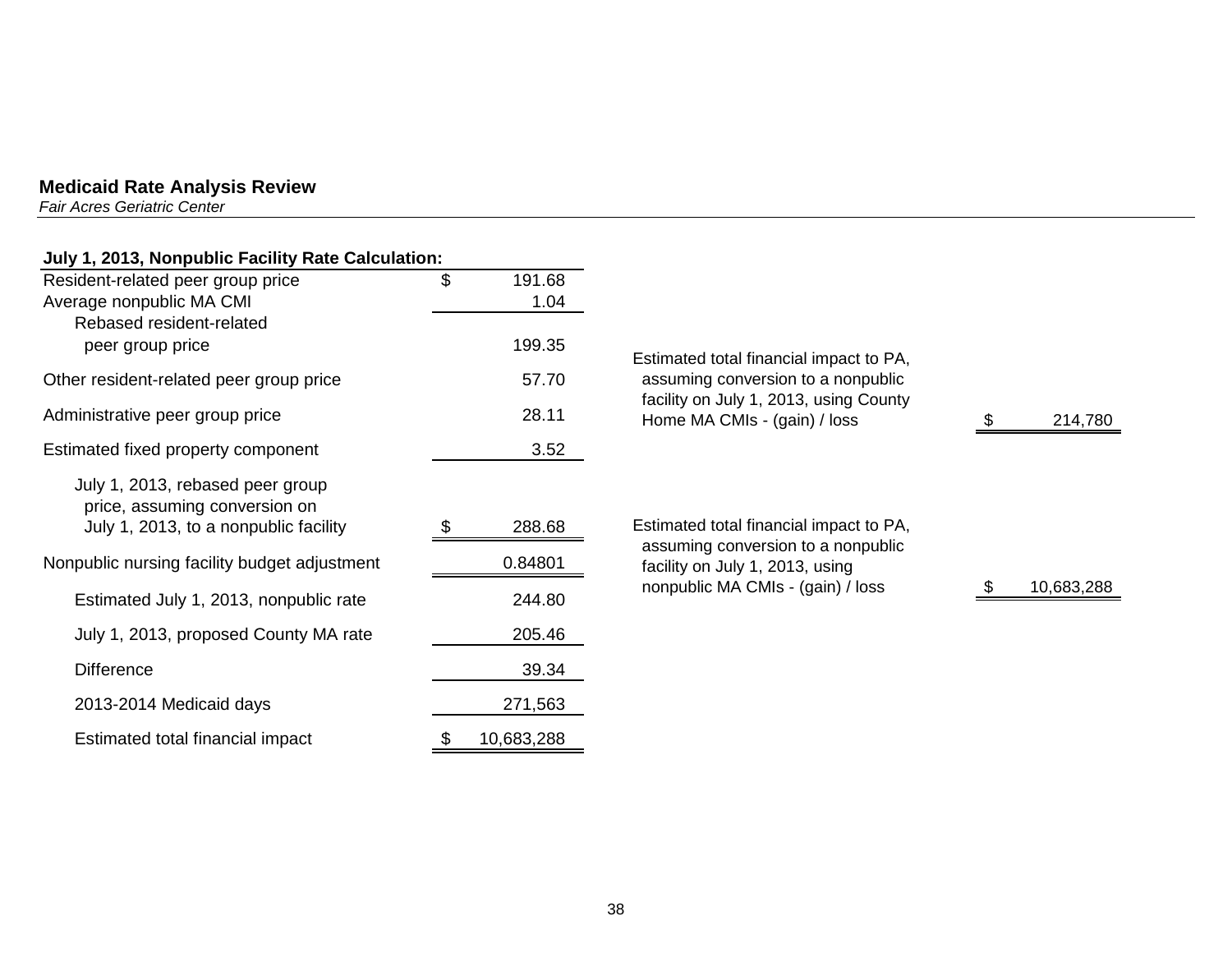## **Gracedale – Northampton County**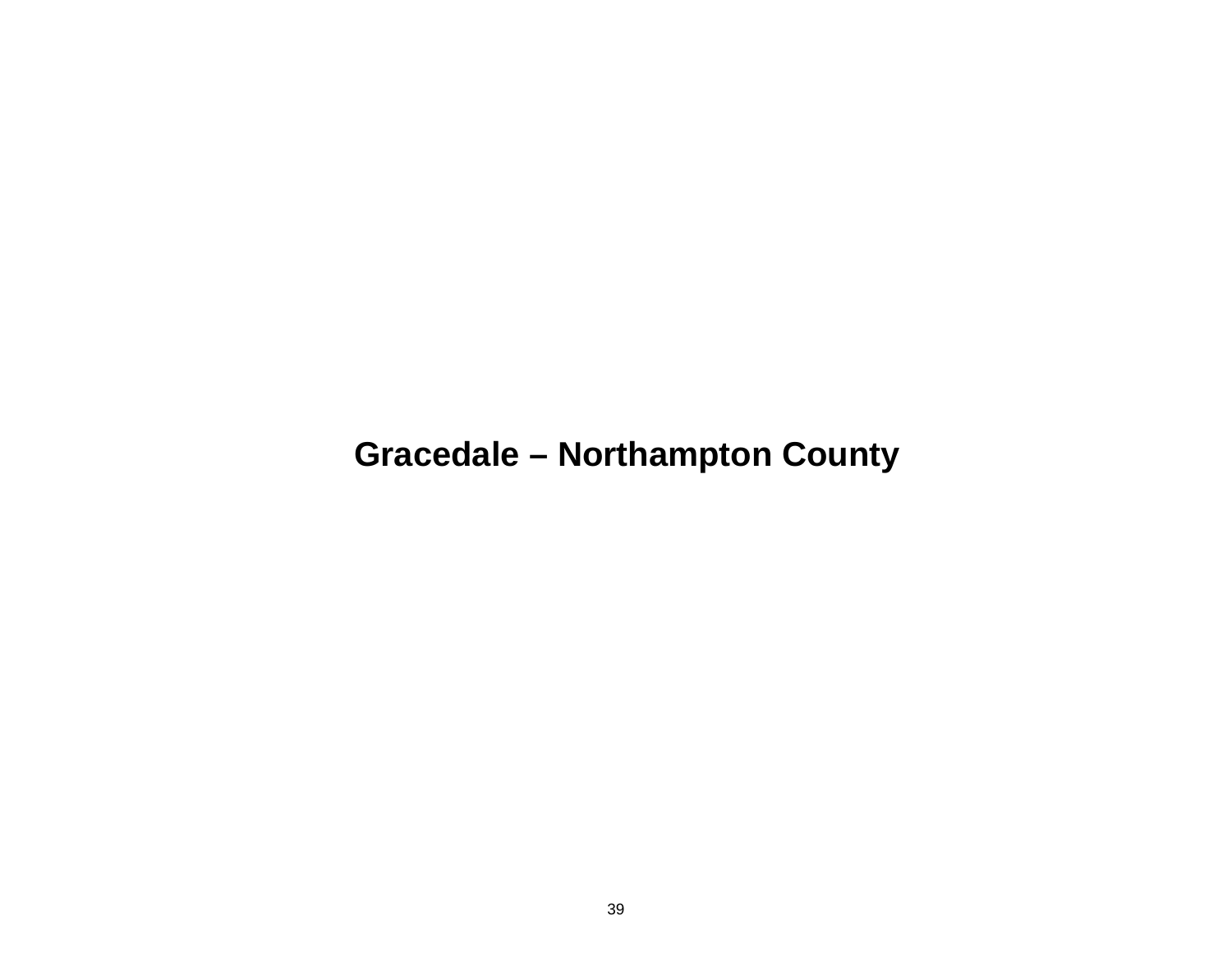*Gracedale - Northampton County* 

| July 1, 2013, Nonpublic Facility Rate Calculation: |     |           | October 1, 2013, Nonpublic Facility Rate Calculation:   |  |            |
|----------------------------------------------------|-----|-----------|---------------------------------------------------------|--|------------|
| Resident-related peer group price                  | \$  | 182.95    | Resident-related peer group price                       |  | 182.95     |
| February 1, 2013, MA CMI                           |     | 0.88      | May 1, 2013, MA CMI                                     |  | 0.89       |
| Rebased resident-related                           |     |           | Adjusted resident-related                               |  |            |
| peer group price                                   |     | 161.00    | peer group price                                        |  | 162.83     |
| Other resident-related peer group price            |     | 59.63     | The sum of the remaining peer group<br>price components |  | 85.91      |
| Administrative peer group price                    |     | 22.52     |                                                         |  |            |
| Estimated fixed property component                 |     | 3.76      |                                                         |  |            |
| July 1, 2013, rebased peer group                   |     |           | October 1, 2013, adjusted peer group                    |  |            |
| price, assuming conversion on                      |     |           | price, assuming conversion on                           |  |            |
| July 1, 2013, to a nonpublic facility              | SS. | 246.91    | July 1, 2013, to a nonpublic facility                   |  | 248.74     |
| Nonpublic nursing facility budget adjustment       |     | 0.84801   | Nonpublic nursing facility budget adjustment            |  | 0.84801    |
| Estimated July 1, 2013, nonpublic rate             |     | 209.38    | Estimated Oct. 1, 2013, nonpublic rate                  |  | 210.93     |
| July 1, 2013, County MA rate                       |     | 216.05    | July 1, 2013, County MA rate                            |  | 216.05     |
| <b>Difference</b>                                  |     | (6.82)    | <b>Difference</b>                                       |  | (5.27)     |
| MA days Jul. 1, 2013 - Sept. 30, 2013              |     | 43,704    | MA days Oct. 1, 2013 - Dec. 31, 2013                    |  | 40,483     |
| Estimated quarterly financial impact               |     | (298,061) | Estimated quarterly financial impact                    |  | (213, 345) |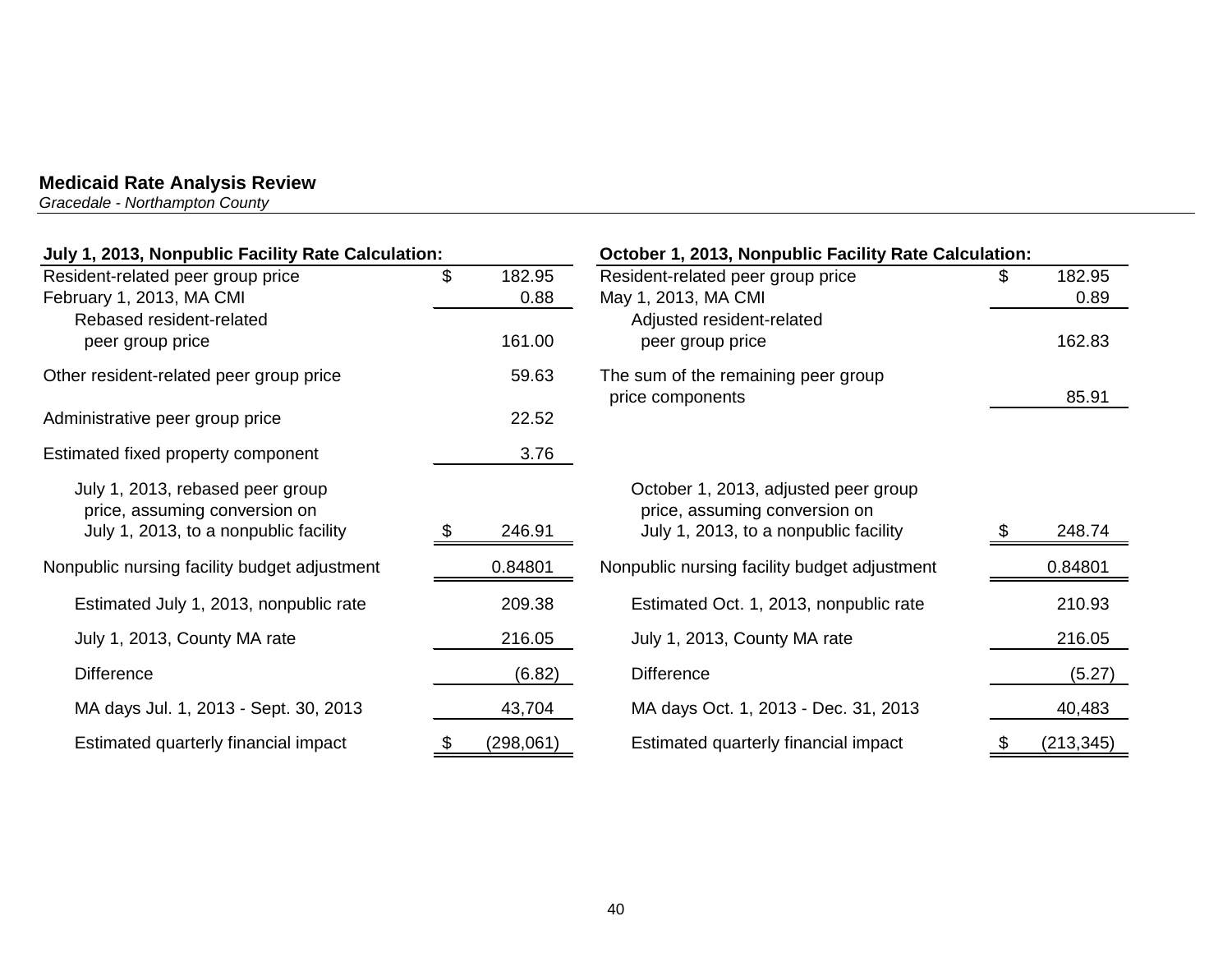*Gracedale - Northampton County* 

| January 1, 2014, Nonpublic Facility Rate Calculation:                                                          |    |            | April 1, 2014, Nonpublic Facility Rate Calculation:                                                          |    |            |
|----------------------------------------------------------------------------------------------------------------|----|------------|--------------------------------------------------------------------------------------------------------------|----|------------|
| Resident-related peer group price                                                                              | \$ | 182.95     | Resident-related peer group price                                                                            | £. | 182.95     |
| August 1, 2013, MA CMI                                                                                         |    | 0.88       | November 1, 2013, MA CMI                                                                                     |    | 0.89       |
| Adjusted resident-related                                                                                      |    |            | Adjusted resident-related                                                                                    |    |            |
| peer group price                                                                                               |    | 161.00     | peer group price                                                                                             |    | 162.83     |
| The sum of the remaining peer group                                                                            |    |            | The sum of the remaining peer group                                                                          |    |            |
| price components                                                                                               |    | 85.91      | price components                                                                                             |    | 85.91      |
| January 1, 2014, adjusted peer group<br>price, assuming conversion on<br>July 1, 2013, to a nonpublic facility |    | 246.91     | April 1, 2014, adjusted peer group<br>price, assuming conversion on<br>July 1, 2013, to a nonpublic facility |    | 248.74     |
|                                                                                                                |    |            |                                                                                                              |    |            |
| Nonpublic nursing facility budget adjustment                                                                   |    | 0.84801    | Nonpublic nursing facility budget adjustment                                                                 |    | 0.84801    |
| Estimated Jan. 1, 2014, nonpublic rate                                                                         |    | 209.38     | Estimated April 1, 2014, nonpublic rate                                                                      |    | 210.93     |
| July 1, 2013, County MA rate                                                                                   |    | 216.05     | July 1, 2013, County MA rate                                                                                 |    | 216.05     |
| <b>Difference</b>                                                                                              |    | (6.82)     | <b>Difference</b>                                                                                            |    | (5.27)     |
| MA days Jan. 1, 2014 - Mar. 31, 2014                                                                           |    | 40,522     | MA days Apr. 1, 2014 - Jun. 30, 2014                                                                         |    | 43,590     |
| Estimated quarterly financial impact                                                                           |    | (276, 360) | Estimated quarterly financial impact                                                                         |    | (229, 719) |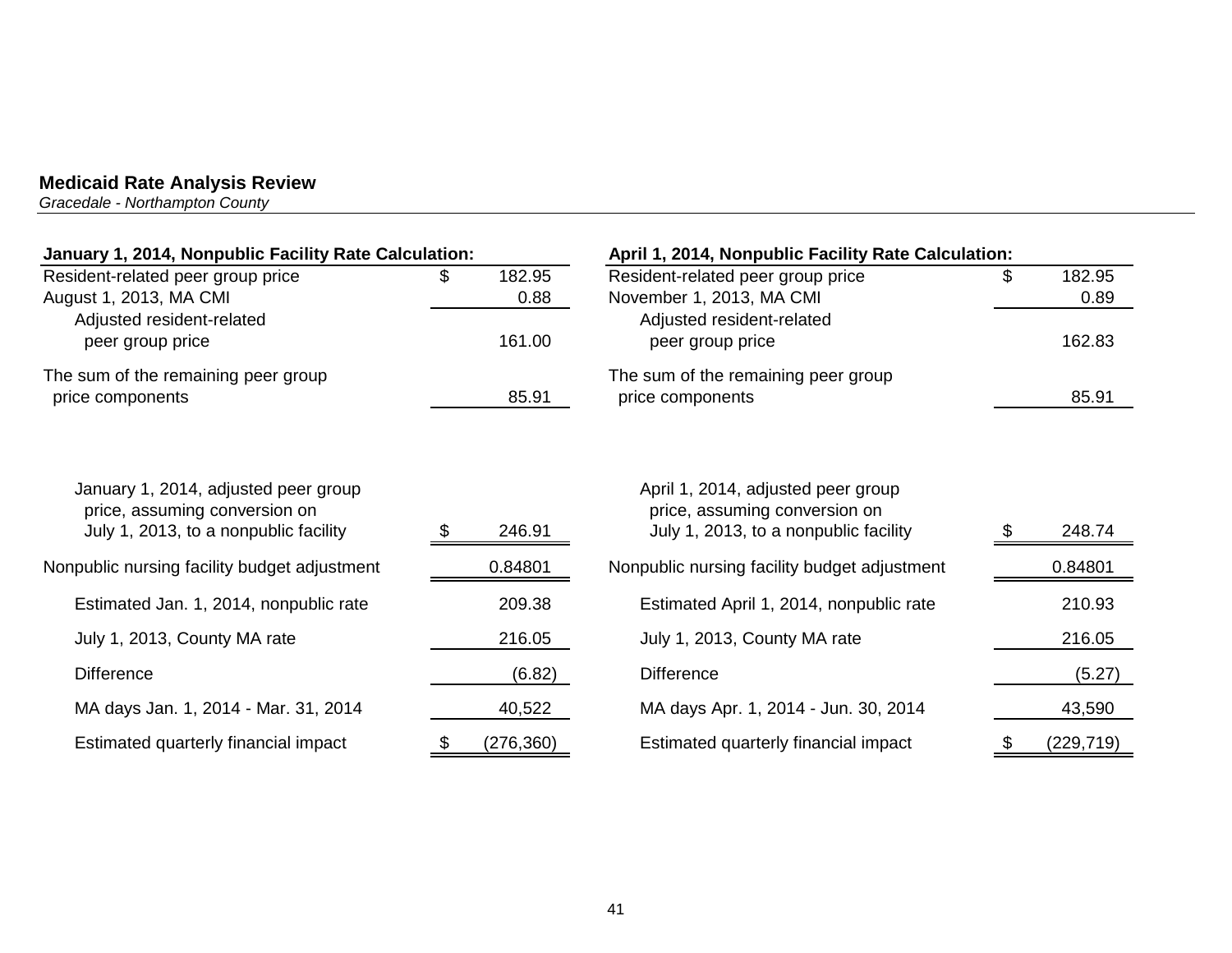*Gracedale - Northampton County* 

#### **July 1, 2013, Nonpublic Facility Rate Calculation:**

| Resident-related peer group price            | \$<br>182.95    |                                                                               |    |
|----------------------------------------------|-----------------|-------------------------------------------------------------------------------|----|
| Average nonpublic MA CMI                     | 1.04            |                                                                               |    |
| Rebased resident-related                     |                 |                                                                               |    |
| peer group price                             | 190.27          | Estimated total financial impact to PA,                                       |    |
| Other resident-related peer group price      | 59.63           | assuming conversion to a nonpublic<br>facility on July 1, 2013, using County  |    |
| Administrative peer group price              | 22.52           | Home MA CMIs - (gain) / loss                                                  | \$ |
| Estimated fixed property component           | 3.76            |                                                                               |    |
| July 1, 2013, rebased peer group             |                 |                                                                               |    |
| price, assuming conversion on                |                 |                                                                               |    |
| July 1, 2013, to a nonpublic facility        | 276.18          | Estimated total financial impact to PA,<br>assuming conversion to a nonpublic |    |
| Nonpublic nursing facility budget adjustment | 0.84801         | facility on July 1, 2013, using                                               |    |
| Estimated July 1, 2013, nonpublic rate       | 234.20          | nonpublic MA CMIs - (gain) / loss                                             |    |
| July 1, 2013, proposed County MA rate        | 216.05          |                                                                               |    |
| <b>Difference</b>                            | 18.00           |                                                                               |    |
| 2013-2014 Medicaid days                      | 168,299         |                                                                               |    |
| Estimated total financial impact             | \$<br>3,029,382 |                                                                               |    |

 $(1,017,485)$ 

3,029,382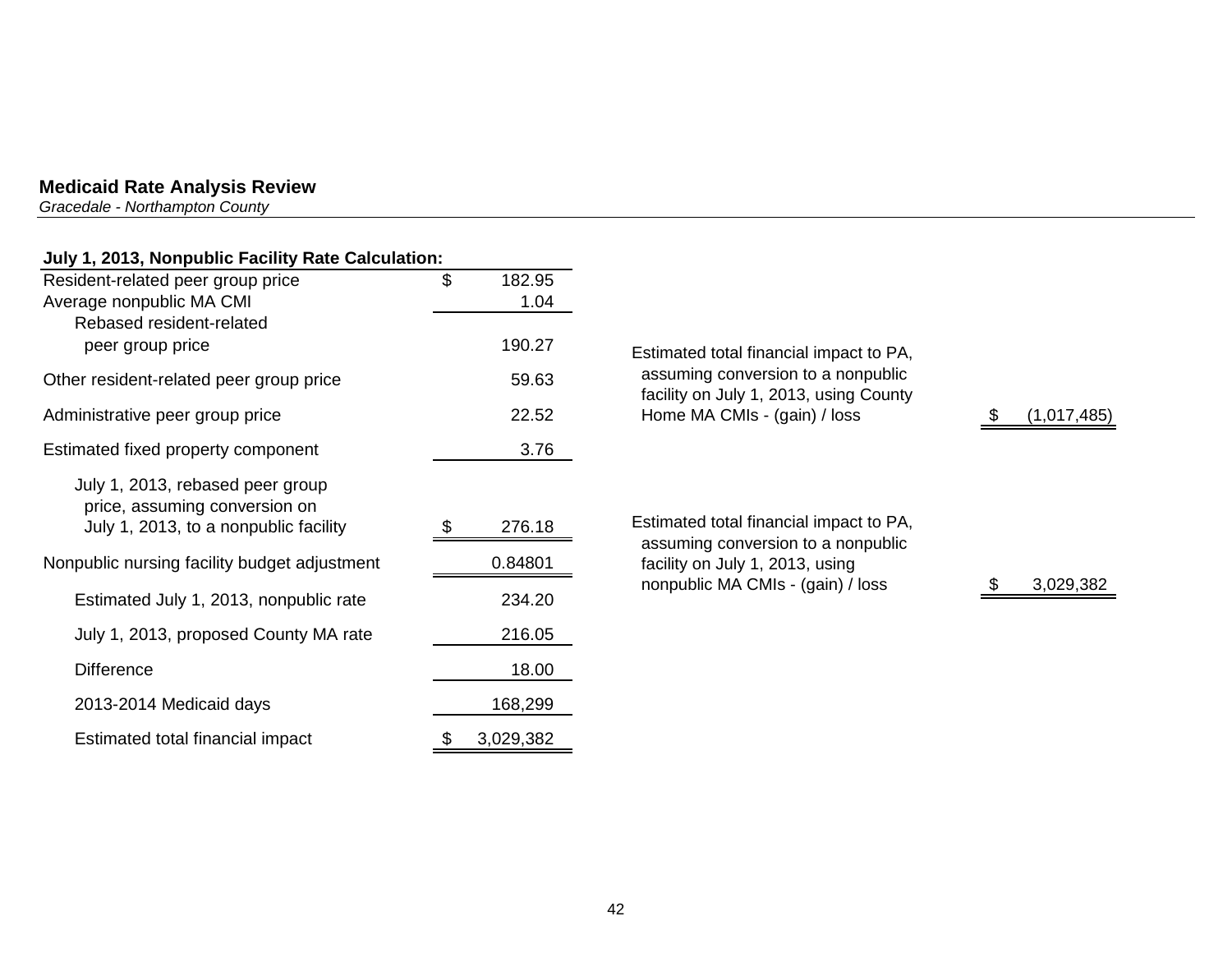## **John J. Kane – Glen Hazel**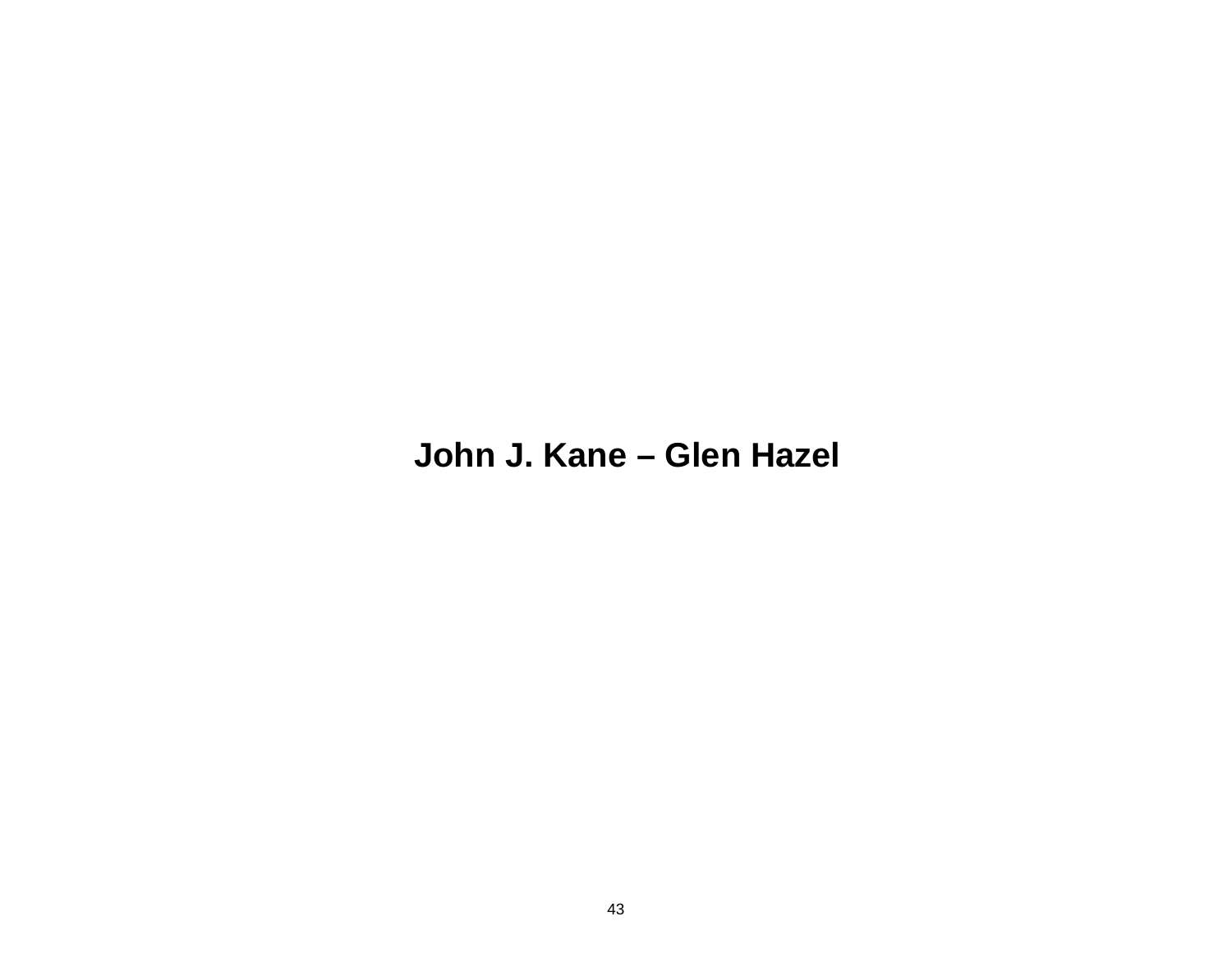*John J. Kane - Glen Hazel* 

| July 1, 2013, Nonpublic Facility Rate Calculation: |    |            | October 1, 2013, Nonpublic Facility Rate Calculation:   |    |            |
|----------------------------------------------------|----|------------|---------------------------------------------------------|----|------------|
| Resident-related peer group price                  | \$ | 167.56     | Resident-related peer group price                       | S. | 167.56     |
| February 1, 2013, MA CMI                           |    | 0.82       | May 1, 2013, MA CMI                                     |    | 0.87       |
| Rebased resident-related                           |    | 137.40     | Adjusted resident-related<br>peer group price           |    | 145.78     |
| peer group price                                   |    |            |                                                         |    |            |
| Other resident-related peer group price            |    | 48.07      | The sum of the remaining peer group<br>price components |    | 77.46      |
| Administrative peer group price                    |    | 25.63      |                                                         |    |            |
| Estimated fixed property component                 |    | 3.76       |                                                         |    |            |
| July 1, 2013, rebased peer group                   |    |            | October 1, 2013, adjusted peer group                    |    |            |
| price, assuming conversion on                      |    |            | price, assuming conversion on                           |    |            |
| July 1, 2013, to a nonpublic facility              |    | 214.86     | July 1, 2013, to a nonpublic facility                   |    | 223.24     |
| Nonpublic nursing facility budget adjustment       |    | 0.84801    | Nonpublic nursing facility budget adjustment            |    | 0.84801    |
| Estimated July 1, 2013, nonpublic rate             |    | 182.20     | Estimated Oct. 1, 2013, nonpublic rate                  |    | 189.31     |
| July 1, 2013, County MA rate                       |    | 236.35     | July 1, 2013, County MA rate                            |    | 236.35     |
| <b>Difference</b>                                  |    | (54.15)    | <b>Difference</b>                                       |    | (47.04)    |
| MA days Jul. 1, 2013 - Sept. 30, 2013              |    | 14,445     | MA days Oct. 1, 2013 - Dec. 31, 2013                    |    | 14,127     |
| Estimated quarterly financial impact               |    | (782, 197) | Estimated quarterly financial impact                    | \$ | (664, 534) |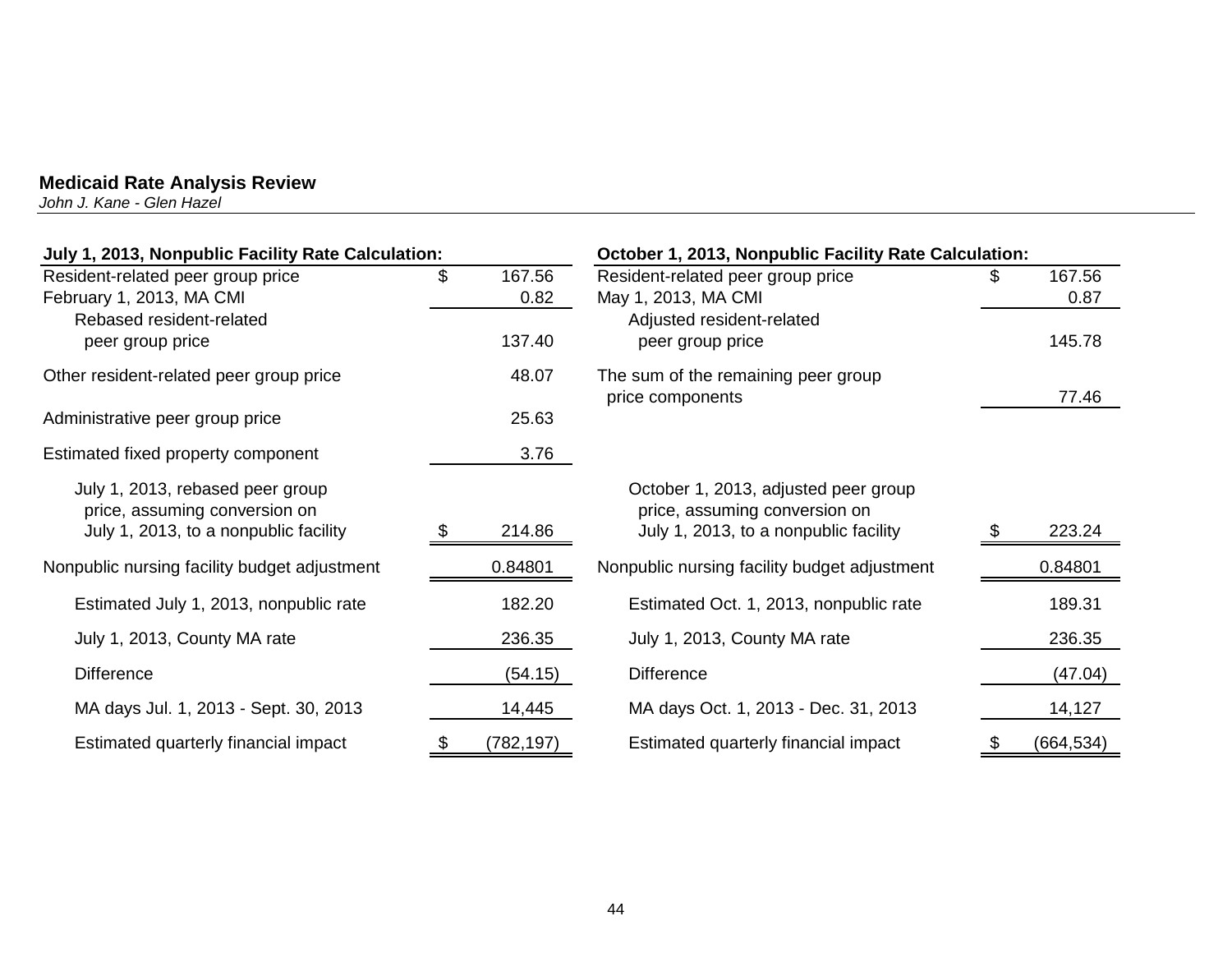*John J. Kane - Glen Hazel* 

| January 1, 2014, Nonpublic Facility Rate Calculation:                                                          |     |                | April 1, 2014, Nonpublic Facility Rate Calculation:                                                          |    |                |
|----------------------------------------------------------------------------------------------------------------|-----|----------------|--------------------------------------------------------------------------------------------------------------|----|----------------|
| Resident-related peer group price<br>August 1, 2013, MA CMI                                                    | \$. | 167.56<br>0.80 | Resident-related peer group price<br>November 1, 2013, MA CMI                                                | \$ | 167.56<br>0.86 |
| Adjusted resident-related<br>peer group price                                                                  |     | 134.05         | Adjusted resident-related<br>peer group price                                                                |    | 144.10         |
| The sum of the remaining peer group<br>price components                                                        |     | 77.46          | The sum of the remaining peer group<br>price components                                                      |    | 77.46          |
| January 1, 2014, adjusted peer group<br>price, assuming conversion on<br>July 1, 2013, to a nonpublic facility |     | 211.51         | April 1, 2014, adjusted peer group<br>price, assuming conversion on<br>July 1, 2013, to a nonpublic facility |    | 221.56         |
| Nonpublic nursing facility budget adjustment                                                                   |     | 0.84801        | Nonpublic nursing facility budget adjustment                                                                 |    | 0.84801        |
| Estimated Jan. 1, 2014, nonpublic rate                                                                         |     | 179.36         | Estimated April 1, 2014, nonpublic rate                                                                      |    | 187.89         |
| July 1, 2013, County MA rate                                                                                   |     | 236.35         | July 1, 2013, County MA rate                                                                                 |    | 236.35         |
| <b>Difference</b>                                                                                              |     | (56.99)        | <b>Difference</b>                                                                                            |    | (48.46)        |
| MA days Jan. 1, 2014 - Mar. 31, 2014                                                                           |     | 13,620         | MA days Apr. 1, 2014 - Jun. 30, 2014                                                                         |    | 13,107         |
| Estimated quarterly financial impact                                                                           | \$  | (776, 204)     | Estimated quarterly financial impact                                                                         | æ. | (635, 165)     |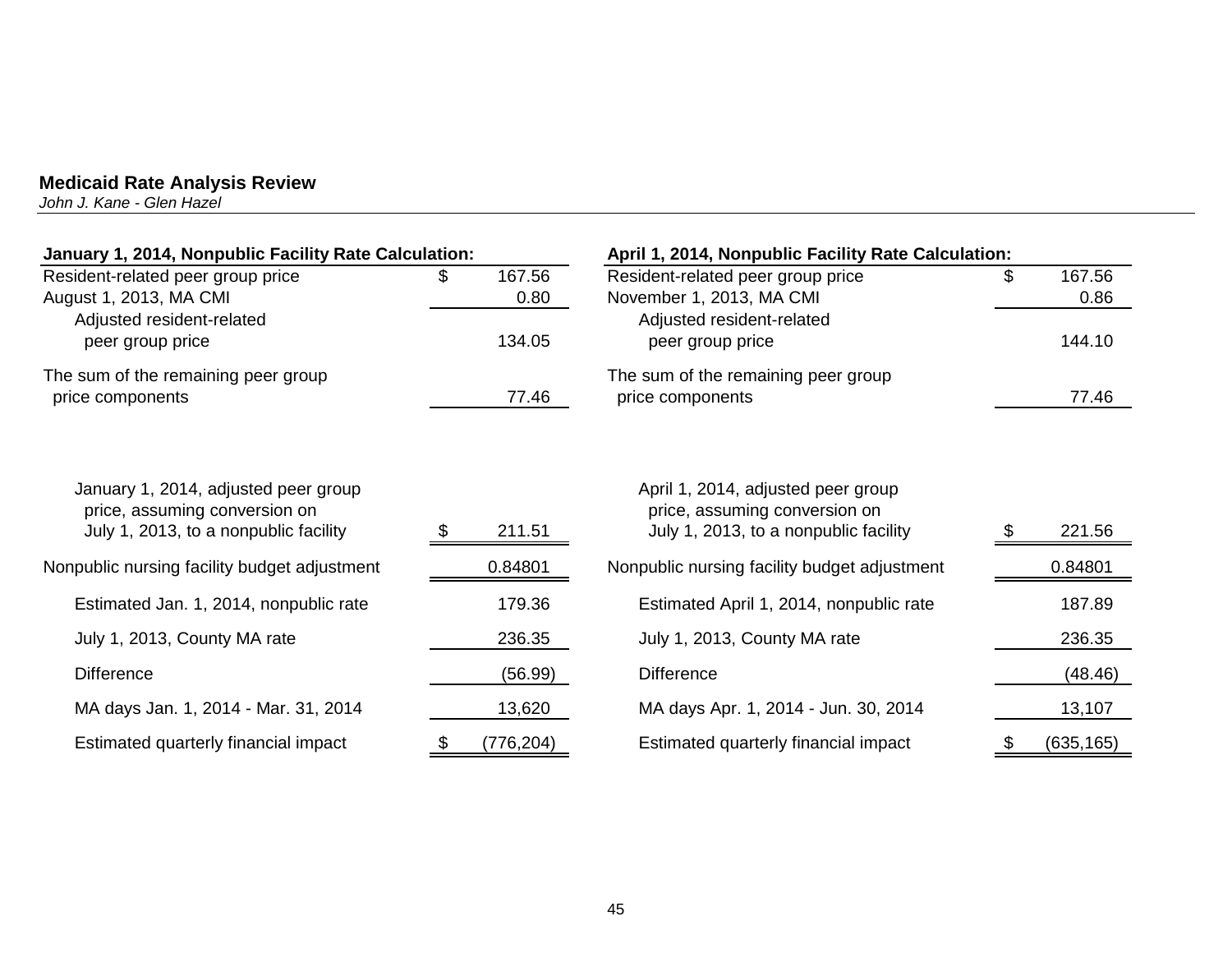*John J. Kane - Glen Hazel* 

## **July 1, 2013, Nonpublic Facility Rate Calculation:**

| Resident-related peer group price            | \$<br>167.56        |
|----------------------------------------------|---------------------|
| Average nonpublic MA CMI                     | 1.04                |
| Rebased resident-related                     |                     |
| peer group price                             | 174.26              |
| Other resident-related peer group price      | 48.07               |
| Administrative peer group price              | 25.63               |
| Estimated fixed property component           | 3.76                |
| July 1, 2013, rebased peer group             |                     |
| price, assuming conversion on                |                     |
| July 1, 2013, to a nonpublic facility        | 251.72              |
| Nonpublic nursing facility budget adjustment | 0.84801             |
| Estimated July 1, 2013, nonpublic rate       | 213.46              |
| July 1, 2013, proposed County MA rate        | 236.35              |
| <b>Difference</b>                            | (22.89)             |
| 2013-2014 Medicaid days                      | 55,299              |
| Estimated total financial impact             | \$<br>(1, 265, 794) |

Estimated total financial impact to PA, assuming conversion to a nonpublic facility on July 1, 2013, using County Home MA CMIs - (gain) / loss  $$(2,858,100)$ 

Estimated total financial impact to PA, assuming conversion to a nonpublic facility on July 1, 2013, using nonpublic MA CMIs - (gain) / loss  $$(1,265,794)$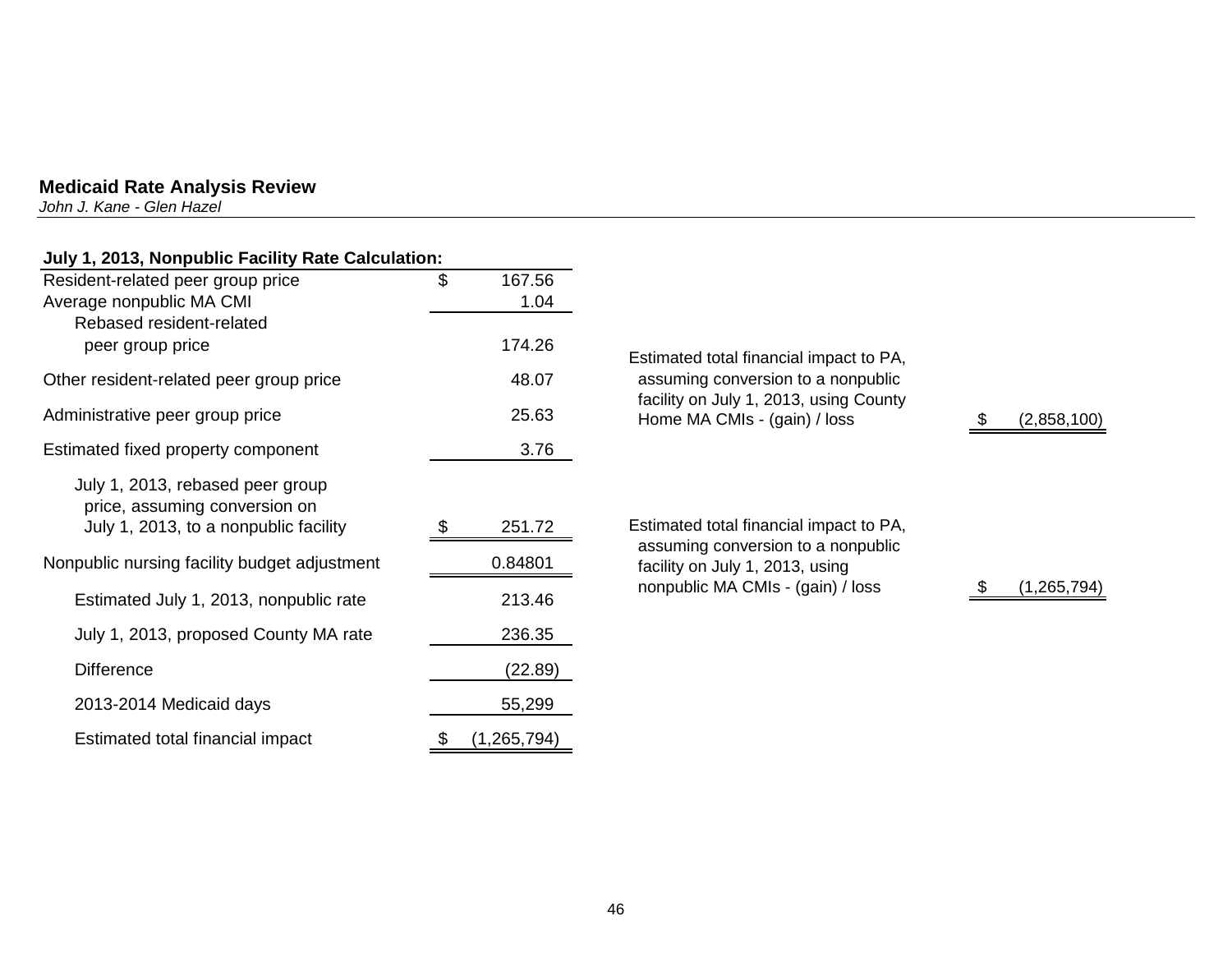## **John J. Kane - McKeesport**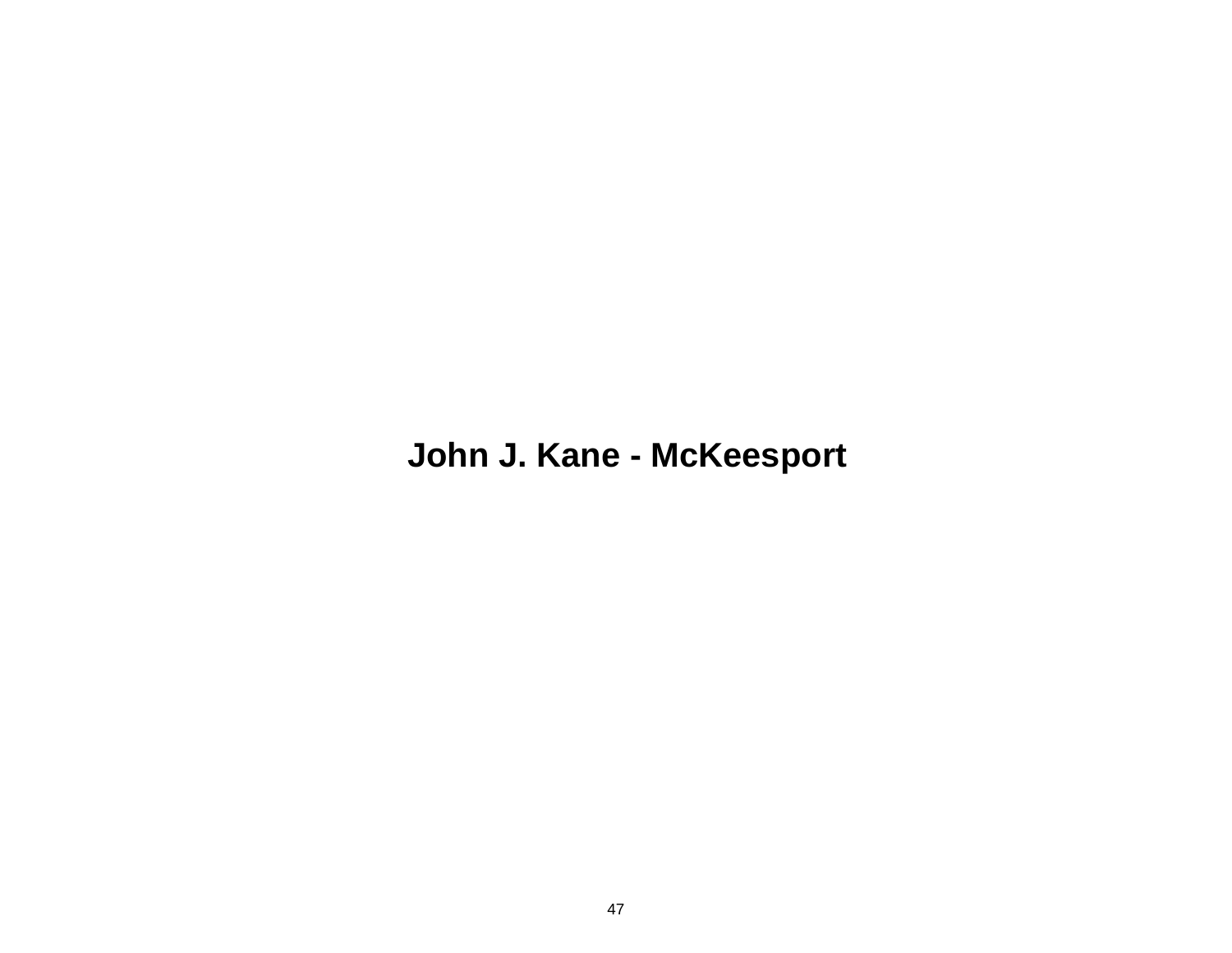*John J. Kane - McKeesport* 

| July 1, 2013, Nonpublic Facility Rate Calculation:                                                         |                      | October 1, 2013, Nonpublic Facility Rate Calculation:                                                          |                      |
|------------------------------------------------------------------------------------------------------------|----------------------|----------------------------------------------------------------------------------------------------------------|----------------------|
| Resident-related peer group price<br>February 1, 2013, MA CMI                                              | \$<br>191.68<br>0.95 | Resident-related peer group price<br>May 1, 2013, MA CMI                                                       | \$<br>191.68<br>0.94 |
| Rebased resident-related<br>peer group price                                                               | 182.10               | Adjusted resident-related<br>peer group price                                                                  | 180.18               |
| Other resident-related peer group price                                                                    | 57.70                | The sum of the remaining peer group<br>price components                                                        | 89.56                |
| Administrative peer group price                                                                            | 28.11                |                                                                                                                |                      |
| Estimated fixed property component                                                                         | 3.75                 |                                                                                                                |                      |
| July 1, 2013, rebased peer group<br>price, assuming conversion on<br>July 1, 2013, to a nonpublic facility | 271.66               | October 1, 2013, adjusted peer group<br>price, assuming conversion on<br>July 1, 2013, to a nonpublic facility | 269.74               |
| Nonpublic nursing facility budget adjustment                                                               | 0.84801              | Nonpublic nursing facility budget adjustment                                                                   | 0.84801              |
| Estimated July 1, 2013, nonpublic rate                                                                     | 230.37               | Estimated Oct. 1, 2013, nonpublic rate                                                                         | 228.74               |
| July 1, 2013, County MA rate                                                                               | 213.08               | July 1, 2013, County MA rate                                                                                   | 213.08               |
| <b>Difference</b>                                                                                          | 17.29                | <b>Difference</b>                                                                                              | 15.66                |
| MA days Jul. 1, 2013 - Sept. 30, 2013                                                                      | 22,286               | MA days Oct. 1, 2013 - Dec. 31, 2013                                                                           | 22,271               |
| Estimated quarterly financial impact                                                                       | \$<br>385,325        | Estimated quarterly financial impact                                                                           | \$<br>348,764        |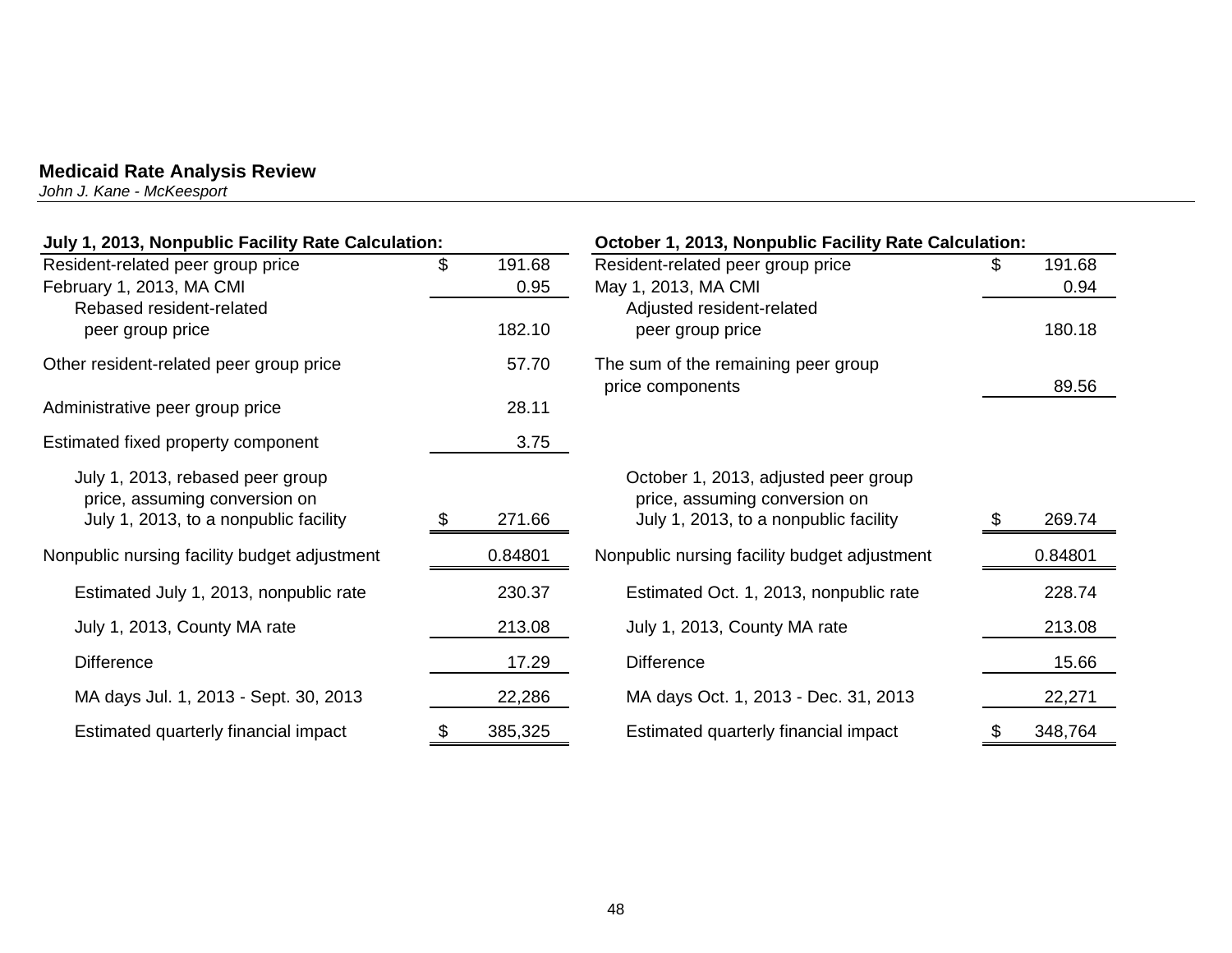*John J. Kane - McKeesport* 

| January 1, 2014, Nonpublic Facility Rate Calculation:                                                          |                      | April 1, 2014, Nonpublic Facility Rate Calculation:                                                          |                      |  |
|----------------------------------------------------------------------------------------------------------------|----------------------|--------------------------------------------------------------------------------------------------------------|----------------------|--|
| Resident-related peer group price<br>August 1, 2013, MA CMI                                                    | 191.68<br>S.<br>0.93 | Resident-related peer group price<br>November 1, 2013, MA CMI                                                | \$<br>191.68<br>0.92 |  |
| Adjusted resident-related<br>peer group price                                                                  | 178.26               | Adjusted resident-related<br>peer group price                                                                | 176.35               |  |
| The sum of the remaining peer group<br>price components                                                        | 89.56                | The sum of the remaining peer group<br>price components                                                      | 89.56                |  |
| January 1, 2014, adjusted peer group<br>price, assuming conversion on<br>July 1, 2013, to a nonpublic facility | 267.82               | April 1, 2014, adjusted peer group<br>price, assuming conversion on<br>July 1, 2013, to a nonpublic facility | 265.91<br>S          |  |
| Nonpublic nursing facility budget adjustment                                                                   | 0.84801              | Nonpublic nursing facility budget adjustment                                                                 | 0.84801              |  |
| Estimated Jan. 1, 2014, nonpublic rate                                                                         | 227.12               | Estimated April 1, 2014, nonpublic rate                                                                      | 225.49               |  |
| July 1, 2013, County MA rate                                                                                   | 213.08               | July 1, 2013, County MA rate                                                                                 | 213.08               |  |
| <b>Difference</b>                                                                                              | 14.04                | <b>Difference</b>                                                                                            | 12.41                |  |
| MA days Jan. 1, 2014 - Mar. 31, 2014                                                                           | 21,043               | MA days Apr. 1, 2014 - Jun. 30, 2014                                                                         | 20,224               |  |
| Estimated quarterly financial impact                                                                           | 295,444              | Estimated quarterly financial impact                                                                         | 250,980              |  |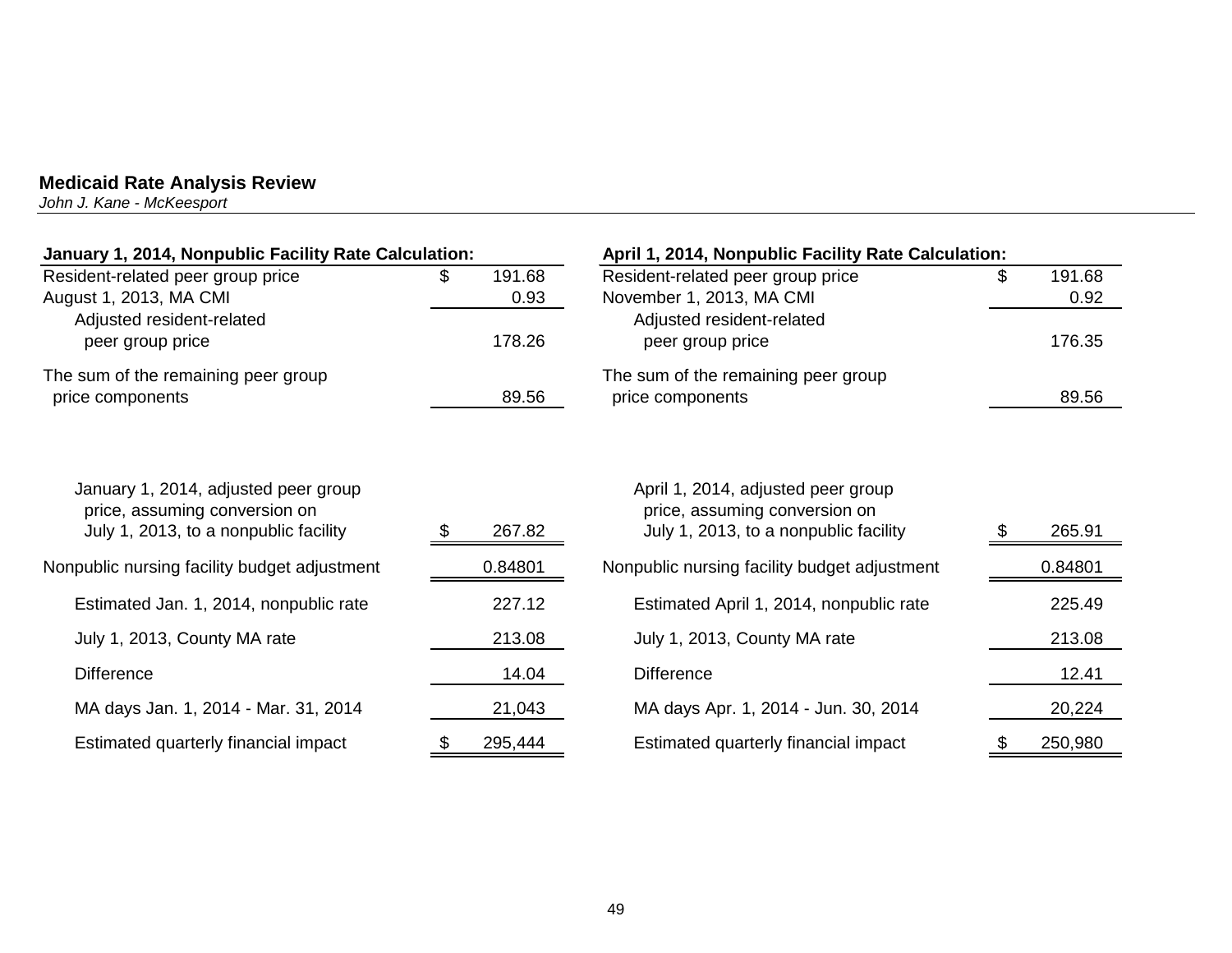*John J. Kane - McKeesport* 

## **July 1, 2013, Nonpublic Facility Rate Calculation:**

| Resident-related peer group price<br>Average nonpublic MA CMI<br>Rebased resident-related                  | \$<br>191.68<br>1.04 |                                            |
|------------------------------------------------------------------------------------------------------------|----------------------|--------------------------------------------|
| peer group price                                                                                           | 199.35               | <b>Estimated total fi</b>                  |
| Other resident-related peer group price                                                                    | 57.70                | assuming conv<br>facility on July 1        |
| Administrative peer group price                                                                            | 28.11                | Home MA CMIs                               |
| Estimated fixed property component                                                                         | 3.75                 |                                            |
| July 1, 2013, rebased peer group<br>price, assuming conversion on<br>July 1, 2013, to a nonpublic facility | 288.91               | <b>Estimated total fi</b><br>assuming conv |
| Nonpublic nursing facility budget adjustment                                                               | 0.84801              | facility on July 1                         |
| Estimated July 1, 2013, nonpublic rate                                                                     | 245.00               | nonpublic MA C                             |
| July 1, 2013, proposed County MA rate                                                                      | 213.08               |                                            |
| <b>Difference</b>                                                                                          | 31.92                |                                            |
| 2013-2014 Medicaid days                                                                                    | 85,824               |                                            |
| Estimated total financial impact                                                                           | 2,739,502<br>\$      |                                            |

| Estimated total financial impact to PA,<br>assuming conversion to a nonpublic<br>facility on July 1, 2013, using County<br>Home MA CMIs - (gain) / loss | 1,280,513 |
|---------------------------------------------------------------------------------------------------------------------------------------------------------|-----------|
| Estimated total financial impact to PA,<br>assuming conversion to a nonpublic<br>facility on July 1, 2013, using<br>nonpublic MA CMIs - (gain) / loss   | 2,739,502 |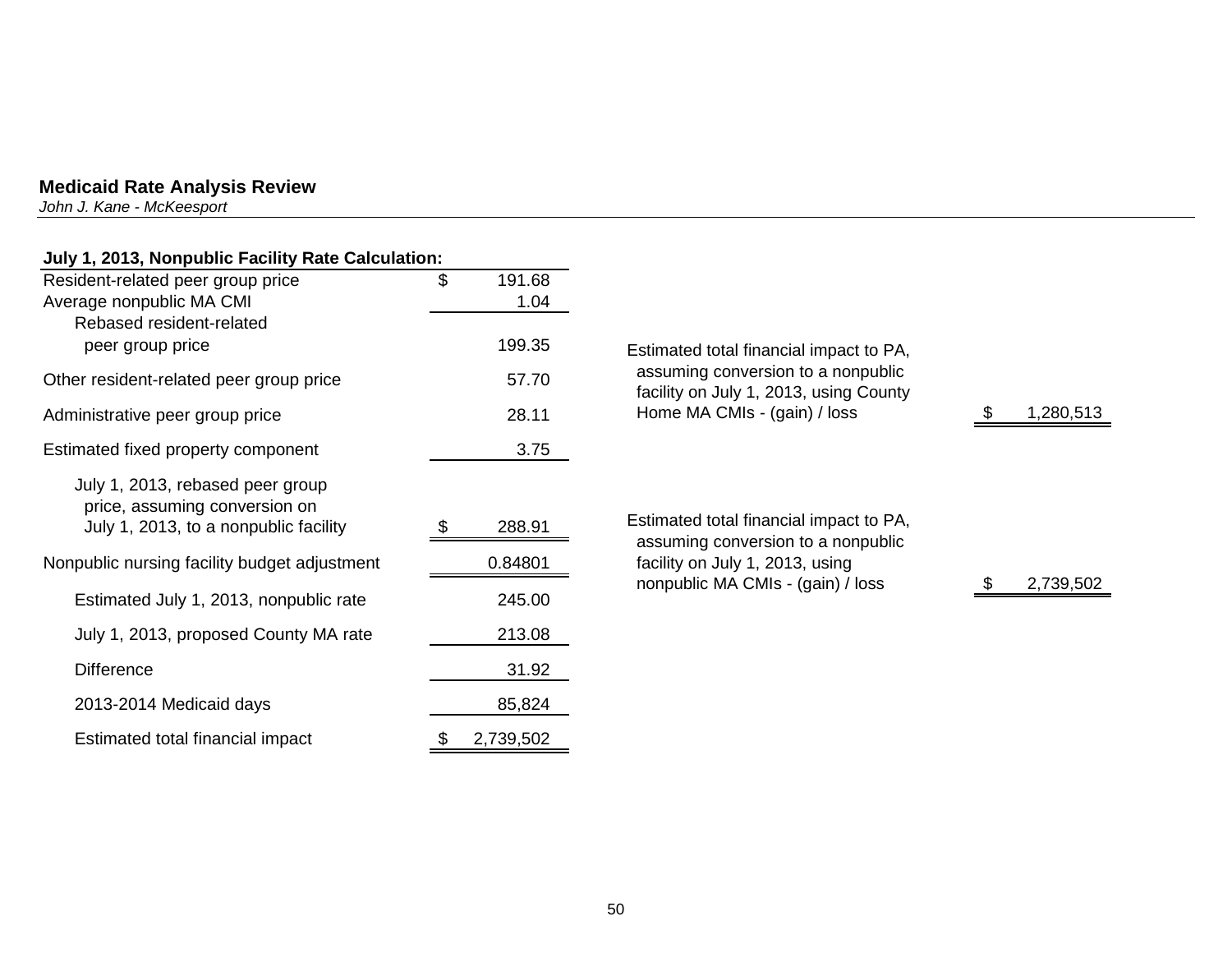## **John J. Kane – Ross Township**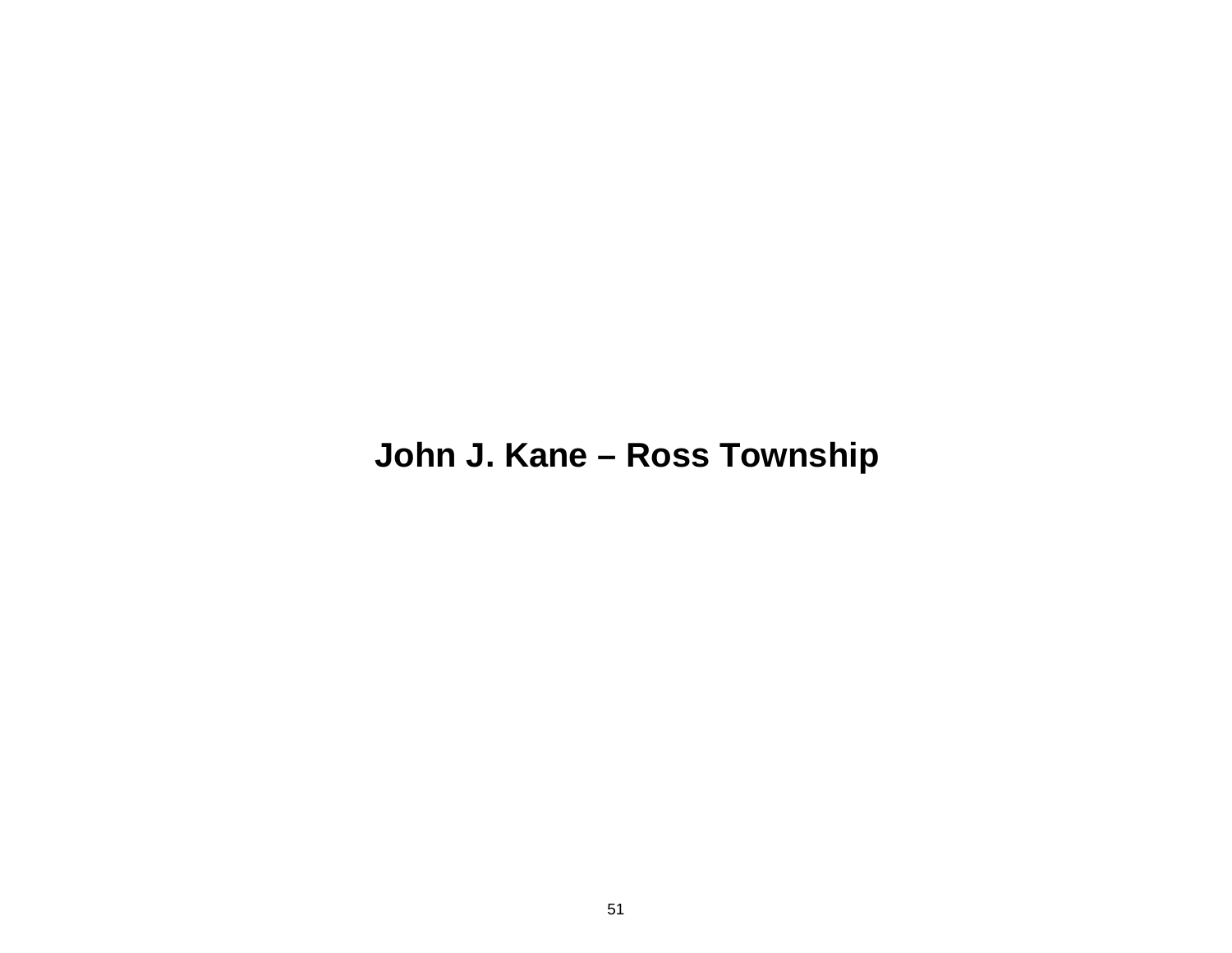*John J. Kane - Ross Township* 

| July 1, 2013, Nonpublic Facility Rate Calculation:                                                         |      |                | October 1, 2013, Nonpublic Facility Rate Calculation:                                                          |      |                |  |
|------------------------------------------------------------------------------------------------------------|------|----------------|----------------------------------------------------------------------------------------------------------------|------|----------------|--|
| Resident-related peer group price<br>February 1, 2013, MA CMI                                              | S.   | 167.56<br>1.00 | Resident-related peer group price<br>May 1, 2013, MA CMI                                                       |      | 167.56<br>0.96 |  |
| Rebased resident-related<br>peer group price                                                               |      | 167.56         | Adjusted resident-related<br>peer group price                                                                  |      | 160.86         |  |
| Other resident-related peer group price                                                                    |      | 48.07          | The sum of the remaining peer group<br>price components                                                        |      | 77.43          |  |
| Administrative peer group price                                                                            |      | 25.63          |                                                                                                                |      |                |  |
| Estimated fixed property component                                                                         |      | 3.73           |                                                                                                                |      |                |  |
| July 1, 2013, rebased peer group<br>price, assuming conversion on<br>July 1, 2013, to a nonpublic facility | - \$ | 244.99         | October 1, 2013, adjusted peer group<br>price, assuming conversion on<br>July 1, 2013, to a nonpublic facility | - \$ | 238.29         |  |
| Nonpublic nursing facility budget adjustment                                                               |      | 0.84801        | Nonpublic nursing facility budget adjustment                                                                   |      | 0.84801        |  |
| Estimated July 1, 2013, nonpublic rate                                                                     |      | 207.75         | Estimated Oct. 1, 2013, nonpublic rate                                                                         |      | 202.07         |  |
| July 1, 2013, County MA rate                                                                               |      | 230.10         | July 1, 2013, County MA rate                                                                                   |      | 230.10         |  |
| <b>Difference</b>                                                                                          |      | (22.35)        | <b>Difference</b>                                                                                              |      | (28.03)        |  |
| MA days Jul. 1, 2013 - Sept. 30, 2013                                                                      |      | 16,971         | MA days Oct. 1, 2013 - Dec. 31, 2013                                                                           |      | 16,633         |  |
| Estimated quarterly financial impact                                                                       | \$   | (379, 302)     | Estimated quarterly financial impact                                                                           | \$   | (466, 223)     |  |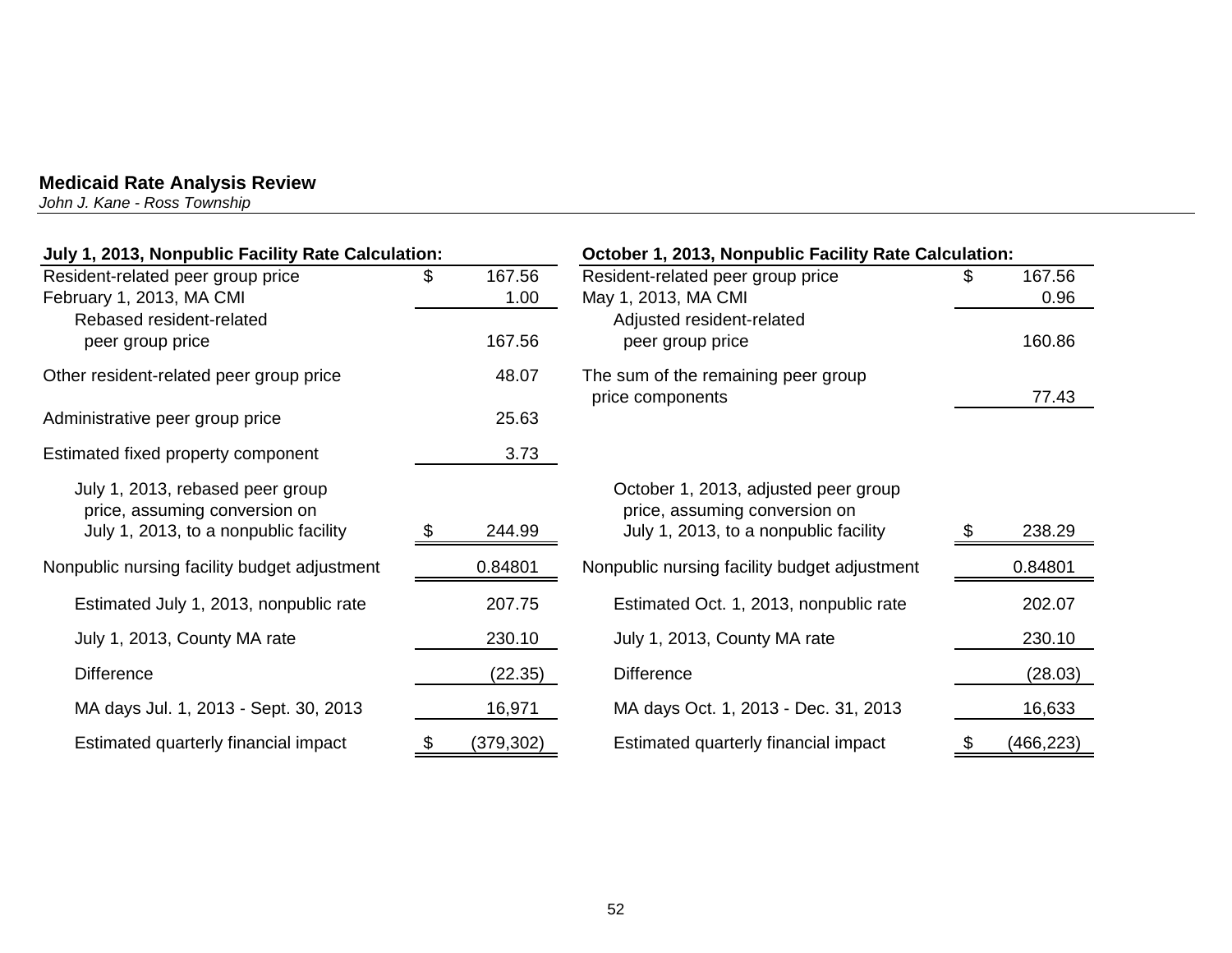*John J. Kane - Ross Township* 

| January 1, 2014, Nonpublic Facility Rate Calculation:                                                          |      |                | April 1, 2014, Nonpublic Facility Rate Calculation:                                                          |  |                |  |
|----------------------------------------------------------------------------------------------------------------|------|----------------|--------------------------------------------------------------------------------------------------------------|--|----------------|--|
| Resident-related peer group price<br>August 1, 2013, MA CMI                                                    |      | 167.56<br>0.91 | Resident-related peer group price<br>November 1, 2013, MA CMI                                                |  | 167.56<br>0.94 |  |
| Adjusted resident-related<br>peer group price                                                                  |      | 152.48         | Adjusted resident-related<br>peer group price                                                                |  | 157.51         |  |
| The sum of the remaining peer group<br>price components                                                        |      | 77.43          | The sum of the remaining peer group<br>price components                                                      |  | 77.43          |  |
| January 1, 2014, adjusted peer group<br>price, assuming conversion on<br>July 1, 2013, to a nonpublic facility | - 95 | 229.91         | April 1, 2014, adjusted peer group<br>price, assuming conversion on<br>July 1, 2013, to a nonpublic facility |  | 234.94         |  |
| Nonpublic nursing facility budget adjustment                                                                   |      | 0.84801        | Nonpublic nursing facility budget adjustment                                                                 |  | 0.84801        |  |
| Estimated Jan. 1, 2014, nonpublic rate                                                                         |      | 194.97         | Estimated April 1, 2014, nonpublic rate                                                                      |  | 199.23         |  |
| July 1, 2013, County MA rate                                                                                   |      | 230.10         | July 1, 2013, County MA rate                                                                                 |  | 230.10         |  |
| <b>Difference</b>                                                                                              |      | (35.13)        | <b>Difference</b>                                                                                            |  | (30.87)        |  |
| MA days Jan. 1, 2014 - Mar. 31, 2014                                                                           |      | 15,981         | MA days Apr. 1, 2014 - Jun. 30, 2014                                                                         |  | 15,337         |  |
| Estimated quarterly financial impact                                                                           |      | (561, 413)     | Estimated quarterly financial impact                                                                         |  | (473, 453)     |  |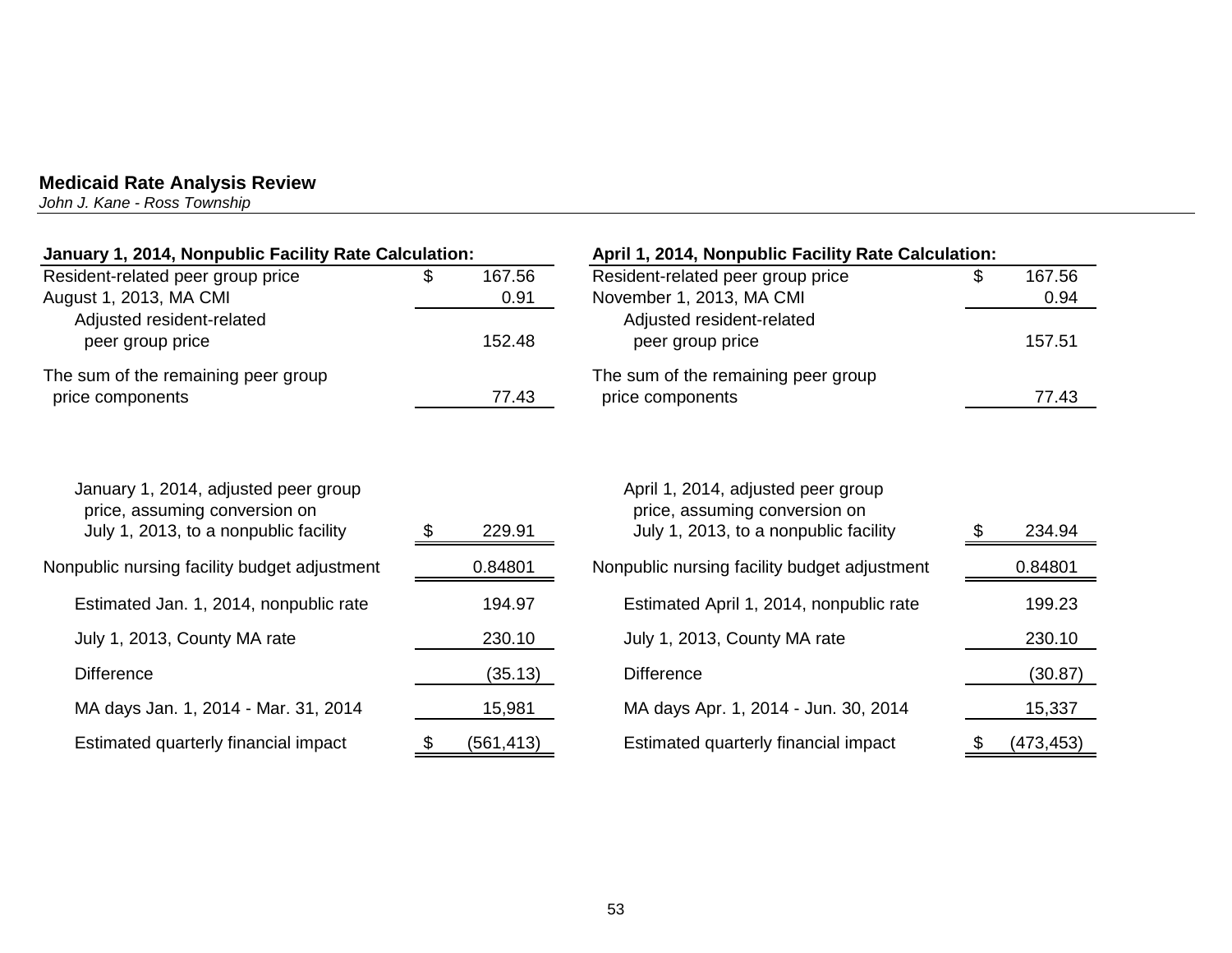*John J. Kane - Ross Township* 

| July 1, 2013, Nonpublic Facility Rate Calculation:                                                         |    |         |                                                                        |             |
|------------------------------------------------------------------------------------------------------------|----|---------|------------------------------------------------------------------------|-------------|
| Resident-related peer group price                                                                          | \$ | 167.56  |                                                                        |             |
| Average nonpublic MA CMI                                                                                   |    | 1.04    |                                                                        |             |
| Rebased resident-related                                                                                   |    |         |                                                                        |             |
| peer group price                                                                                           |    | 174.26  | Estimated total financial impact to PA,                                |             |
| Other resident-related peer group price                                                                    |    | 48.07   | assuming conversion to a nonpublic                                     |             |
| Administrative peer group price                                                                            |    | 25.63   | facility on July 1, 2013, using County<br>Home MA CMIs - (gain) / loss | (1,880,391) |
| Estimated fixed property component                                                                         |    | 3.73    |                                                                        |             |
| July 1, 2013, rebased peer group<br>price, assuming conversion on<br>July 1, 2013, to a nonpublic facility | æ. | 251.69  | Estimated total financial impact to PA,                                |             |
|                                                                                                            |    |         | assuming conversion to a nonpublic                                     |             |
| Nonpublic nursing facility budget adjustment                                                               |    | 0.84801 | facility on July 1, 2013, using                                        |             |
| Estimated July 1, 2013, nonpublic rate                                                                     |    | 213.44  | nonpublic MA CMIs - (gain) / loss                                      | (1,081,601) |
| July 1, 2013, proposed County MA rate                                                                      |    | 230.10  |                                                                        |             |
| <b>Difference</b>                                                                                          |    | (16.66) |                                                                        |             |
| 2013-2014 Medicaid days                                                                                    |    | 64,922  |                                                                        |             |

Estimated total financial impact  $\frac{\$ (1,081,601)}{}$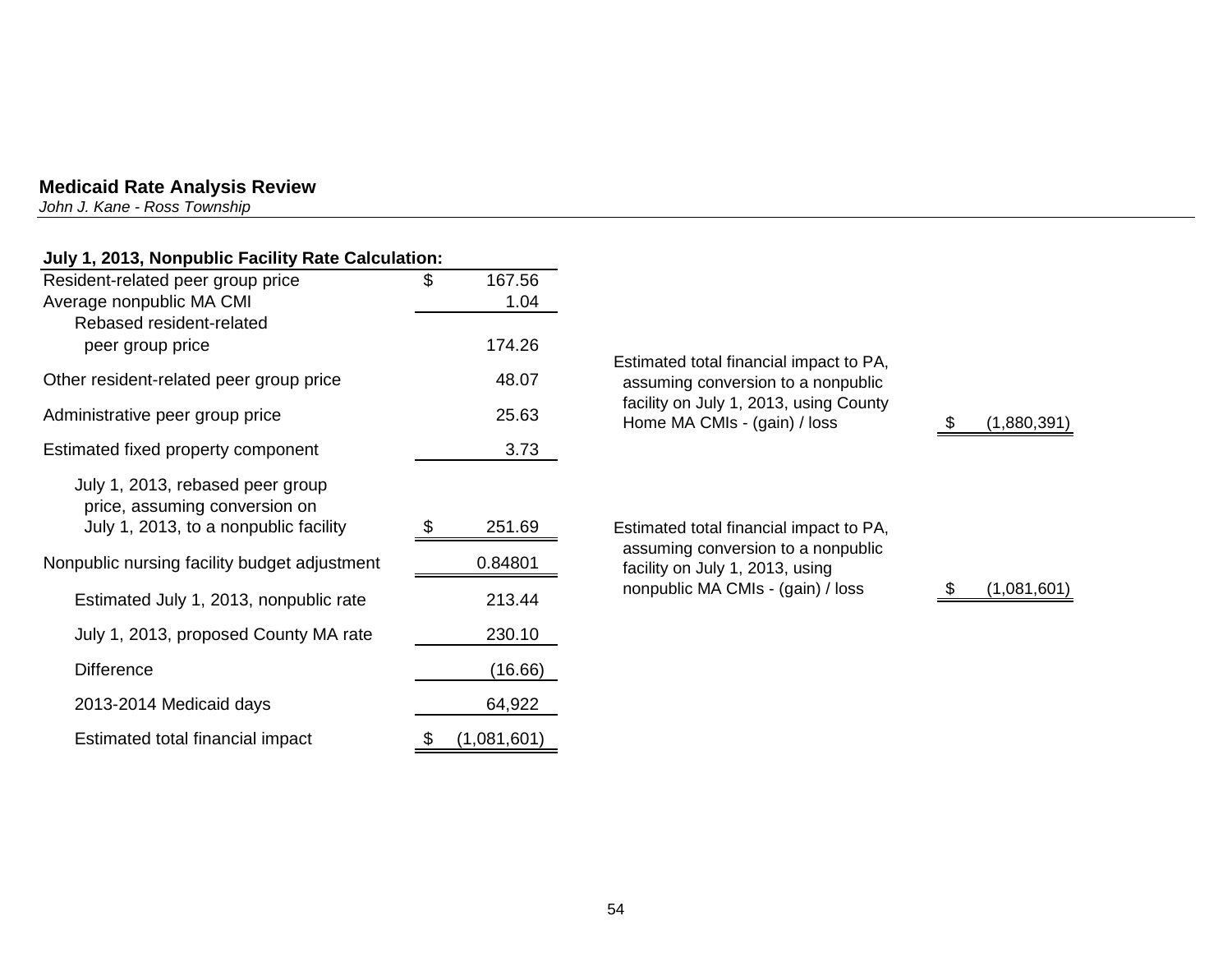## **John J. Kane – Scott Township**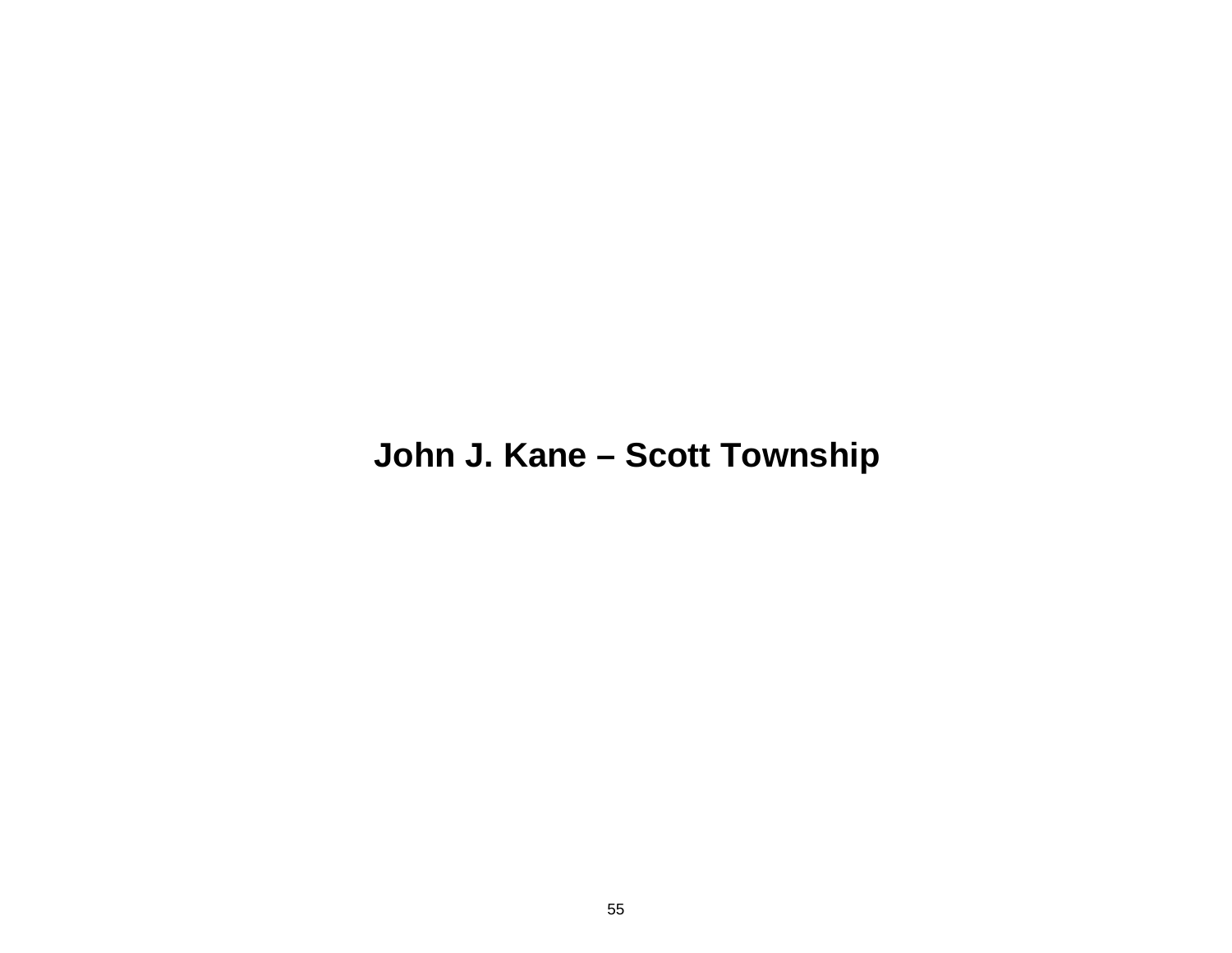*John J. Kane - Scott Township* 

| July 1, 2013, Nonpublic Facility Rate Calculation:                |    |         | October 1, 2013, Nonpublic Facility Rate Calculation:                 |     |         |  |
|-------------------------------------------------------------------|----|---------|-----------------------------------------------------------------------|-----|---------|--|
| Resident-related peer group price                                 | \$ | 191.68  | Resident-related peer group price                                     | \$. | 191.68  |  |
| February 1, 2013, MA CMI<br>Rebased resident-related              |    | 0.98    | May 1, 2013, MA CMI                                                   |     | 0.99    |  |
| peer group price                                                  |    | 187.85  | Adjusted resident-related<br>peer group price                         |     | 189.76  |  |
| Other resident-related peer group price                           |    | 57.70   | The sum of the remaining peer group<br>price components               |     | 89.57   |  |
| Administrative peer group price                                   |    | 28.11   |                                                                       |     |         |  |
| Estimated fixed property component                                |    | 3.76    |                                                                       |     |         |  |
| July 1, 2013, rebased peer group<br>price, assuming conversion on |    |         | October 1, 2013, adjusted peer group<br>price, assuming conversion on |     |         |  |
| July 1, 2013, to a nonpublic facility                             |    | 277.42  | July 1, 2013, to a nonpublic facility                                 | £.  | 279.33  |  |
| Nonpublic nursing facility budget adjustment                      |    | 0.84801 | Nonpublic nursing facility budget adjustment                          |     | 0.84801 |  |
| Estimated July 1, 2013, nonpublic rate                            |    | 235.25  | Estimated Oct. 1, 2013, nonpublic rate                                |     | 236.88  |  |
| July 1, 2013, County MA rate                                      |    | 217.12  | July 1, 2013, County MA rate                                          |     | 217.12  |  |
| <b>Difference</b>                                                 |    | 18.13   | <b>Difference</b>                                                     |     | 19.76   |  |
| MA days Jul. 1, 2013 - Sept. 30, 2013                             |    | 17,546  | MA days Oct. 1, 2013 - Dec. 31, 2013                                  |     | 17,096  |  |
| Estimated quarterly financial impact                              |    | 318,109 | Estimated quarterly financial impact                                  |     | 337,817 |  |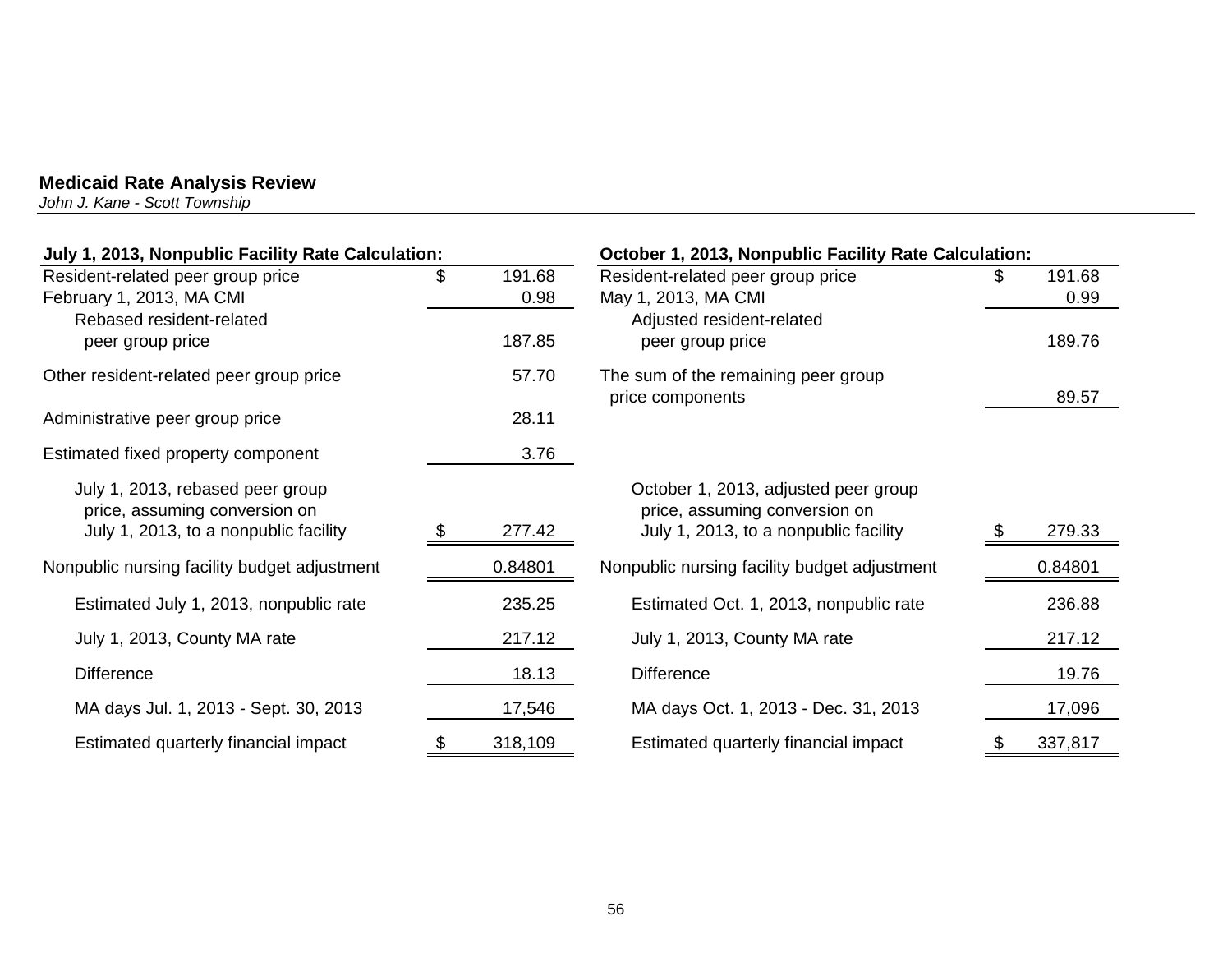*John J. Kane - Scott Township* 

| January 1, 2014, Nonpublic Facility Rate Calculation:                                                          |    |                | April 1, 2014, Nonpublic Facility Rate Calculation:                                                          |    |                |
|----------------------------------------------------------------------------------------------------------------|----|----------------|--------------------------------------------------------------------------------------------------------------|----|----------------|
| Resident-related peer group price<br>August 1, 2013, MA CMI                                                    | \$ | 191.68<br>0.99 | Resident-related peer group price<br>November 1, 2013, MA CMI                                                |    | 191.68<br>0.97 |
| Adjusted resident-related<br>peer group price                                                                  |    | 189.76         | Adjusted resident-related<br>peer group price                                                                |    | 185.93         |
| The sum of the remaining peer group<br>price components                                                        |    | 89.57          | The sum of the remaining peer group<br>price components                                                      |    | 89.57          |
| January 1, 2014, adjusted peer group<br>price, assuming conversion on<br>July 1, 2013, to a nonpublic facility |    | 279.33         | April 1, 2014, adjusted peer group<br>price, assuming conversion on<br>July 1, 2013, to a nonpublic facility |    | 275.50         |
| Nonpublic nursing facility budget adjustment                                                                   |    | 0.84801        | Nonpublic nursing facility budget adjustment                                                                 |    | 0.84801        |
| Estimated Jan. 1, 2014, nonpublic rate                                                                         |    | 236.88         | Estimated April 1, 2014, nonpublic rate                                                                      |    | 233.63         |
| July 1, 2013, County MA rate                                                                                   |    | 217.12         | July 1, 2013, County MA rate                                                                                 |    | 217.12         |
| <b>Difference</b>                                                                                              |    | 19.76          | <b>Difference</b>                                                                                            |    | 16.51          |
| MA days Jan. 1, 2014 - Mar. 31, 2014                                                                           |    | 16,498         | MA days Apr. 1, 2014 - Jun. 30, 2014                                                                         |    | 16,055         |
| Estimated quarterly financial impact                                                                           | P. | 326,000        | Estimated quarterly financial impact                                                                         | \$ | 265,068        |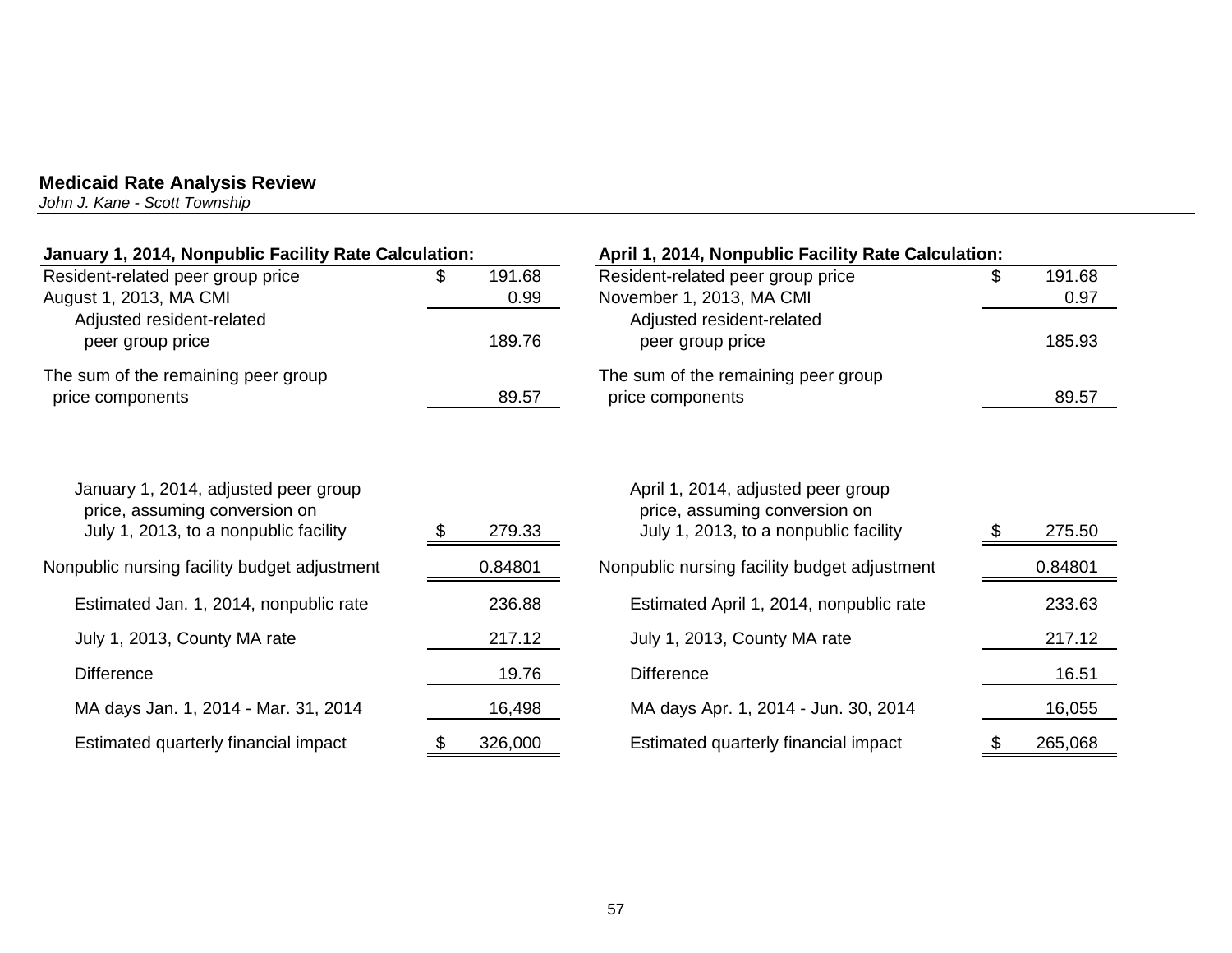*John J. Kane - Scott Township* 

## **July 1, 2013, Nonpublic Facility Rate Calculation:**

| Resident-related peer group price                                                                          | \$<br>191.68    |
|------------------------------------------------------------------------------------------------------------|-----------------|
| Average nonpublic MA CMI                                                                                   | 1.04            |
| Rebased resident-related<br>peer group price                                                               | 199.35          |
| Other resident-related peer group price                                                                    | 57.70           |
| Administrative peer group price                                                                            | 28.11           |
| Estimated fixed property component                                                                         | 3.76            |
| July 1, 2013, rebased peer group<br>price, assuming conversion on<br>July 1, 2013, to a nonpublic facility | 288.92          |
| Nonpublic nursing facility budget adjustment                                                               | 0.84801         |
| Estimated July 1, 2013, nonpublic rate                                                                     | 245.00          |
| July 1, 2013, proposed County MA rate                                                                      | 217.12          |
| <b>Difference</b>                                                                                          | 27.88           |
| 2013-2014 Medicaid days                                                                                    | 67,195          |
| Estimated total financial impact                                                                           | \$<br>1,873,397 |

| 1.35<br>7.70 | Estimated total financial impact to PA,<br>assuming conversion to a nonpublic<br>facility on July 1, 2013, using County |           |
|--------------|-------------------------------------------------------------------------------------------------------------------------|-----------|
| , 11         | Home MA CMIs - (gain) / loss                                                                                            | 1,246,994 |
| 76.ا         |                                                                                                                         |           |
|              |                                                                                                                         |           |
| 92.ا         | Estimated total financial impact to PA,                                                                                 |           |
| 801          | assuming conversion to a nonpublic<br>facility on July 1, 2013, using                                                   |           |
| .00          | nonpublic MA CMIs - (gain) / loss                                                                                       | 1,873,397 |
|              |                                                                                                                         |           |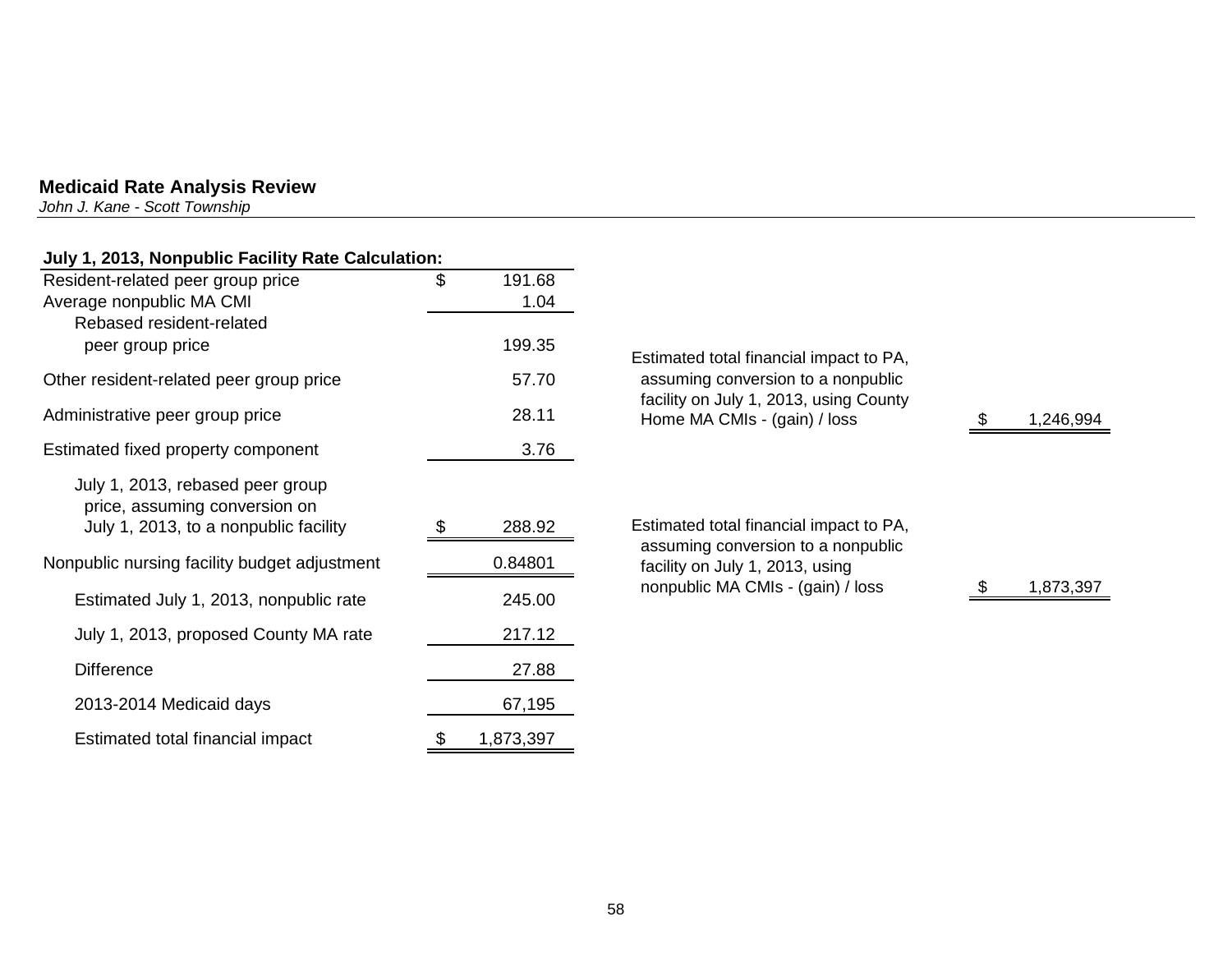# **Neshaminy Manor**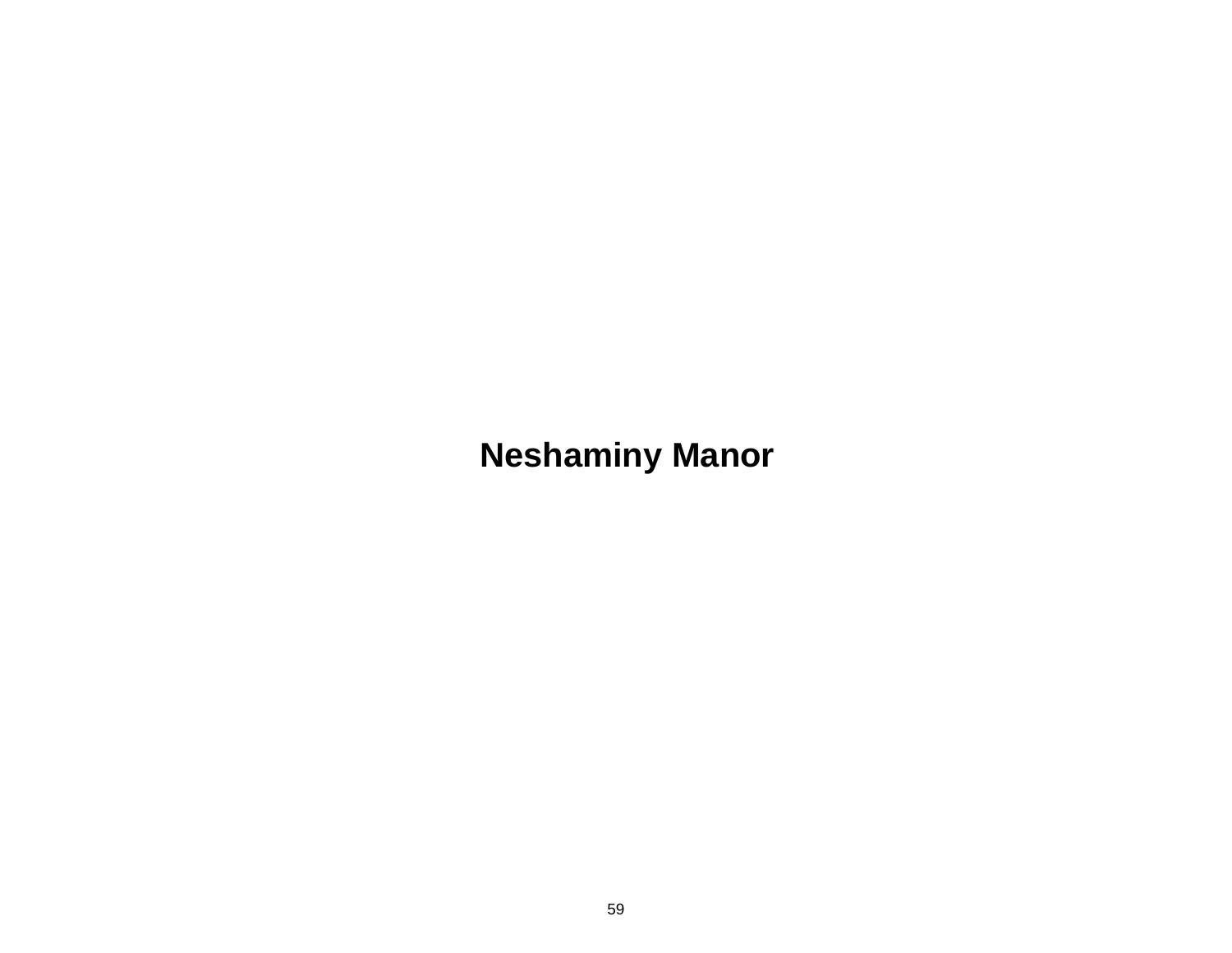*Neshaminy Manor Home* 

| July 1, 2013, Nonpublic Facility Rate Calculation: |      |            | October 1, 2013, Nonpublic Facility Rate Calculation:   |    |            |  |
|----------------------------------------------------|------|------------|---------------------------------------------------------|----|------------|--|
| Resident-related peer group price                  | \$   | 191.68     | Resident-related peer group price                       | \$ | 191.68     |  |
| February 1, 2013, MA CMI                           |      | 1.02       | May 1, 2013, MA CMI                                     |    | 1.06       |  |
| Rebased resident-related                           |      |            | Adjusted resident-related                               |    |            |  |
| peer group price                                   |      | 195.51     | peer group price                                        |    | 203.18     |  |
| Other resident-related peer group price            |      | 57.70      | The sum of the remaining peer group<br>price components |    | 89.30      |  |
| Administrative peer group price                    |      | 28.11      |                                                         |    |            |  |
| Estimated fixed property component                 |      | 3.49       |                                                         |    |            |  |
| July 1, 2013, rebased peer group                   |      |            | October 1, 2013, adjusted peer group                    |    |            |  |
| price, assuming conversion on                      |      |            | price, assuming conversion on                           |    |            |  |
| July 1, 2013, to a nonpublic facility              | - \$ | 284.81     | July 1, 2013, to a nonpublic facility                   | \$ | 292.48     |  |
| Nonpublic nursing facility budget adjustment       |      | 0.84801    | Nonpublic nursing facility budget adjustment            |    | 0.84801    |  |
| Estimated July 1, 2013, nonpublic rate             |      | 241.52     | Estimated Oct. 1, 2013, nonpublic rate                  |    | 248.03     |  |
| July 1, 2013, County MA rate                       |      | 262.34     | July 1, 2013, County MA rate                            |    | 262.34     |  |
| <b>Difference</b>                                  |      | (20.82)    | <b>Difference</b>                                       |    | (14.31)    |  |
| MA days Jul. 1, 2013 - Sept. 30, 2013              |      | 23,508     | MA days Oct. 1, 2013 - Dec. 31, 2013                    |    | 24,188     |  |
| Estimated quarterly financial impact               |      | (489, 437) | Estimated quarterly financial impact                    |    | (346, 130) |  |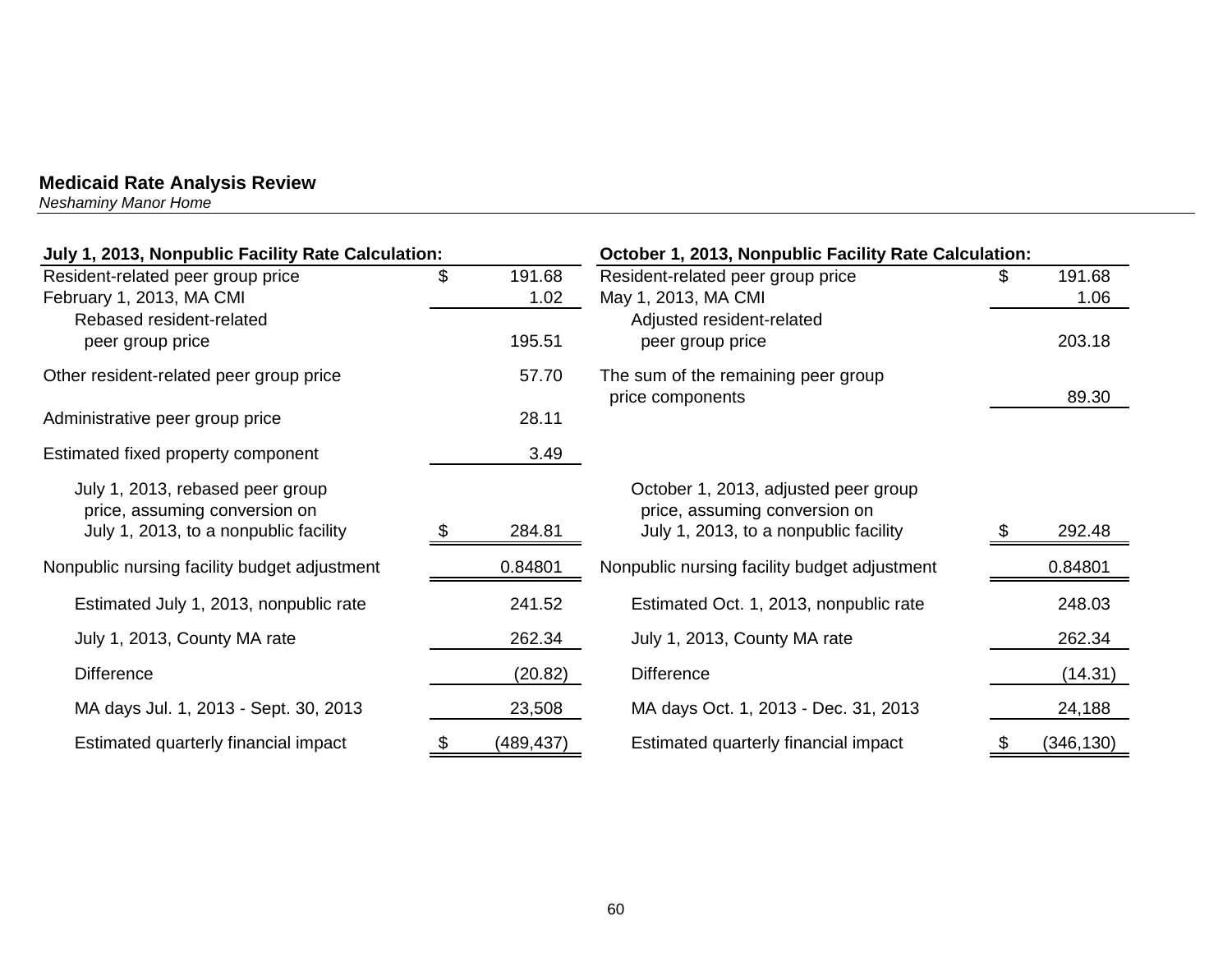*Neshaminy Manor Home* 

| January 1, 2014, Nonpublic Facility Rate Calculation:                 |     |            | April 1, 2014, Nonpublic Facility Rate Calculation:                 |    |            |  |
|-----------------------------------------------------------------------|-----|------------|---------------------------------------------------------------------|----|------------|--|
| Resident-related peer group price                                     | \$  | 191.68     | Resident-related peer group price                                   | \$ | 191.68     |  |
| August 1, 2013, MA CMI                                                |     | 1.07       | November 1, 2013, MA CMI                                            |    | 1.03       |  |
| Adjusted resident-related                                             |     |            | Adjusted resident-related                                           |    |            |  |
| peer group price                                                      |     | 205.10     | peer group price                                                    |    | 197.43     |  |
| The sum of the remaining peer group                                   |     |            | The sum of the remaining peer group                                 |    |            |  |
| price components                                                      |     | 89.30      | price components                                                    |    | 89.30      |  |
|                                                                       |     |            |                                                                     |    |            |  |
| January 1, 2014, adjusted peer group<br>price, assuming conversion on |     |            | April 1, 2014, adjusted peer group<br>price, assuming conversion on |    |            |  |
| July 1, 2013, to a nonpublic facility                                 | SS. | 294.40     | July 1, 2013, to a nonpublic facility                               |    | 286.73     |  |
| Nonpublic nursing facility budget adjustment                          |     | 0.84801    | Nonpublic nursing facility budget adjustment                        |    | 0.84801    |  |
| Estimated Jan. 1, 2014, nonpublic rate                                |     | 249.65     | Estimated April 1, 2014, nonpublic rate                             |    | 243.15     |  |
| July 1, 2013, County MA rate                                          |     | 262.34     | July 1, 2013, County MA rate                                        |    | 262.34     |  |
| <b>Difference</b>                                                     |     | (12.69)    | <b>Difference</b>                                                   |    | (19.19)    |  |
| MA days Jan. 1, 2014 - Mar. 31, 2014                                  |     | 23,996     | MA days Apr. 1, 2014 - Jun. 30, 2014                                |    | 23,451     |  |
| Estimated quarterly financial impact                                  |     | (304, 509) | Estimated quarterly financial impact                                |    | (450, 025) |  |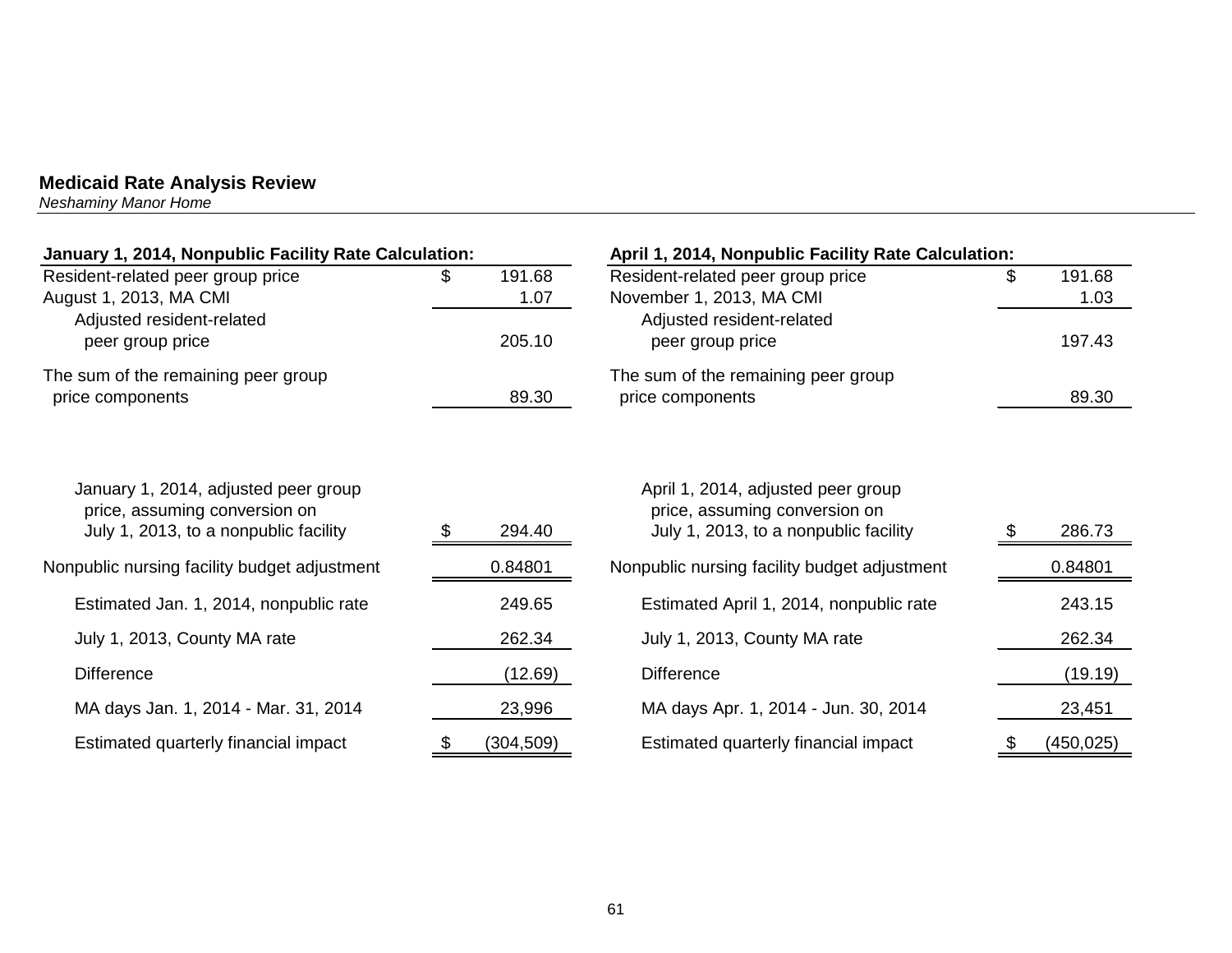*Neshaminy Manor Home* 

| July 1, 2013, Nonpublic Facility Rate Calculation:                |              |                                                                               |             |
|-------------------------------------------------------------------|--------------|-------------------------------------------------------------------------------|-------------|
| Resident-related peer group price                                 | \$<br>191.68 |                                                                               |             |
| Average nonpublic MA CMI                                          | 1.04         |                                                                               |             |
| Rebased resident-related                                          |              |                                                                               |             |
| peer group price                                                  | 199.35       | Estimated total financial impact to PA,                                       |             |
| Other resident-related peer group price                           | 57.70        | assuming conversion to a nonpublic<br>facility on July 1, 2013, using County  |             |
| Administrative peer group price                                   | 28.11        | Home MA CMIs - (gain) / loss                                                  | (1,590,101) |
| Estimated fixed property component                                | 3.49         |                                                                               |             |
| July 1, 2013, rebased peer group<br>price, assuming conversion on |              |                                                                               |             |
| July 1, 2013, to a nonpublic facility                             | 288.65       | Estimated total financial impact to PA,<br>assuming conversion to a nonpublic |             |
| Nonpublic nursing facility budget adjustment                      | 0.84801      | facility on July 1, 2013, using<br>nonpublic MA CMIs - (gain) / loss          | (1,670,711) |
| Estimated July 1, 2013, nonpublic rate                            | 244.78       |                                                                               |             |
| July 1, 2013, proposed County MA rate                             | 262.34       |                                                                               |             |
| <b>Difference</b>                                                 | (17.56)      |                                                                               |             |
| 2013-2014 Medicaid days                                           | 95,143       |                                                                               |             |

Estimated total financial impact  $\frac{\$}{1,670,711)}$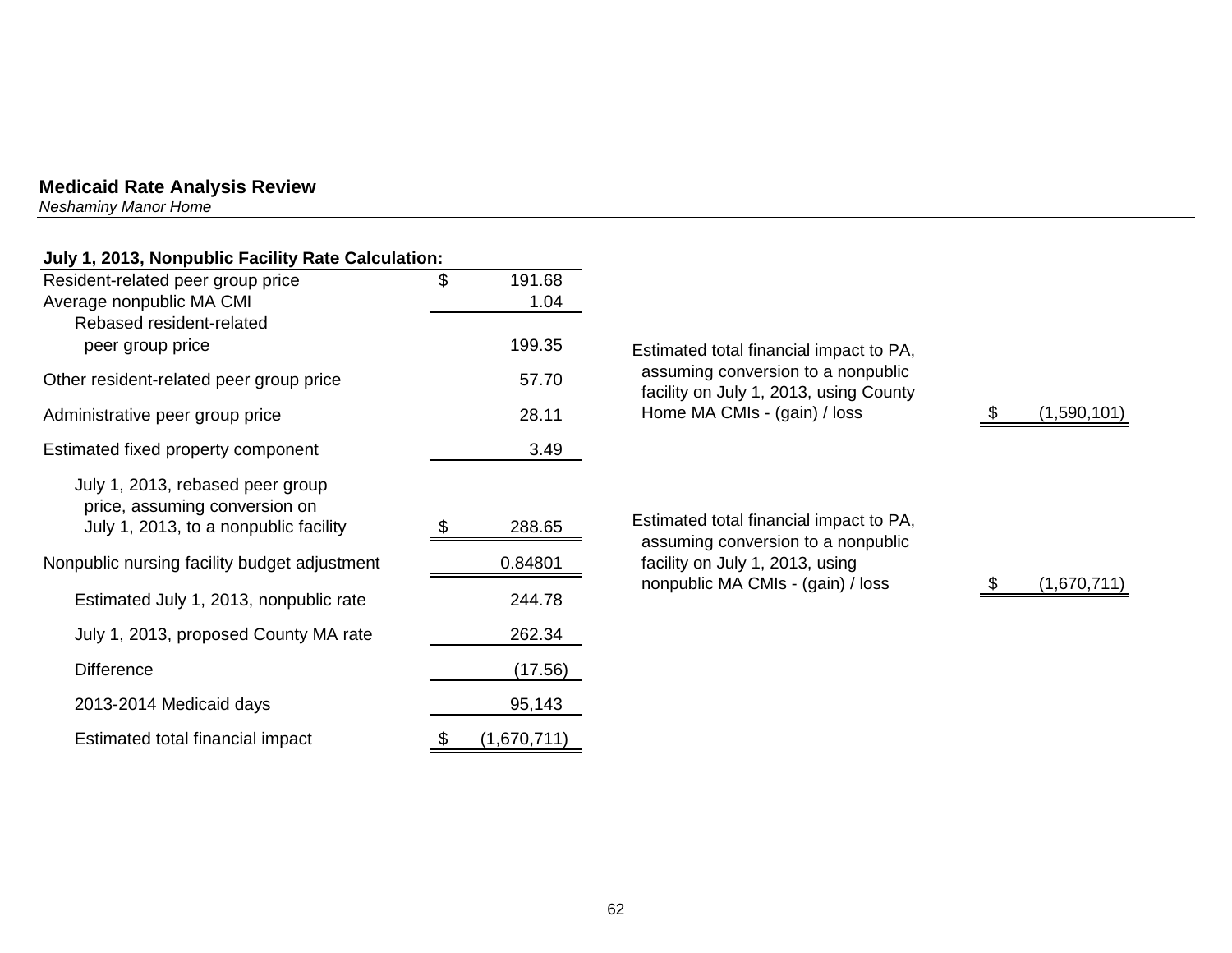**Philadelphia Nursing Home**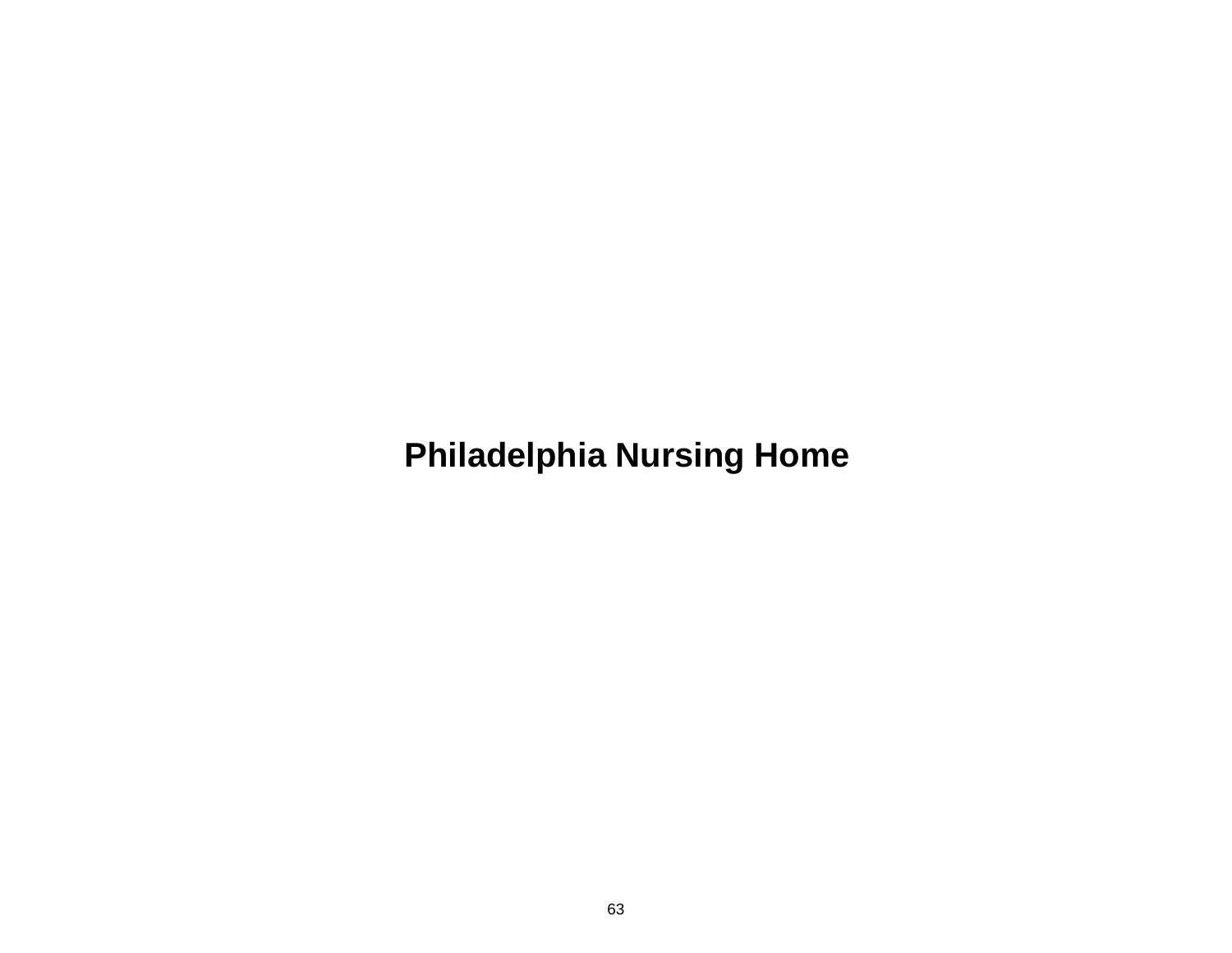*Philadelphia Nursing Home* 

| July 1, 2013, Nonpublic Facility Rate Calculation: |     |            | October 1, 2013, Nonpublic Facility Rate Calculation:   |  |            |  |
|----------------------------------------------------|-----|------------|---------------------------------------------------------|--|------------|--|
| Resident-related peer group price                  | \$  | 191.68     | Resident-related peer group price                       |  | 191.68     |  |
| February 1, 2013, MA CMI                           |     | 0.83       | May 1, 2013, MA CMI                                     |  | 0.86       |  |
| Rebased resident-related                           |     |            | Adjusted resident-related                               |  |            |  |
| peer group price                                   |     | 159.09     | peer group price                                        |  | 164.84     |  |
| Other resident-related peer group price            |     | 57.70      | The sum of the remaining peer group<br>price components |  | 89.55      |  |
| Administrative peer group price                    |     | 28.11      |                                                         |  |            |  |
| Estimated fixed property component                 |     | 3.74       |                                                         |  |            |  |
| July 1, 2013, rebased peer group                   |     |            | October 1, 2013, adjusted peer group                    |  |            |  |
| price, assuming conversion on                      |     |            | price, assuming conversion on                           |  |            |  |
| July 1, 2013, to a nonpublic facility              | \$. | 248.64     | July 1, 2013, to a nonpublic facility                   |  | 254.39     |  |
| Nonpublic nursing facility budget adjustment       |     | 0.84801    | Nonpublic nursing facility budget adjustment            |  | 0.84801    |  |
| Estimated July 1, 2013, nonpublic rate             |     | 210.85     | Estimated Oct. 1, 2013, nonpublic rate                  |  | 215.73     |  |
| July 1, 2013, County MA rate                       |     | 229.66     | July 1, 2013, County MA rate                            |  | 229.66     |  |
| <b>Difference</b>                                  |     | (18.81)    | <b>Difference</b>                                       |  | (13.93)    |  |
| MA days Jul. 1, 2013 - Sept. 30, 2013              |     | 33,623     | MA days Oct. 1, 2013 - Dec. 31, 2013                    |  | 33,650     |  |
| Estimated quarterly financial impact               |     | (632, 449) | Estimated quarterly financial impact                    |  | (468, 745) |  |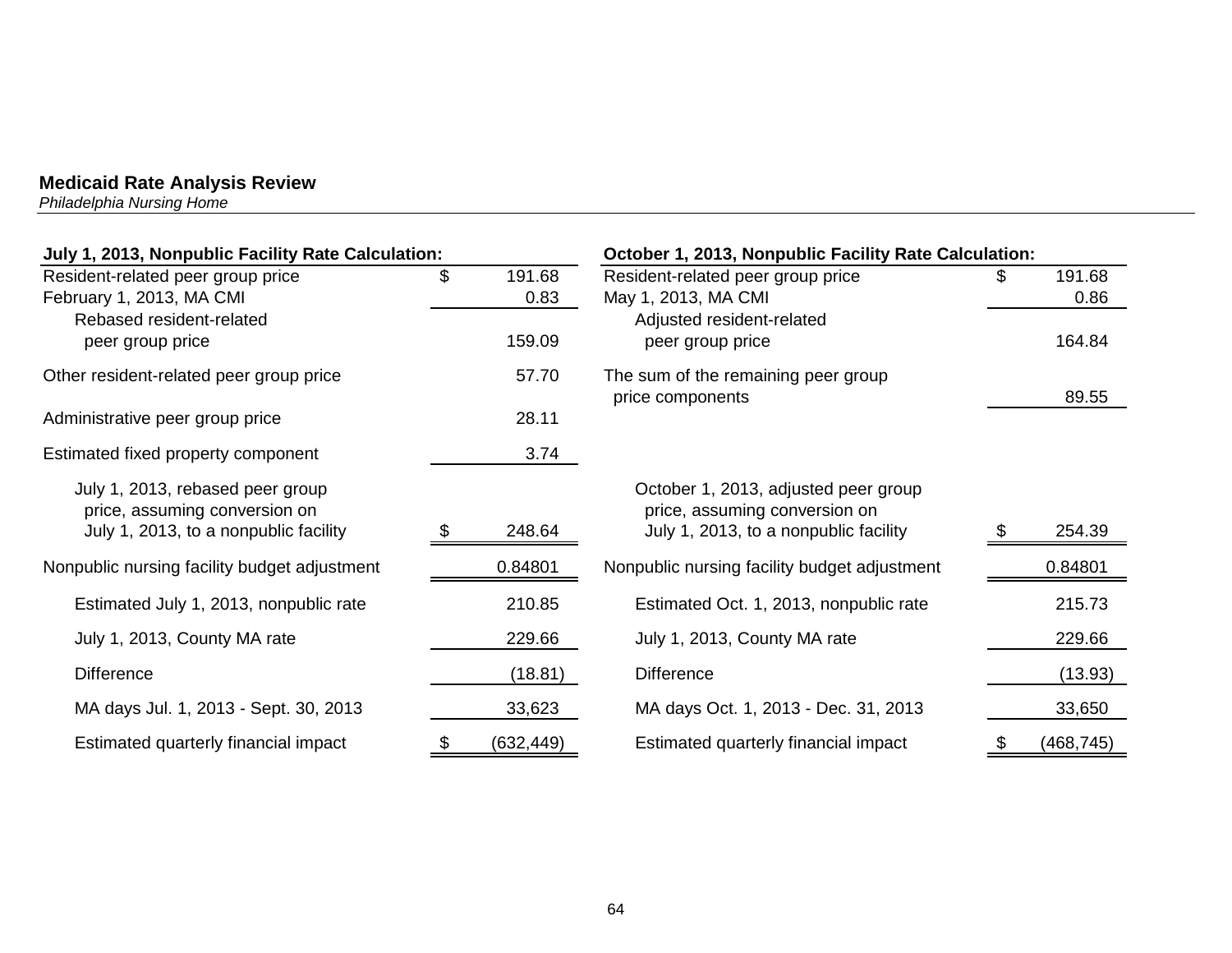*Philadelphia Nursing Home* 

| January 1, 2014, Nonpublic Facility Rate Calculation:                                                          |     |                | April 1, 2014, Nonpublic Facility Rate Calculation:                                                          |                      |
|----------------------------------------------------------------------------------------------------------------|-----|----------------|--------------------------------------------------------------------------------------------------------------|----------------------|
| Resident-related peer group price<br>August 1, 2013, MA CMI                                                    | SS. | 191.68<br>0.84 | Resident-related peer group price<br>November 1, 2013, MA CMI                                                | \$<br>191.68<br>0.83 |
| Adjusted resident-related<br>peer group price                                                                  |     | 161.01         | Adjusted resident-related<br>peer group price                                                                | 159.09               |
| The sum of the remaining peer group<br>price components                                                        |     | 89.55          | The sum of the remaining peer group<br>price components                                                      | 89.55                |
| January 1, 2014, adjusted peer group<br>price, assuming conversion on<br>July 1, 2013, to a nonpublic facility |     | 250.56         | April 1, 2014, adjusted peer group<br>price, assuming conversion on<br>July 1, 2013, to a nonpublic facility | 248.64               |
| Nonpublic nursing facility budget adjustment                                                                   |     | 0.84801        | Nonpublic nursing facility budget adjustment                                                                 | 0.84801              |
| Estimated Jan. 1, 2014, nonpublic rate                                                                         |     | 212.48         | Estimated April 1, 2014, nonpublic rate                                                                      | 210.85               |
| July 1, 2013, County MA rate                                                                                   |     | 229.66         | July 1, 2013, County MA rate                                                                                 | 229.66               |
| <b>Difference</b>                                                                                              |     | (17.18)        | <b>Difference</b>                                                                                            | (18.81)              |
| MA days Jan. 1, 2014 - Mar. 31, 2014                                                                           |     | 33,398         | MA days Apr. 1, 2014 - Jun. 30, 2014                                                                         | 32,706               |
| Estimated quarterly financial impact                                                                           | \$  | (573, 778)     | Estimated quarterly financial impact                                                                         | \$<br>(615, 200)     |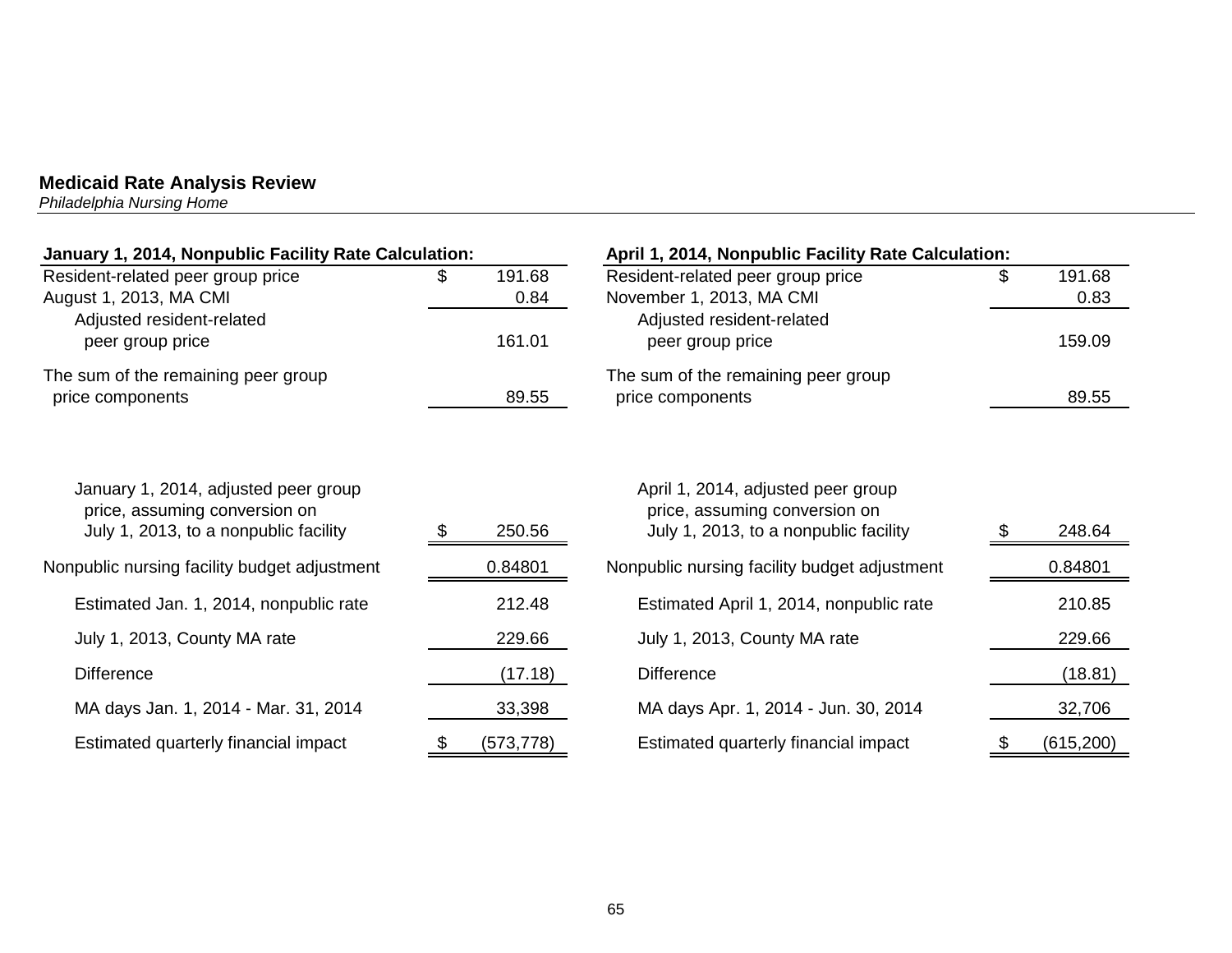*Philadelphia Nursing Home* 

## **July 1, 2013, Nonpublic Facility Rate Calculation:**

| Resident-related peer group price<br>Average nonpublic MA CMI     | \$  | 191.68<br>1.04 |                  |
|-------------------------------------------------------------------|-----|----------------|------------------|
| Rebased resident-related<br>peer group price                      |     | 199.35         | Estimat          |
| Other resident-related peer group price                           |     | 57.70          | assum            |
| Administrative peer group price                                   |     | 28.11          | facility<br>Home |
| Estimated fixed property component                                |     | 3.74           |                  |
| July 1, 2013, rebased peer group<br>price, assuming conversion on |     |                |                  |
| July 1, 2013, to a nonpublic facility                             | \$. | 288.90         | Estimat<br>assum |
| Nonpublic nursing facility budget adjustment                      |     | 0.84801        | facility         |
| Estimated July 1, 2013, nonpublic rate                            |     | 244.99         | nonpu            |
| July 1, 2013, proposed County MA rate                             |     | 229.66         |                  |
| <b>Difference</b>                                                 |     | 15.33          |                  |
| 2013-2014 Medicaid days                                           |     | 133,377        |                  |
| Estimated total financial impact                                  | \$  | 2,044,669      |                  |

| Estimated total financial impact to PA, |               |
|-----------------------------------------|---------------|
| assuming conversion to a nonpublic      |               |
| facility on July 1, 2013, using County  |               |
| Home MA CMIs - (gain) / loss            | (2, 290, 172) |
|                                         |               |
|                                         |               |

ted total financial impact to PA, ning conversion to a nonpublic on July 1, 2013, using  $\mu$ blic MA CMIs - (gain) / loss  $\frac{1}{2}$  2,044,669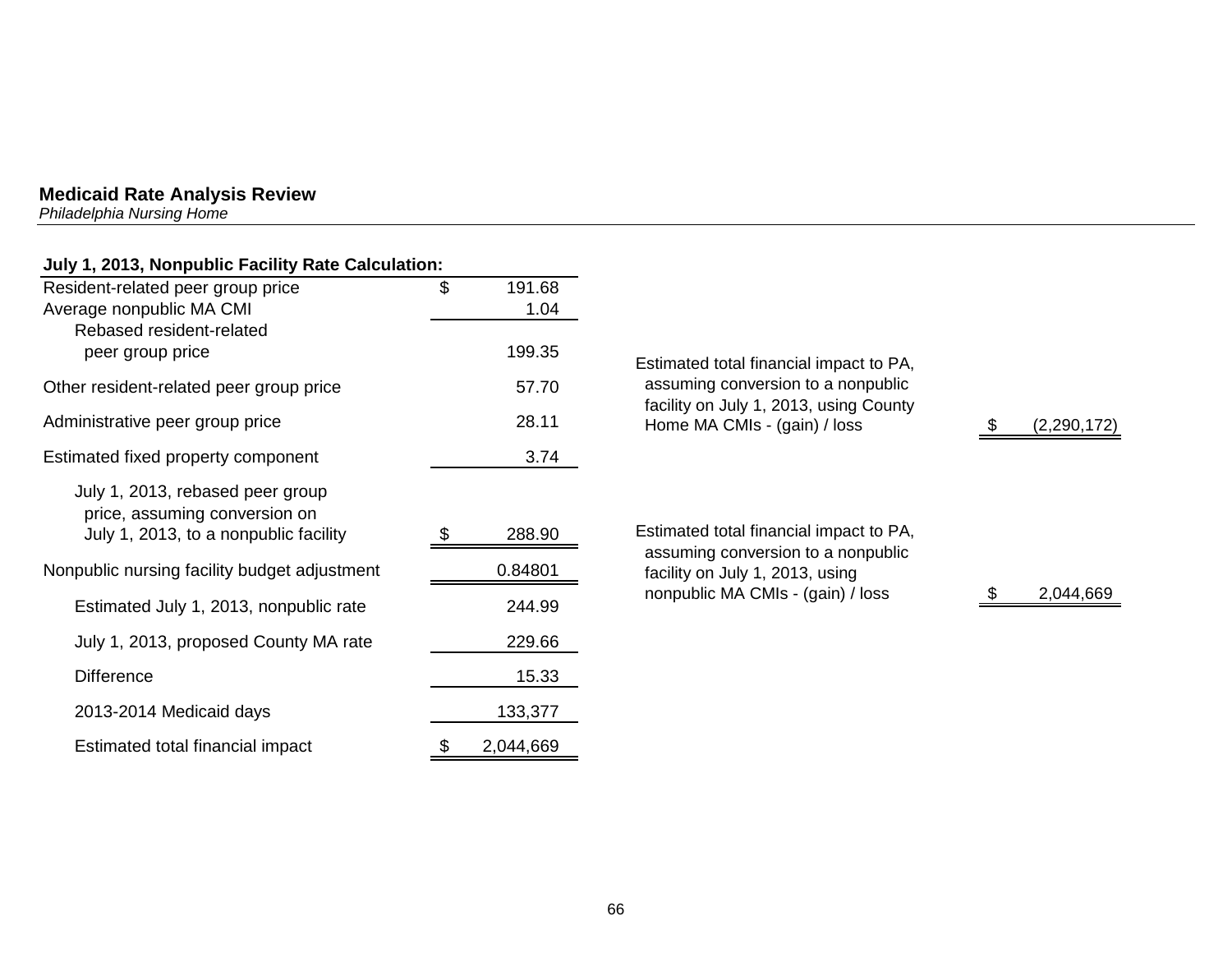## **Pleasant Acres Nursing & Rehabilitation Center**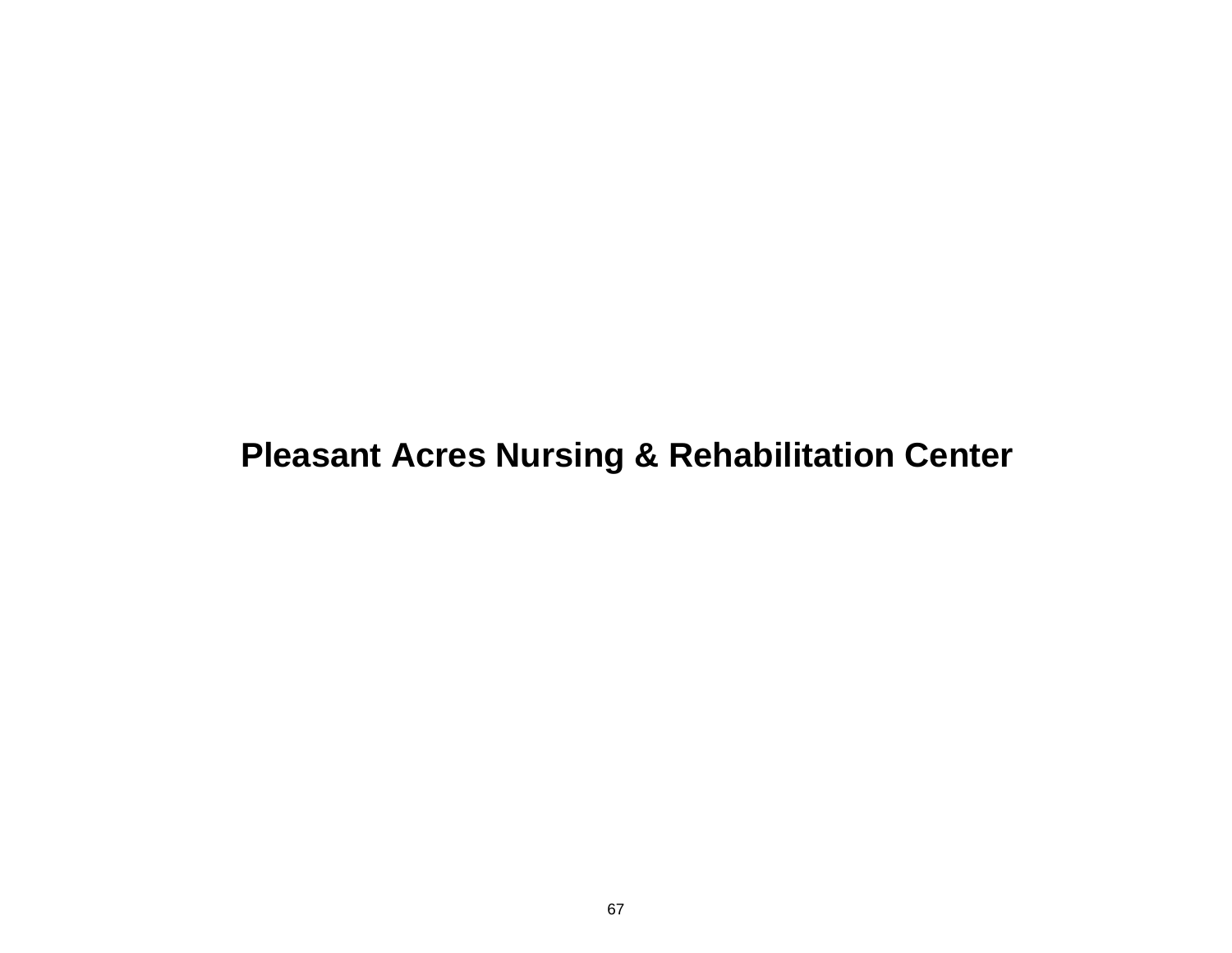*Pleasant Acres Nursing & Rehabilitation Center* 

| July 1, 2013, Nonpublic Facility Rate Calculation:                                                         |    |                | October 1, 2013, Nonpublic Facility Rate Calculation:                                                          |  |                |  |  |
|------------------------------------------------------------------------------------------------------------|----|----------------|----------------------------------------------------------------------------------------------------------------|--|----------------|--|--|
| Resident-related peer group price<br>February 1, 2013, MA CMI                                              | \$ | 182.95<br>0.87 | Resident-related peer group price<br>May 1, 2013, MA CMI                                                       |  | 182.95<br>0.89 |  |  |
| Rebased resident-related<br>peer group price                                                               |    | 159.17         | Adjusted resident-related<br>peer group price                                                                  |  | 162.83         |  |  |
| Other resident-related peer group price                                                                    |    | 59.63          | The sum of the remaining peer group<br>price components                                                        |  | 85.73          |  |  |
| Administrative peer group price                                                                            |    | 22.52          |                                                                                                                |  |                |  |  |
| Estimated fixed property component                                                                         |    | 3.58           |                                                                                                                |  |                |  |  |
| July 1, 2013, rebased peer group<br>price, assuming conversion on<br>July 1, 2013, to a nonpublic facility |    | 244.90         | October 1, 2013, adjusted peer group<br>price, assuming conversion on<br>July 1, 2013, to a nonpublic facility |  | 248.56         |  |  |
| Nonpublic nursing facility budget adjustment                                                               |    | 0.84801        | Nonpublic nursing facility budget adjustment                                                                   |  | 0.84801        |  |  |
| Estimated July 1, 2013, nonpublic rate                                                                     |    | 207.67         | Estimated Oct. 1, 2013, nonpublic rate                                                                         |  | 210.78         |  |  |
| July 1, 2013, County MA rate                                                                               |    | 235.55         | July 1, 2013, County MA rate                                                                                   |  | 235.55         |  |  |
| <b>Difference</b>                                                                                          |    | (27.88)        | <b>Difference</b>                                                                                              |  | (24.77)        |  |  |
| MA days Jul. 1, 2013 - Sept. 30, 2013                                                                      |    | 28,845         | MA days Oct. 1, 2013 - Dec. 31, 2013                                                                           |  | 28,637         |  |  |
| Estimated quarterly financial impact                                                                       |    | (804, 199)     | Estimated quarterly financial impact                                                                           |  | (709, 338)     |  |  |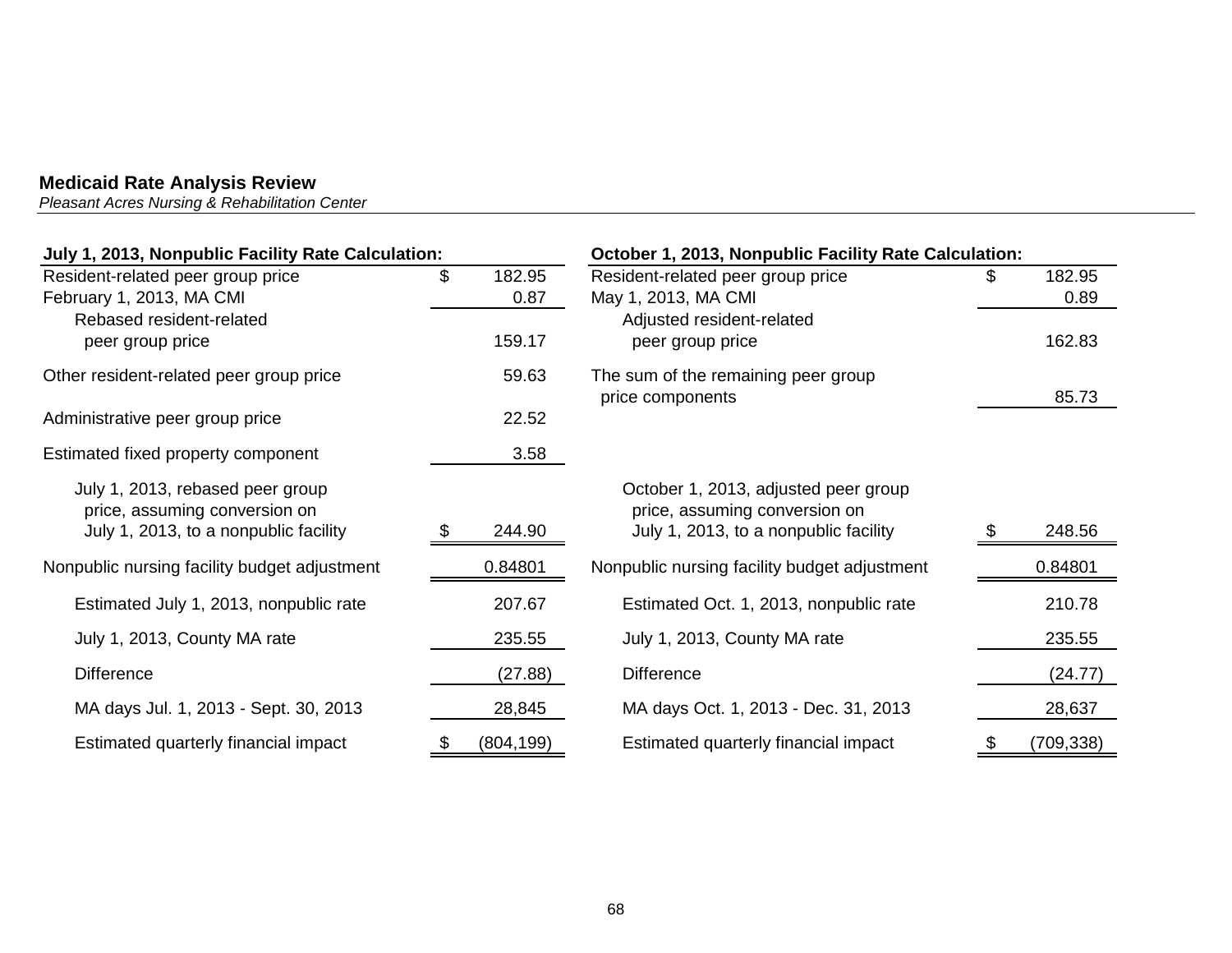*Pleasant Acres Nursing & Rehabilitation Center* 

| January 1, 2014, Nonpublic Facility Rate Calculation:                                                          |     |            | April 1, 2014, Nonpublic Facility Rate Calculation:                                                          |    |            |  |
|----------------------------------------------------------------------------------------------------------------|-----|------------|--------------------------------------------------------------------------------------------------------------|----|------------|--|
| Resident-related peer group price                                                                              | æ.  | 182.95     | Resident-related peer group price                                                                            | \$ | 182.95     |  |
| August 1, 2013, MA CMI                                                                                         |     | 0.88       | November 1, 2013, MA CMI                                                                                     |    | 0.89       |  |
| Adjusted resident-related                                                                                      |     |            | Adjusted resident-related                                                                                    |    |            |  |
| peer group price                                                                                               |     | 161.00     | peer group price                                                                                             |    | 162.83     |  |
| The sum of the remaining peer group                                                                            |     |            | The sum of the remaining peer group                                                                          |    |            |  |
| price components                                                                                               |     | 85.73      | price components                                                                                             |    | 85.73      |  |
| January 1, 2014, adjusted peer group<br>price, assuming conversion on<br>July 1, 2013, to a nonpublic facility |     | 246.73     | April 1, 2014, adjusted peer group<br>price, assuming conversion on<br>July 1, 2013, to a nonpublic facility |    | 248.56     |  |
|                                                                                                                |     |            |                                                                                                              |    |            |  |
| Nonpublic nursing facility budget adjustment                                                                   |     | 0.84801    | Nonpublic nursing facility budget adjustment                                                                 |    | 0.84801    |  |
| Estimated Jan. 1, 2014, nonpublic rate                                                                         |     | 209.23     | Estimated April 1, 2014, nonpublic rate                                                                      |    | 210.78     |  |
| July 1, 2013, County MA rate                                                                                   |     | 235.55     | July 1, 2013, County MA rate                                                                                 |    | 235.55     |  |
| <b>Difference</b>                                                                                              |     | (26.32)    | <b>Difference</b>                                                                                            |    | (24.77)    |  |
| MA days Jan. 1, 2014 - Mar. 31, 2014                                                                           |     | 27,617     | MA days Apr. 1, 2014 - Jun. 30, 2014                                                                         |    | 26,883     |  |
| Estimated quarterly financial impact                                                                           | \$. | (726, 879) | Estimated quarterly financial impact                                                                         | \$ | (665, 892) |  |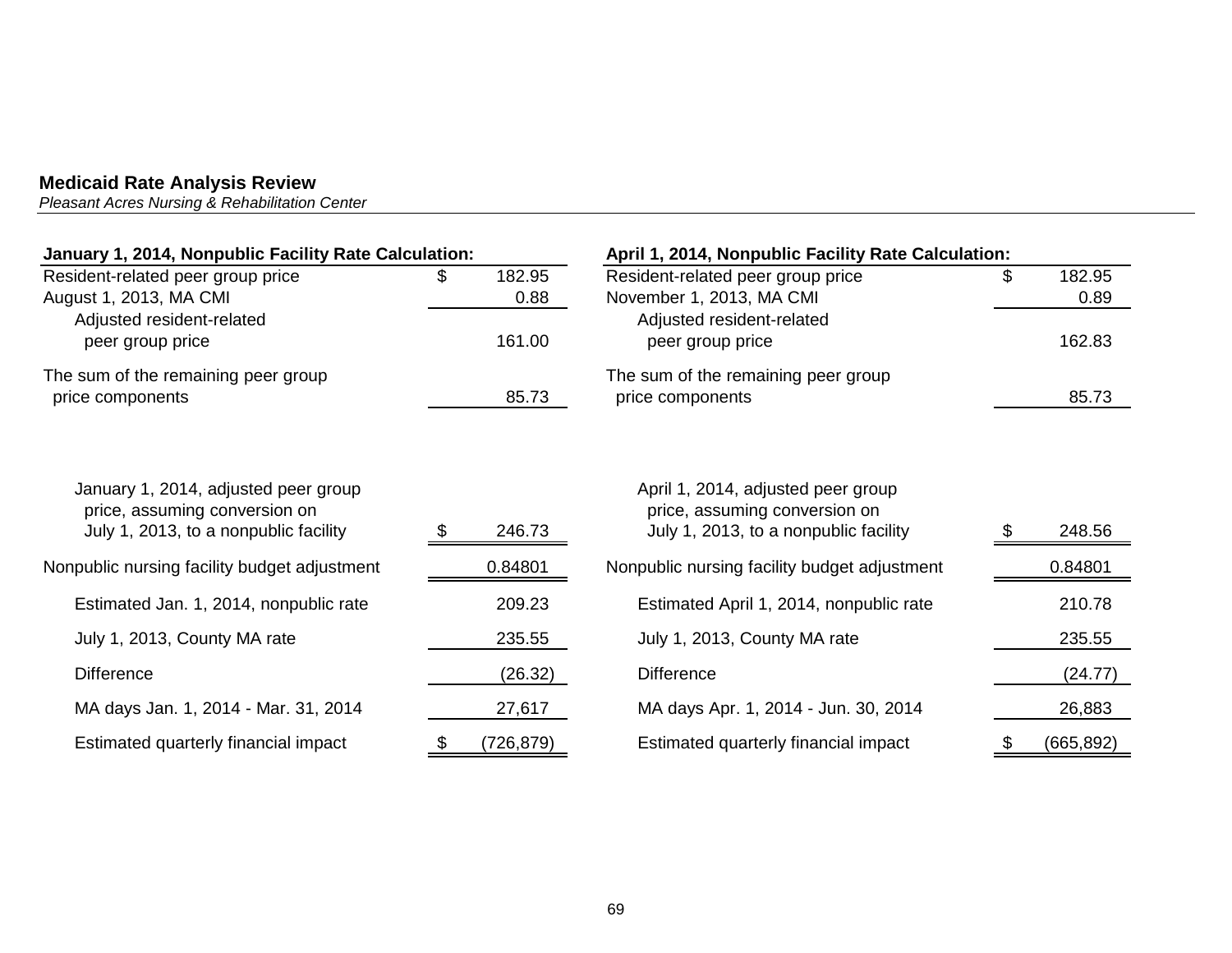*Pleasant Acres Nursing & Rehabilitation Center* 

## **July 1, 2013, Nonpublic Facility Rate Calculation:**

| Resident-related peer group price                                                     | \$ | 182.95     |                                                                               |  |
|---------------------------------------------------------------------------------------|----|------------|-------------------------------------------------------------------------------|--|
| Average nonpublic MA CMI                                                              |    | 1.04       |                                                                               |  |
| Rebased resident-related                                                              |    |            |                                                                               |  |
| peer group price                                                                      |    | 190.27     | Estimated total financial impact to PA,                                       |  |
| Other resident-related peer group price                                               |    | 59.63      | assuming conversion to a nonpublic<br>facility on July 1, 2013, using County  |  |
| Administrative peer group price                                                       |    | 22.52      | Home MA CMIs - (gain) / loss                                                  |  |
| Estimated fixed property component                                                    |    | 3.58       |                                                                               |  |
| July 1, 2013, rebased peer group                                                      |    |            |                                                                               |  |
| price, assuming conversion on                                                         |    |            |                                                                               |  |
| July 1, 2013, to a nonpublic facility<br>Nonpublic nursing facility budget adjustment |    | 276.00     | Estimated total financial impact to PA,<br>assuming conversion to a nonpublic |  |
|                                                                                       |    | 0.84801    | facility on July 1, 2013, using                                               |  |
| Estimated July 1, 2013, nonpublic rate                                                |    | 234.05     | nonpublic MA CMIs - (gain) / loss                                             |  |
| July 1, 2013, proposed County MA rate                                                 |    | 235.55     |                                                                               |  |
| <b>Difference</b>                                                                     |    | (1.50)     |                                                                               |  |
| 2013-2014 Medicaid days                                                               |    | 111,982    |                                                                               |  |
| Estimated total financial impact                                                      | \$ | (167, 973) |                                                                               |  |

 $\frac{\$}{\,2,906,308}$ 

 $$ (167,973)$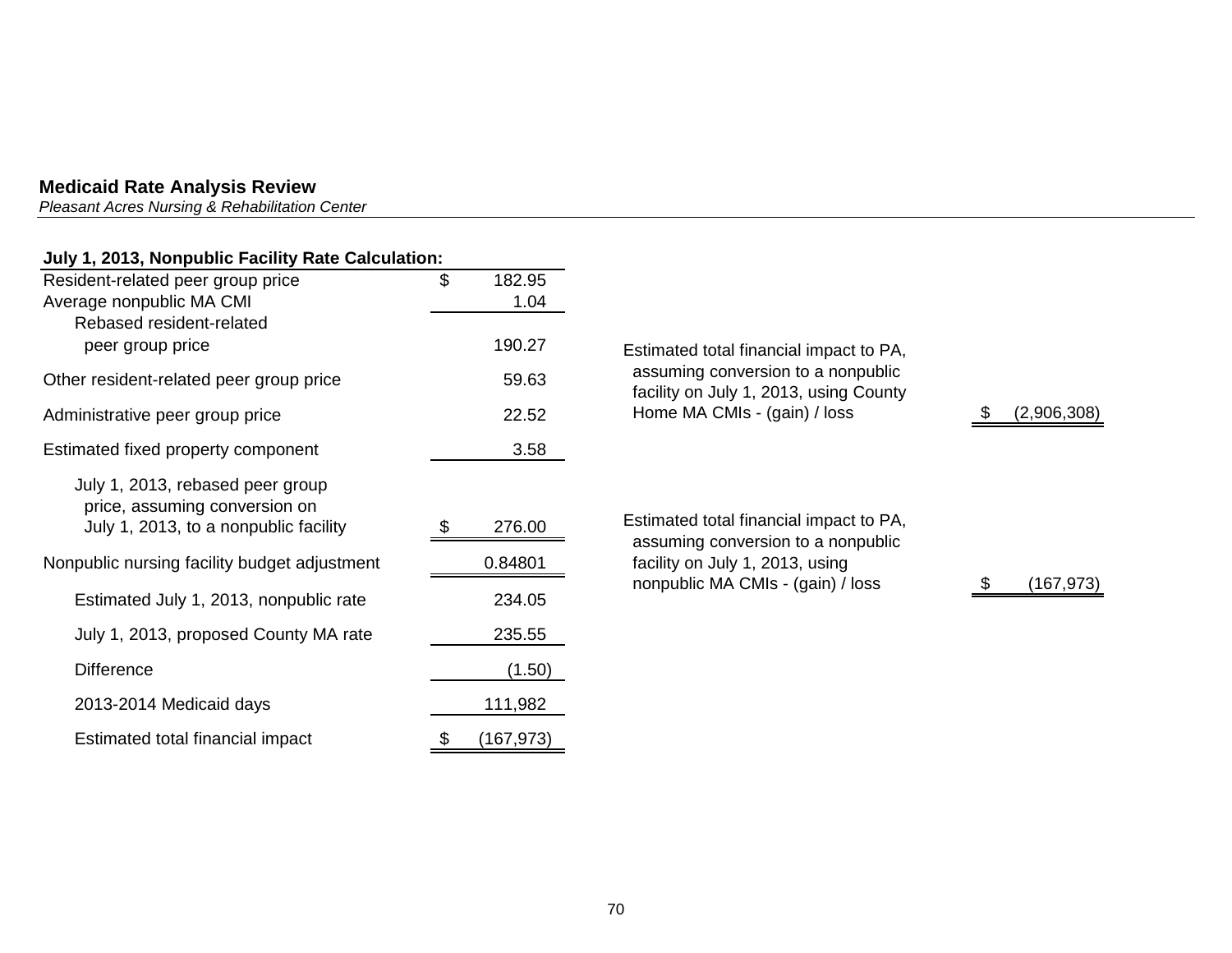# **Pleasant Ridge Manor**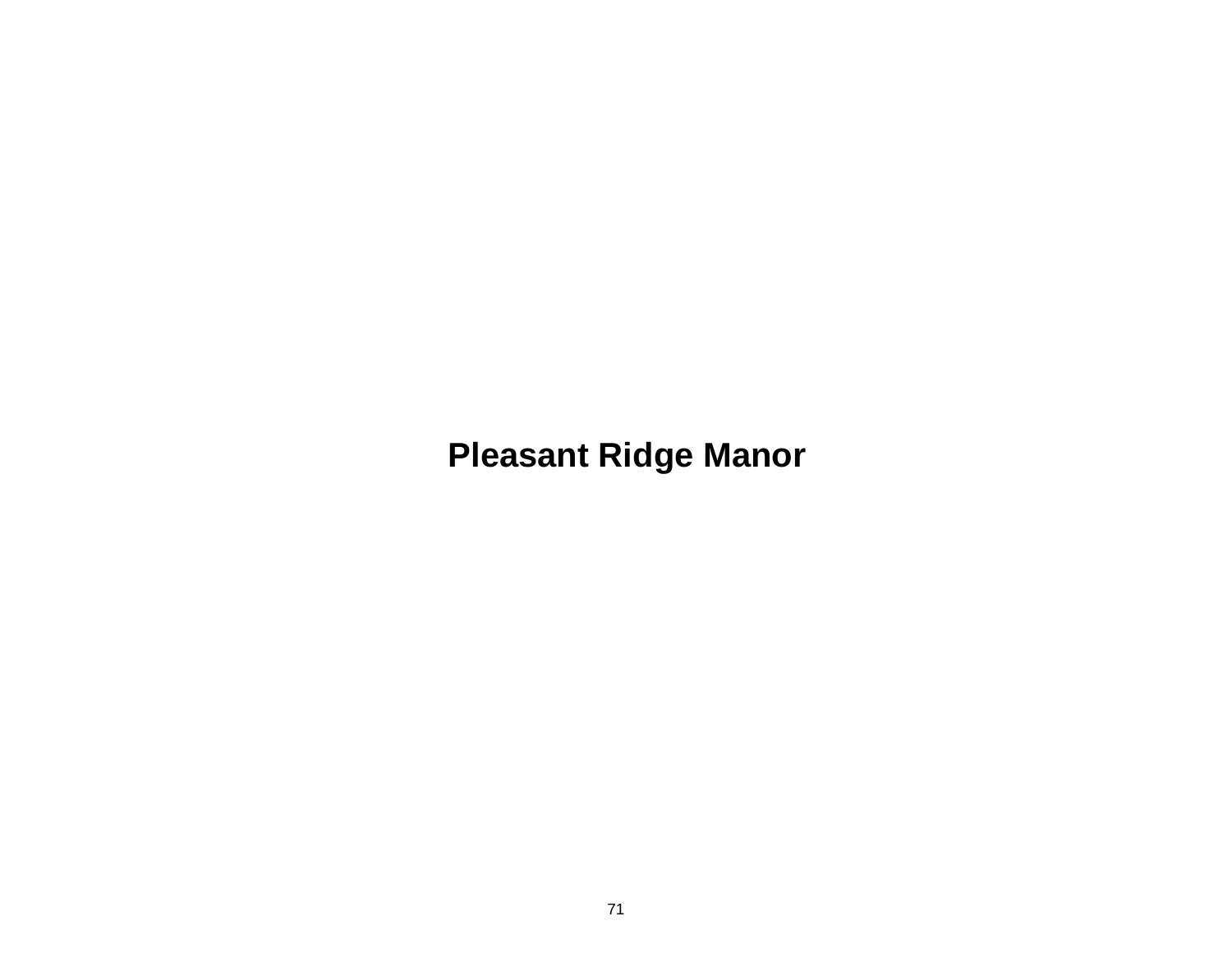*Pleasant Ridge Manor* 

| July 1, 2013, Nonpublic Facility Rate Calculation: |      | October 1, 2013, Nonpublic Facility Rate Calculation: |                                                         |     |            |
|----------------------------------------------------|------|-------------------------------------------------------|---------------------------------------------------------|-----|------------|
| Resident-related peer group price                  | \$   | 182.95                                                | Resident-related peer group price                       | \$. | 182.95     |
| February 1, 2013, MA CMI                           |      | 0.91                                                  | May 1, 2013, MA CMI                                     |     | 0.89       |
| Rebased resident-related                           |      |                                                       | Adjusted resident-related                               |     |            |
| peer group price                                   |      | 166.48                                                | peer group price                                        |     | 162.83     |
| Other resident-related peer group price            |      | 59.63                                                 | The sum of the remaining peer group<br>price components |     | 85.91      |
| Administrative peer group price                    |      | 22.52                                                 |                                                         |     |            |
| Estimated fixed property component                 |      | 3.76                                                  |                                                         |     |            |
| July 1, 2013, rebased peer group                   |      |                                                       | October 1, 2013, adjusted peer group                    |     |            |
| price, assuming conversion on                      |      |                                                       | price, assuming conversion on                           |     |            |
| July 1, 2013, to a nonpublic facility              | - 95 | 252.39                                                | July 1, 2013, to a nonpublic facility                   |     | 248.74     |
| Nonpublic nursing facility budget adjustment       |      | 0.84801                                               | Nonpublic nursing facility budget adjustment            |     | 0.84801    |
| Estimated July 1, 2013, nonpublic rate             |      | 214.03                                                | Estimated Oct. 1, 2013, nonpublic rate                  |     | 210.93     |
| July 1, 2013, County MA rate                       |      | 222.56                                                | July 1, 2013, County MA rate                            |     | 222.56     |
| <b>Difference</b>                                  |      | (8.53)                                                | <b>Difference</b>                                       |     | (11.63)    |
| MA days Jul. 1, 2013 - Sept. 30, 2013              |      | 25,855                                                | MA days Oct. 1, 2013 - Dec. 31, 2013                    |     | 25,857     |
| Estimated quarterly financial impact               |      | (220, 543)                                            | Estimated quarterly financial impact                    | \$  | (300, 717) |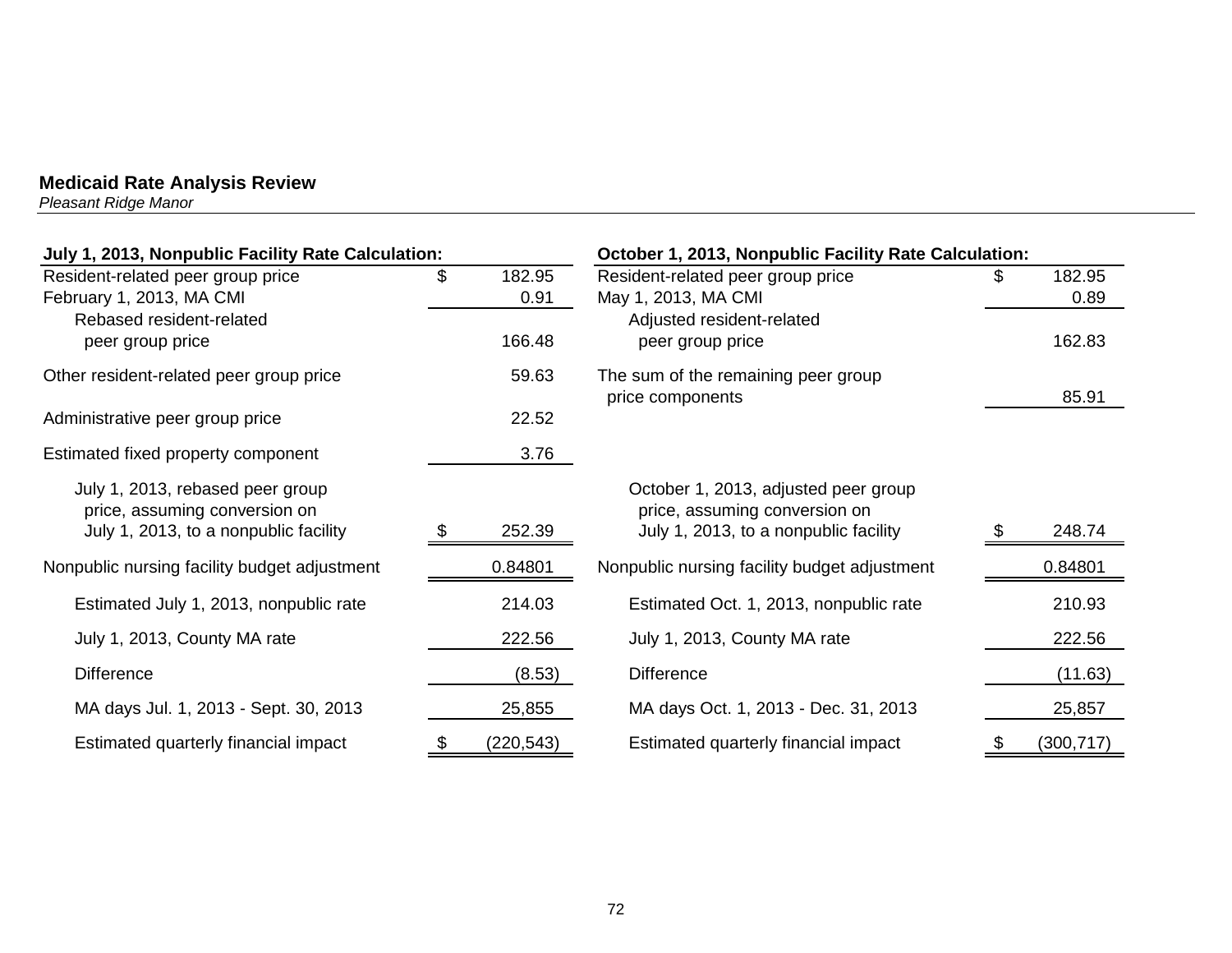*Pleasant Ridge Manor* 

| January 1, 2014, Nonpublic Facility Rate Calculation:                 |     |            | April 1, 2014, Nonpublic Facility Rate Calculation:                 |    |            |
|-----------------------------------------------------------------------|-----|------------|---------------------------------------------------------------------|----|------------|
| Resident-related peer group price                                     | SS. | 182.95     | Resident-related peer group price                                   | \$ | 182.95     |
| August 1, 2013, MA CMI                                                |     | 0.90       | November 1, 2013, MA CMI                                            |    | 0.92       |
| Adjusted resident-related<br>peer group price                         |     | 164.66     | Adjusted resident-related<br>peer group price                       |    | 168.31     |
| The sum of the remaining peer group                                   |     |            | The sum of the remaining peer group                                 |    |            |
| price components                                                      |     | 85.91      | price components                                                    |    | 85.91      |
|                                                                       |     |            |                                                                     |    |            |
| January 1, 2014, adjusted peer group<br>price, assuming conversion on |     |            | April 1, 2014, adjusted peer group<br>price, assuming conversion on |    |            |
| July 1, 2013, to a nonpublic facility                                 |     | 250.57     | July 1, 2013, to a nonpublic facility                               |    | 254.22     |
| Nonpublic nursing facility budget adjustment                          |     | 0.84801    | Nonpublic nursing facility budget adjustment                        |    | 0.84801    |
| Estimated Jan. 1, 2014, nonpublic rate                                |     | 212.48     | Estimated April 1, 2014, nonpublic rate                             |    | 215.58     |
| July 1, 2013, County MA rate                                          |     | 222.56     | July 1, 2013, County MA rate                                        |    | 222.56     |
| <b>Difference</b>                                                     |     | (10.08)    | <b>Difference</b>                                                   |    | (6.98)     |
| MA days Jan. 1, 2014 - Mar. 31, 2014                                  |     | 25,261     | MA days Apr. 1, 2014 - Jun. 30, 2014                                |    | 26,603     |
| Estimated quarterly financial impact                                  | P.  | (254, 631) | Estimated quarterly financial impact                                | \$ | (185, 689) |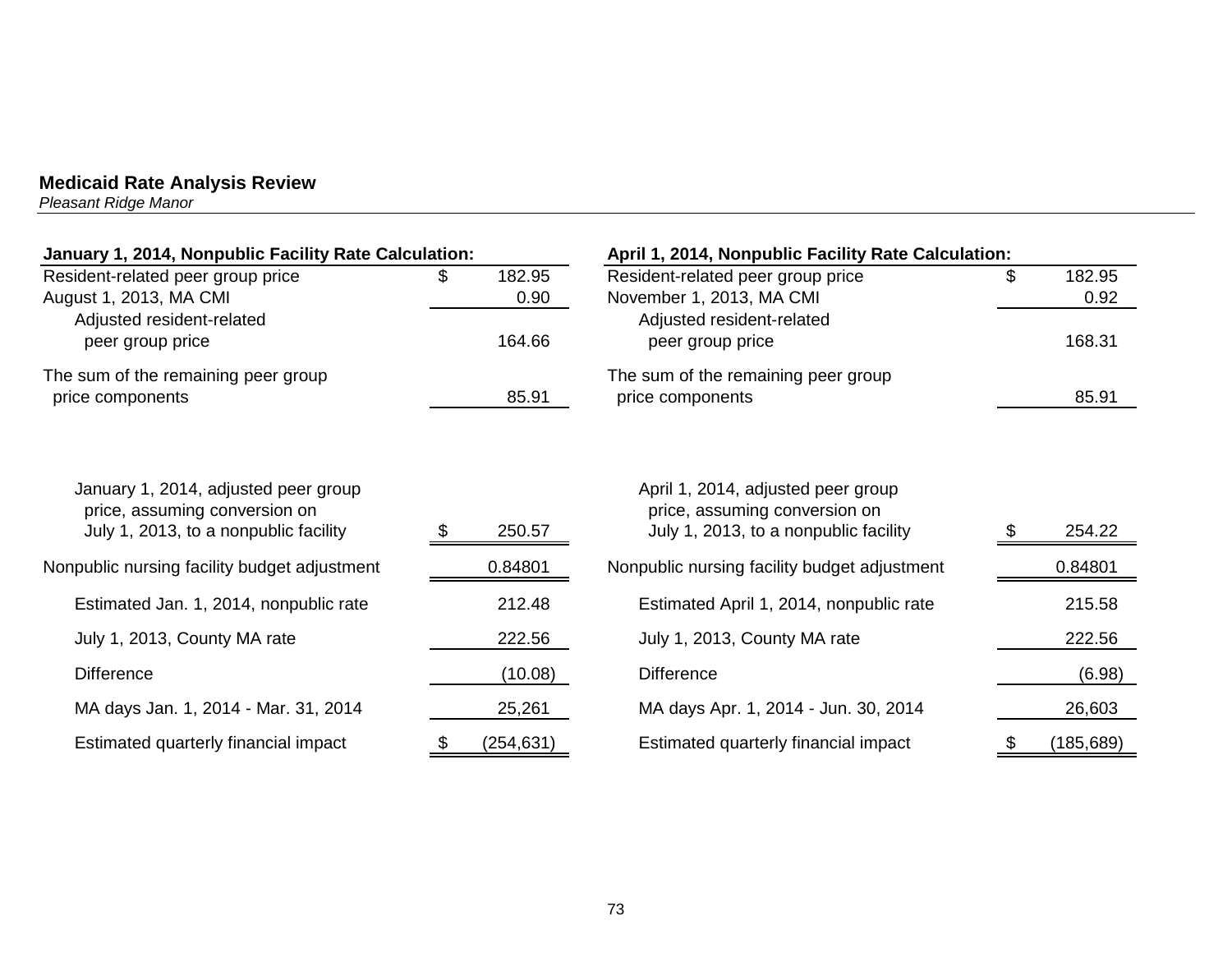*Pleasant Ridge Manor* 

# **July 1, 2013, Nonpublic Facility Rate Calculation:**

| Resident-related peer group price            | \$<br>182.95    |
|----------------------------------------------|-----------------|
| Average nonpublic MA CMI                     | 1.04            |
| Rebased resident-related                     |                 |
| peer group price                             | 190.27          |
| Other resident-related peer group price      | 59.63           |
| Administrative peer group price              | 22.52           |
| Estimated fixed property component           | 3.76            |
| July 1, 2013, rebased peer group             |                 |
| price, assuming conversion on                |                 |
| July 1, 2013, to a nonpublic facility        | 276.18          |
| Nonpublic nursing facility budget adjustment | 0.84801         |
| Estimated July 1, 2013, nonpublic rate       | 234.20          |
| July 1, 2013, proposed County MA rate        | 222.56          |
| <b>Difference</b>                            | 11.64           |
| 2013-2014 Medicaid days                      | 103,576         |
| Estimated total financial impact             | \$<br>1,205,625 |

| Estimated total financial impact to PA,<br>assuming conversion to a nonpublic<br>facility on July 1, 2013, using County<br>Home MA CMIs - (gain) / loss | 961,580   |
|---------------------------------------------------------------------------------------------------------------------------------------------------------|-----------|
| Estimated total financial impact to PA,<br>assuming conversion to a nonpublic<br>facility on July 1, 2013, using<br>nonpublic MA CMIs - (gain) / loss   | 1.205,625 |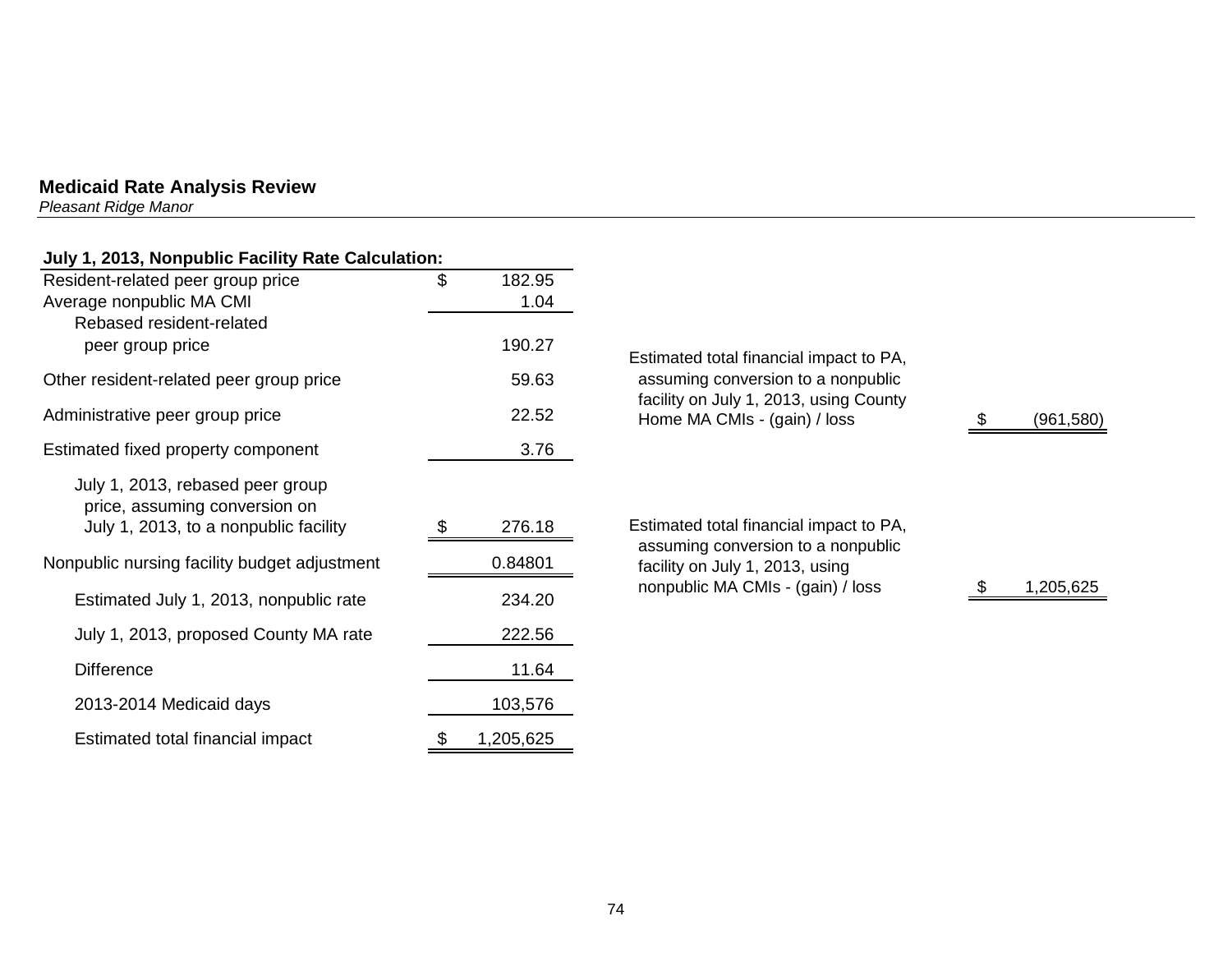# **Pleasant Valley Manor**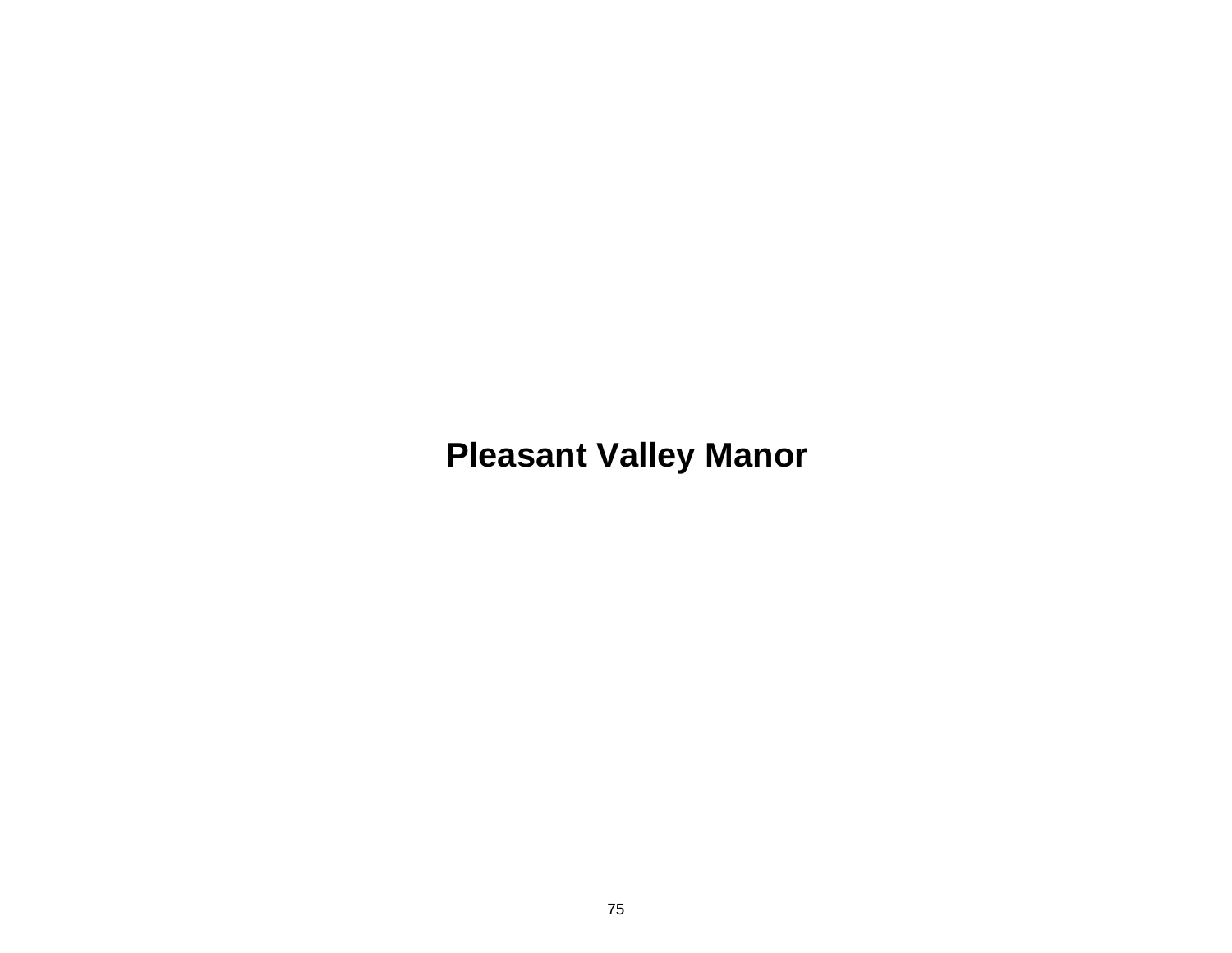*Pleasant Valley Manor* 

| July 1, 2013, Nonpublic Facility Rate Calculation:                                                         |                      | October 1, 2013, Nonpublic Facility Rate Calculation:                                                          |                |  |  |
|------------------------------------------------------------------------------------------------------------|----------------------|----------------------------------------------------------------------------------------------------------------|----------------|--|--|
| Resident-related peer group price<br>February 1, 2013, MA CMI                                              | \$<br>140.97<br>0.88 | Resident-related peer group price<br>May 1, 2013, MA CMI                                                       | 140.97<br>0.91 |  |  |
| Rebased resident-related<br>peer group price                                                               | 124.05               | Adjusted resident-related<br>peer group price                                                                  | 128.28         |  |  |
| Other resident-related peer group price                                                                    | 44.78                | The sum of the remaining peer group<br>price components                                                        | 68.95          |  |  |
| Administrative peer group price                                                                            | 20.64                |                                                                                                                |                |  |  |
| Estimated fixed property component                                                                         | 3.53                 |                                                                                                                |                |  |  |
| July 1, 2013, rebased peer group<br>price, assuming conversion on<br>July 1, 2013, to a nonpublic facility | 193.00<br>- 95       | October 1, 2013, adjusted peer group<br>price, assuming conversion on<br>July 1, 2013, to a nonpublic facility | 197.23         |  |  |
| Nonpublic nursing facility budget adjustment                                                               | 0.84801              | Nonpublic nursing facility budget adjustment                                                                   | 0.84801        |  |  |
| Estimated July 1, 2013, nonpublic rate                                                                     | 163.67               | Estimated Oct. 1, 2013, nonpublic rate                                                                         | 167.26         |  |  |
| July 1, 2013, County MA rate                                                                               | 167.28               | July 1, 2013, County MA rate                                                                                   | 167.28         |  |  |
| <b>Difference</b>                                                                                          | (3.61)               | <b>Difference</b>                                                                                              | (0.02)         |  |  |
| MA days Jul. 1, 2013 - Sept. 30, 2013                                                                      | 10,555               | MA days Oct. 1, 2013 - Dec. 31, 2013                                                                           | 10,867         |  |  |
| Estimated quarterly financial impact                                                                       | (38, 104)            | Estimated quarterly financial impact                                                                           | (217)          |  |  |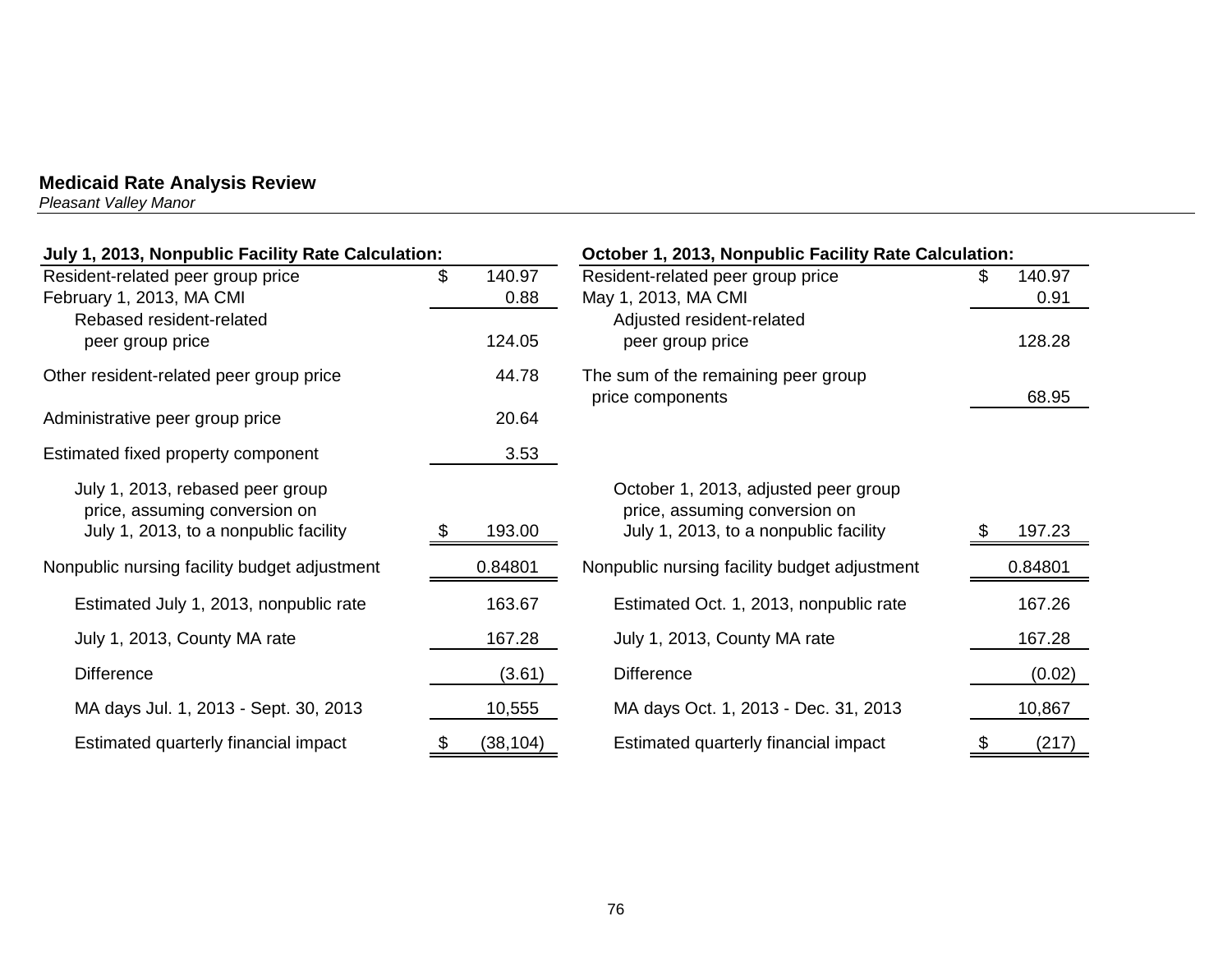*Pleasant Valley Manor* 

| January 1, 2014, Nonpublic Facility Rate Calculation:                                                          |                      | April 1, 2014, Nonpublic Facility Rate Calculation:                                                          |                      |  |
|----------------------------------------------------------------------------------------------------------------|----------------------|--------------------------------------------------------------------------------------------------------------|----------------------|--|
| Resident-related peer group price<br>August 1, 2013, MA CMI                                                    | 140.97<br>S.<br>0.94 | Resident-related peer group price<br>November 1, 2013, MA CMI                                                | \$<br>140.97<br>0.89 |  |
| Adjusted resident-related<br>peer group price                                                                  | 132.51               | Adjusted resident-related<br>peer group price                                                                | 125.46               |  |
| The sum of the remaining peer group<br>price components                                                        | 68.95                | The sum of the remaining peer group<br>price components                                                      | 68.95                |  |
| January 1, 2014, adjusted peer group<br>price, assuming conversion on<br>July 1, 2013, to a nonpublic facility | 201.46               | April 1, 2014, adjusted peer group<br>price, assuming conversion on<br>July 1, 2013, to a nonpublic facility | 194.41               |  |
| Nonpublic nursing facility budget adjustment                                                                   | 0.84801              | Nonpublic nursing facility budget adjustment                                                                 | 0.84801              |  |
| Estimated Jan. 1, 2014, nonpublic rate                                                                         | 170.84               | Estimated April 1, 2014, nonpublic rate                                                                      | 164.86               |  |
| July 1, 2013, County MA rate                                                                                   | 167.28               | July 1, 2013, County MA rate                                                                                 | 167.28               |  |
| <b>Difference</b>                                                                                              | 3.56                 | <b>Difference</b>                                                                                            | (2.42)               |  |
| MA days Jan. 1, 2014 - Mar. 31, 2014                                                                           | 10,910               | MA days Apr. 1, 2014 - Jun. 30, 2014                                                                         | 11,211               |  |
| Estimated quarterly financial impact                                                                           | 38,840               | Estimated quarterly financial impact                                                                         | (27, 131)            |  |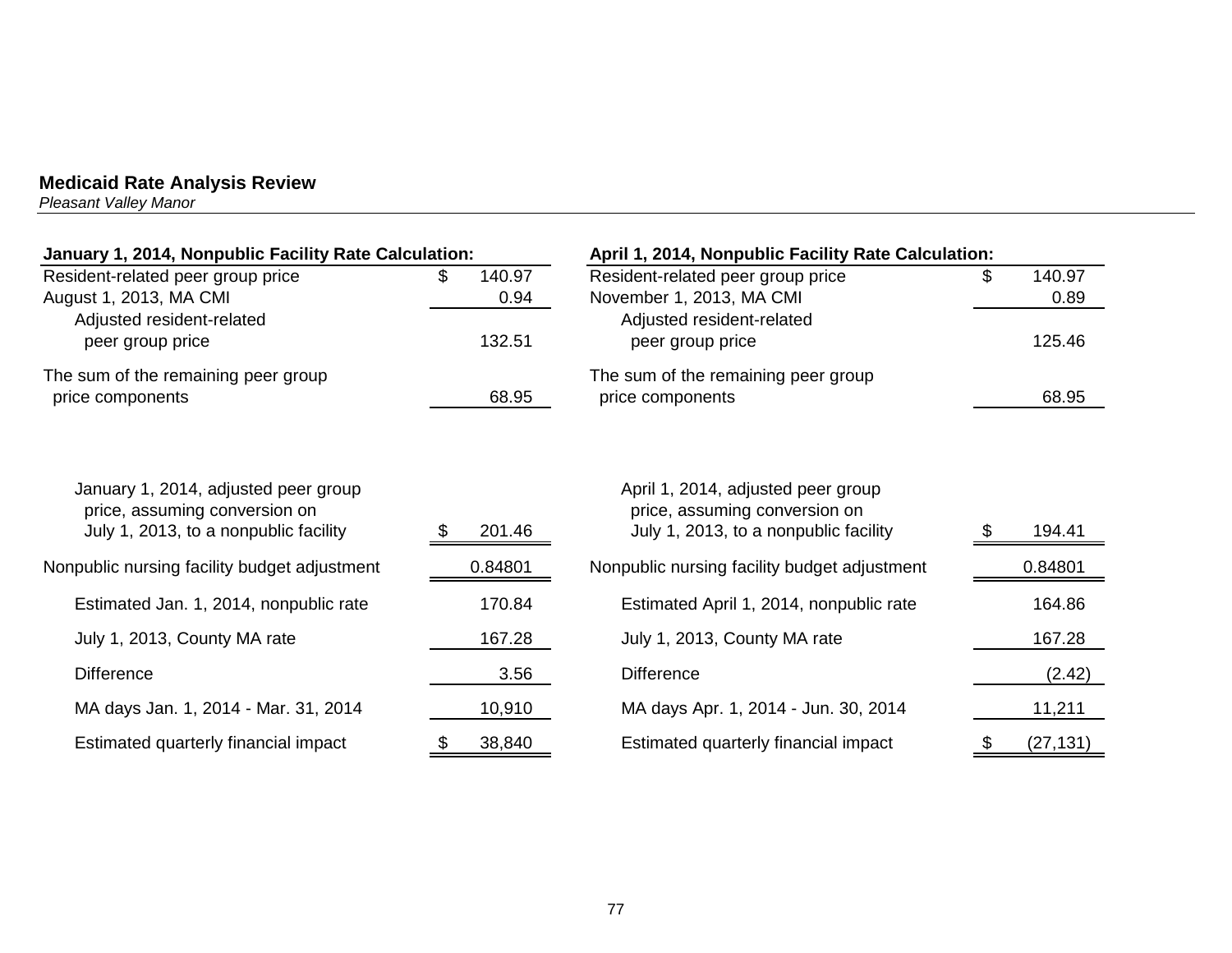*Pleasant Valley Manor* 

| July 1, 2013, Nonpublic Facility Rate Calculation:                |              |                                                                               |           |
|-------------------------------------------------------------------|--------------|-------------------------------------------------------------------------------|-----------|
| Resident-related peer group price                                 | \$<br>140.97 |                                                                               |           |
| Average nonpublic MA CMI                                          | 1.04         |                                                                               |           |
| Rebased resident-related                                          |              |                                                                               |           |
| peer group price                                                  | 146.61       | Estimated total financial impact to PA,                                       |           |
| Other resident-related peer group price                           | 44.78        | assuming conversion to a nonpublic<br>facility on July 1, 2013, using County  |           |
| Administrative peer group price                                   | 20.64        | Home MA CMIs - (gain) / loss                                                  | (26, 612) |
| Estimated fixed property component                                | 3.53         |                                                                               |           |
| July 1, 2013, rebased peer group<br>price, assuming conversion on |              |                                                                               |           |
| July 1, 2013, to a nonpublic facility                             | 215.56       | Estimated total financial impact to PA,<br>assuming conversion to a nonpublic |           |
| Nonpublic nursing facility budget adjustment                      | 0.84801      | facility on July 1, 2013, using<br>nonpublic MA CMIs - (gain) / loss          | 675,787   |
| Estimated July 1, 2013, nonpublic rate                            | 182.80       |                                                                               |           |
| July 1, 2013, proposed County MA rate                             | 167.28       |                                                                               |           |
| <b>Difference</b>                                                 | 15.52        |                                                                               |           |
| 2013-2014 Medicaid days                                           | 43,543       |                                                                               |           |

Estimated total financial impact  $\frac{\$}{\$}$  675,787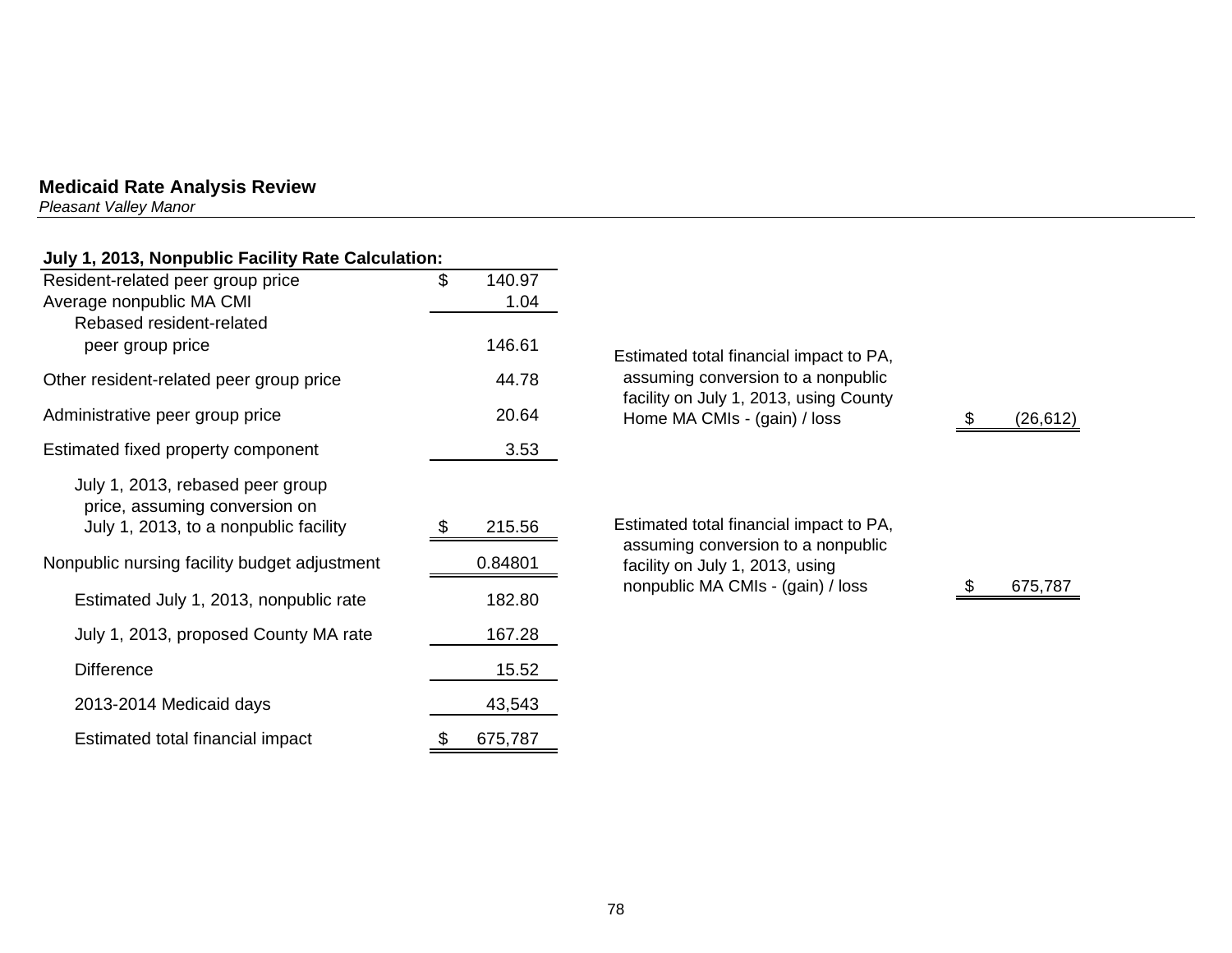**Pocopson Home**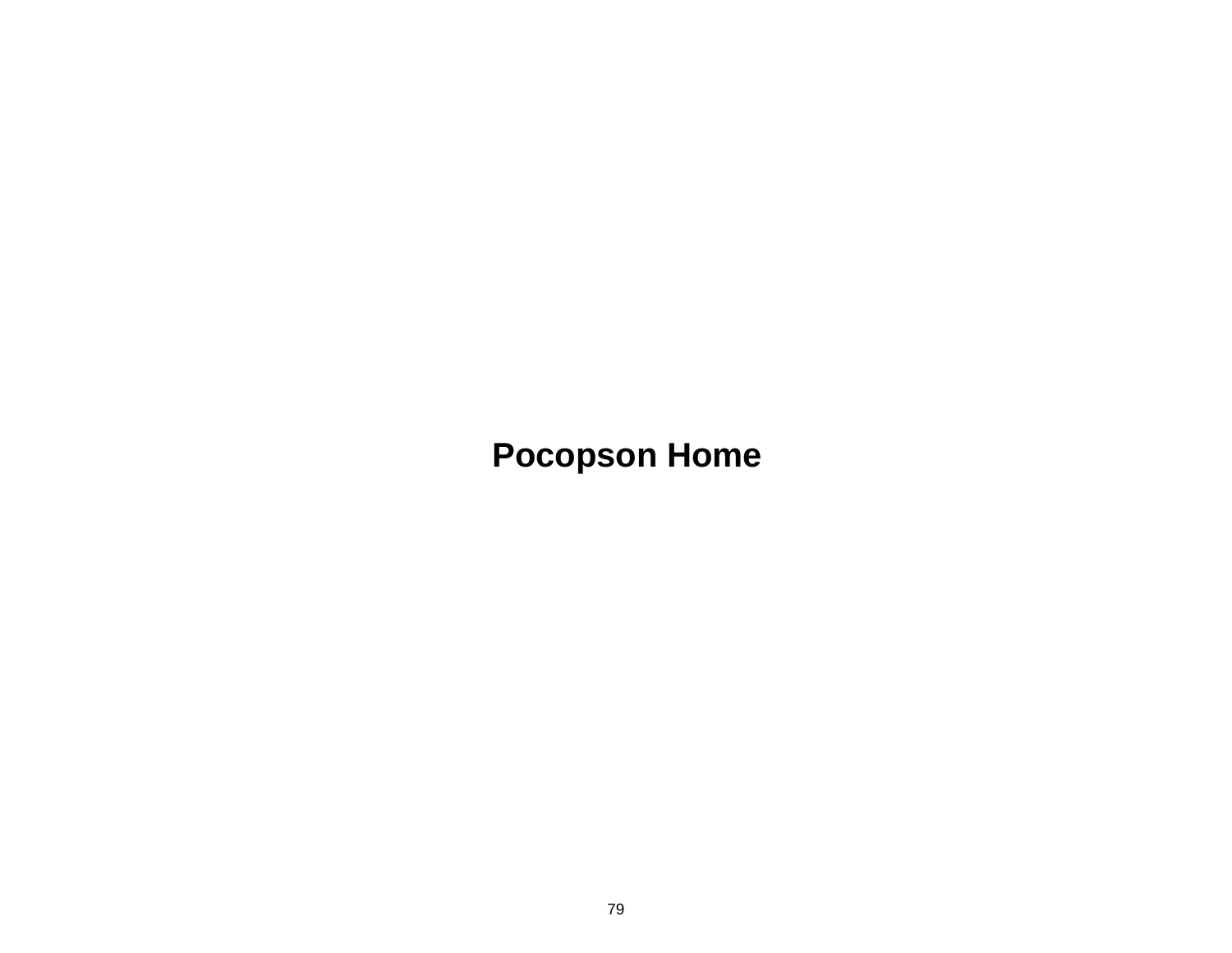*Pocopson Home* 

| July 1, 2013, Nonpublic Facility Rate Calculation: |    |          | October 1, 2013, Nonpublic Facility Rate Calculation:   |     |         |
|----------------------------------------------------|----|----------|---------------------------------------------------------|-----|---------|
| Resident-related peer group price                  | \$ | 191.68   | Resident-related peer group price                       | \$. | 191.68  |
| February 1, 2013, MA CMI                           |    | 0.84     | May 1, 2013, MA CMI                                     |     | 0.85    |
| Rebased resident-related                           |    |          | Adjusted resident-related                               |     |         |
| peer group price                                   |    | 161.01   | peer group price                                        |     | 162.93  |
| Other resident-related peer group price            |    | 57.70    | The sum of the remaining peer group<br>price components |     | 89.27   |
| Administrative peer group price                    |    | 28.11    |                                                         |     |         |
| Estimated fixed property component                 |    | 3.46     |                                                         |     |         |
| July 1, 2013, rebased peer group                   |    |          | October 1, 2013, adjusted peer group                    |     |         |
| price, assuming conversion on                      |    |          | price, assuming conversion on                           |     |         |
| July 1, 2013, to a nonpublic facility              |    | 250.28   | July 1, 2013, to a nonpublic facility                   |     | 252.20  |
| Nonpublic nursing facility budget adjustment       |    | 0.84801  | Nonpublic nursing facility budget adjustment            |     | 0.84801 |
| Estimated July 1, 2013, nonpublic rate             |    | 212.24   | Estimated Oct. 1, 2013, nonpublic rate                  |     | 213.87  |
| July 1, 2013, County MA rate                       |    | 213.87   | July 1, 2013, County MA rate                            |     | 213.87  |
| <b>Difference</b>                                  |    | (1.63)   | <b>Difference</b>                                       |     |         |
| MA days Jul. 1, 2013 - Sept. 30, 2013              |    | 22,087   | MA days Oct. 1, 2013 - Dec. 31, 2013                    |     | 21,171  |
| Estimated quarterly financial impact               |    | (36,002) | Estimated quarterly financial impact                    |     |         |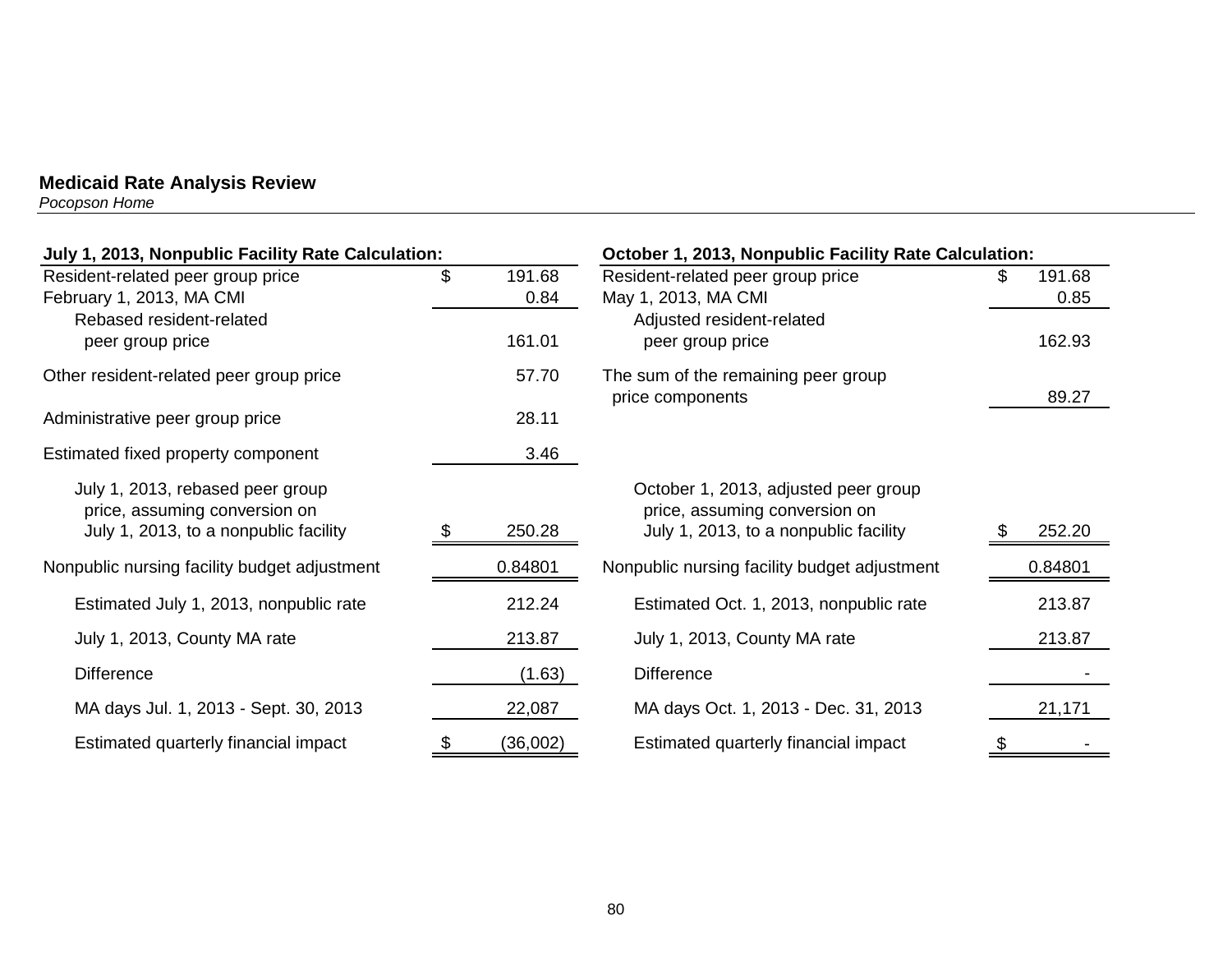*Pocopson Home* 

| January 1, 2014, Nonpublic Facility Rate Calculation:                                                          |                      | April 1, 2014, Nonpublic Facility Rate Calculation:                                                          |                      |  |  |
|----------------------------------------------------------------------------------------------------------------|----------------------|--------------------------------------------------------------------------------------------------------------|----------------------|--|--|
| Resident-related peer group price<br>August 1, 2013, MA CMI<br>Adjusted resident-related                       | 191.68<br>S.<br>0.85 | Resident-related peer group price<br>November 1, 2013, MA CMI<br>Adjusted resident-related                   | \$<br>191.68<br>0.90 |  |  |
| peer group price                                                                                               | 162.93               | peer group price                                                                                             | 172.51               |  |  |
| The sum of the remaining peer group<br>price components                                                        | 89.27                | The sum of the remaining peer group<br>price components                                                      | 89.27                |  |  |
| January 1, 2014, adjusted peer group<br>price, assuming conversion on<br>July 1, 2013, to a nonpublic facility | 252.20               | April 1, 2014, adjusted peer group<br>price, assuming conversion on<br>July 1, 2013, to a nonpublic facility | 261.78               |  |  |
| Nonpublic nursing facility budget adjustment                                                                   | 0.84801              | Nonpublic nursing facility budget adjustment                                                                 | 0.84801              |  |  |
| Estimated Jan. 1, 2014, nonpublic rate                                                                         | 213.87               | Estimated April 1, 2014, nonpublic rate                                                                      | 221.99               |  |  |
| July 1, 2013, County MA rate                                                                                   | 213.87               | July 1, 2013, County MA rate                                                                                 | 213.87               |  |  |
| <b>Difference</b>                                                                                              |                      | <b>Difference</b>                                                                                            | 8.12                 |  |  |
| MA days Jan. 1, 2014 - Mar. 31, 2014                                                                           | 20,750               | MA days Apr. 1, 2014 - Jun. 30, 2014                                                                         | 20,969               |  |  |
| Estimated quarterly financial impact                                                                           |                      | Estimated quarterly financial impact                                                                         | 170,268              |  |  |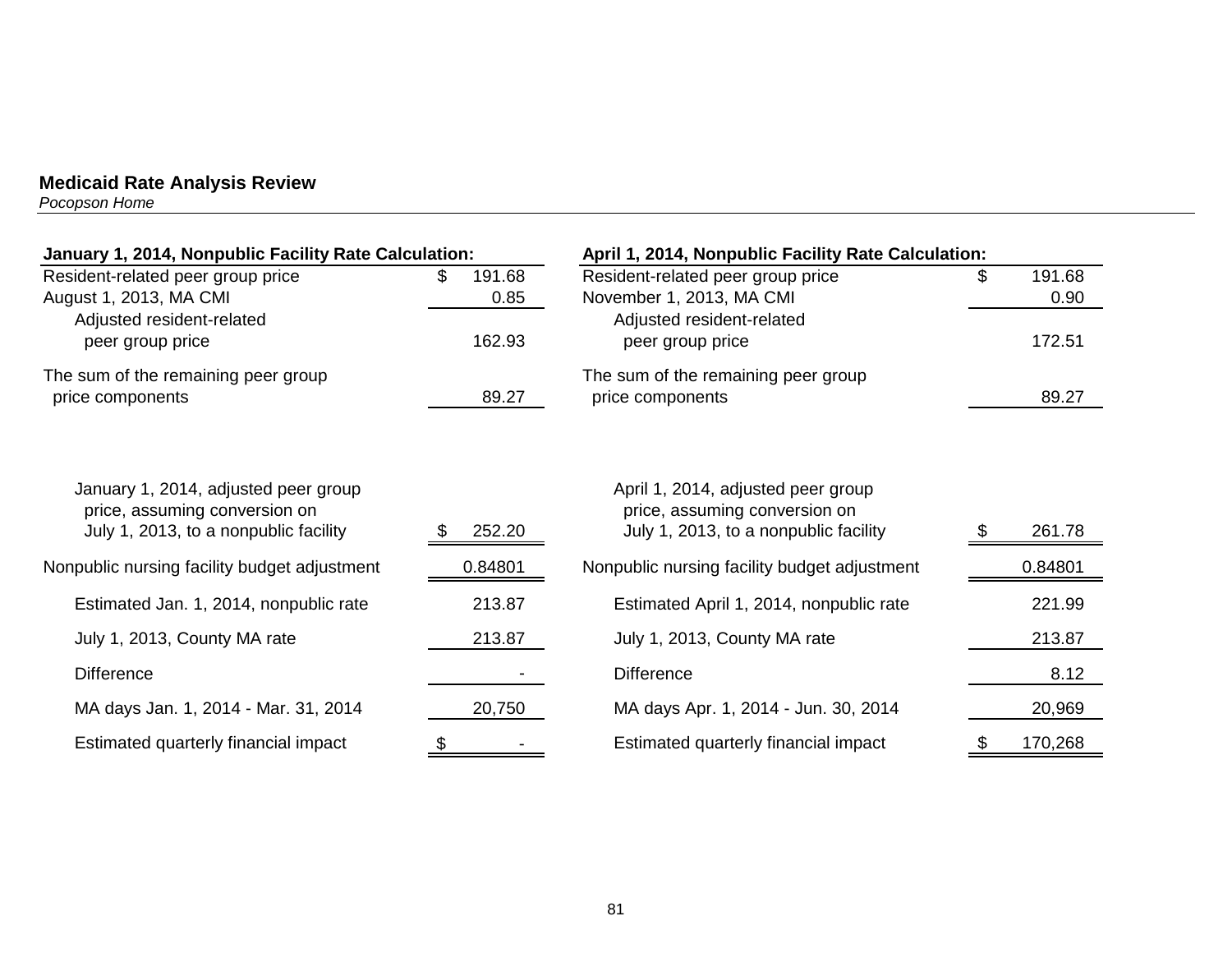*Pocopson Home* 

| July 1, 2013, Nonpublic Facility Rate Calculation:                     |    |         |                                                                              |           |
|------------------------------------------------------------------------|----|---------|------------------------------------------------------------------------------|-----------|
| Resident-related peer group price                                      | \$ | 191.68  |                                                                              |           |
| Average nonpublic MA CMI                                               |    | 1.04    |                                                                              |           |
| Rebased resident-related                                               |    |         |                                                                              |           |
| peer group price                                                       |    | 199.35  | Estimated total financial impact to PA,                                      |           |
| Other resident-related peer group price                                |    | 57.70   | assuming conversion to a nonpublic<br>facility on July 1, 2013, using County |           |
| Administrative peer group price                                        |    | 28.11   | Home MA CMIs - (gain) / loss                                                 | 134,266   |
| Estimated fixed property component                                     |    | 3.46    |                                                                              |           |
| July 1, 2013, rebased peer group                                       |    |         |                                                                              |           |
| price, assuming conversion on<br>July 1, 2013, to a nonpublic facility | S. | 288.62  | Estimated total financial impact to PA,                                      |           |
|                                                                        |    |         | assuming conversion to a nonpublic                                           |           |
| Nonpublic nursing facility budget adjustment                           |    | 0.84801 | facility on July 1, 2013, using                                              |           |
| Estimated July 1, 2013, nonpublic rate                                 |    | 244.75  | nonpublic MA CMIs - (gain) / loss                                            | 2,624,090 |
| July 1, 2013, proposed County MA rate                                  |    | 213.87  |                                                                              |           |
| <b>Difference</b>                                                      |    | 30.88   |                                                                              |           |
| 2013-2014 Medicaid days                                                |    | 84,977  |                                                                              |           |

Estimated total financial impact  $\frac{\$}{2,624,090}$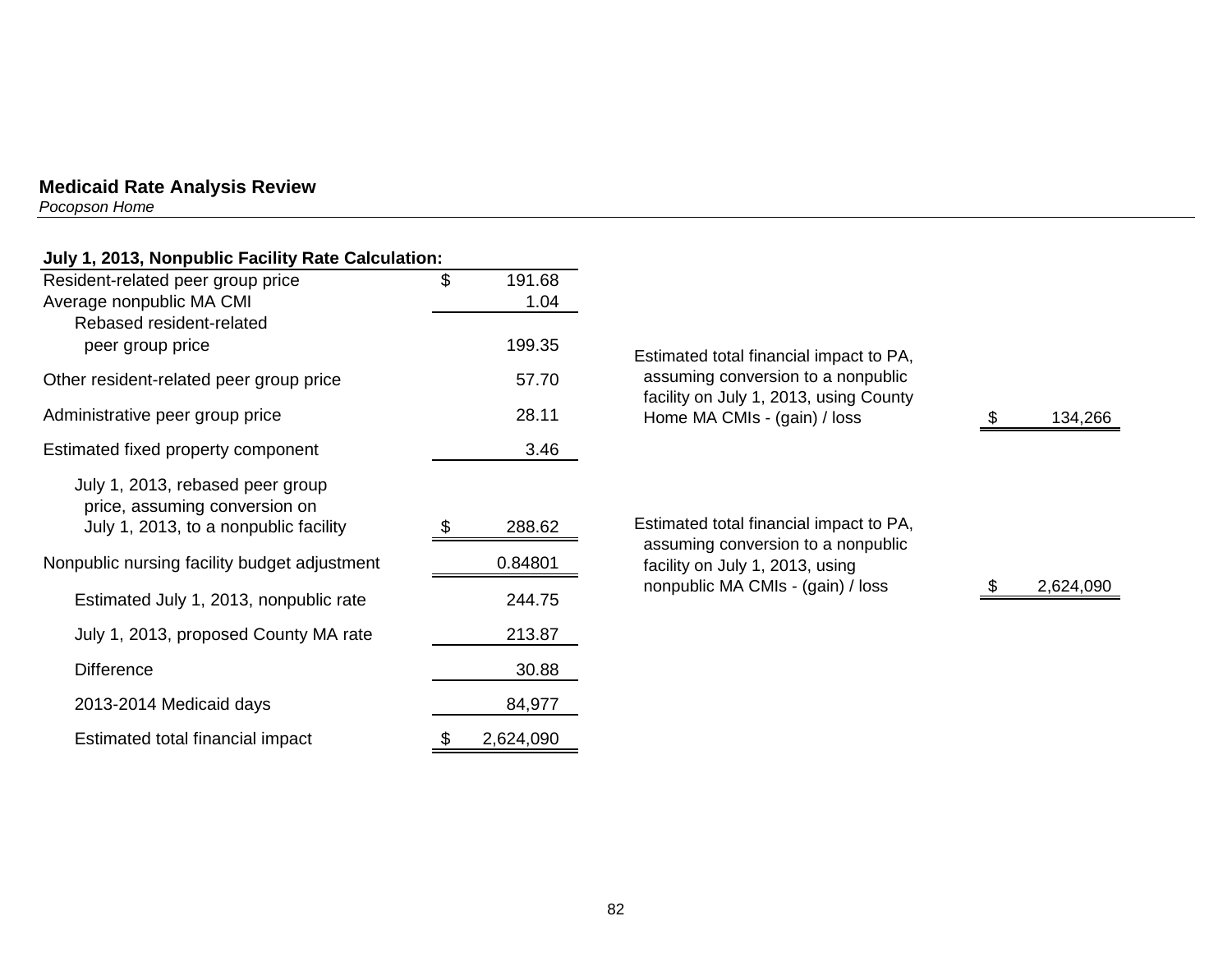**Rouse Warren County Home**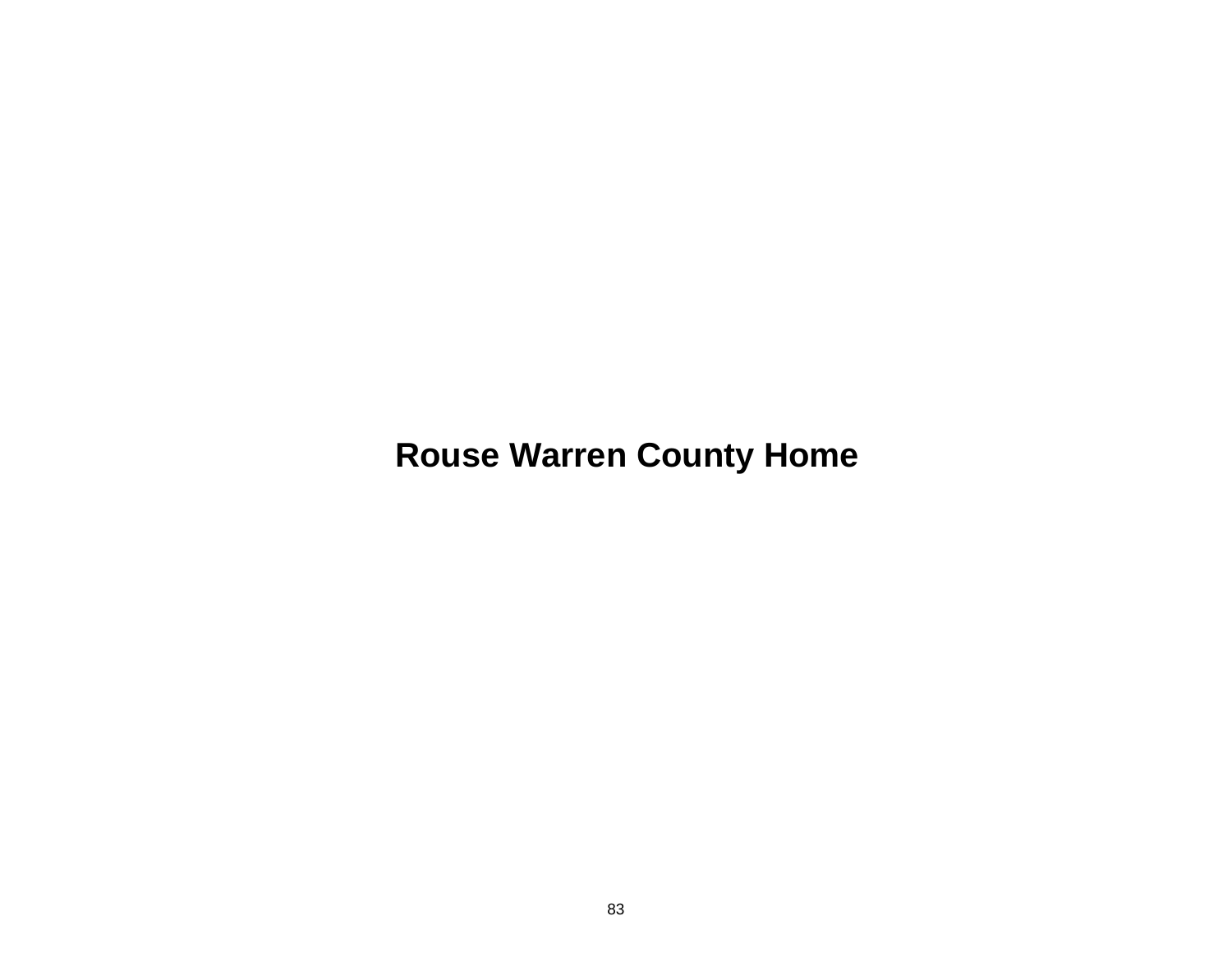*Rouse Warren County Home* 

| July 1, 2013, Nonpublic Facility Rate Calculation:                                                         |      |                | October 1, 2013, Nonpublic Facility Rate Calculation:                                                          |  |                |
|------------------------------------------------------------------------------------------------------------|------|----------------|----------------------------------------------------------------------------------------------------------------|--|----------------|
| Resident-related peer group price<br>February 1, 2013, MA CMI                                              | \$   | 140.97<br>0.88 | Resident-related peer group price<br>May 1, 2013, MA CMI                                                       |  | 140.97<br>0.91 |
| Rebased resident-related<br>peer group price                                                               |      | 124.05         | Adjusted resident-related<br>peer group price                                                                  |  | 128.28         |
| Other resident-related peer group price                                                                    |      | 44.78          | The sum of the remaining peer group<br>price components                                                        |  | 68.89          |
| Administrative peer group price                                                                            |      | 20.64          |                                                                                                                |  |                |
| Estimated fixed property component                                                                         |      | 3.47           |                                                                                                                |  |                |
| July 1, 2013, rebased peer group<br>price, assuming conversion on<br>July 1, 2013, to a nonpublic facility | - 35 | 192.94         | October 1, 2013, adjusted peer group<br>price, assuming conversion on<br>July 1, 2013, to a nonpublic facility |  | 197.17         |
| Nonpublic nursing facility budget adjustment                                                               |      | 0.84801        | Nonpublic nursing facility budget adjustment                                                                   |  | 0.84801        |
| Estimated July 1, 2013, nonpublic rate                                                                     |      | 163.62         | Estimated Oct. 1, 2013, nonpublic rate                                                                         |  | 167.20         |
| July 1, 2013, County MA rate                                                                               |      | 162.70         | July 1, 2013, County MA rate                                                                                   |  | 162.70         |
| <b>Difference</b>                                                                                          |      | 0.92           | <b>Difference</b>                                                                                              |  | 4.50           |
| MA days Jul. 1, 2013 - Sept. 30, 2013                                                                      |      | 10,158         | MA days Oct. 1, 2013 - Dec. 31, 2013                                                                           |  | 10,338         |
| Estimated quarterly financial impact                                                                       |      | 9,345          | Estimated quarterly financial impact                                                                           |  | 46,521         |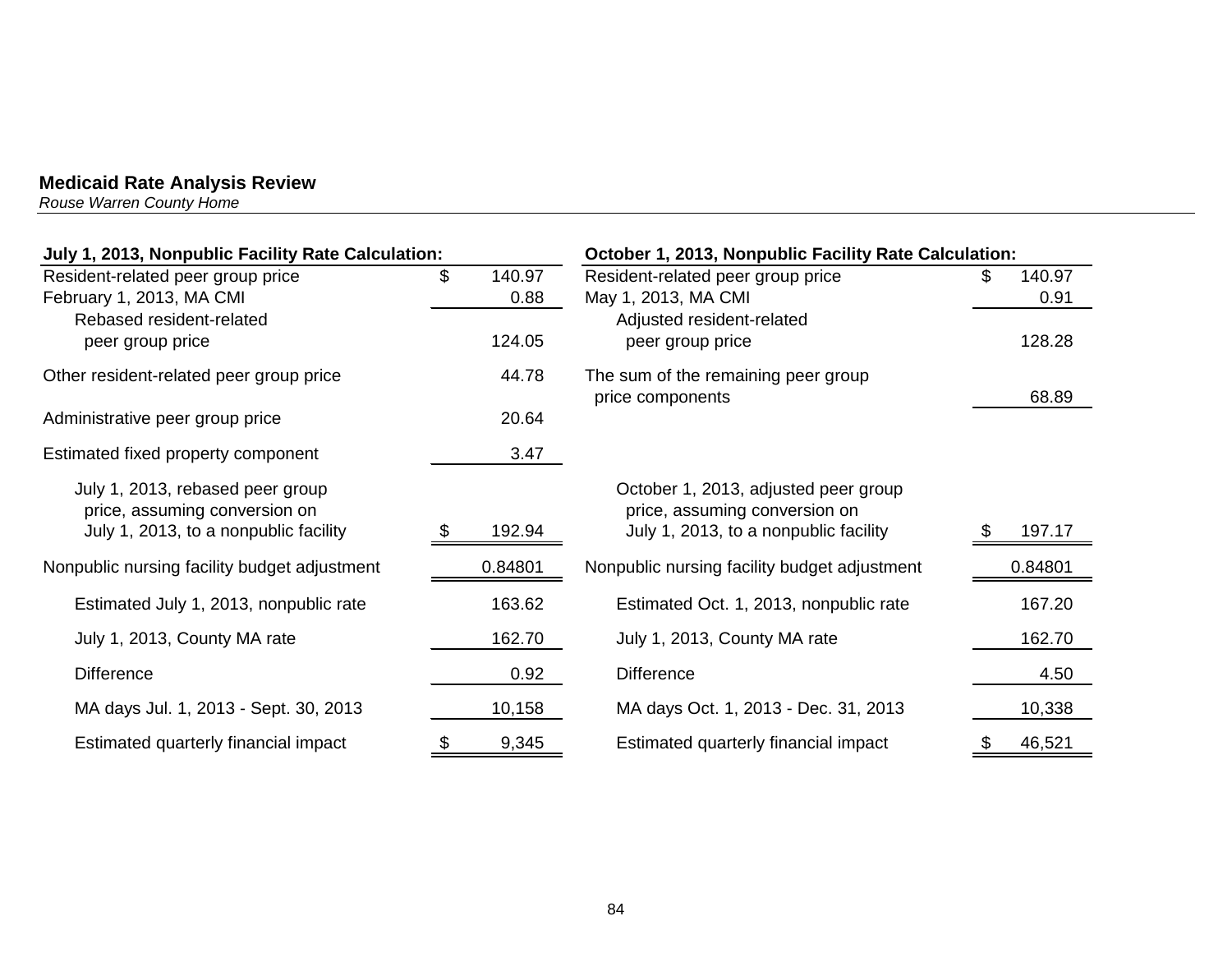*Rouse Warren County Home* 

| January 1, 2014, Nonpublic Facility Rate Calculation:                                                          |                          | April 1, 2014, Nonpublic Facility Rate Calculation:                                                            |                                |  |  |
|----------------------------------------------------------------------------------------------------------------|--------------------------|----------------------------------------------------------------------------------------------------------------|--------------------------------|--|--|
| Resident-related peer group price<br>August 1, 2013, MA CMI<br>Adjusted resident-related<br>peer group price   | 140.97<br>0.92<br>129.69 | Resident-related peer group price<br>November 1, 2013, MA CMI<br>Adjusted resident-related<br>peer group price | \$<br>140.97<br>0.93<br>131.10 |  |  |
| The sum of the remaining peer group<br>price components                                                        | 68.89                    | The sum of the remaining peer group<br>price components                                                        | 68.89                          |  |  |
| January 1, 2014, adjusted peer group<br>price, assuming conversion on<br>July 1, 2013, to a nonpublic facility | 198.58<br>- 22           | April 1, 2014, adjusted peer group<br>price, assuming conversion on<br>July 1, 2013, to a nonpublic facility   | 199.99                         |  |  |
| Nonpublic nursing facility budget adjustment                                                                   | 0.84801                  | Nonpublic nursing facility budget adjustment                                                                   | 0.84801                        |  |  |
| Estimated Jan. 1, 2014, nonpublic rate                                                                         | 168.40                   | Estimated April 1, 2014, nonpublic rate                                                                        | 169.60                         |  |  |
| July 1, 2013, County MA rate                                                                                   | 162.70                   | July 1, 2013, County MA rate                                                                                   | 162.70                         |  |  |
| <b>Difference</b>                                                                                              | 5.70                     | <b>Difference</b>                                                                                              | 6.90                           |  |  |
| MA days Jan. 1, 2014 - Mar. 31, 2014                                                                           | 10,279                   | MA days Apr. 1, 2014 - Jun. 30, 2014                                                                           | 10,585                         |  |  |
| Estimated quarterly financial impact                                                                           | 58,590                   | Estimated quarterly financial impact                                                                           | 73,037                         |  |  |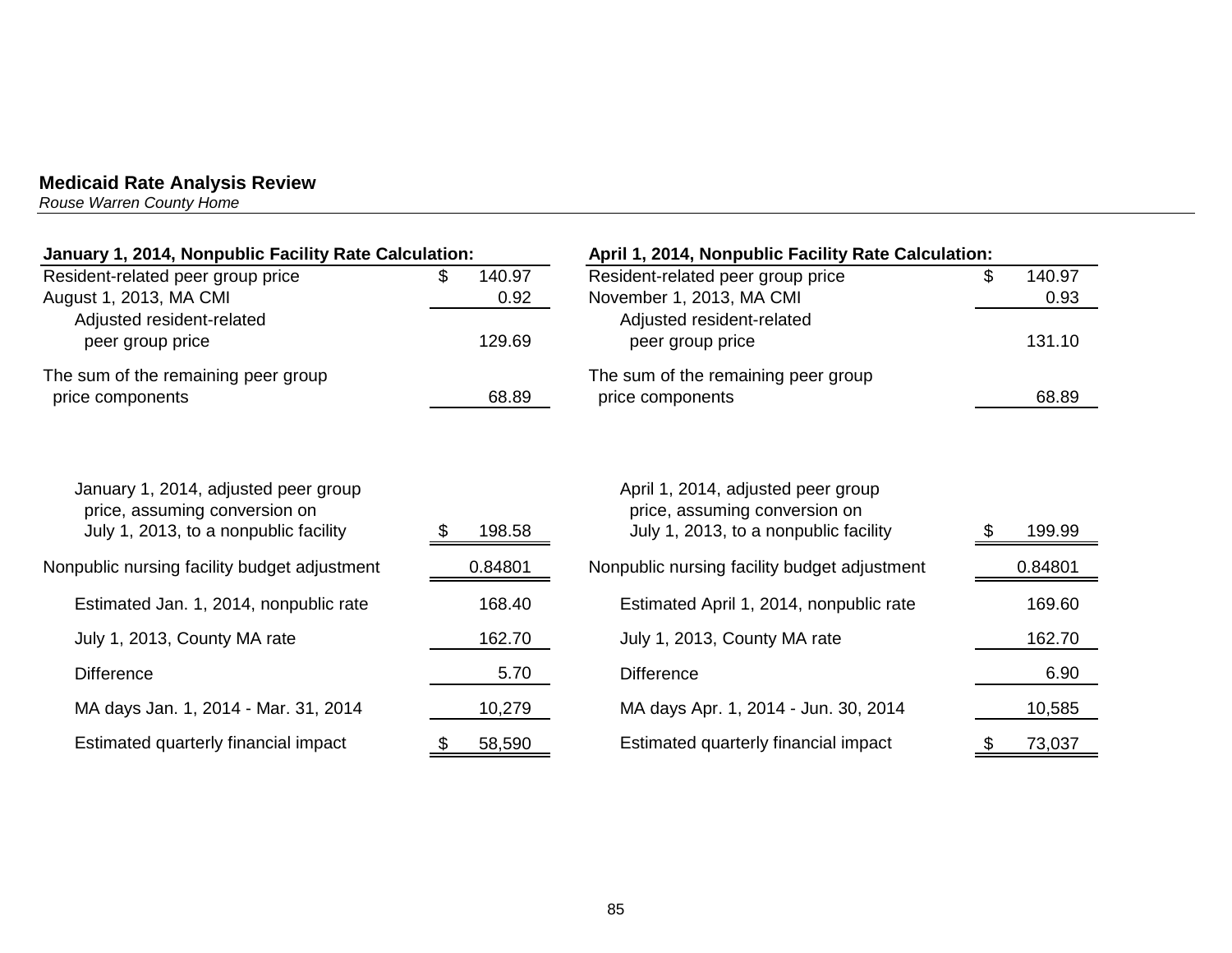*Rouse Warren County Home* 

# **July 1, 2013, Nonpublic Facility Rate Calculation:**

| Resident-related peer group price                                 | \$<br>140.97  |                                             |
|-------------------------------------------------------------------|---------------|---------------------------------------------|
| Average nonpublic MA CMI<br>Rebased resident-related              | 1.04          |                                             |
| peer group price                                                  | 146.61        | <b>Estimated total finan</b>                |
| Other resident-related peer group price                           | 44.78         | assuming conversio                          |
| Administrative peer group price                                   | 20.64         | facility on July 1, 20<br>Home MA CMIs - (g |
| Estimated fixed property component                                | 3.47          |                                             |
| July 1, 2013, rebased peer group<br>price, assuming conversion on |               |                                             |
| July 1, 2013, to a nonpublic facility                             | 215.50<br>S   | Estimated total finan<br>assuming conversid |
| Nonpublic nursing facility budget adjustment                      | 0.84801       | facility on July 1, 20                      |
| Estimated July 1, 2013, nonpublic rate                            | 182.75        | nonpublic MA CMIs                           |
| July 1, 2013, proposed County MA rate                             | 162.70        |                                             |
| <b>Difference</b>                                                 | 20.05         |                                             |
| 2013-2014 Medicaid days                                           | 41,360        |                                             |
| Estimated total financial impact                                  | \$<br>829,268 |                                             |

|   | Estimated total financial impact to PA,<br>assuming conversion to a nonpublic<br>facility on July 1, 2013, using County<br>Home MA CMIs - (gain) / loss |  | 187,493 |
|---|---------------------------------------------------------------------------------------------------------------------------------------------------------|--|---------|
|   |                                                                                                                                                         |  |         |
| — | Estimated total financial impact to PA,<br>assuming conversion to a nonpublic<br>facility on July 1, 2013, using                                        |  |         |
|   | nonpublic MA CMIs - (gain) / loss                                                                                                                       |  | 829,268 |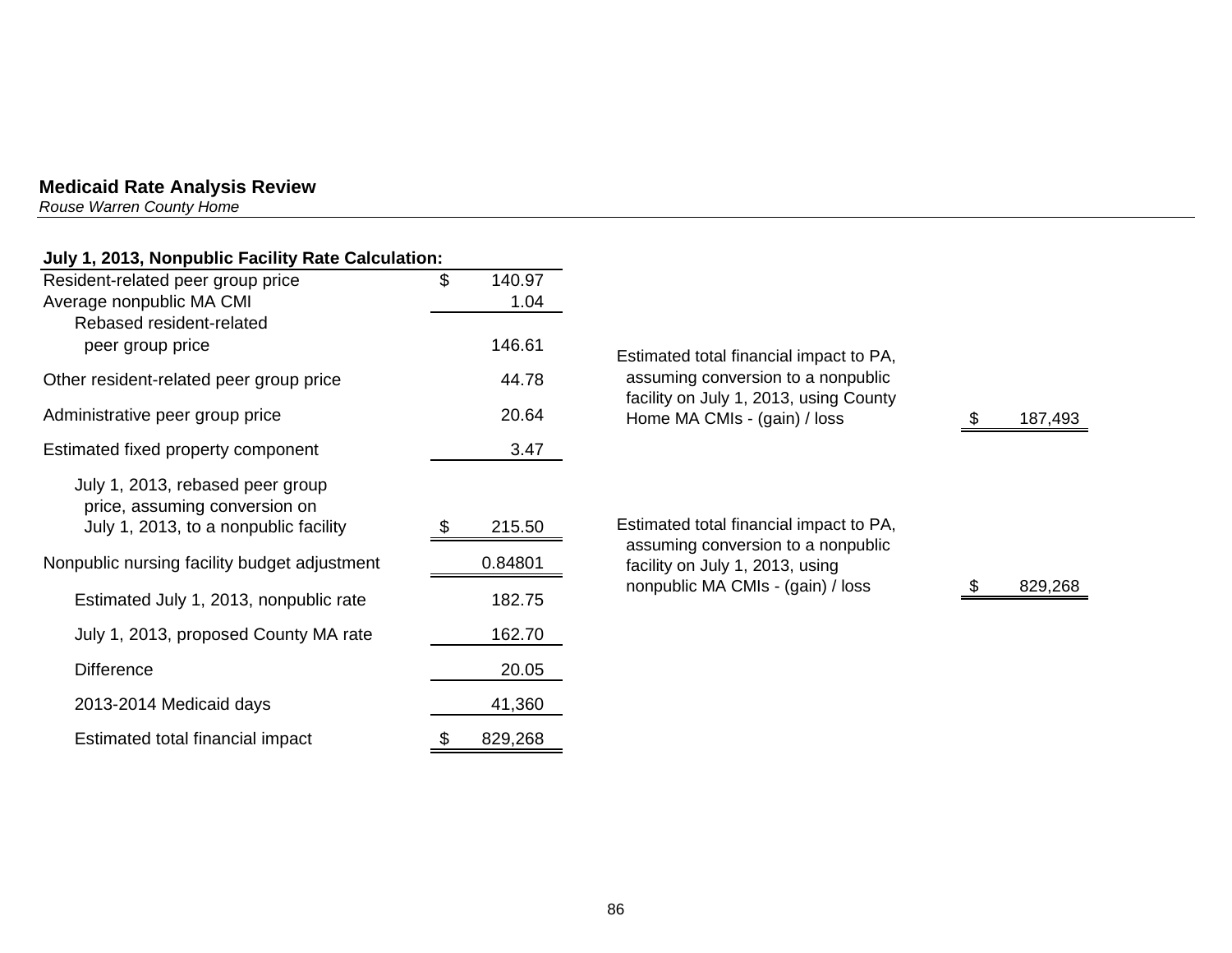**Susque View Home**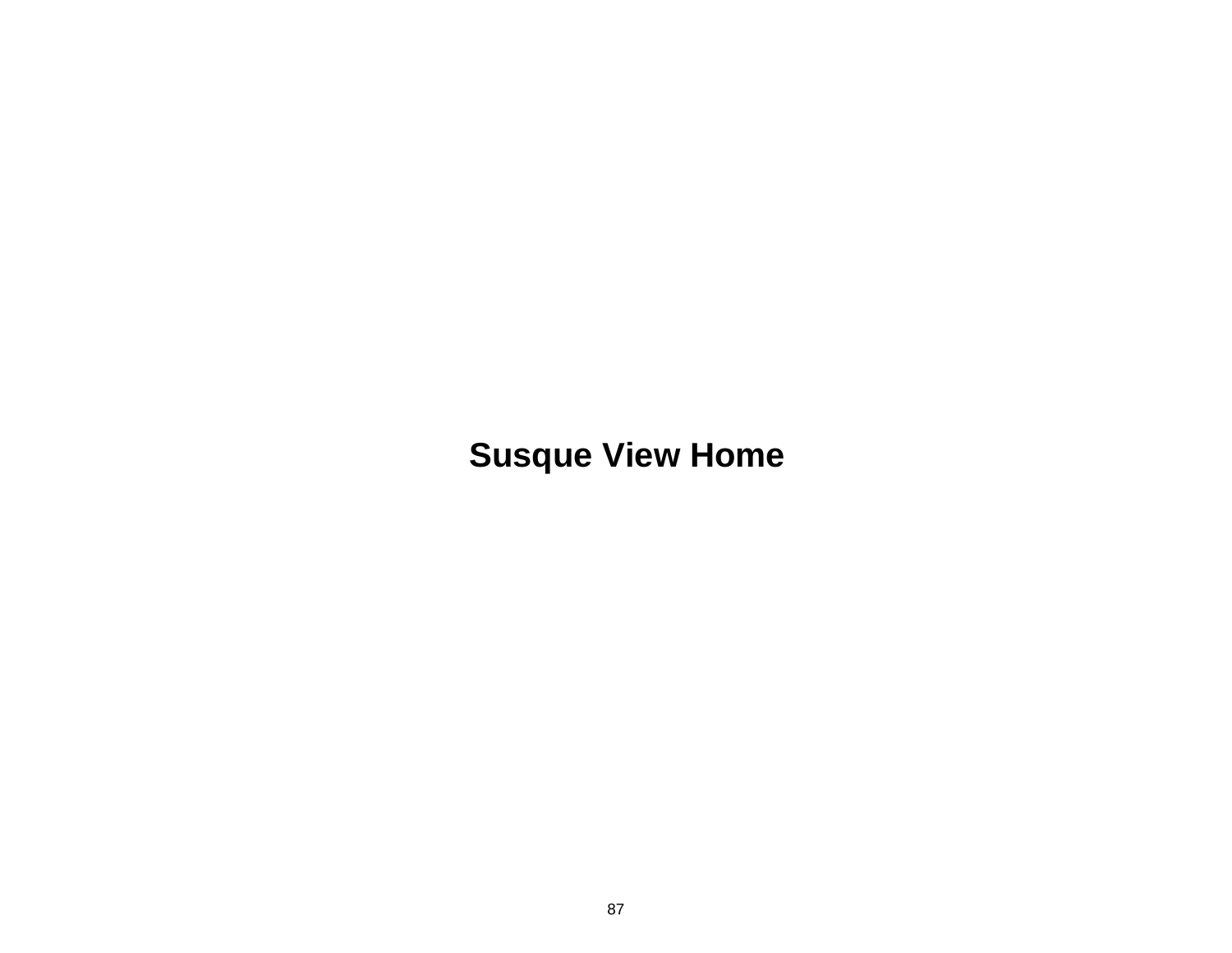*Susque View Home* 

| July 1, 2013, Nonpublic Facility Rate Calculation:                                                         |                      | October 1, 2013, Nonpublic Facility Rate Calculation:                                                          |                      |  |  |  |
|------------------------------------------------------------------------------------------------------------|----------------------|----------------------------------------------------------------------------------------------------------------|----------------------|--|--|--|
| Resident-related peer group price<br>February 1, 2013, MA CMI                                              | \$<br>140.97<br>0.93 | Resident-related peer group price<br>May 1, 2013, MA CMI                                                       | 140.97<br>£.<br>0.89 |  |  |  |
| Rebased resident-related<br>peer group price                                                               | 131.10               | Adjusted resident-related<br>peer group price                                                                  | 125.46               |  |  |  |
| Other resident-related peer group price                                                                    | 44.78                | The sum of the remaining peer group<br>price components                                                        | 69.00                |  |  |  |
| Administrative peer group price                                                                            | 20.64                |                                                                                                                |                      |  |  |  |
| Estimated fixed property component                                                                         | 3.58                 |                                                                                                                |                      |  |  |  |
| July 1, 2013, rebased peer group<br>price, assuming conversion on<br>July 1, 2013, to a nonpublic facility | 200.10<br>- 95       | October 1, 2013, adjusted peer group<br>price, assuming conversion on<br>July 1, 2013, to a nonpublic facility | 194.46               |  |  |  |
| Nonpublic nursing facility budget adjustment                                                               | 0.84801              | Nonpublic nursing facility budget adjustment                                                                   | 0.84801              |  |  |  |
| Estimated July 1, 2013, nonpublic rate                                                                     | 169.69               | Estimated Oct. 1, 2013, nonpublic rate                                                                         | 164.91               |  |  |  |
| July 1, 2013, County MA rate                                                                               | 170.67               | July 1, 2013, County MA rate                                                                                   | 170.67               |  |  |  |
| <b>Difference</b>                                                                                          | (0.98)               | <b>Difference</b>                                                                                              | (5.76)               |  |  |  |
| MA days Jul. 1, 2013 - Sept. 30, 2013                                                                      | 10,264               | MA days Oct. 1, 2013 - Dec. 31, 2013                                                                           | 10,219               |  |  |  |
| Estimated quarterly financial impact                                                                       | (10,059)             | Estimated quarterly financial impact                                                                           | (58, 861)            |  |  |  |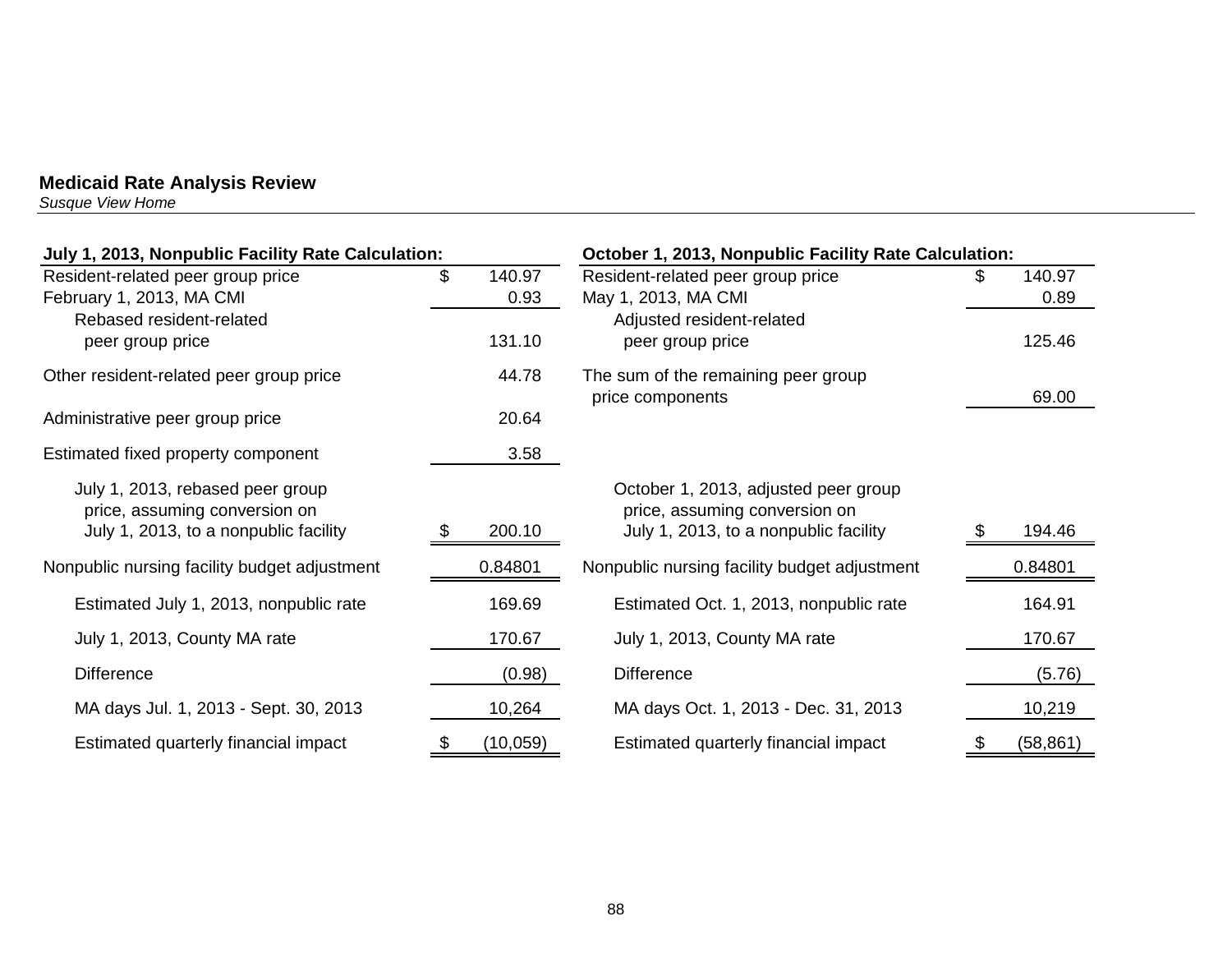*Susque View Home* 

| January 1, 2014, Nonpublic Facility Rate Calculation:                                                          |    | April 1, 2014, Nonpublic Facility Rate Calculation: |                                                                                                              |    |                |
|----------------------------------------------------------------------------------------------------------------|----|-----------------------------------------------------|--------------------------------------------------------------------------------------------------------------|----|----------------|
| Resident-related peer group price<br>August 1, 2013, MA CMI                                                    | S. | 140.97<br>0.92                                      | Resident-related peer group price<br>November 1, 2013, MA CMI                                                | \$ | 140.97<br>0.90 |
| Adjusted resident-related<br>peer group price                                                                  |    | 129.69                                              | Adjusted resident-related<br>peer group price                                                                |    | 126.87         |
| The sum of the remaining peer group<br>price components                                                        |    | 69.00                                               | The sum of the remaining peer group<br>price components                                                      |    | 69.00          |
| January 1, 2014, adjusted peer group<br>price, assuming conversion on<br>July 1, 2013, to a nonpublic facility |    | 198.69                                              | April 1, 2014, adjusted peer group<br>price, assuming conversion on<br>July 1, 2013, to a nonpublic facility |    | 195.87         |
| Nonpublic nursing facility budget adjustment                                                                   |    | 0.84801                                             | Nonpublic nursing facility budget adjustment                                                                 |    | 0.84801        |
| Estimated Jan. 1, 2014, nonpublic rate                                                                         |    | 168.49                                              | Estimated April 1, 2014, nonpublic rate                                                                      |    | 166.10         |
| July 1, 2013, County MA rate                                                                                   |    | 170.67                                              | July 1, 2013, County MA rate                                                                                 |    | 170.67         |
| <b>Difference</b>                                                                                              |    | (2.18)                                              | <b>Difference</b>                                                                                            |    | (4.57)         |
| MA days Jan. 1, 2014 - Mar. 31, 2014                                                                           |    | 9,930                                               | MA days Apr. 1, 2014 - Jun. 30, 2014                                                                         |    | 9,560          |
| Estimated quarterly financial impact                                                                           | \$ | (21, 647)                                           | Estimated quarterly financial impact                                                                         | \$ | (43, 689)      |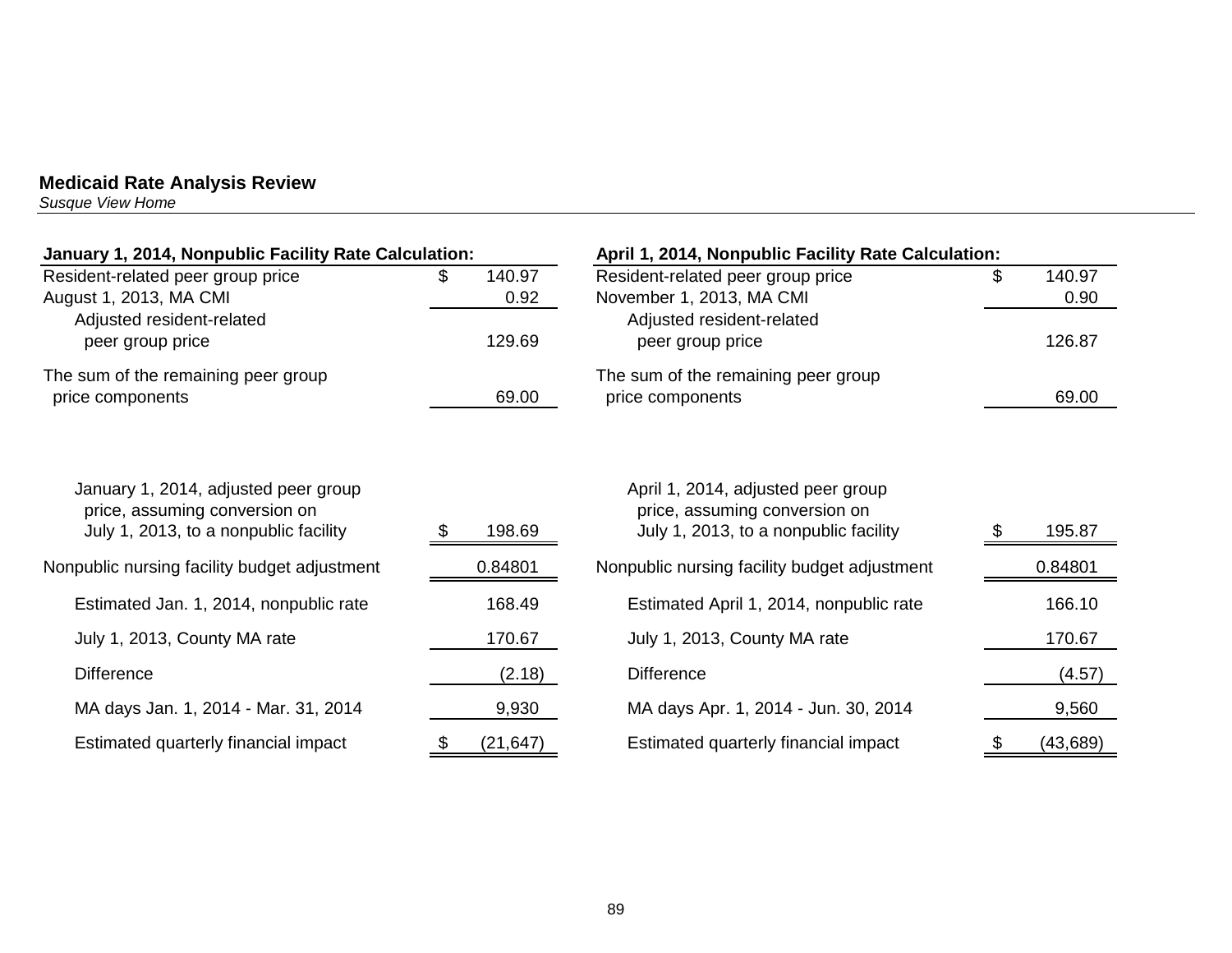*Susque View Home* 

| July 1, 2013, Nonpublic Facility Rate Calculation:                                                         |               |                                                                               |            |
|------------------------------------------------------------------------------------------------------------|---------------|-------------------------------------------------------------------------------|------------|
| Resident-related peer group price                                                                          | \$<br>140.97  |                                                                               |            |
| Average nonpublic MA CMI                                                                                   | 1.04          |                                                                               |            |
| Rebased resident-related                                                                                   |               |                                                                               |            |
| peer group price                                                                                           | 146.61        | Estimated total financial impact to PA,                                       |            |
| Other resident-related peer group price                                                                    | 44.78         | assuming conversion to a nonpublic<br>facility on July 1, 2013, using County  |            |
| Administrative peer group price                                                                            | 20.64         | Home MA CMIs - (gain) / loss                                                  | (134, 256) |
| Estimated fixed property component                                                                         | 3.58          |                                                                               |            |
| July 1, 2013, rebased peer group<br>price, assuming conversion on<br>July 1, 2013, to a nonpublic facility | 215.61        | Estimated total financial impact to PA,<br>assuming conversion to a nonpublic |            |
| Nonpublic nursing facility budget adjustment                                                               | 0.84801       | facility on July 1, 2013, using                                               |            |
| Estimated July 1, 2013, nonpublic rate                                                                     | 182.84        | nonpublic MA CMIs - (gain) / loss                                             | 486,471    |
| July 1, 2013, proposed County MA rate                                                                      | 170.67        |                                                                               |            |
| <b>Difference</b>                                                                                          | 12.17         |                                                                               |            |
| 2013-2014 Medicaid days                                                                                    | 39,973        |                                                                               |            |
| Estimated total financial impact                                                                           | \$<br>486,471 |                                                                               |            |

90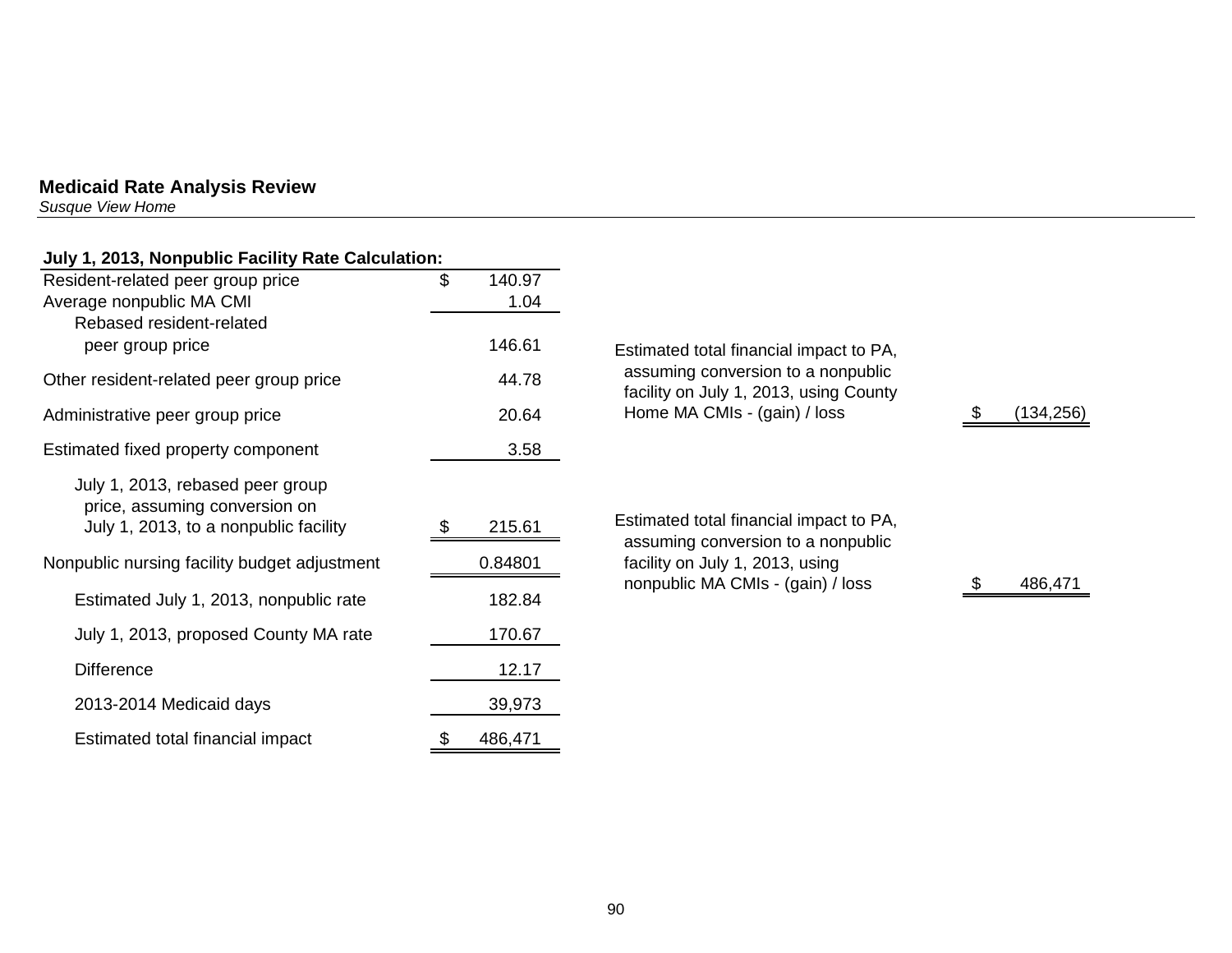**Washington County Health Center**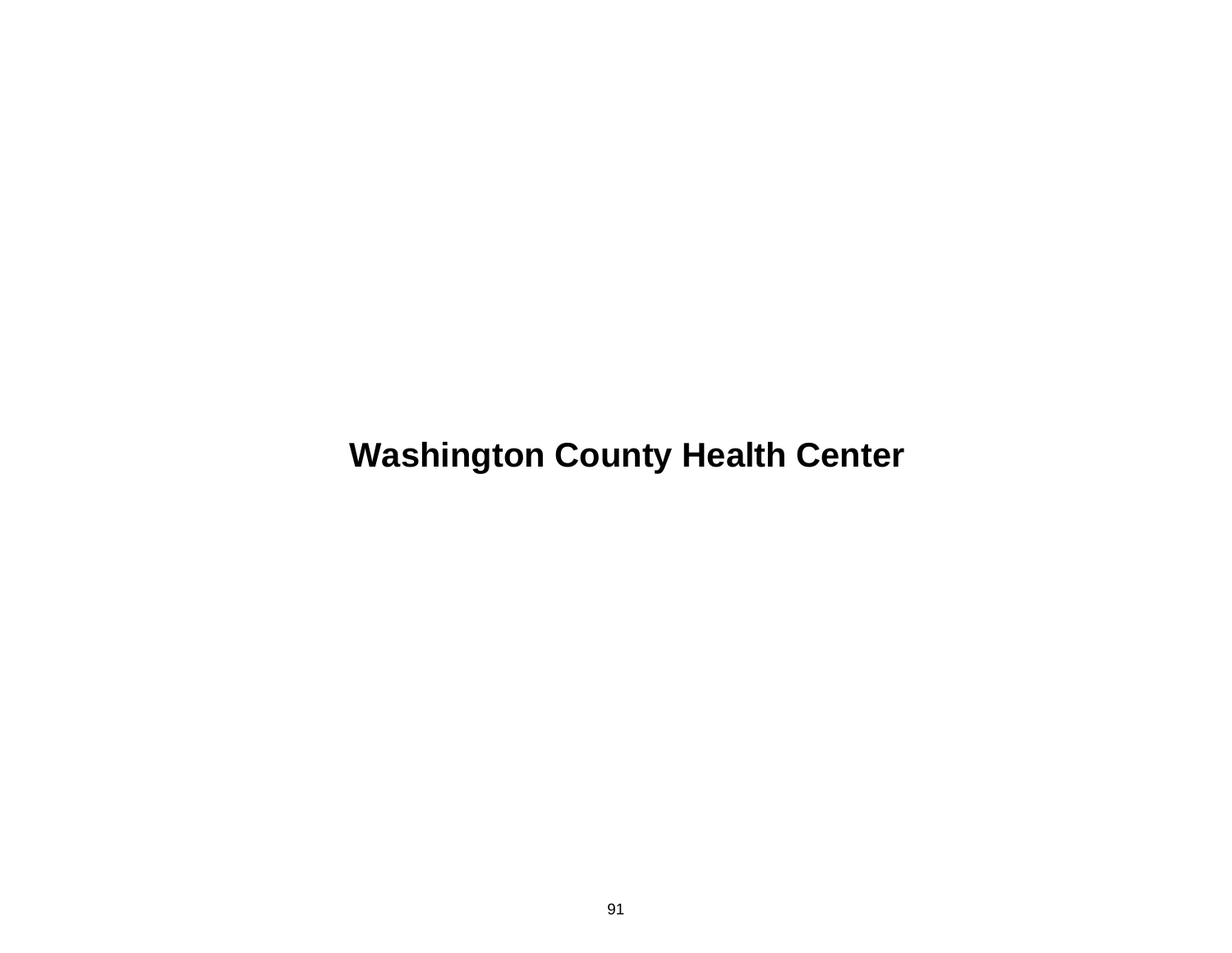*Washington County Health Center* 

| July 1, 2013, Nonpublic Facility Rate Calculation: |                 | October 1, 2013, Nonpublic Facility Rate Calculation:   |               |
|----------------------------------------------------|-----------------|---------------------------------------------------------|---------------|
| Resident-related peer group price                  | \$<br>191.68    | Resident-related peer group price                       | 191.68        |
| February 1, 2013, MA CMI                           | 0.88            | May 1, 2013, MA CMI                                     | 0.93          |
| Rebased resident-related                           |                 | Adjusted resident-related                               |               |
| peer group price                                   | 168.68          | peer group price                                        | 178.26        |
| Other resident-related peer group price            | 57.70           | The sum of the remaining peer group<br>price components | 89.48         |
| Administrative peer group price                    | 28.11           |                                                         |               |
| Estimated fixed property component                 | 3.67            |                                                         |               |
| July 1, 2013, rebased peer group                   |                 | October 1, 2013, adjusted peer group                    |               |
| price, assuming conversion on                      |                 | price, assuming conversion on                           |               |
| July 1, 2013, to a nonpublic facility              | 258.16          | July 1, 2013, to a nonpublic facility                   | 267.74        |
| Nonpublic nursing facility budget adjustment       | 0.84801         | Nonpublic nursing facility budget adjustment            | 0.84801       |
| Estimated July 1, 2013, nonpublic rate             | 218.92          | Estimated Oct. 1, 2013, nonpublic rate                  | 227.05        |
| July 1, 2013, County MA rate                       | 220.62          | July 1, 2013, County MA rate                            | 220.62        |
| <b>Difference</b>                                  | (1.70)          | <b>Difference</b>                                       | 6.43          |
| MA days Jul. 1, 2013 - Sept. 30, 2013              | 18,888          | MA days Oct. 1, 2013 - Dec. 31, 2013                    | 18,199        |
| Estimated quarterly financial impact               | \$<br>(32, 110) | Estimated quarterly financial impact                    | \$<br>117,020 |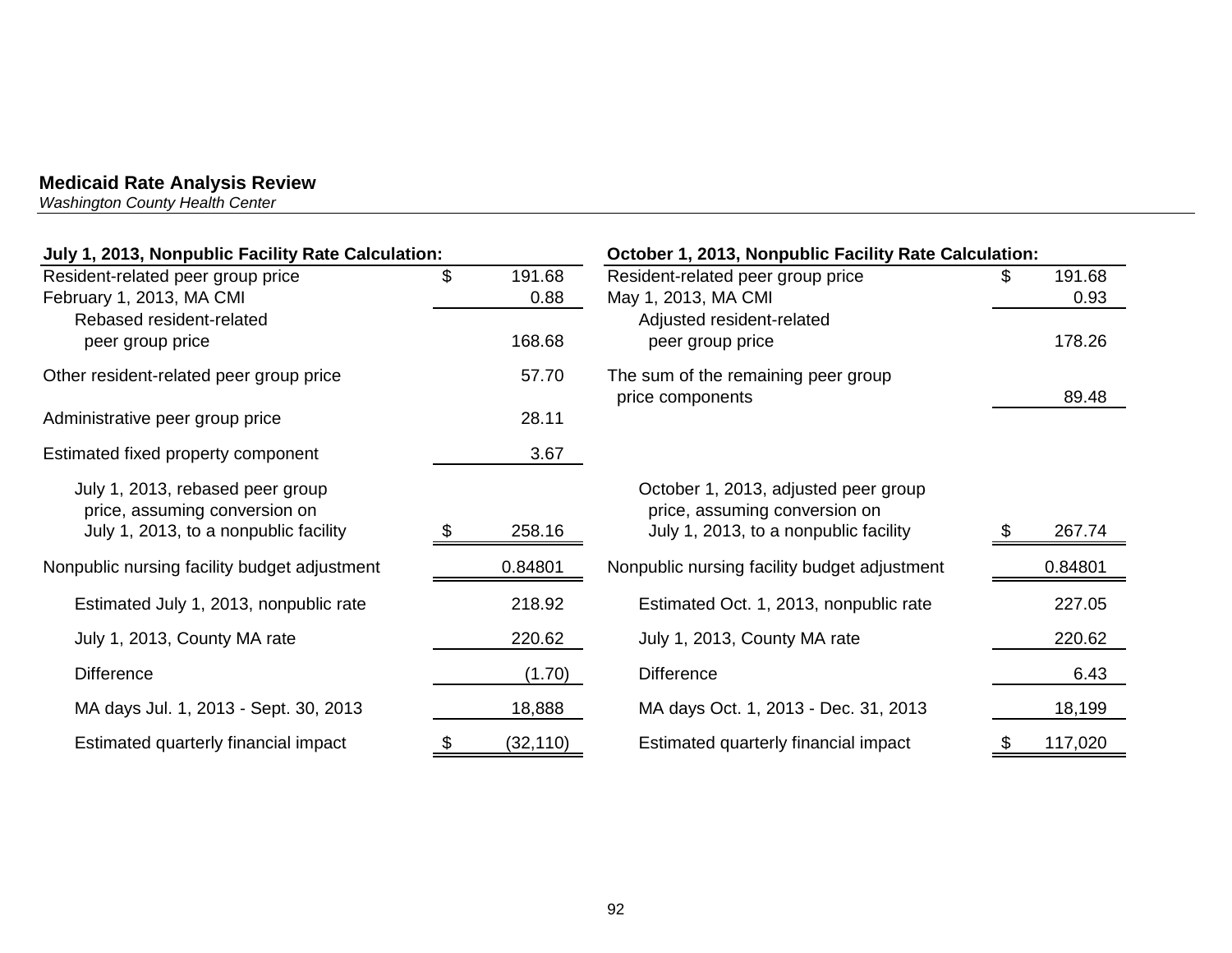*Washington County Health Center* 

| January 1, 2014, Nonpublic Facility Rate Calculation:                                                          |  |                | April 1, 2014, Nonpublic Facility Rate Calculation:                                                          |  |                |  |
|----------------------------------------------------------------------------------------------------------------|--|----------------|--------------------------------------------------------------------------------------------------------------|--|----------------|--|
| Resident-related peer group price<br>August 1, 2013, MA CMI                                                    |  | 191.68<br>0.88 | Resident-related peer group price<br>November 1, 2013, MA CMI                                                |  | 191.68<br>0.91 |  |
| Adjusted resident-related<br>peer group price                                                                  |  | 168.68         | Adjusted resident-related<br>peer group price                                                                |  | 174.43         |  |
| The sum of the remaining peer group<br>price components                                                        |  | 89.48          | The sum of the remaining peer group<br>price components                                                      |  | 89.48          |  |
| January 1, 2014, adjusted peer group<br>price, assuming conversion on<br>July 1, 2013, to a nonpublic facility |  | 258.16         | April 1, 2014, adjusted peer group<br>price, assuming conversion on<br>July 1, 2013, to a nonpublic facility |  | 263.91         |  |
| Nonpublic nursing facility budget adjustment                                                                   |  | 0.84801        | Nonpublic nursing facility budget adjustment                                                                 |  | 0.84801        |  |
| Estimated Jan. 1, 2014, nonpublic rate                                                                         |  | 218.92         | Estimated April 1, 2014, nonpublic rate                                                                      |  | 223.80         |  |
| July 1, 2013, County MA rate                                                                                   |  | 220.62         | July 1, 2013, County MA rate                                                                                 |  | 220.62         |  |
| <b>Difference</b>                                                                                              |  | (1.70)         | <b>Difference</b>                                                                                            |  | 3.18           |  |
| MA days Jan. 1, 2014 - Mar. 31, 2014                                                                           |  | 17,323         | MA days Apr. 1, 2014 - Jun. 30, 2014                                                                         |  | 18,595         |  |
| Estimated quarterly financial impact                                                                           |  | (29, 449)      | Estimated quarterly financial impact                                                                         |  | 59,132         |  |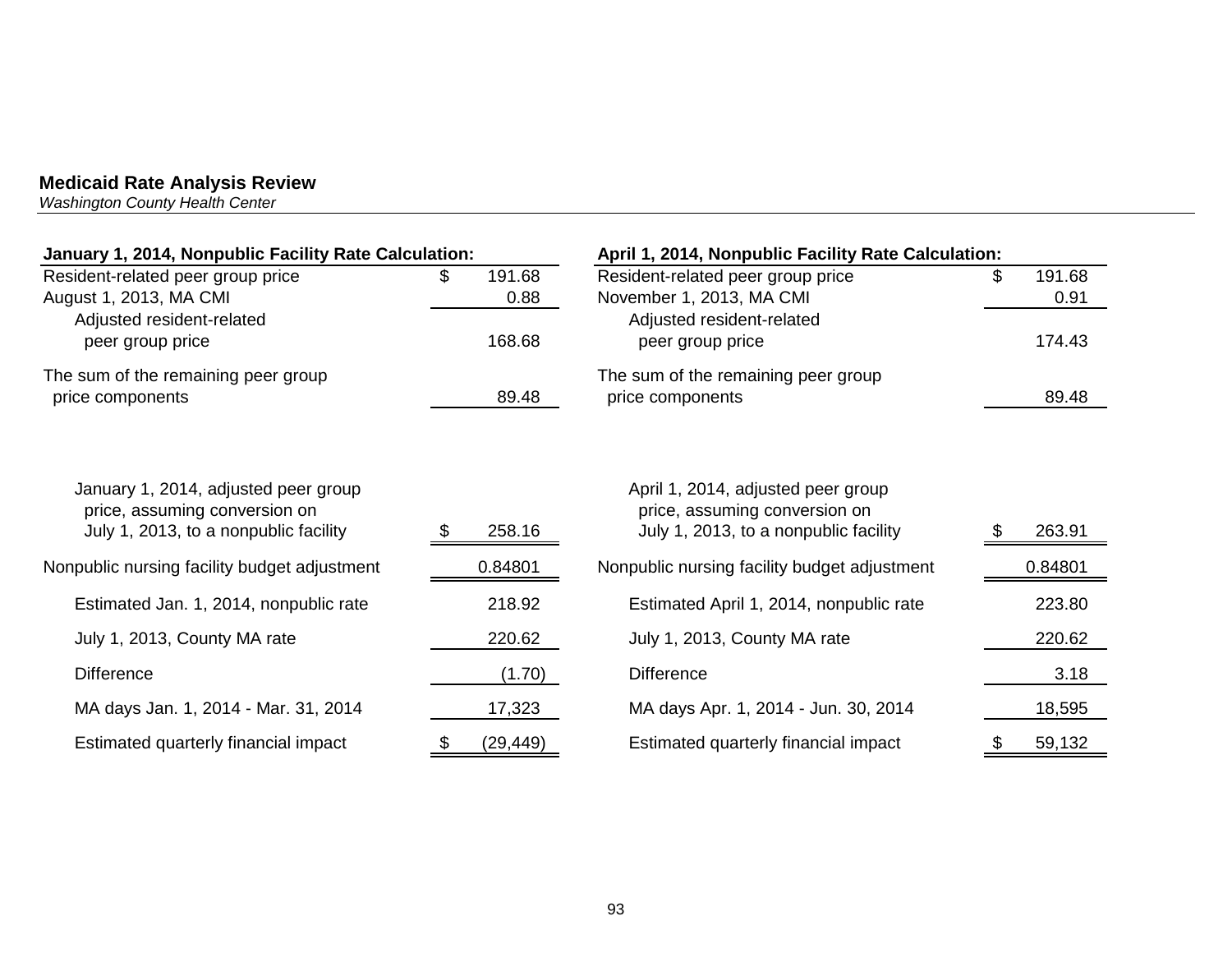*Washington County Health Center* 

## **July 1, 2013, Nonpublic Facility Rate Calculation:**

| Resident-related peer group price                                                                          | \$<br>191.68 |                                                                              |           |
|------------------------------------------------------------------------------------------------------------|--------------|------------------------------------------------------------------------------|-----------|
| Average nonpublic MA CMI                                                                                   | 1.04         |                                                                              |           |
| Rebased resident-related                                                                                   |              |                                                                              |           |
| peer group price                                                                                           | 199.35       | Estimated total financial impact to PA,                                      |           |
| Other resident-related peer group price                                                                    | 57.70        | assuming conversion to a nonpublic<br>facility on July 1, 2013, using County |           |
| Administrative peer group price                                                                            | 28.11        | Home MA CMIs - (gain) / loss                                                 | 114,593   |
| Estimated fixed property component                                                                         | 3.67         |                                                                              |           |
| July 1, 2013, rebased peer group<br>price, assuming conversion on<br>July 1, 2013, to a nonpublic facility | 288.83       | Estimated total financial impact to PA,                                      |           |
| Nonpublic nursing facility budget adjustment                                                               | 0.84801      | assuming conversion to a nonpublic<br>facility on July 1, 2013, using        |           |
| Estimated July 1, 2013, nonpublic rate                                                                     | 244.93       | nonpublic MA CMIs - (gain) / loss                                            | 1,774,752 |
| July 1, 2013, proposed County MA rate                                                                      | 220.62       |                                                                              |           |
| <b>Difference</b>                                                                                          | 24.31        |                                                                              |           |
| 2013-2014 Medicaid days                                                                                    | 73,005.00    |                                                                              |           |
|                                                                                                            |              |                                                                              |           |

Estimated total financial impact  $\frac{\$}{1,774,752}$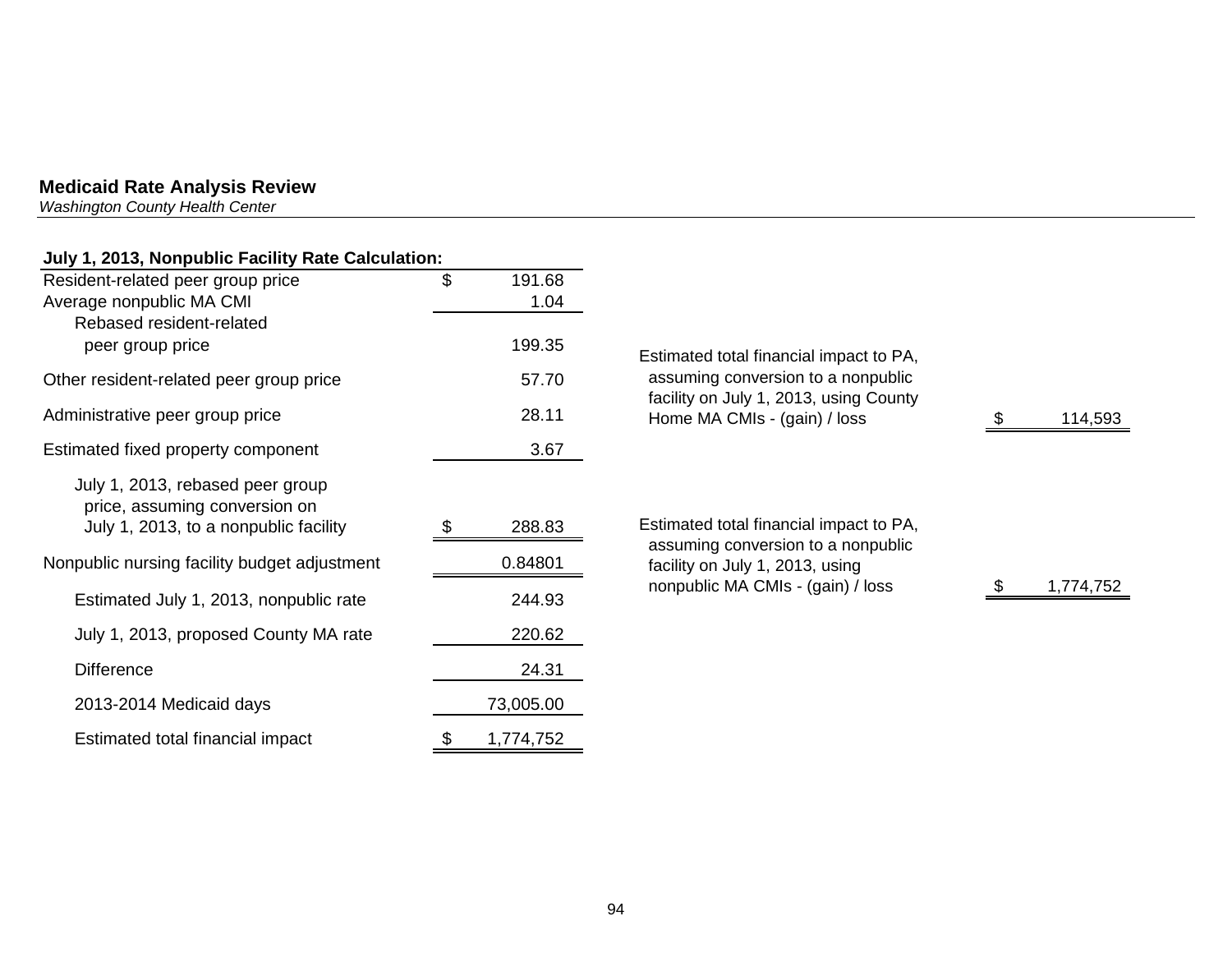**Westmoreland Manor**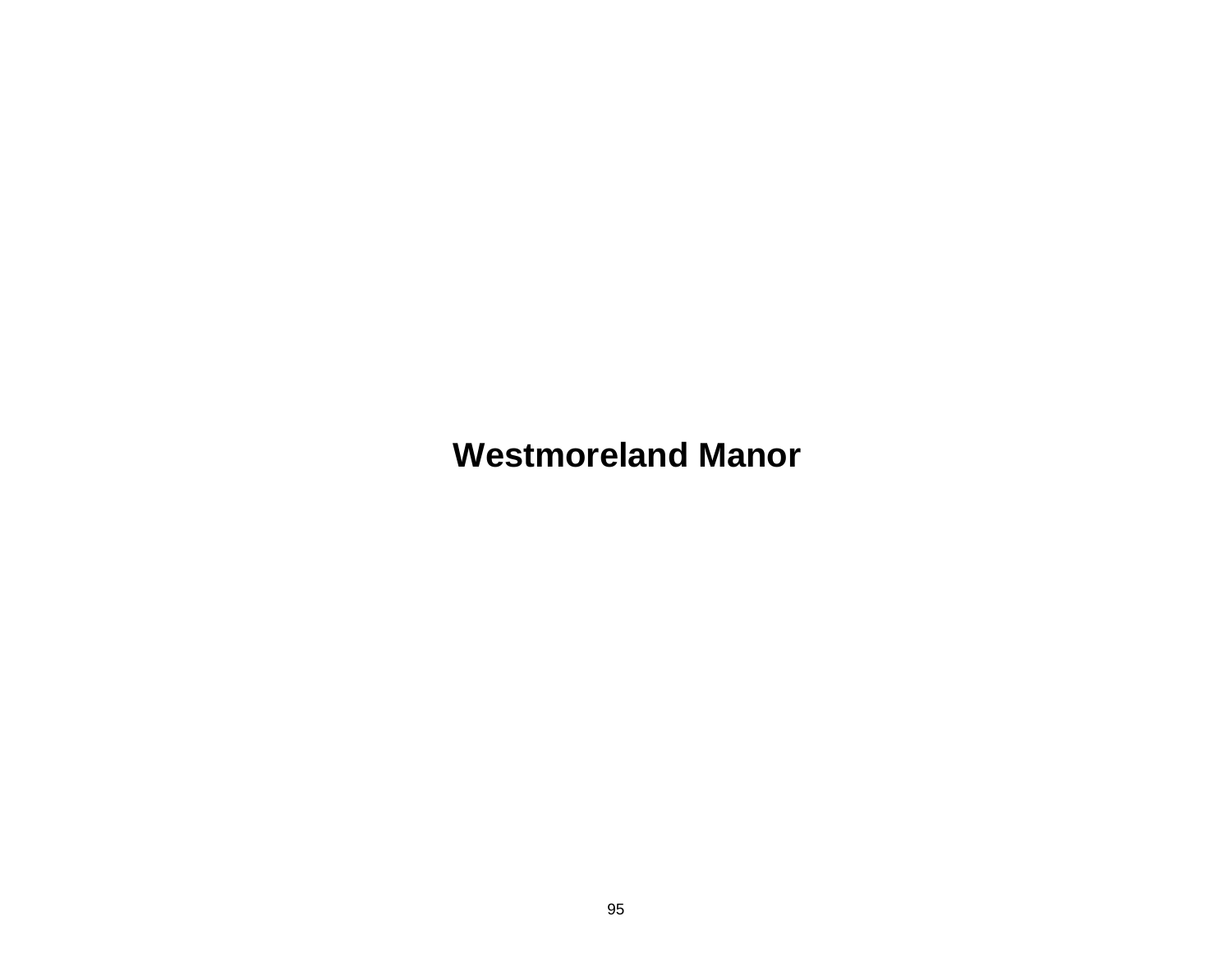*Westmoreland Manor* 

| July 1, 2013, Nonpublic Facility Rate Calculation: |    |            | October 1, 2013, Nonpublic Facility Rate Calculation:   |    |            |  |
|----------------------------------------------------|----|------------|---------------------------------------------------------|----|------------|--|
| Resident-related peer group price                  | \$ | 191.68     | Resident-related peer group price                       | S. | 191.68     |  |
| February 1, 2013, MA CMI                           |    | 1.05       | May 1, 2013, MA CMI                                     |    | 1.06       |  |
| Rebased resident-related                           |    |            | Adjusted resident-related                               |    |            |  |
| peer group price                                   |    | 201.26     | peer group price                                        |    | 203.18     |  |
| Other resident-related peer group price            |    | 57.70      | The sum of the remaining peer group<br>price components |    | 89.29      |  |
| Administrative peer group price                    |    | 28.11      |                                                         |    |            |  |
| Estimated fixed property component                 |    | 3.48       |                                                         |    |            |  |
| July 1, 2013, rebased peer group                   |    |            | October 1, 2013, adjusted peer group                    |    |            |  |
| price, assuming conversion on                      |    |            | price, assuming conversion on                           |    |            |  |
| July 1, 2013, to a nonpublic facility              |    | 290.55     | July 1, 2013, to a nonpublic facility                   |    | 292.47     |  |
| Nonpublic nursing facility budget adjustment       |    | 0.84801    | Nonpublic nursing facility budget adjustment            |    | 0.84801    |  |
| Estimated July 1, 2013, nonpublic rate             |    | 246.39     | Estimated Oct. 1, 2013, nonpublic rate                  |    | 248.02     |  |
| July 1, 2013, County MA rate                       |    | 255.29     | July 1, 2013, County MA rate                            |    | 255.29     |  |
| <b>Difference</b>                                  |    | (8.90)     | <b>Difference</b>                                       |    | (7.27)     |  |
| MA days Jul. 1, 2013 - Sept. 30, 2013              |    | 30,496     | MA days Oct. 1, 2013 - Dec. 31, 2013                    |    | 30,544     |  |
| Estimated quarterly financial impact               |    | (271, 414) | Estimated quarterly financial impact                    | \$ | (222, 055) |  |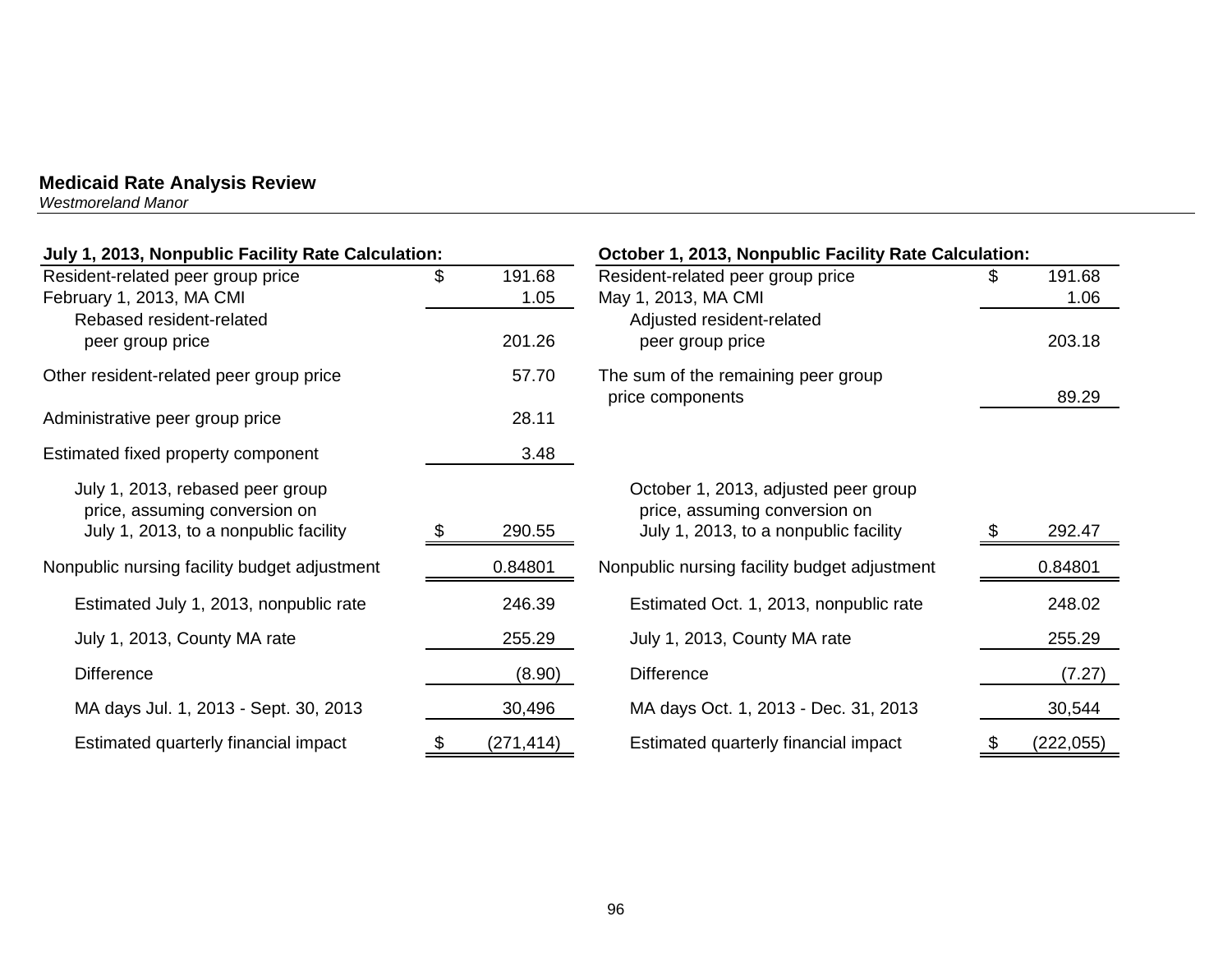*Westmoreland Manor* 

| January 1, 2014, Nonpublic Facility Rate Calculation:                                                          |                | April 1, 2014, Nonpublic Facility Rate Calculation:                                                          |                      |
|----------------------------------------------------------------------------------------------------------------|----------------|--------------------------------------------------------------------------------------------------------------|----------------------|
| Resident-related peer group price<br>August 1, 2013, MA CMI                                                    | 191.68<br>1.05 | Resident-related peer group price<br>November 1, 2013, MA CMI                                                | \$<br>191.68<br>1.07 |
| Adjusted resident-related                                                                                      |                | Adjusted resident-related                                                                                    |                      |
| peer group price                                                                                               | 201.26         | peer group price                                                                                             | 205.10               |
| The sum of the remaining peer group                                                                            |                | The sum of the remaining peer group                                                                          |                      |
| price components                                                                                               | 89.29          | price components                                                                                             | 89.29                |
| January 1, 2014, adjusted peer group<br>price, assuming conversion on<br>July 1, 2013, to a nonpublic facility | 290.55         | April 1, 2014, adjusted peer group<br>price, assuming conversion on<br>July 1, 2013, to a nonpublic facility | 294.39               |
| Nonpublic nursing facility budget adjustment                                                                   | 0.84801        | Nonpublic nursing facility budget adjustment                                                                 | 0.84801              |
| Estimated Jan. 1, 2014, nonpublic rate                                                                         | 246.39         | Estimated April 1, 2014, nonpublic rate                                                                      | 249.64               |
| July 1, 2013, County MA rate                                                                                   | 255.29         | July 1, 2013, County MA rate                                                                                 | 255.29               |
| <b>Difference</b>                                                                                              | (8.90)         | <b>Difference</b>                                                                                            | (5.65)               |
| MA days Jan. 1, 2014 - Mar. 31, 2014                                                                           | 28,762         | MA days Apr. 1, 2014 - Jun. 30, 2014                                                                         | 28,557               |
| Estimated quarterly financial impact                                                                           | (255, 982)     | Estimated quarterly financial impact                                                                         | (161, 347)           |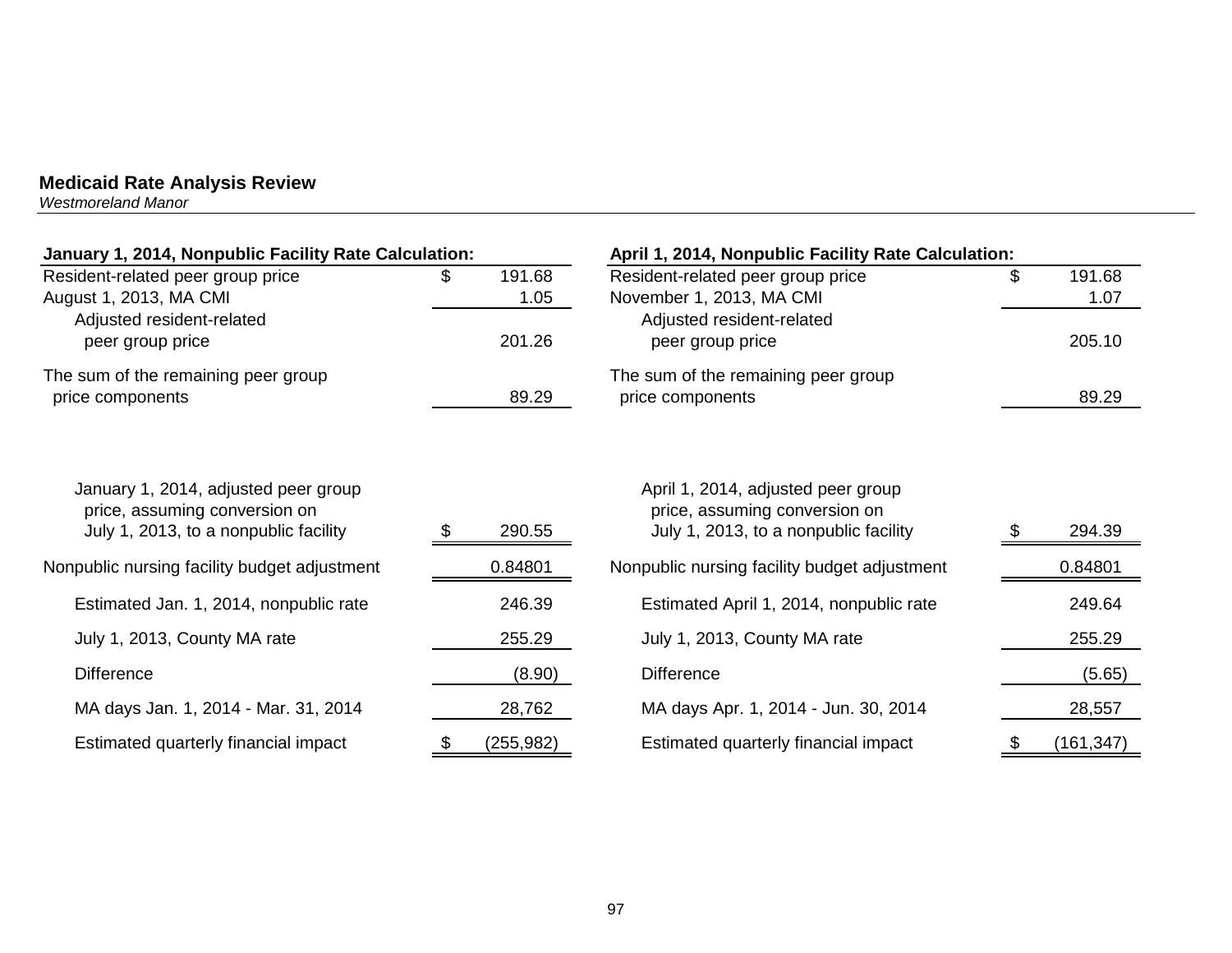*Westmoreland Manor* 

# **July 1, 2013, Nonpublic Facility Rate Calculation:**

| $\ldots$ , $\ldots$ , $\ldots$ , $\ldots$ , $\ldots$ , $\ldots$ , $\ldots$ , $\ldots$ , $\ldots$<br>Resident-related peer group price | \$<br>191.68  |                                                                               |             |
|---------------------------------------------------------------------------------------------------------------------------------------|---------------|-------------------------------------------------------------------------------|-------------|
| Average nonpublic MA CMI                                                                                                              | 1.04          |                                                                               |             |
| Rebased resident-related<br>peer group price                                                                                          | 199.35        | Estimated total financial impact to PA,<br>assuming conversion to a nonpublic |             |
| Other resident-related peer group price                                                                                               | 57.70         | facility on July 1, 2013, using County                                        |             |
| Administrative peer group price                                                                                                       | 28.11         | Home MA CMIs - (gain) / loss                                                  | (910, 798)  |
| Estimated fixed property component                                                                                                    | 3.48          |                                                                               |             |
| July 1, 2013, rebased peer group<br>price, assuming conversion on<br>July 1, 2013, to a nonpublic facility                            | 288.64        | Estimated total financial impact to PA,<br>assuming conversion to a nonpublic |             |
| Nonpublic nursing facility budget adjustment                                                                                          | 0.84801       | facility on July 1, 2013, using<br>nonpublic MA CMIs - (gain) / loss          | (1,245,137) |
| Estimated July 1, 2013, nonpublic rate                                                                                                | 244.77        |                                                                               |             |
| July 1, 2013, proposed County MA rate                                                                                                 | 255.29        |                                                                               |             |
| <b>Difference</b>                                                                                                                     | (10.52)       |                                                                               |             |
| 2013-2014 Medicaid days                                                                                                               | 118,359       |                                                                               |             |
| Estimated total financial impact                                                                                                      | (1, 245, 137) |                                                                               |             |